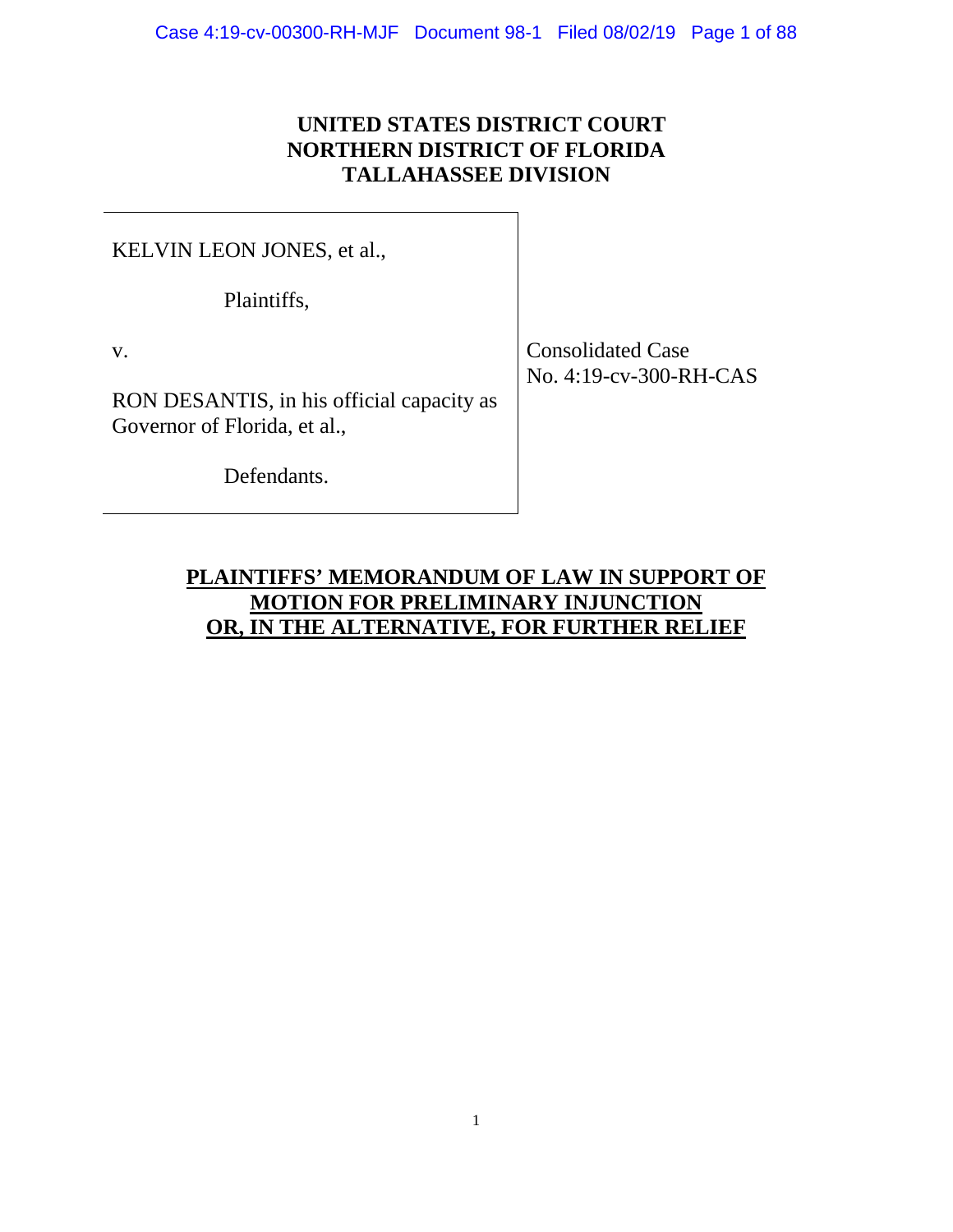# **Table of Contents**

| I.             |                                                                                                                           |  |
|----------------|---------------------------------------------------------------------------------------------------------------------------|--|
| II.            |                                                                                                                           |  |
| A.             |                                                                                                                           |  |
| <b>B.</b>      | Defendants' Implementation of Amendment 4 Prior to July 1, 2019 20                                                        |  |
| $C$ .          |                                                                                                                           |  |
| D.             | Types of Legal Financial Obligations Under Florida Law27                                                                  |  |
| Ε.             | Floridians Affected by SB7066 LFO Requirements 30                                                                         |  |
| F.             | Florida Does Not Reliably Track or Disaggregate LFOs32                                                                    |  |
| G.             | There is No State Database that Records Outstanding LFOs33                                                                |  |
| H.             | Local Databases are Inconsistent, Incomplete, and Inaccurate 34                                                           |  |
| $\mathbf{I}$ . | Plaintiffs Cannot Verify Whether they are Eligible to Register or                                                         |  |
| J.             | Defendants Have No Plan to Ensure Orderly or Uniform                                                                      |  |
| K.             |                                                                                                                           |  |
| Ш.             |                                                                                                                           |  |
| A.             |                                                                                                                           |  |
| <b>B.</b>      |                                                                                                                           |  |
| i.             |                                                                                                                           |  |
| ii.            | SB7066 Unconstitutionally Conditions the Ability to Vote on<br>Payment of Fees in Violation of the Fourteenth Amendment47 |  |
| iii.           | SB7066 Unconstitutionally Punishes Plaintiffs for their Inability                                                         |  |
| iv.            |                                                                                                                           |  |
| $\mathbf{V}$ . | SB7066's LFO Requirement Fails Even Rational Basis Review63                                                               |  |
| vi.            | SB7066 Unconstitutionally Strips Plaintiffs of the Right to Vote 71                                                       |  |
| vii.           | Defendants' Implementation of SB7066 Violates Due Process73                                                               |  |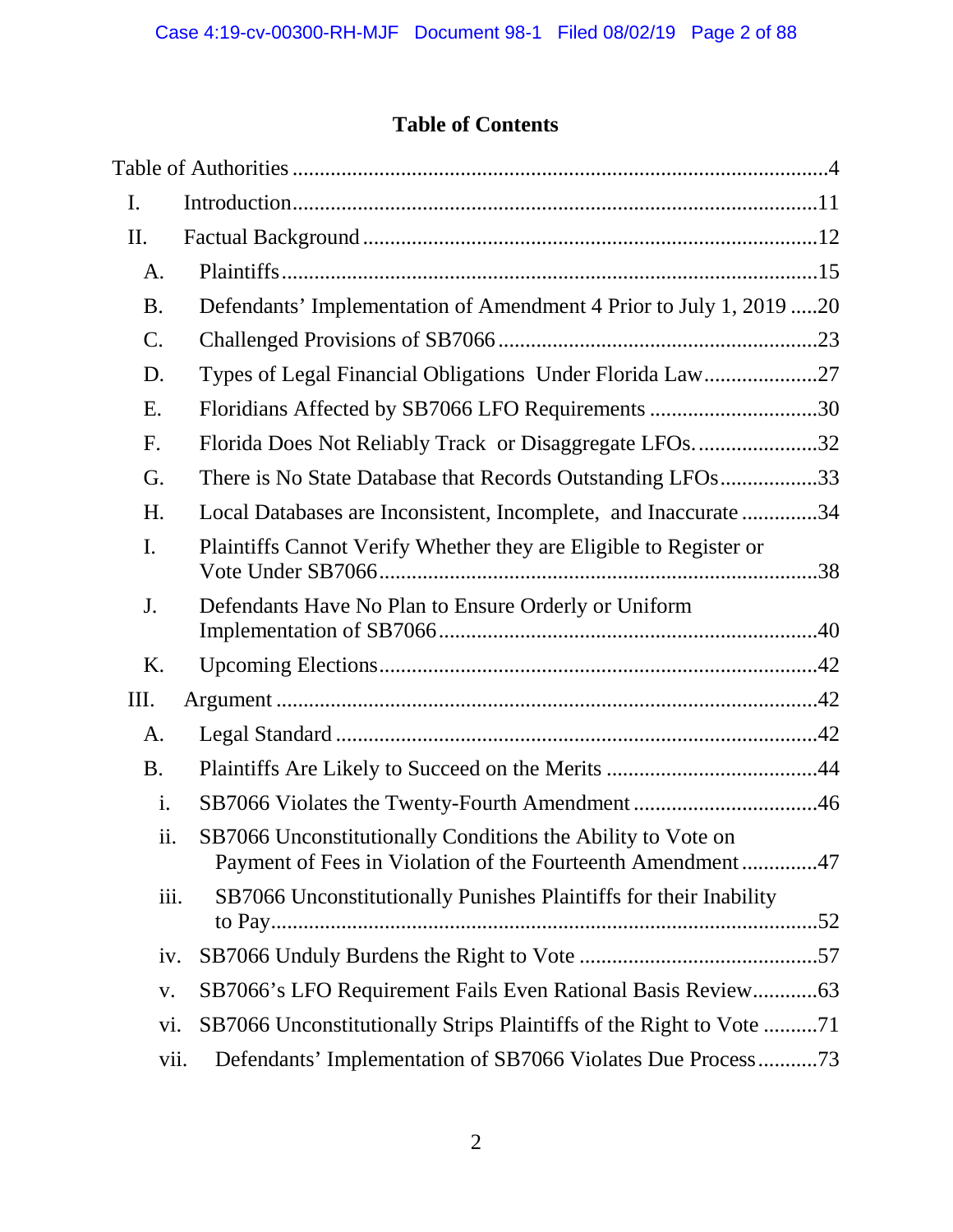|    | Plaintiffs Will Suffer Irreparable Injury in the Absence of a         |  |
|----|-----------------------------------------------------------------------|--|
|    |                                                                       |  |
| D. | The Balance of the Equities Favors Granting Preliminary Injunction 81 |  |
| Е. |                                                                       |  |
|    |                                                                       |  |
|    |                                                                       |  |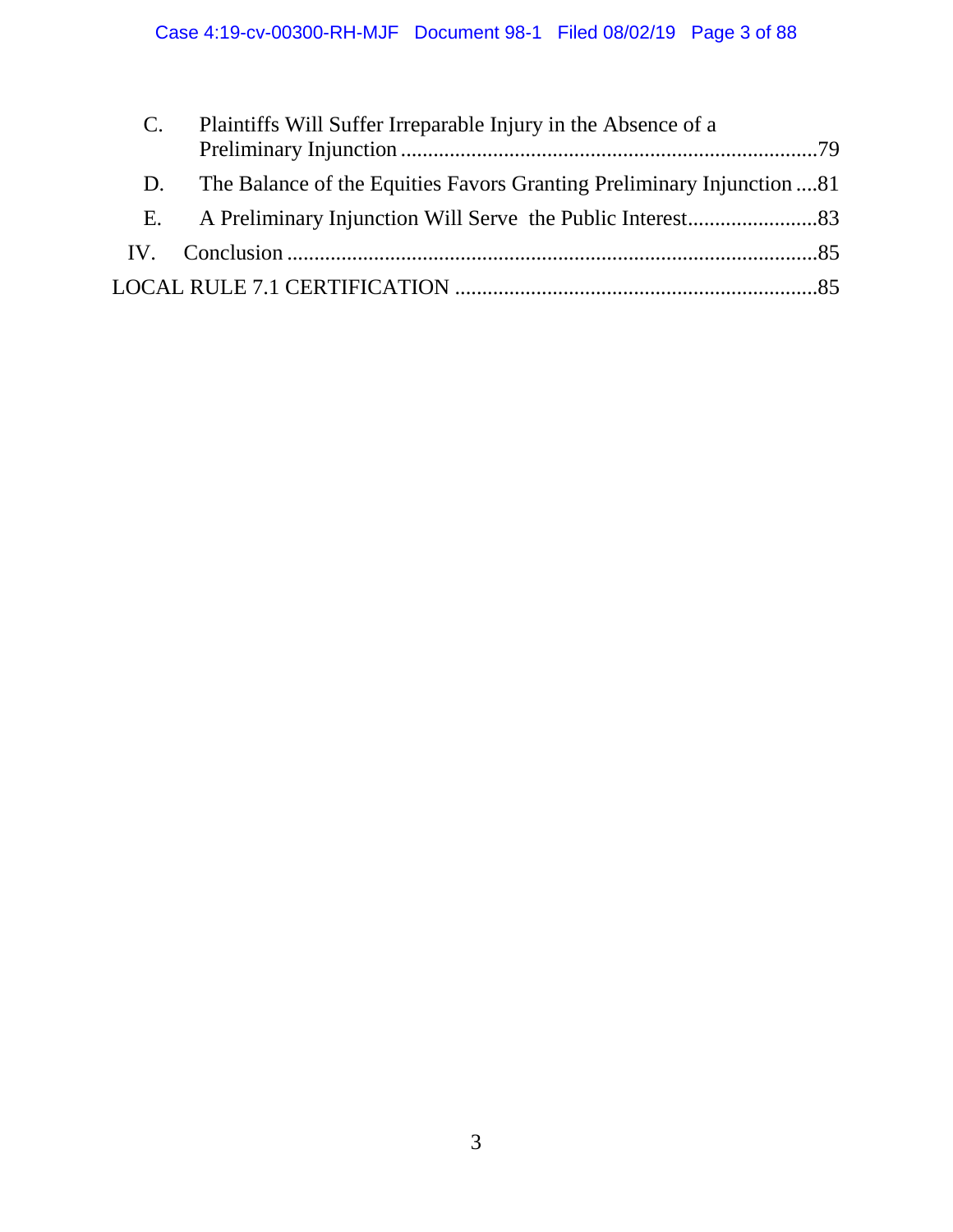# **TABLE OF AUTHORITIES**

### <span id="page-3-0"></span>**Cases**

| Advisory Op. to the Attorney Gen. Re: Voting Restoration Amendment, |  |
|---------------------------------------------------------------------|--|
| Anderson v. Celebrezze,                                             |  |
| Bearden v. Georgia,                                                 |  |
| Browning v. Fla. Hometown Democracy, Inc.,                          |  |
| Burdick v. Takushi,                                                 |  |
| Bush v. Gore,                                                       |  |
| Charles H. Wesley Educ. Found., Inc. v. Cox,                        |  |
| Cleburne v. Cleburne Living Ctr., Inc.,                             |  |
| Cleveland Bd. of Educ. v. Loudermill,                               |  |
| Crawford v. Marion County Election Board,                           |  |
| Crist v. Ervin,                                                     |  |
| Democratic Executive Comm. of Florida v. Lee,                       |  |
| Doe v. Trump,                                                       |  |
| Eisenstadt v. Baird,                                                |  |
| Escoe v. Zerbst,                                                    |  |
| Fla. Democratic Party v. Detzner,                                   |  |
| Fla. Democratic Party v. Scott,                                     |  |
| Fla. Hosp. Waterman v. Buster,                                      |  |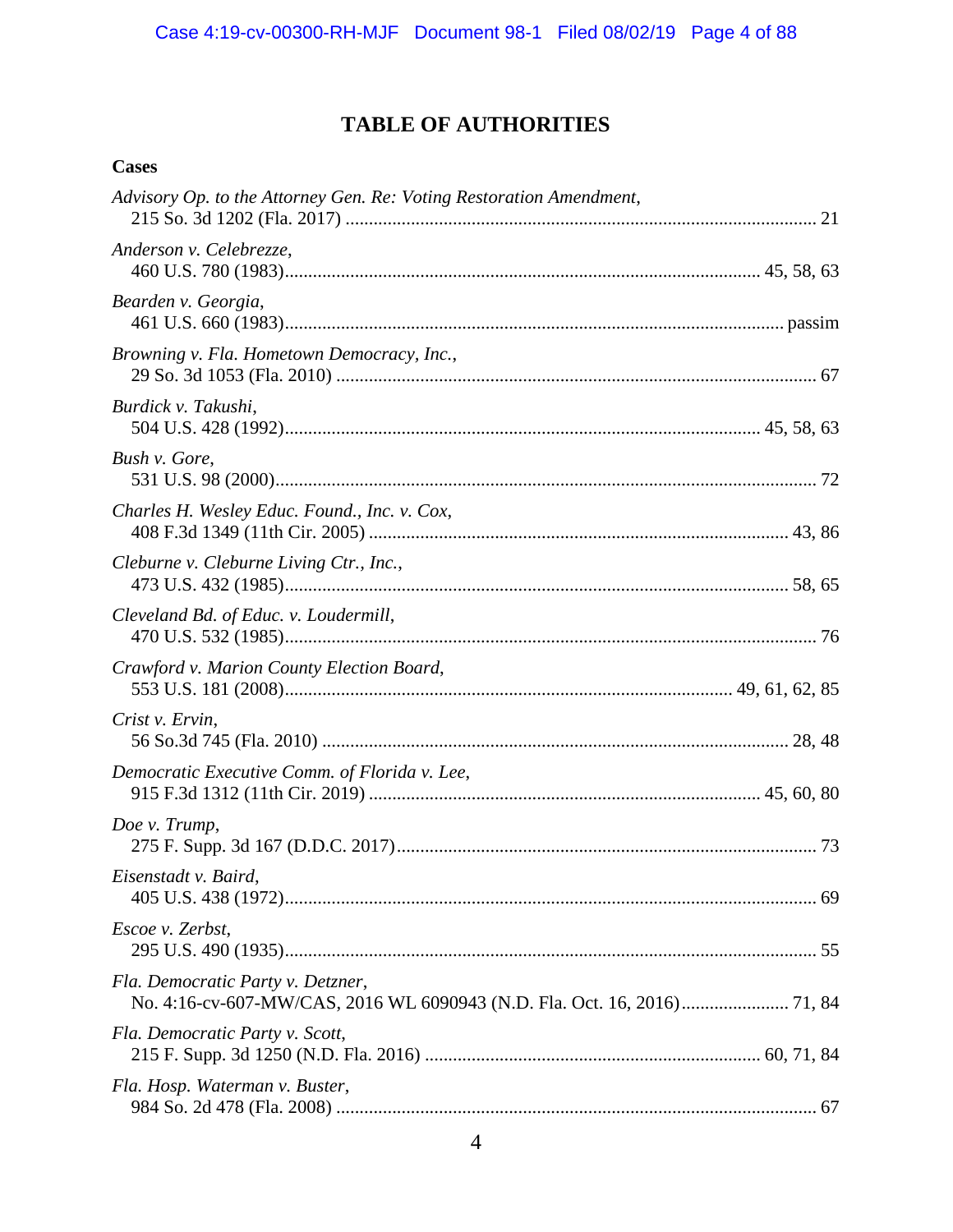# Case 4:19-cv-00300-RH-MJF Document 98-1 Filed 08/02/19 Page 5 of 88

| Fulani v. Krivanek,                                 |  |
|-----------------------------------------------------|--|
| Ga. Muslim Voter Project v. Kemp,                   |  |
| Georgia Coalition of People's Agenda, Inc. v. Kemp, |  |
| Giaccio v. State of Pa.,                            |  |
| Gray v. Bryant,                                     |  |
| Griffin v. Illinois,                                |  |
| Hand v. Scott,                                      |  |
| Harman v. Forssenius,                               |  |
| Harper v. Va. State Bd. of Elections,               |  |
| Harvey v. Brewer,                                   |  |
| Hobson v. Pow,                                      |  |
| Hunter v. Underwood,                                |  |
| Int'l Harvester Co. of Am. v. Commonwealth of Ky.,  |  |
| James v. Strange,                                   |  |
| Johnson v. Governor of State of Fla.,               |  |
| Kolender v. Lawson,                                 |  |
| League of Women Voters of Fla. v. Cobb,             |  |
| League of Women Voters of Florida v. Browning,      |  |
| League of Women Voters of Florida v. Detzner,       |  |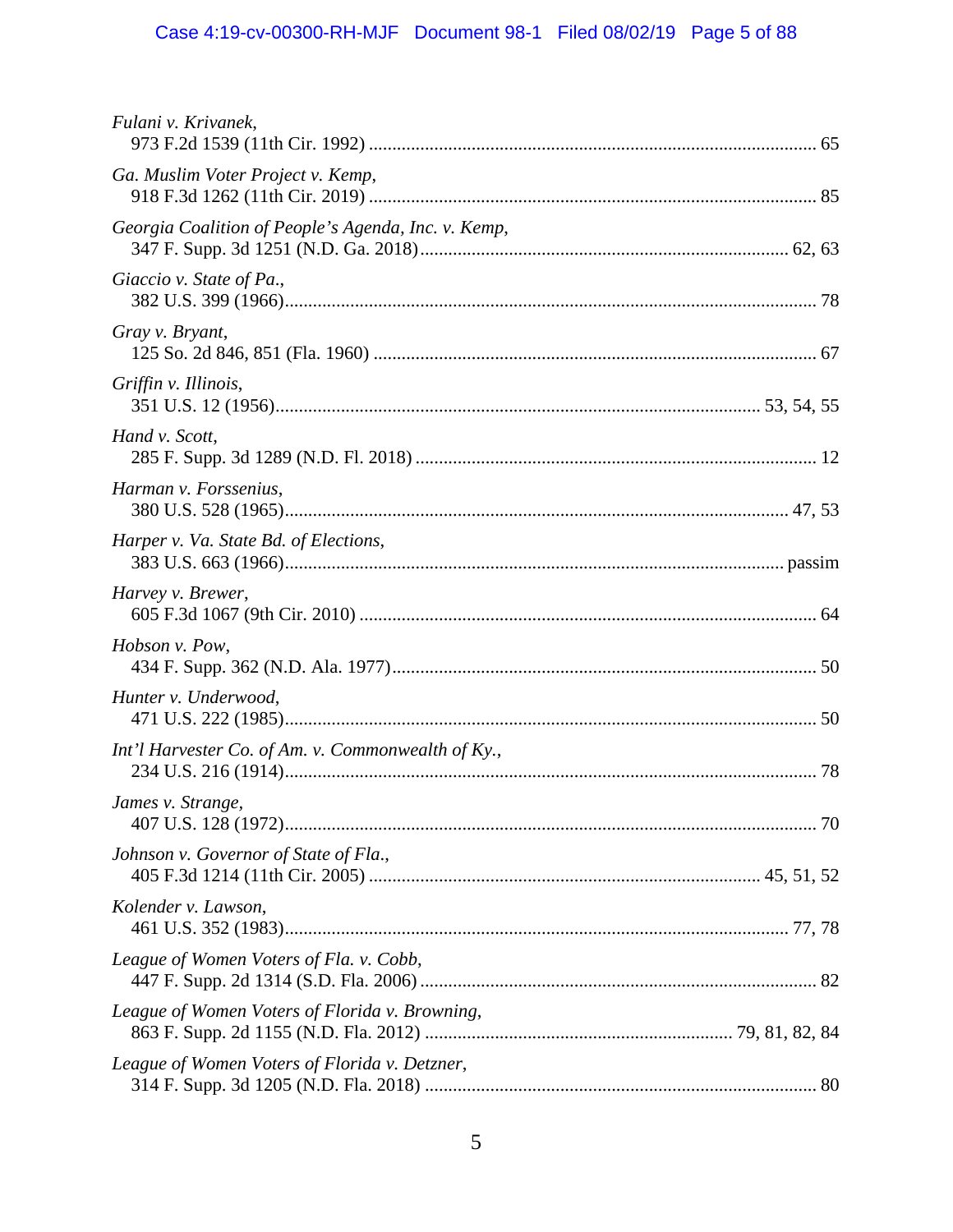| League of Women Voters of N.C. v. North Carolina,                              |  |
|--------------------------------------------------------------------------------|--|
| League of Women Voters of U.S. v. Newby,                                       |  |
| Logan v. Zimmerman Brush Co.,                                                  |  |
| M.L.B. v. S.L.J.,                                                              |  |
| MacKenzie v. Rockledge,                                                        |  |
| Madera v. Detzner,                                                             |  |
| Massachusetts v. U.S. Dep't of Health & Human Servs.,                          |  |
| Mathews v. Eldridge,                                                           |  |
| Mathews v. Lucas,                                                              |  |
| Mayer v. City of Chicago,                                                      |  |
| McCutcheon v. Fed. Election Comm'n,                                            |  |
| Ne. Fla. Chapter of Ass'n of General Contractors of Am. v. Jacksonville, Fla., |  |
| Obama for Am. v. Husted,                                                       |  |
| ODonnell v. Harris Cty.,                                                       |  |
| One Wisconsin Institute, Inc. v. Thomsen,                                      |  |
| Owens v. Barnes,                                                               |  |
| Palmer v. Braun,                                                               |  |
| Perry v. Brown,                                                                |  |
| Quinn v. Millsap,                                                              |  |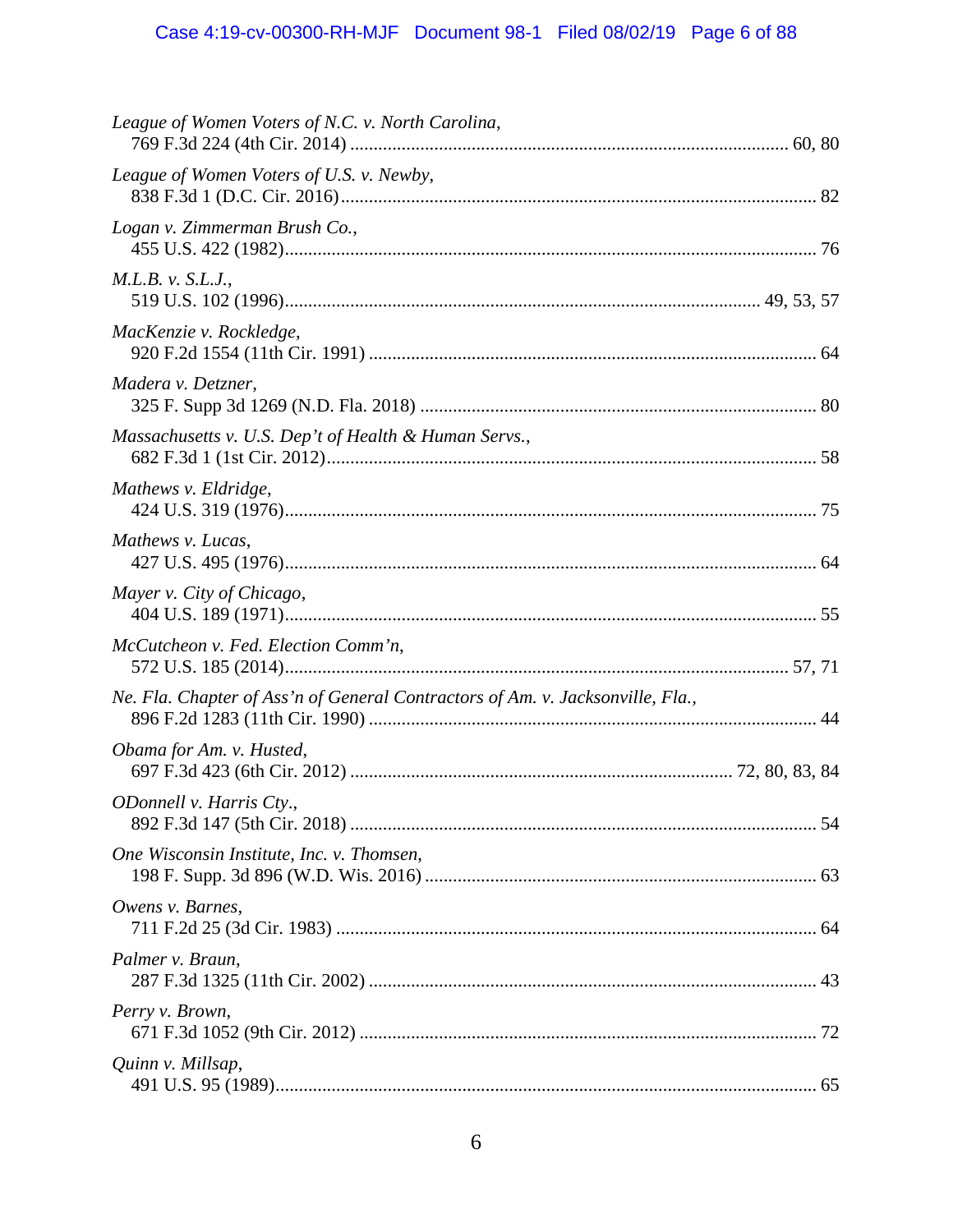# Case 4:19-cv-00300-RH-MJF Document 98-1 Filed 08/02/19 Page 7 of 88

| Reynolds v. Sims,                           |  |
|---------------------------------------------|--|
| Richardson v. Ramirez,                      |  |
| Romer v. Evans,                             |  |
| San Antonio Indep. Sch. Dist. v. Rodriguez, |  |
| Scales v. United States,                    |  |
| Schweiker v. Wilson,                        |  |
| Shepherd v. Trevino,                        |  |
| Siegel v. LePore,                           |  |
| Smith v. Goguen,                            |  |
| Southwestern Tel. & Tel. Co. v. Danaher,    |  |
| Tate v. Short,                              |  |
| Thomas v. Haslam,                           |  |
| Thompson v. Alabama,                        |  |
| U.S. Dep't of Agric. v. Moreno,             |  |
| U.S. v. Davis,                              |  |
| U.S. v. Lambert,                            |  |
| United States v. Georgia,                   |  |
| United States v. State Tax Comm'n of Miss., |  |
| United States v. Stevens,                   |  |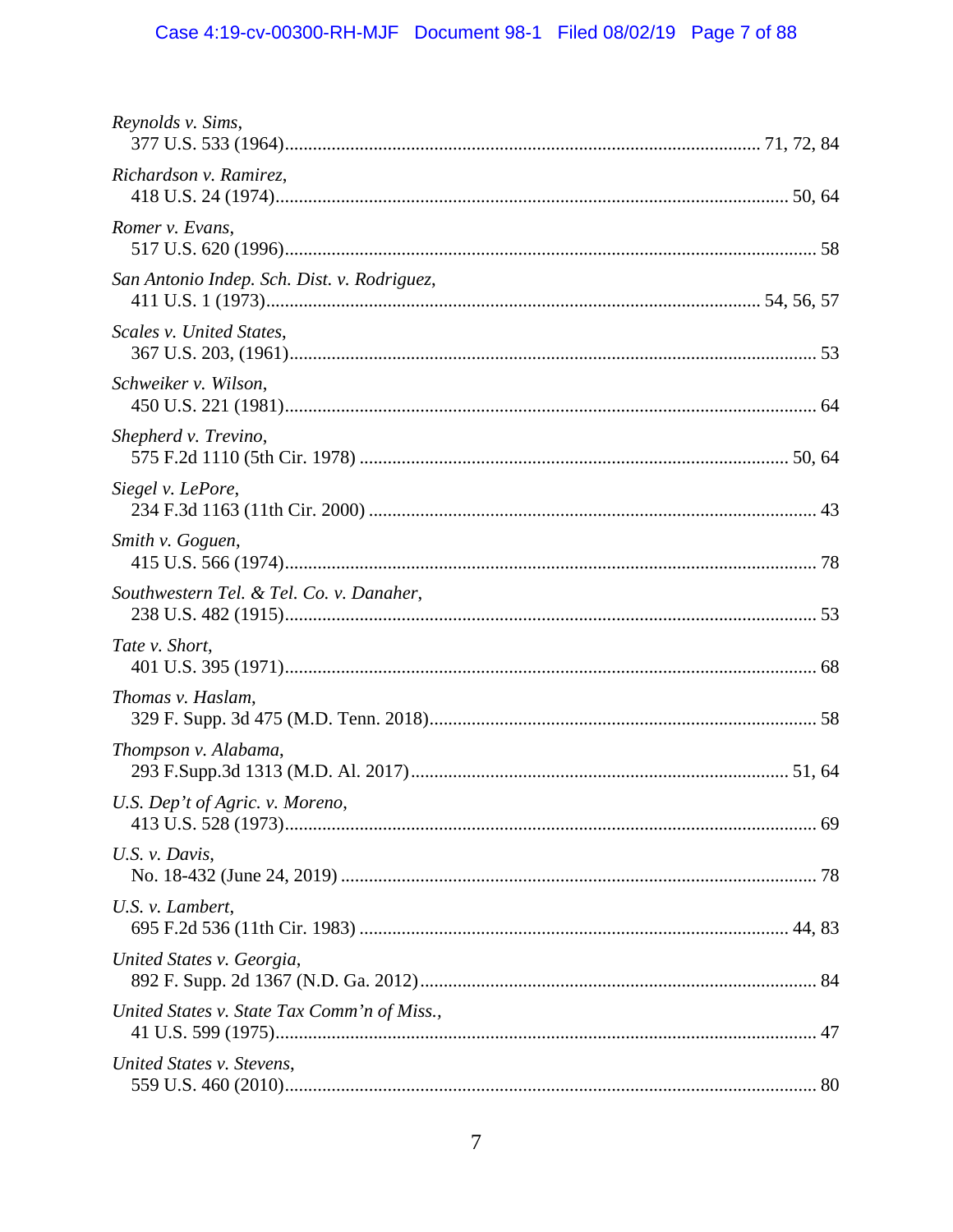| United States v. Tait, |  |
|------------------------|--|
| Veasey v. Abbott,      |  |
| Watkins v. U.S.,       |  |
| Williams v. Illinois,  |  |
| Williams v. Vermont,   |  |
| Yeung v. INS,          |  |
| Zablocki v. Redhail,   |  |
| <b>Statutes</b>        |  |
|                        |  |
|                        |  |
|                        |  |
|                        |  |
|                        |  |
|                        |  |
|                        |  |
|                        |  |
|                        |  |
|                        |  |
|                        |  |
|                        |  |
|                        |  |
|                        |  |
|                        |  |
|                        |  |
|                        |  |
|                        |  |
|                        |  |
|                        |  |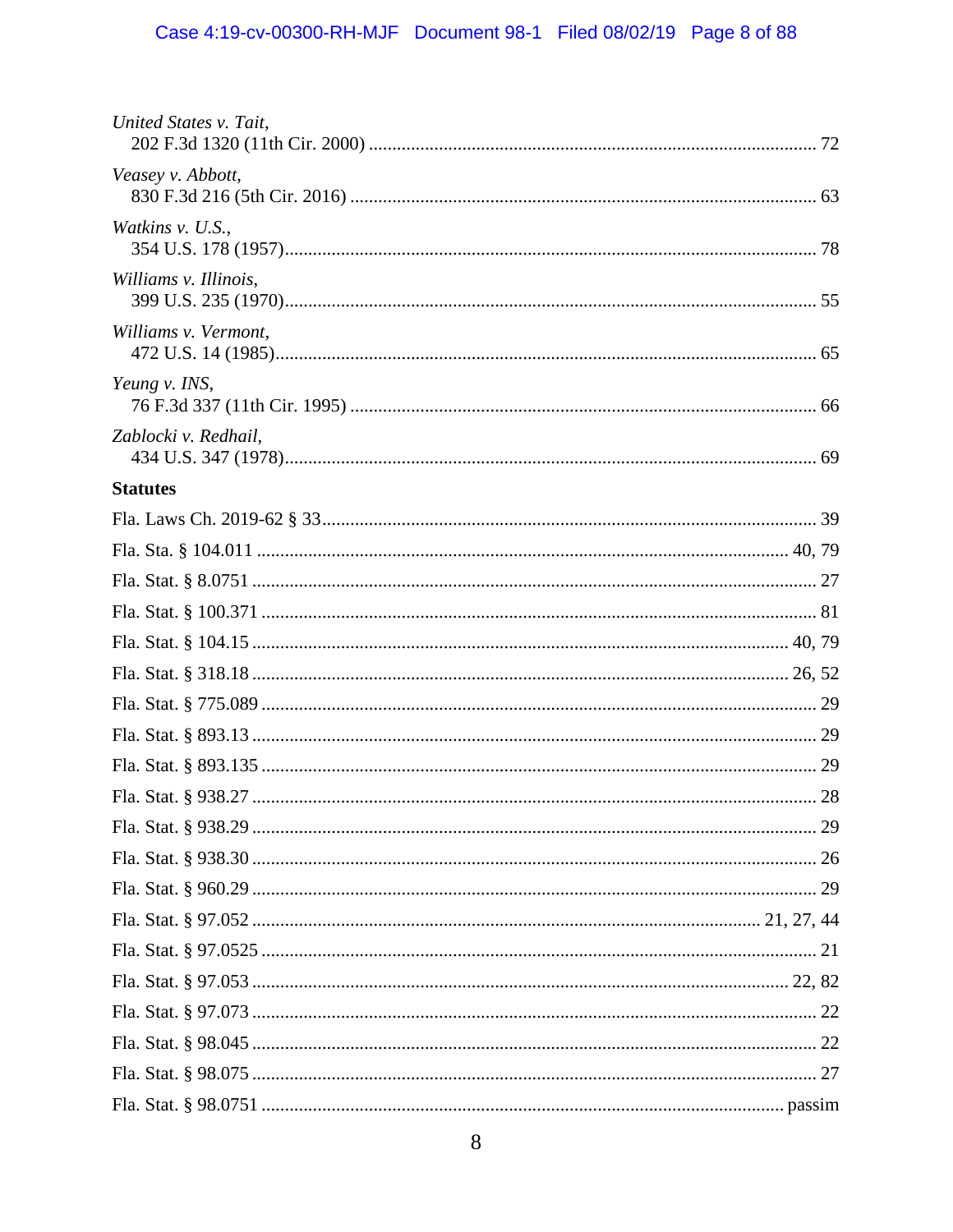| <b>Other Authorities</b>                                                                                                                                                                                                                                                |
|-------------------------------------------------------------------------------------------------------------------------------------------------------------------------------------------------------------------------------------------------------------------------|
| Alicia Bannon et al., Criminal Justice Debt: A Barrier to Reentry, Brennan Center for<br>Justice (2010), https://www.brennancenter.org/sites/default/files/legacy                                                                                                       |
| Anthony G. Amsterdam, Note, The Void for Vagueness Doctrine in the Supreme Court,                                                                                                                                                                                       |
| Br. for The Sentencing Project as Amicus Curiae,<br>Hand v. Scott, No. 18-11388, 2018 WL 3328534 (11th Cir. June 28, 2018)  12                                                                                                                                          |
| Dates of Local Elections, Fla. Department of State (2019),                                                                                                                                                                                                              |
| Dep't of Labor Statistics, CPI Inflation Calculator, available at https://data.bls.gov/cgi-                                                                                                                                                                             |
| FDLE Criminal History Info. website, http://www.fdle.state.fl.us/Criminal-History-                                                                                                                                                                                      |
| Florida Court Clerks & Comptrollers, 2018 Annual Assessments and Collections Report,<br>Statewide Summary - Circuit Criminal (2018), https://finesandfeesjusticecenter.org<br>/content/uploads/2019/01/2018-Annual-Assessments-and-Collections-Report.pdf26, 28, 29, 30 |
| Guy Padraic Hamilton-Smith & Matt Vogel, The Violence of Voicelessness: The Impact of<br>Felony Disenfranchisement on Recidivism, 22 Berkeley La Raza L.J. 407 (2012)  70                                                                                               |
| Jeff Manza & Christopher Uggen, Locked Out: Felon Disenfranchisement and American                                                                                                                                                                                       |
| Rebekah Diller, The Hidden Cost of Florida's Criminal Justice Fees, Brennan Ctr. for Just.<br>(2010), https://www.brennancenter.org/sites/default/files/legacy/Justice                                                                                                  |
| Samantha J. Gross & Elizabeth Koh, What is Amendment 4 on Florida ballot? It Affects<br>Restoration of Felons' Voting Rights, Miami Herald (Oct. 5, 2018)<br>https://www.miamiherald.com/news/politics-government/election<br>/article219547680.html                    |
| Steven Lemongello, Floridians Will Vote This Fall on Restoring Voting Rights to 1.5<br>Million Felons, Fla. Sun Sentinel (Jan. 23, 2018), https://www.sun-<br>sentinel.com/news/politics/os-florida-felon-voting-rights-on-ballot-20180123-story.html 14                |
| U.S. Commission on Civil Rights, Collateral Consequences: The Crossroads of<br>Punishment, Redemption and the Effects on Communities (June 13, 2019)  70                                                                                                                |
| Video: Apr. 23, 2019, House Floor Hearing, https://www.myfloridahouse.gov/Video                                                                                                                                                                                         |
| Video: May 2, 2019, Senate Hearing,<br>http://www.flsenate.gov/media/VideoPlayer?EventID=2443575804_2019051020&Redir                                                                                                                                                    |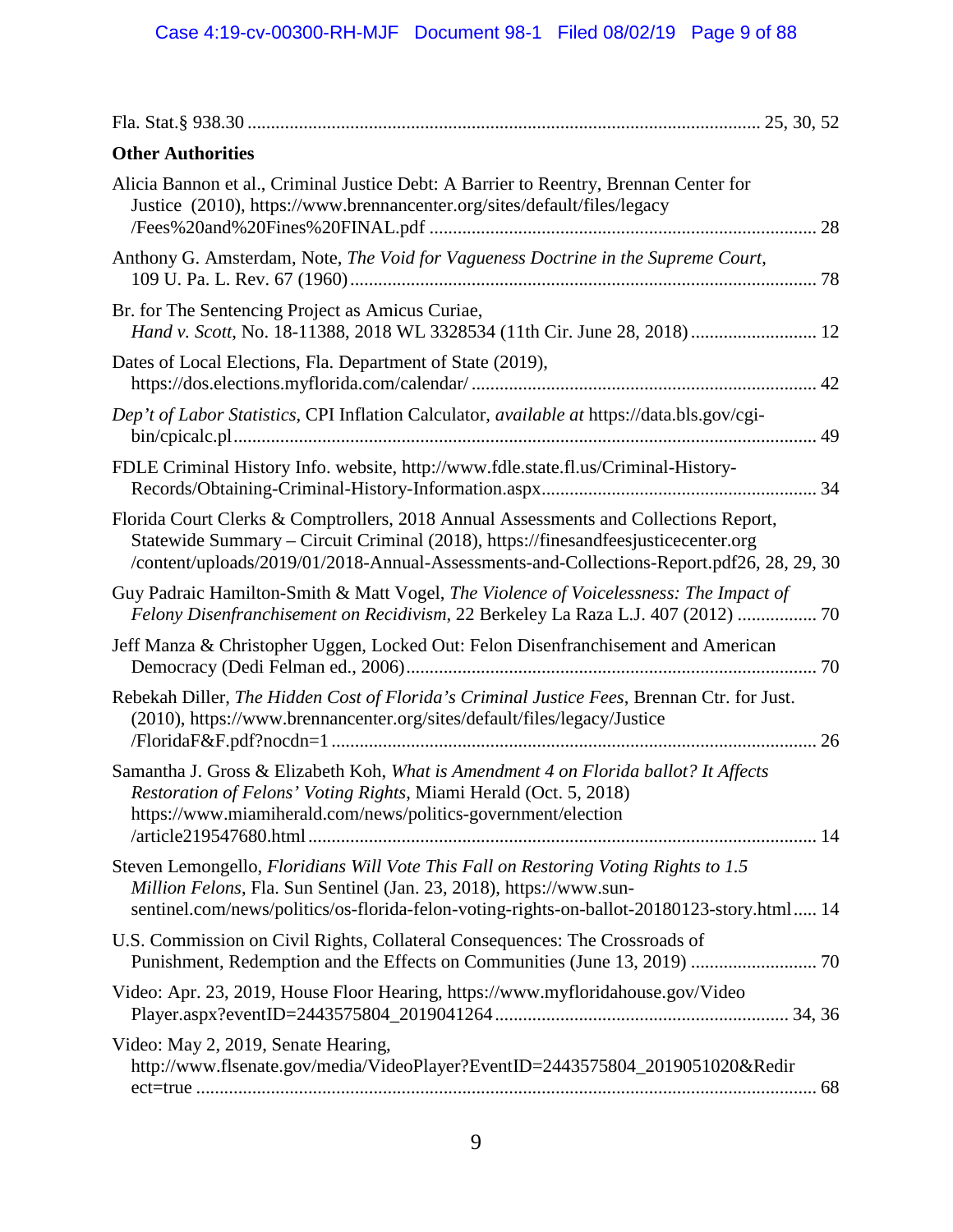| Video: May 3, 2019 House Sess. Part 2, https://thefloridachannel.org/videos/5-3-19-house-                                                                             |  |
|-----------------------------------------------------------------------------------------------------------------------------------------------------------------------|--|
| Video: Oct. 17, 2016, FIEC Workshop at, https://thefloridachannel.org/videos/101716-<br>financial-impact-estimating-conference-principals-workshop-voter-restoration- |  |
|                                                                                                                                                                       |  |
| <b>Constitutional Provisions</b>                                                                                                                                      |  |
|                                                                                                                                                                       |  |
|                                                                                                                                                                       |  |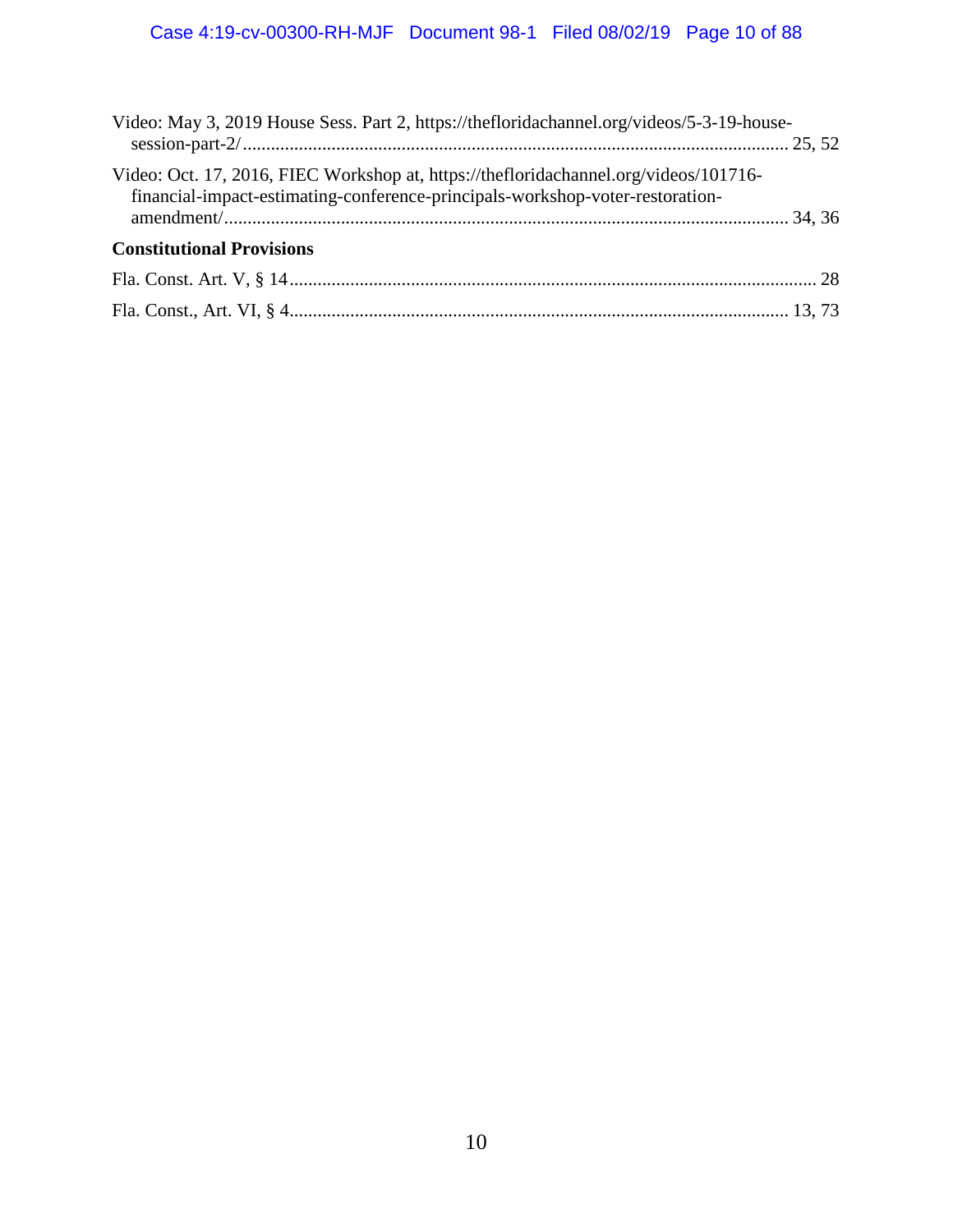#### **I. INTRODUCTION**

<span id="page-10-0"></span>All Plaintiffs in this consolidated action respectfully submit this Memorandum of Law in Support of their Motion for Preliminary Injunction, or in the Alternative, for Further Relief.

The Motion seeks urgently-needed preliminary relief to enjoin the enforcement of Senate Bill 7066 (2019) ("SB7066"), which unconstitutionally denies the right to vote to returning citizens<sup>[1](#page-10-1)</sup> with past felony convictions based solely on their inability to pay outstanding costs, fines, fees, and restitution (referred to as legal financial obligations, or "LFOs"). Absent a preliminary injunction, hundreds of thousands of eligible returning citizens will face the risk that their newly restored voting rights will be revoked and that they will be unable to register or will be removed from the registration rolls simply because they are unable to pay legal debts. If not enjoined, SB7066 will wreak havoc on election administration, apply unequally to similarly situated voters, lead to the erroneous deprivation of the right to vote, and undermine confidence in Florida elections. Florida cannot be permitted to deny the right to vote to hundreds of thousands of Floridians on the basis of law that it has no plan to implement in an accurate and uniform manner.

<span id="page-10-1"></span><sup>&</sup>lt;sup>1</sup> This document refers to persons with felony convictions as "returning citizens" throughout, even though some such individuals have convictions from several decades ago.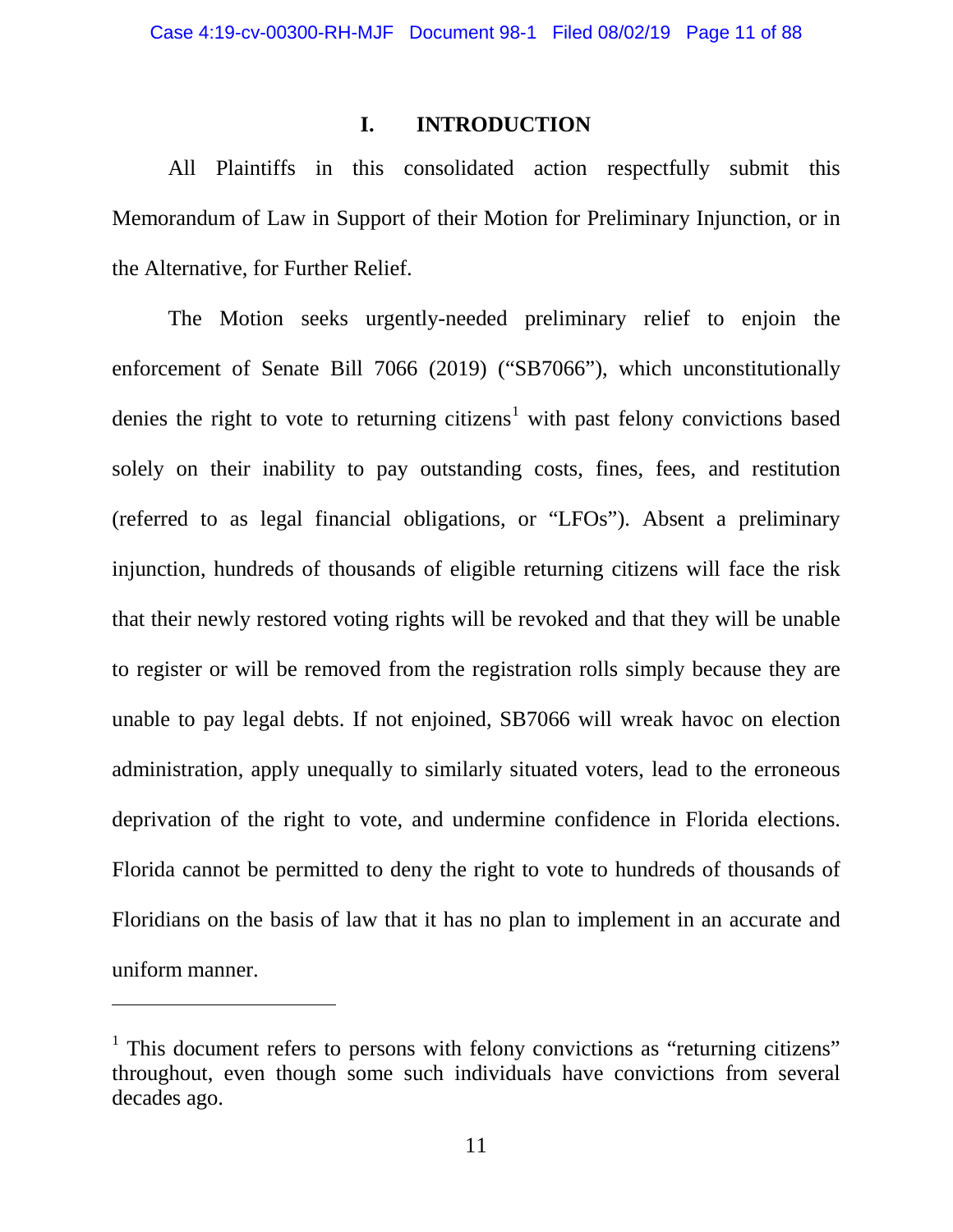As detailed below and in Plaintiffs' Complaints, such relief is warranted and necessary to prevent imminent and irreparable injury to Plaintiffs and other Florida citizens.

### **II. FACTUAL BACKGROUND**

<span id="page-11-0"></span>Prior to November 2018, Florida was one of just three states that permanently disenfranchised its citizens for committing a single felony offense, unless a person was granted restoration of their civil rights at the discretion of the Florida Board of Executive Clemency.[2](#page-11-1) Florida disenfranchised a higher percentage of its adult citizens than any other state in the United States (more than 10 percent of the overall voting age population, and more than 21 percent of the African-American voting age population<sup>[3](#page-11-2)</sup>) and was responsible for more than 25

<span id="page-11-1"></span><sup>&</sup>lt;sup>2</sup> Br. for The Sentencing Project as Amicus Curiae ("Brief for Sentencing") Project"), *Hand v. Scott*, No. 18-11388, 2018 WL 3328534, at \*5 (11th Cir. June 28, 2018).

<span id="page-11-2"></span><sup>&</sup>lt;sup>3</sup> More than one in five of Florida's African American voting-age population could not vote under the felony disenfranchisement regime that Amendment 4 revised. *Hand v. Scott*, 285 F. Supp. 3d 1289, 1310 (N.D. Fl. 2018)*.* While Black people comprised 16 percent of Florida's population in 2016, they made up nearly 33 percent of all those previously disenfranchised by a felony conviction. *See* Erika L. Wood, *Florida: An Outlier in Denying Voting Rights* ("Wood") 1, 3 Brennan Ctr. for Just. (2016), https://www.brennancenter.org/sites/default/files/publications /Florida\_Voting\_Rights\_Outlier.pdf.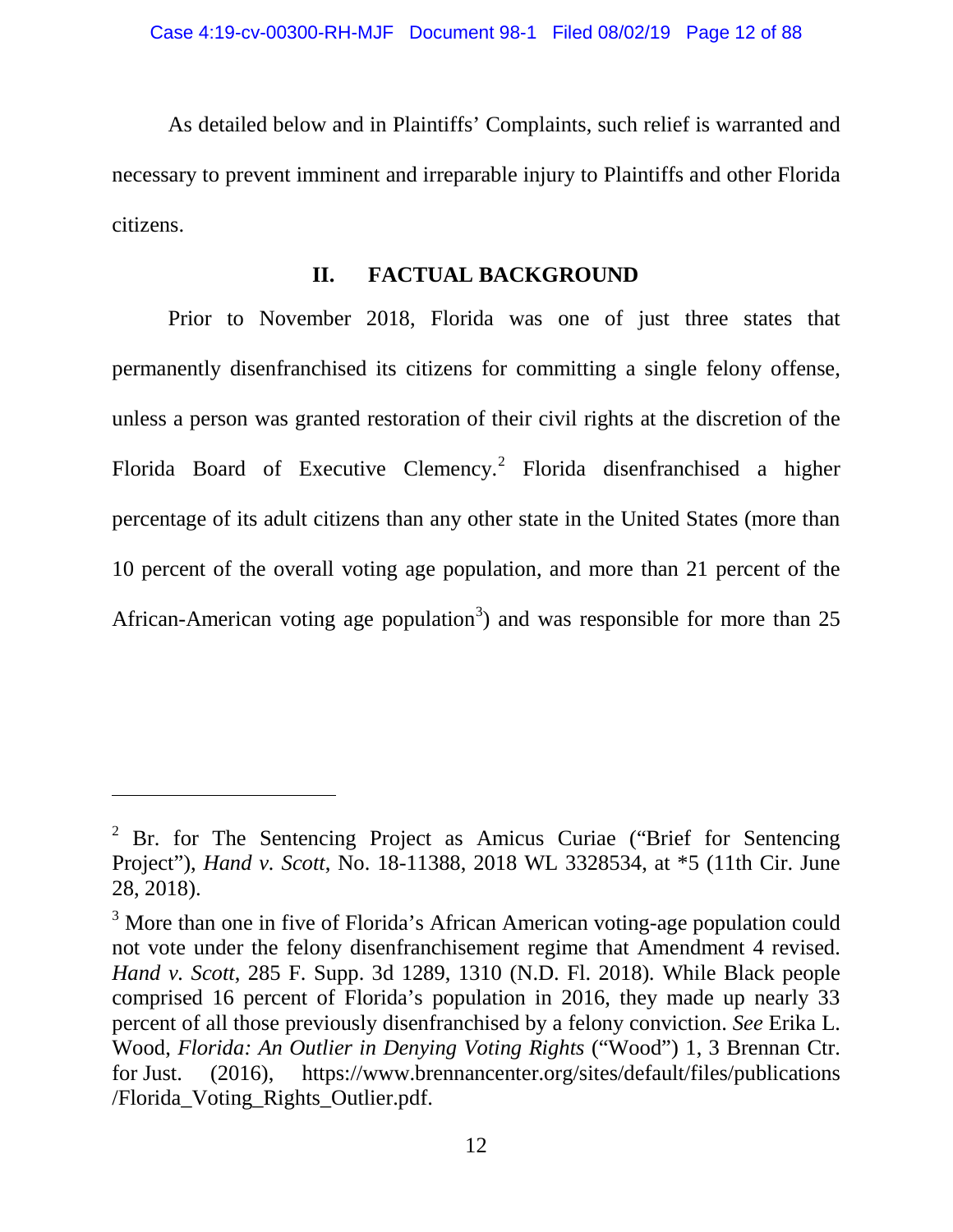percent of the approximately 6.1 million U.S. citizens disenfranchised nationwide on the basis of felony convictions.[4](#page-12-0)

On November 6, 2018, more than 5 million Florida voters approved a sweeping change to this system of disenfranchisement by passing Amendment 4 to the Florida Constitution with  $64.55$  $64.55$  $64.55$  percent in support.<sup>5</sup> Amendment 4 provides:

> (a) No person convicted of a felony, or adjudicated in this or any other state to be mentally incompetent, shall be qualified to vote or hold office until restoration of civil rights or removal of disability. Except as provided in subsection (b) of this section, any disqualification from voting arising from a felony conviction shall terminate and voting rights shall be restored upon completion of all terms of sentence including parole or probation.

> (b) No person convicted of murder or a felony sexual offense shall be qualified to vote until restoration of civil rights.

Fla. Const., Art. VI, § 4 (emphasis added).

 $\overline{a}$ 

It was regularly reported and widely understood that Amendment 4 would automatically restore voting rights to approximately 1.4 million people in Florida when the amendment went into effect on January 8, 2019. $<sup>6</sup>$  $<sup>6</sup>$  $<sup>6</sup>$ </sup>

<span id="page-12-0"></span><sup>4</sup> Brief for Sentencing Project, *Hand v. Scott*, No. 18-11388, 2018 WL 3328534, at  $*14-*16$ , n.34.

<span id="page-12-1"></span><sup>5</sup> Fla. Div. of Elections, *Voting Restoration Amendment 14-01*, https://dos.elections.myflorida.com/initiatives/initdetail.asp?account=64388 &seqnum=1 (last visited May 24, 2019).

<span id="page-12-2"></span><sup>6</sup> *See, e.g.*, Samantha J. Gross & Elizabeth Koh, *What is Amendment 4 on Florida ballot? It Affects Restoration of Felons' Voting Rights*, Miami Herald (Oct. 5,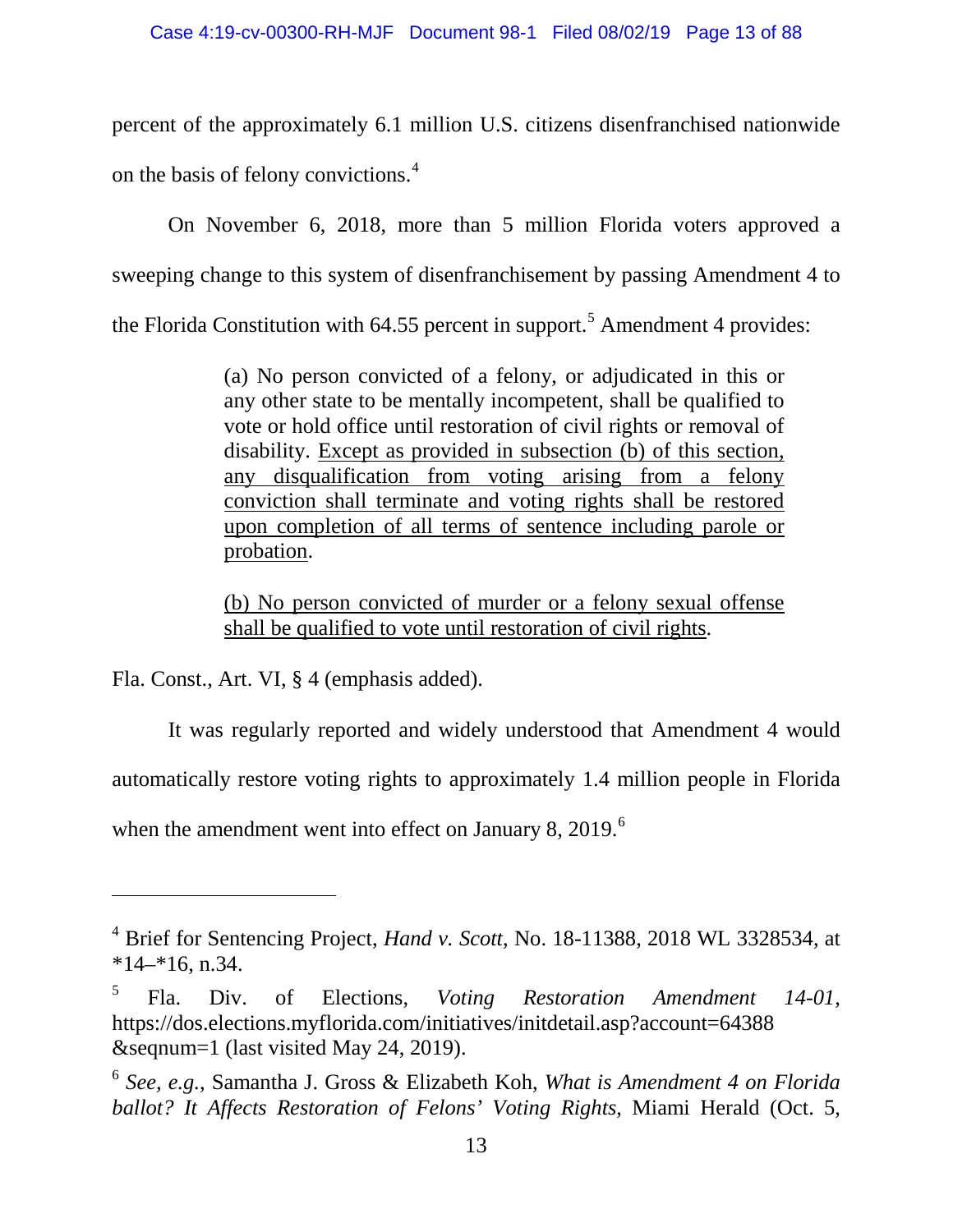But despite Florida voters' passage of Amendment 4 to automatically reenfranchise more than 1.4 million Floridians, the Florida Legislature enacted and Governor DeSantis signed into law SB7066. SB7066 purports to implement Amendment 4 but actually undercuts it.<sup>[7](#page-13-0)</sup> By attempting to deny voter eligibility to any returning citizens with outstanding LFOs assessed upon their felony convictions, SB7066 disenfranchises hundreds of thousands of Floridians in one fell swoop. Based on the analysis of Plaintiffs' expert, Dr. Dan Smith, less than twenty percent of those whose voting rights were restored pursuant to Amendment 4 will remain eligible to vote; fewer than one in five returning citizens has paid all of their LFOs. The remaining eighty percent with outstanding LFOs will be disenfranchised for upcoming elections by the terms of SB7066. Ex. A ("Smith Report"), ¶¶ 8, 61.

<sup>2018),</sup> https://www.miamiherald.com/news/politics-government/election /article219547680.html (estimated 1.6 million); Steven Lemongello, *Floridians Will Vote This Fall on Restoring Voting Rights to 1.5 Million Felons*, Fla. Sun Sentinel (Jan. 23, 2018), https://www.sun-sentinel.com/news/politics/os-floridafelon-voting-rights-on-ballot-20180123-story.html (estimated 1.5 million).

<span id="page-13-0"></span> $7$  In his signing statement for SB 7066, Governor DeSantis declared his belief that the Florida voters' choice to enfranchise returning citizens was a "mistake" insofar as it restored "voting rights to violent felons." Letter from Florida Governor Ron DeSantis to Florida Secretary of State Laurel Lee (June 28, 2019), https://www.flgov.com/wp-content/uploads/2019/06/6.282.pdf.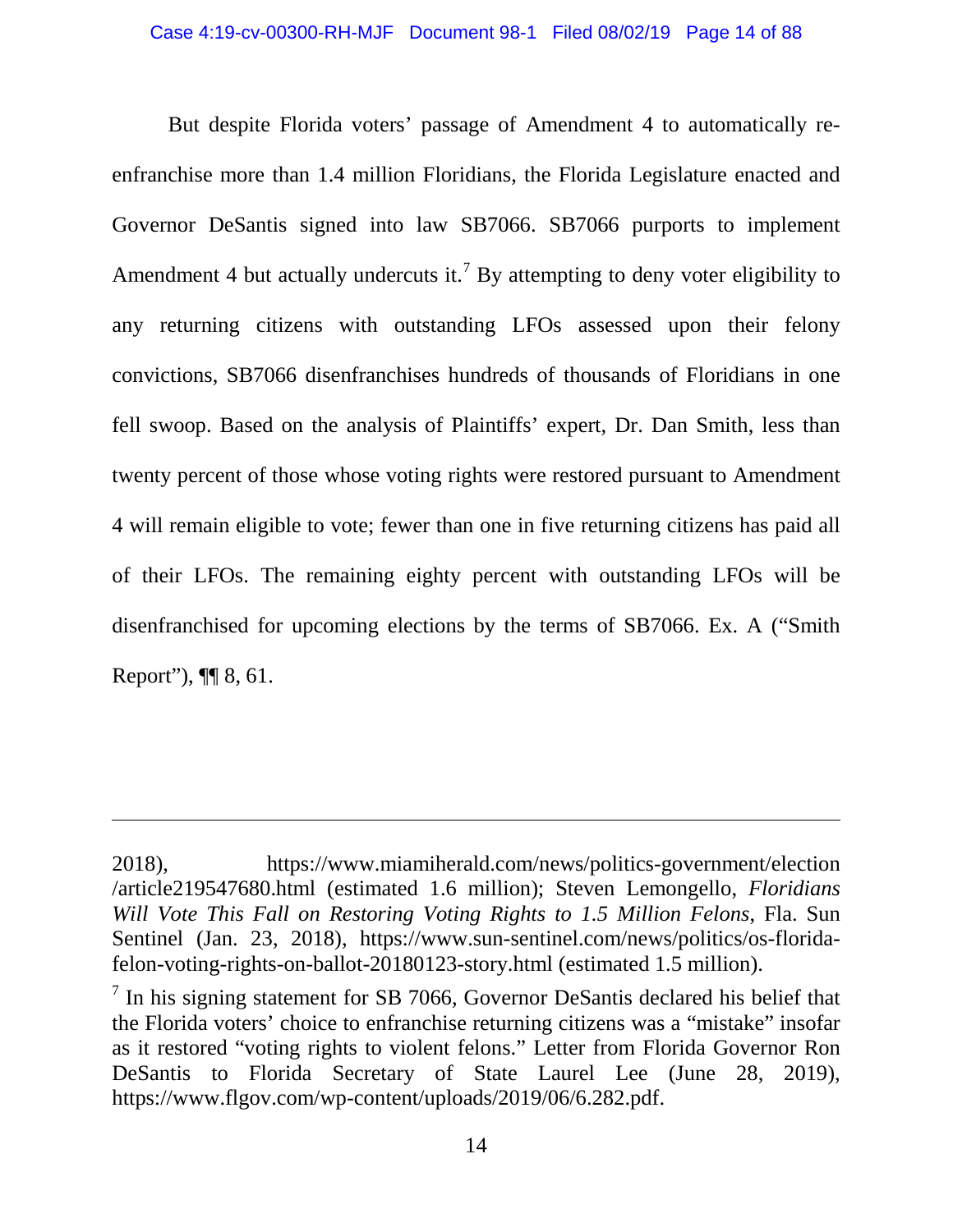#### **A. PLAINTIFFS**

<span id="page-14-0"></span>Individual Plaintiffs are each over 18 years old, U.S. citizens, and Florida residents. Individual Plaintiffs completed any incarceration, probation, or parole associated with their felony sentences before Amendment 4 went into effect on or after January 8, 2019. All Plaintiffs except for Raysor and Sherrill registered to vote after January 8, 2019 and their voter registration applications were accepted. Plaintiffs Gruver, Ivey, Tyson, McCoy, and Singleton have since voted in local Florida elections.

Individual Plaintiffs all have outstanding LFOs associated with their respective felony convictions that they are unable to pay in full before the next election in which they wish to participate. Thus, SB7066's fines and fees requirement will disenfranchise them absent this Court's intervention.

Individual Plaintiffs in the *Gruver* Complaint—all of whom are registered voters—are as follows:

- Jeff Gruver is a 33-year-old white man who works at a homeless shelter in Gainesville and is pursuing a Master of Social Work at Florida State University. Mr. Gruver owes \$801 in court costs and fees stemming from felony convictions, which he is unable to pay. He voted in the Gainesville election in March 2019. Ex. B, Gruver Decl., ¶¶ 2, 3, 6, and 7.
- Emory Marquis "Marq" Mitchell, a 29-year-old Black man, is the president and founder of a non-profit organization committed to reducing recidivism. Mr. Mitchell also serves as a trained Peer Support Specialist at the South Florida Wellness Network, which assists young people and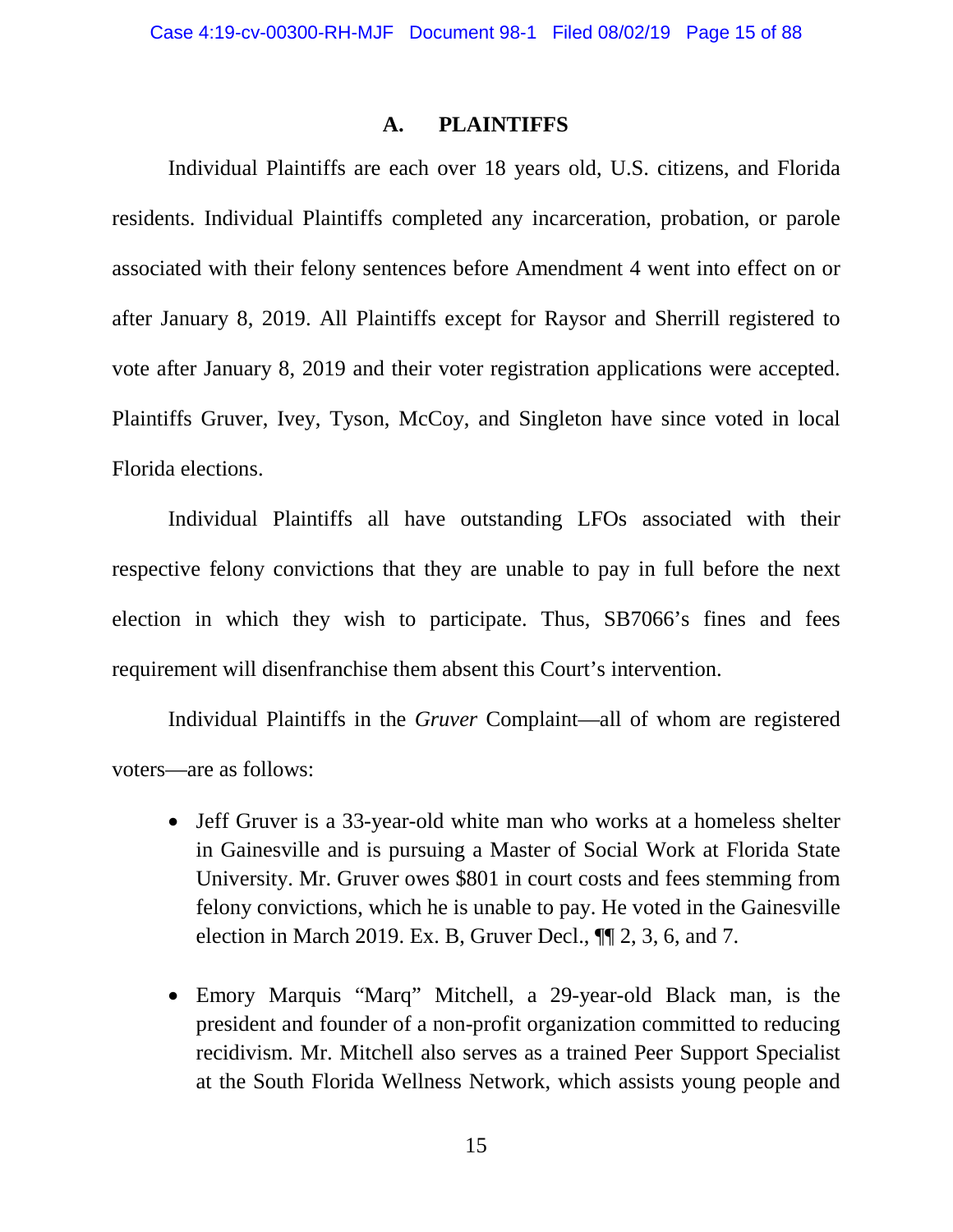families with co-occurring disorders; a mentor with an employmentreadiness nonprofit; and a member of two subcommittees on the Broward County Reentry Coalition. He owes \$4,483 in outstanding court costs and fines, which he is unable to pay. Mr. Mitchell is eligible to receive assistance under the Supplemental Nutrition Assistance Program. He only learned of his outstanding LFOs when he received a notice from the Miami-Dade Clerk of Court earlier this year. Ex. C, Mitchell Decl., ¶¶ 3– 7, 19–21.

- Betty Riddle is a 62-year-old Black woman who works as a communications assistant for the Public Defender of Sarasota. She owes about \$1,800 in court costs and fees, which she cannot afford to pay. Ex. D, Riddle Decl., ¶¶ 1, 3, 15, 17.
- Karen Leicht is a 62-year-old white woman who works as a senior paralegal at a civil rights law firm and is the principal caregiver for her mother, who suffers from Parkinson's disease. Ms. Leicht owes approximately \$58 million in outstanding restitution jointly and severally with her former co-defendants, even though she only played a minor role in the crime and did not benefit financially from it. She is unable to pay off the outstanding amount in her lifetime. Ex. E, Leicht Decl., ¶¶ 1, 2, 6.
- Keith Ivey is a 46-year-old Black man who manages a car dealership in Jacksonville. Mr. Ivey has conducted speaking engagements to motivate and connect with at-risk youth in Florida. Mr. Ivey owes \$400 in costs stemming from a conviction more than 15 years ago, but was not even aware of those costs until a reporter notified him of them earlier this year. He registered to vote after Amendment 4 went into effect and voted in the March 2019 Duval County election and the May 2019 runoff election. Ex. F, Ivey Decl., ¶¶ 1, 4–6.
- Kristopher Wrench is a 42-year-old white man who works as a painter in Alachua County, where he and his wife are expecting their first child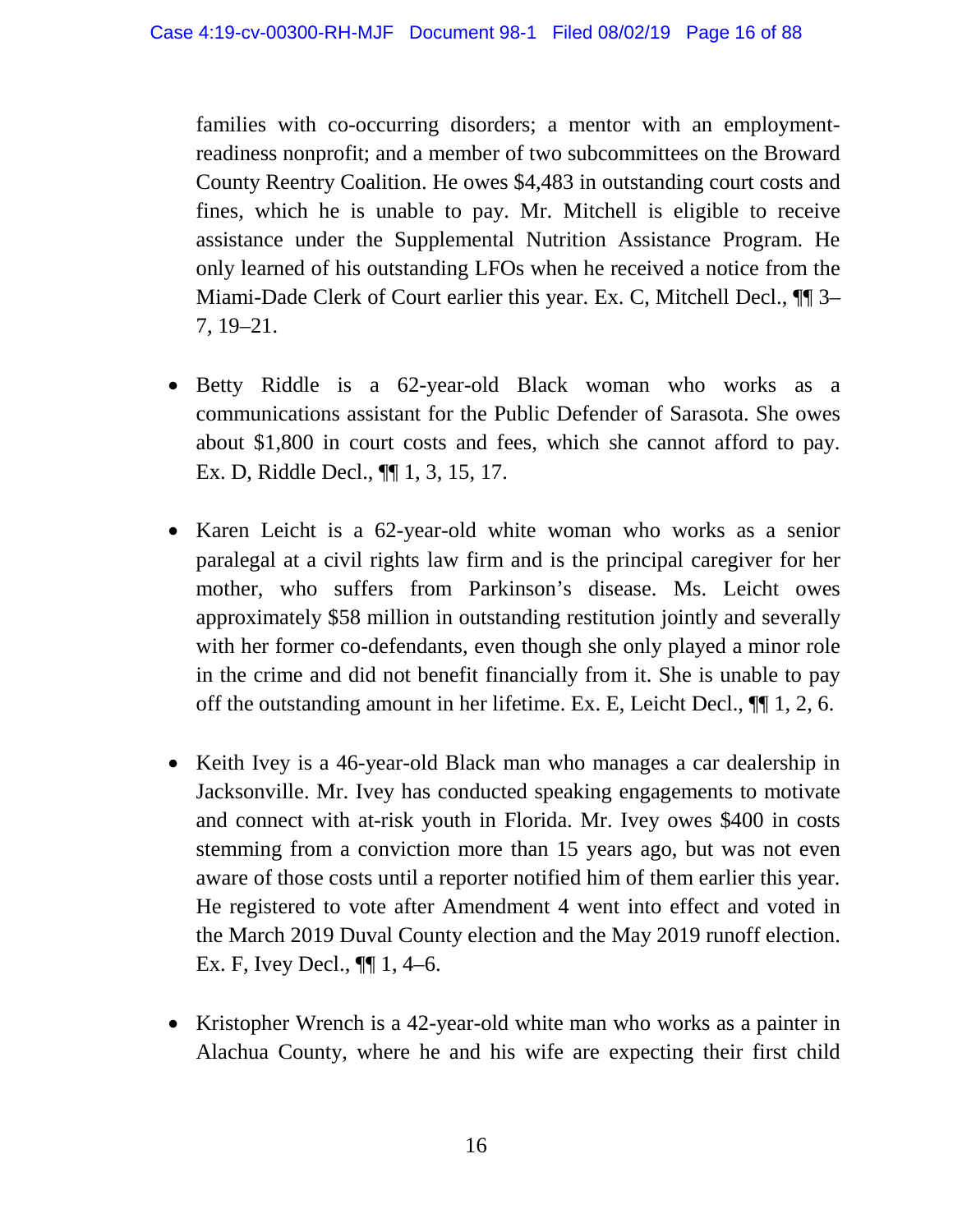later this year. He owes \$3,000 in court costs and fees, which he is unable to pay. Ex. G, Wrench Decl., ¶¶ 1, 2, 6.

- Raquel L. Wright is a 44-year-old Black woman who works part-time as a legal assistant to the Special Counsel to the Florida State Conference of the NAACP and part-time as the Assistant Secretary of the Indian River County Branch of the NAACP. Ms. Wright owes at least \$50,000 in court costs and a mandatory fine, which she is unable to pay. Ex. H, Wright Decl., ¶¶ 1, 10, 13, 14.
- Steven Phalen is a 36-year-old white man who works in HVAC logistics and has a Ph.D. in organizational and relational communication. He still owes approximately \$110,000 in restitution, court costs, and fees stemming from a felony conviction in Wisconsin state court. Though he makes regular monthly payments toward these obligations. Mr. Phalen cannot afford to pay back his obligations in full. Ex. I, Phalen Decl., ¶¶ 3, 4, 6.
- Jermaine Miller, a 28-year-old Black man, is a community advocate. Mr. Miller owes \$1,221.25 in fines, fees, and costs. Additionally, the Florida Department of Corrections contends that Mr. Miller owes \$1.11 in restitution, even though he has paid \$18.20 *more* than the \$233.80 restitution ordered. Ex. J, Miller Decl., ¶¶ 2, 4, 7, 9.
- Clifford Tyson is a 62-year-old Black man and a pastor. Pastor Tyson has paid off all of the \$1,867.94 that he was assessed for restitution. But he may owe more than \$2,000 in costs and fees, which he cannot afford to pay. The exact amount of Pastor Tyson's outstanding obligations is unknown because of discrepancies and ambiguities in county and state records. Ex. K, Tyson Decl., ¶¶ 2, 3, 5, 11, 17, 18, 24.

Examples of affected Florida NAACP Members (beyond Ms. Wright) are as follows: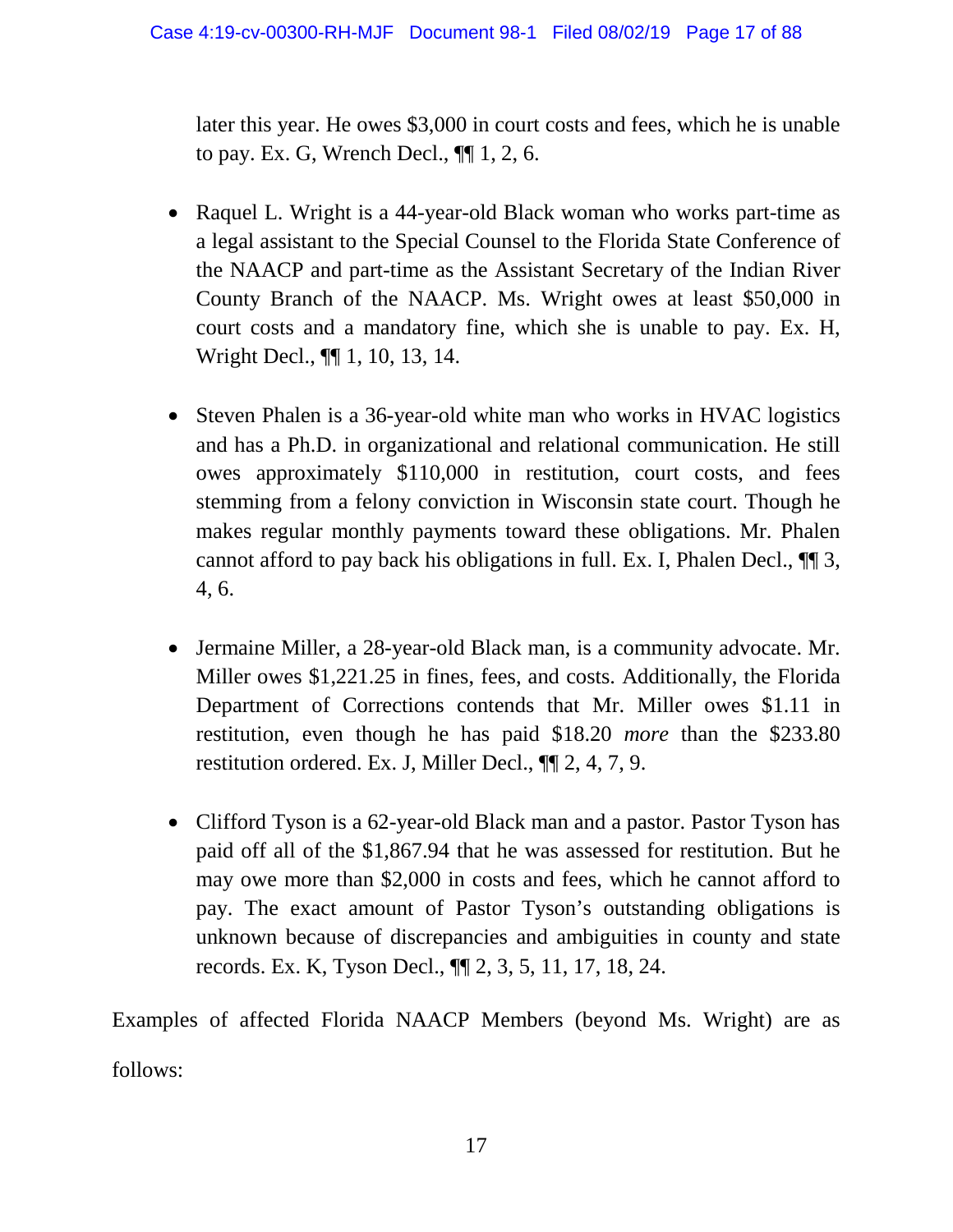- Curtis D. Bryant Jr., a 38-year-old Black man and father, is a member of the Organizational Plaintiff Orange County NAACP. To the best of his knowledge, Mr. Bryant owes approximately \$10,000 in LFOs. Each month Mr. Bryant makes a \$30 payment to a debt collection agency, which Orange County has contracted with to collect his LFOs. Although he would be eligible to vote in the November 5, 2019 City of Orlando General Election, any necessary December 2019 runoff election, and elections in 2020 and beyond, Mr. Bryant cannot afford to pay his outstanding LFOs. Ex. Q, Neal Decl., ¶ 6; Ex. R, Nweze Decl.,¶ 8.
- Anthrone J. Oats, a 40-year-old Black man and father, is a small-business owner. He is also an executive member of the Marion County Branch of the NAACP. To the best of his knowledge, Mr. Oats was assessed approximately \$3,107 in LFOs which remain outstanding. However, he was told in court proceedings that he would never be required to pay absent a huge financial windfall (e.g., he won the lottery). Mr. Oats had his voting rights restored via Amendment 4 on January 8, 2019. He registered to vote in Marion County on January 9, 2019 and remains an active registered voter. He fears voting in light of state records indicating that he still has outstanding LFOs. Although otherwise eligible to vote in the September 17, 2019, City of Ocala General Election, any necessary November 2019 runoff election, and elections in 2020 and beyond, Mr. Oats is chilled from participating in upcoming elections due to SB7066. Ex. R, Nweze Decl., ¶ 8.

Individual Plaintiffs in the *McCoy* Complaint are as follows:

• Rosemary McCoy is a 61-year-old Black woman and resident of Duval County. Ms. McCoy paid all of the costs and fees associated with her criminal case, but according to Duval County, she still owes \$7,531.84 in restitution. Ms. McCoy cannot afford to pay her restitution despite her efforts to secure adequate employment. Ms. McCoy registered to vote and has since voted in countywide elections. Ex. L, McCoy Decl., ¶¶ 1, 6, 8–11.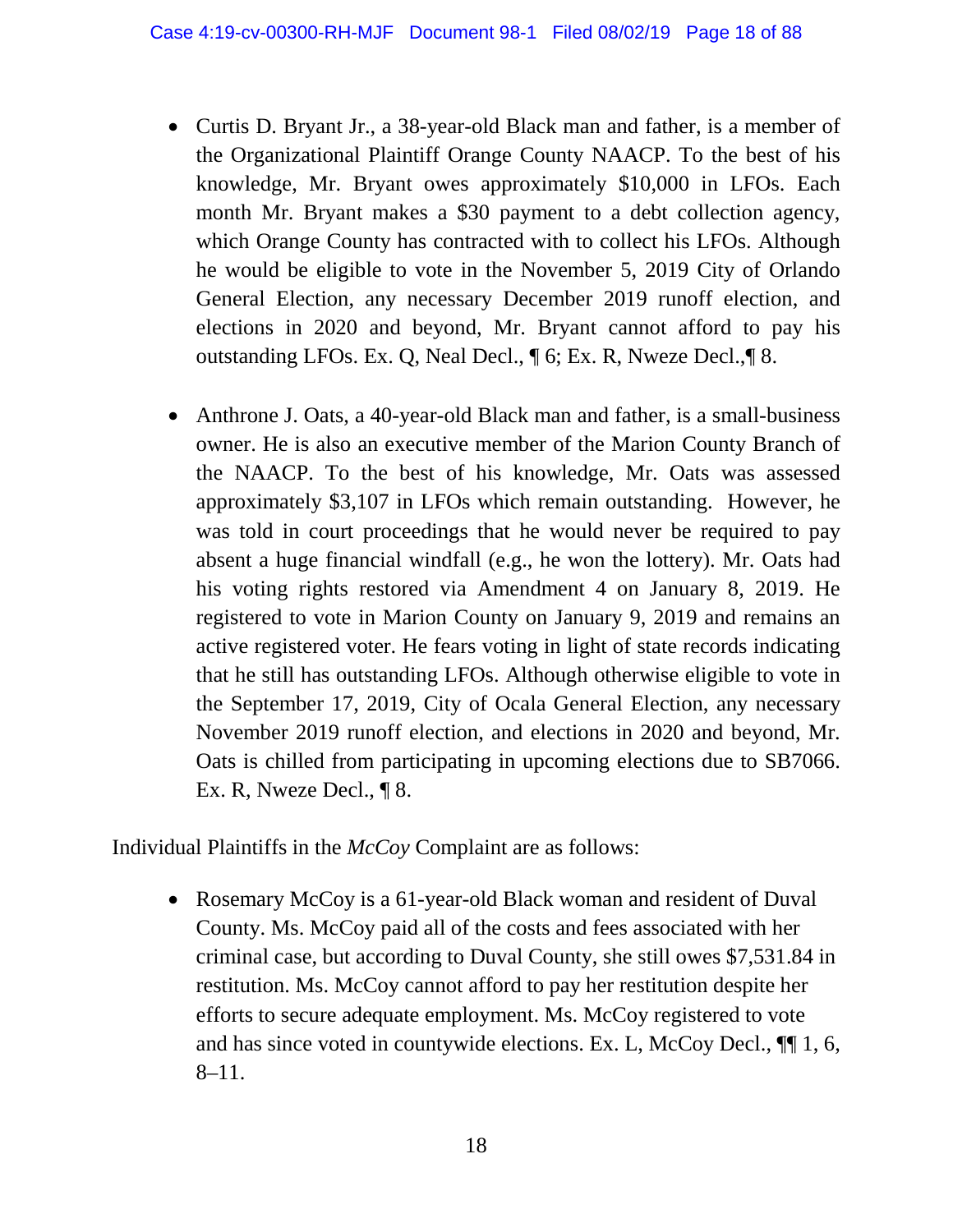• Sheila Singleton is a 56-year-old Black woman and resident of Duval County. The Duval County Clerk of Court informed Ms. Singleton that she owes more than \$15,000 in fines, costs, and restitution associated with a criminal conviction from 2011. Ms. Singleton struggles to find stable employment because of her criminal conviction and lacks the ability to pay the debt. After Amendment 4 went into effect, Ms. Singleton registered to vote and has since voted in countywide elections. Ex. M, Singleton Decl., ¶¶ 1, 6–11.

Individual Plaintiffs in the *Raysor* Complaint are as follows:

- Bonnie Raysor is a 58-year-old resident Boynton Beach who works as an office manager for thirteen dollars per hour. Ms. Raysor currently owes \$4,260 in outstanding fees and costs related to her 2010 convictions. She is unable to determine what amount of that balance is related to her misdemeanor convictions rather than her felony convictions. Ms. Raysor pays \$30 per month toward her LFO balance according to a court-ordered payment plan based on her ability to pay. Ms. Raysor wishes to register and vote in upcoming elections. Ex N, Raysor Decl., ¶¶ 3, 5, 7, 8, 10.
- Diane Sherrill is a 58-year-old resident of St. Petersburg, Florida and active member of her church. She largely lives on a fixed SSI income of \$770 per month, lives in public housing, and receives SNAP benefits (i.e. food stamps). Ms. Sherrill owes \$2,279 in outstanding LFOs related to her convictions, which she cannot afford to pay. Ms. Sherrill wishes to register and vote in upcoming elections. Ex. O, Sherrill Decl., ¶¶ 3, 6, 14, 15.
- Lee Hoffman is a 60-year-old resident of Plant City, Florida. He is a disabled U.S. military veteran that currently spends his time as a minister and advocate for the homeless. He lives primarily on a monthly disability benefit and seasonal work. After the passage of Amendment 4, Mr. Hoffman registered to vote since he long ago completed all his felony sentences. He is currently listed as an active voter on the State of Florida Voter Information Lookup tool. Mr. Hoffman owes a total of \$1,772.13 in LFOs, only some of which are associated with his felony convictions. He is unable to pay these LFOs in full prior to the 2020 election cycle. Ex. P, Hoffman Decl., ¶¶ 3–4, 7, 11–12.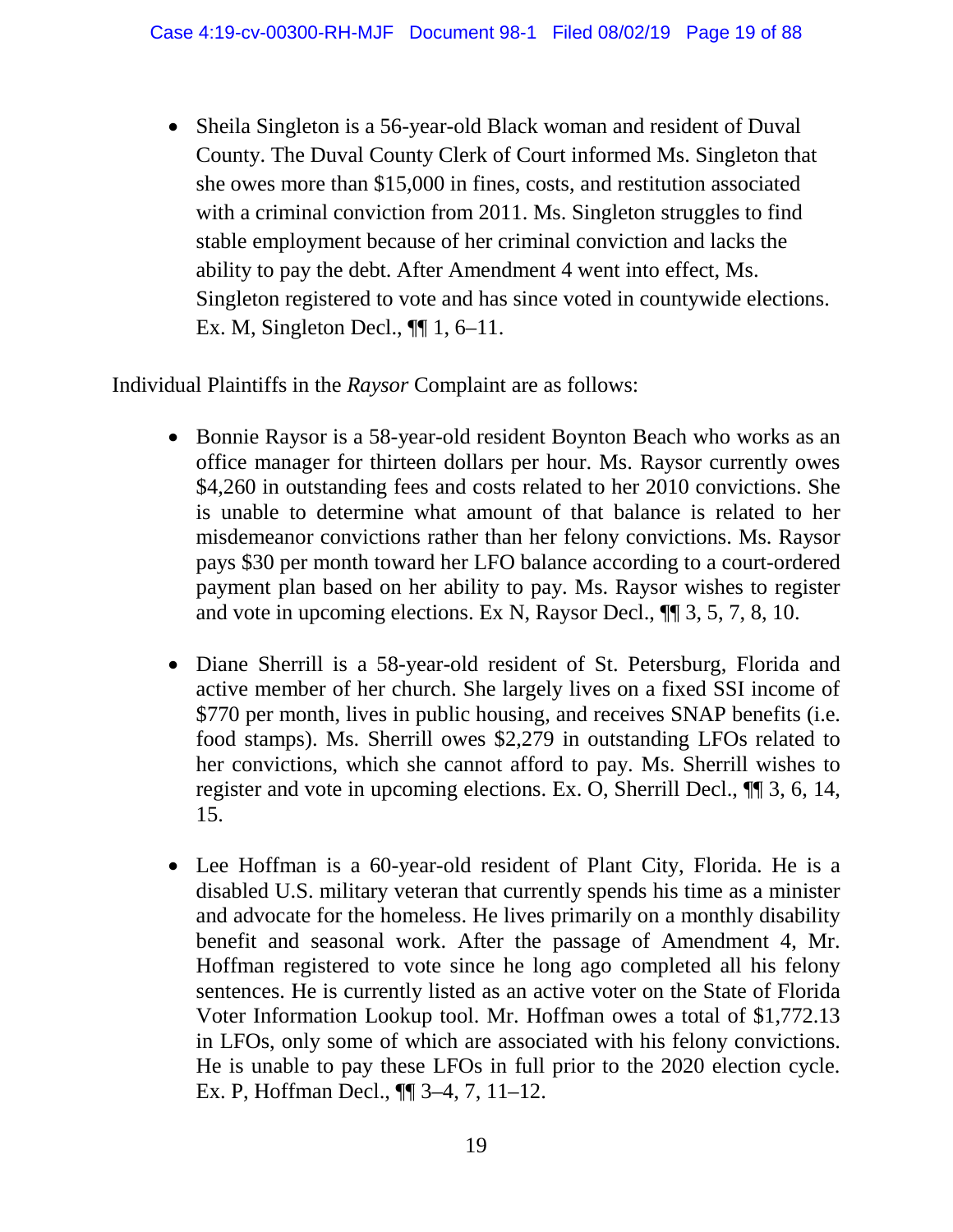Organizational Plaintiffs in the *Gruver* Complaint—the Florida State Conference of the NAACP ("Florida NAACP"), the Orange County Branch of the NAACP ("Orange County NAACP"), and the League of Women Voters of Florida ("LWVF" or "League")—are nonpartisan, not-for-profit membership organizations that do civil rights and voter registration work in Florida. Members of the Florida NAACP, the Orange County NAACP, and LWVF include low-income people with felony convictions, who will be immediately, and in many cases permanently, disenfranchised by SB7066 because they are unable to pay their LFOs. Organizational Plaintiffs also devote significant resources to registering voters, getting out the vote, and conducting voter protection on election days. SB7066 has forced all three groups to divert substantial time and resources away from other core activities to, for example, work with returning citizens to help clarify the voter registration process, determine whether they have outstanding LFOs, and/or are eligible to register to vote, and vote. Ex. Q, Neal Decl. on behalf of Orange County NAACP,  $\P$  2–6, 8–9; Ex. R, Nweze Decl. on behalf of Fla. NAACP,  $\P$  2, 5–8, 10–11; Ex. S, Brigham Decl. on behalf of LWVF, ¶¶ 3, 7, 16, 18.

### <span id="page-19-0"></span>**B. DEFENDANTS' IMPLEMENTATION OF AMENDMENT 4 PRIOR TO JULY 1, 2019**

Amendment 4 went into effect on January 8, 2019 and *automatically*  restored voting rights to people with past convictions that met its requirements.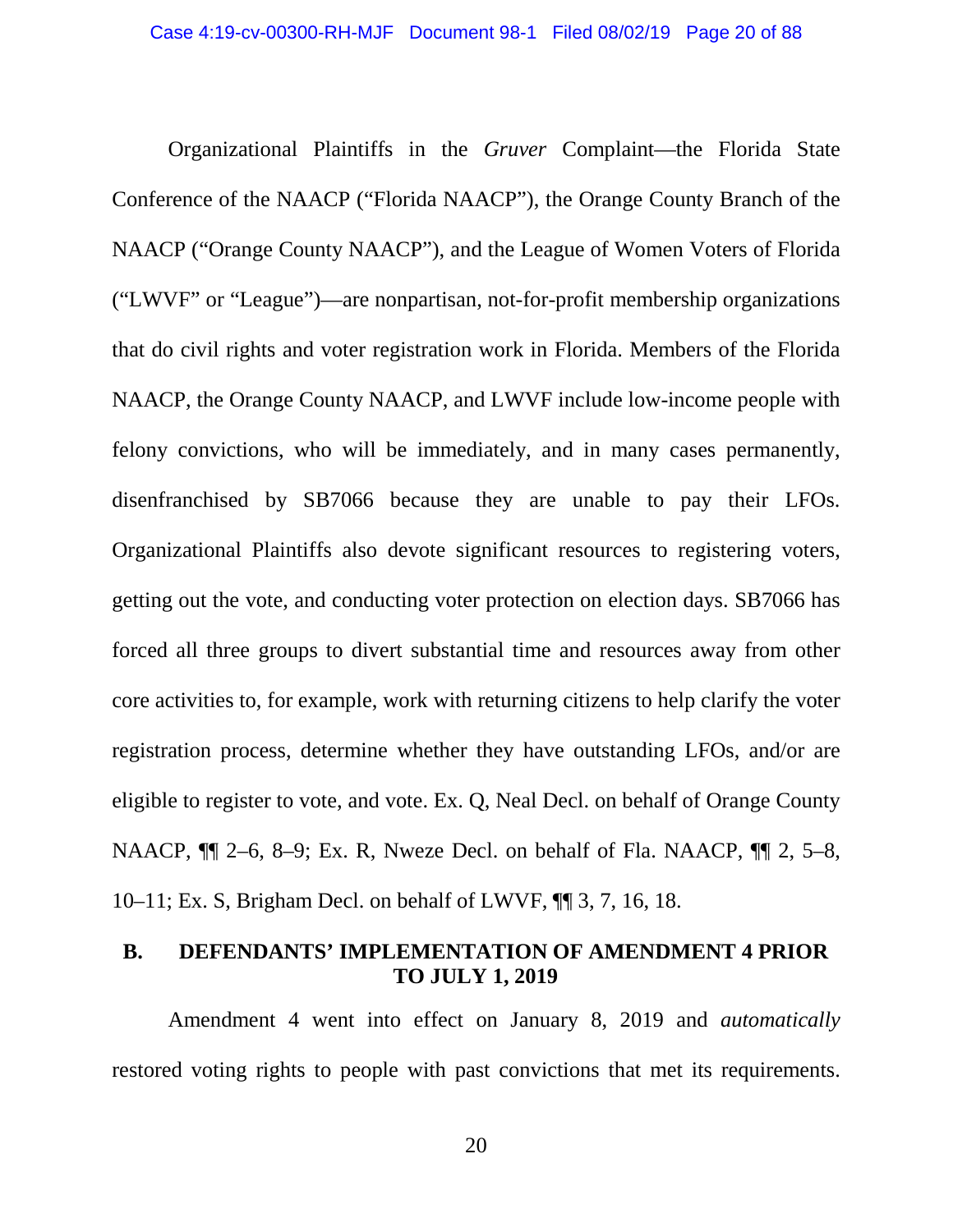*Advisory Op. to the Attorney Gen. Re: Voting Restoration Amendment*, 215 So. 3d 1202, 1208 (Fla. 2017) ("[T]he chief purpose of the amendment is to automatically restore voting rights to [certain] felony offenders[.]"); *see also* Ex. T (Feb. 11 email from Secretary of State's office) ("As you all know, Amendment 4 went into effect on January 8 and there has been no delay in implementation."). As such, many of the Individual Plaintiffs and other returning citizens registered to vote on or after January 8, using the same process as all other voters.

To register to vote, an individual must complete and submit a voter registration form. *See* Fla. Stat. §§ 97.052; 97.0525. Before SB7066—but after the effective date of Amendment 4—the form gave the applicant the option to check a box with the following statement: "I affirm I am not a convicted felon, *or, if I am, my rights relating to voting have been restored*." Form DS-DE #39, R1s-2.040, F.A.C. (2013), *available at* https://voter-registrationfl.connect.clarityelections.com/connect/site/publicpages/GenericForm.jsp?gid=1 (last visited Aug. 2, 2019) (emphasis added). Pursuant to the plain language of Amendment 4, returning citizens whose sentences, including parole and probation, were complete and whose convictions did not fall within the limited exceptions signed the affirmation indicating their rights had been restored and submitted it.

Florida Supervisors of Elections ("SOEs") are required to accept voter registration applications from all applicants in their county offices. Fla. Stat.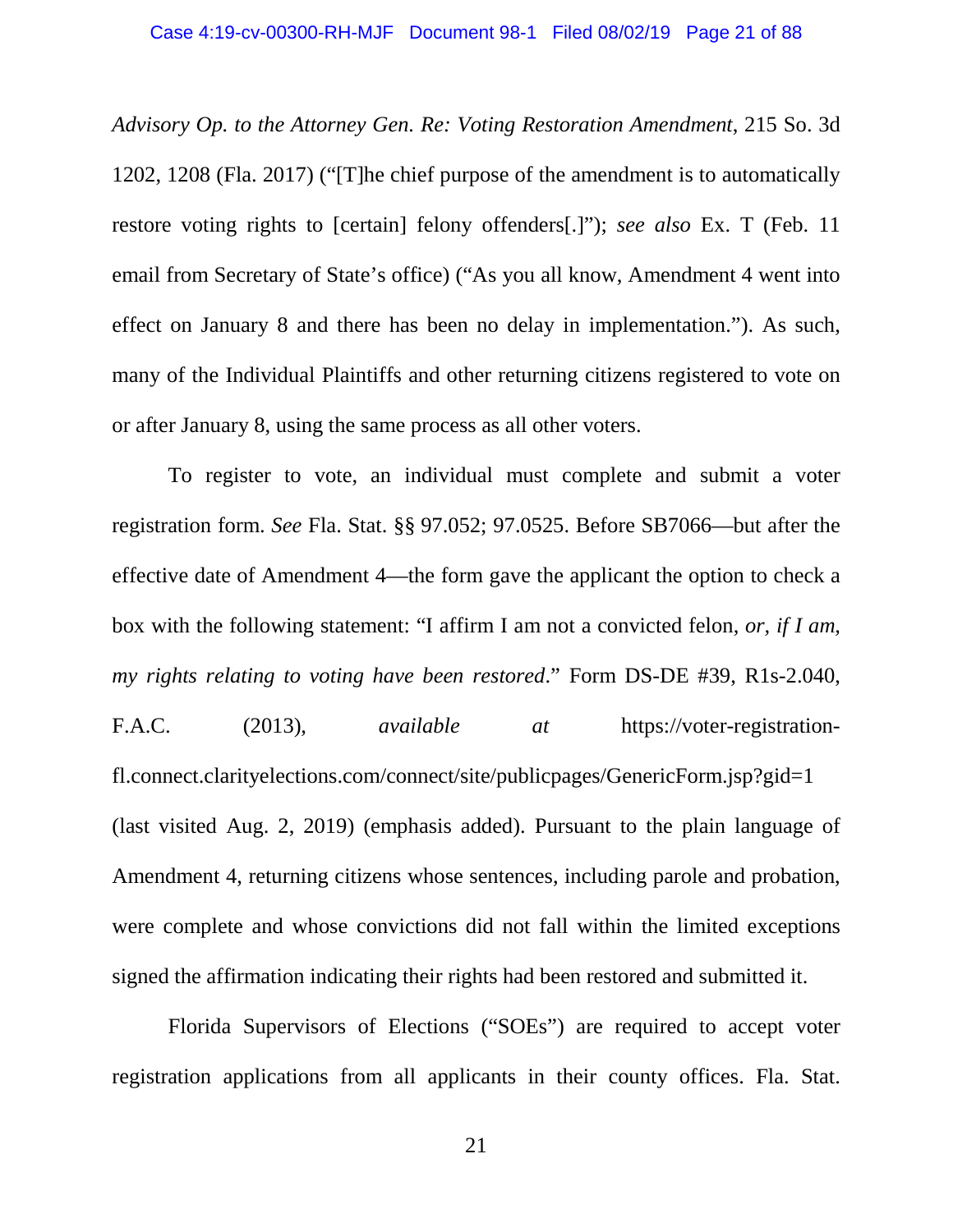§ 97.053(1). SOEs are charged with "determin[ing] whether a voter registration applicant is ineligible based on [whether] . . . (c) The applicant has been convicted of a felony for which his or her voting rights have not been restored." *Id.*  § 98.045(1). Upon receipt of a voter registration application, SOEs "must notify [the] applicant of the disposition of the  $\dots$  application within 5 business days after voter registration information is entered into the statewide voter registration system." *Id.* § 97.073(1). SOEs' notification "must inform the applicant that the application has been approved, is incomplete, has been denied, or is a duplicate of a current registration." *Id.* The mailing of a voter information card "constitutes notice of approval of registration." *Id.* All Individual Plaintiffs except for Raysor and Sherrill received their voter information cards after registering to vote and are active registered voters in Florida at this time, according to publicly available records.

Between January 8, 2019 and July 1, 2019, Defendants interpreted and implemented Amendment 4 to only require completion of incarceration, parole, and probation; they did not require payment of LFOs. *See* Ex. U (June 7 email from Secretary of State's office) (implementing Amendment 4 by limiting lists of potentially ineligible voters to those still under supervision by Department of Corrections); Ex. V (Deposition of Mary Jane Arrington, Osceola County Supervisor of Elections) ("Arrington Dep." at 75:12–19) (confirming that prior to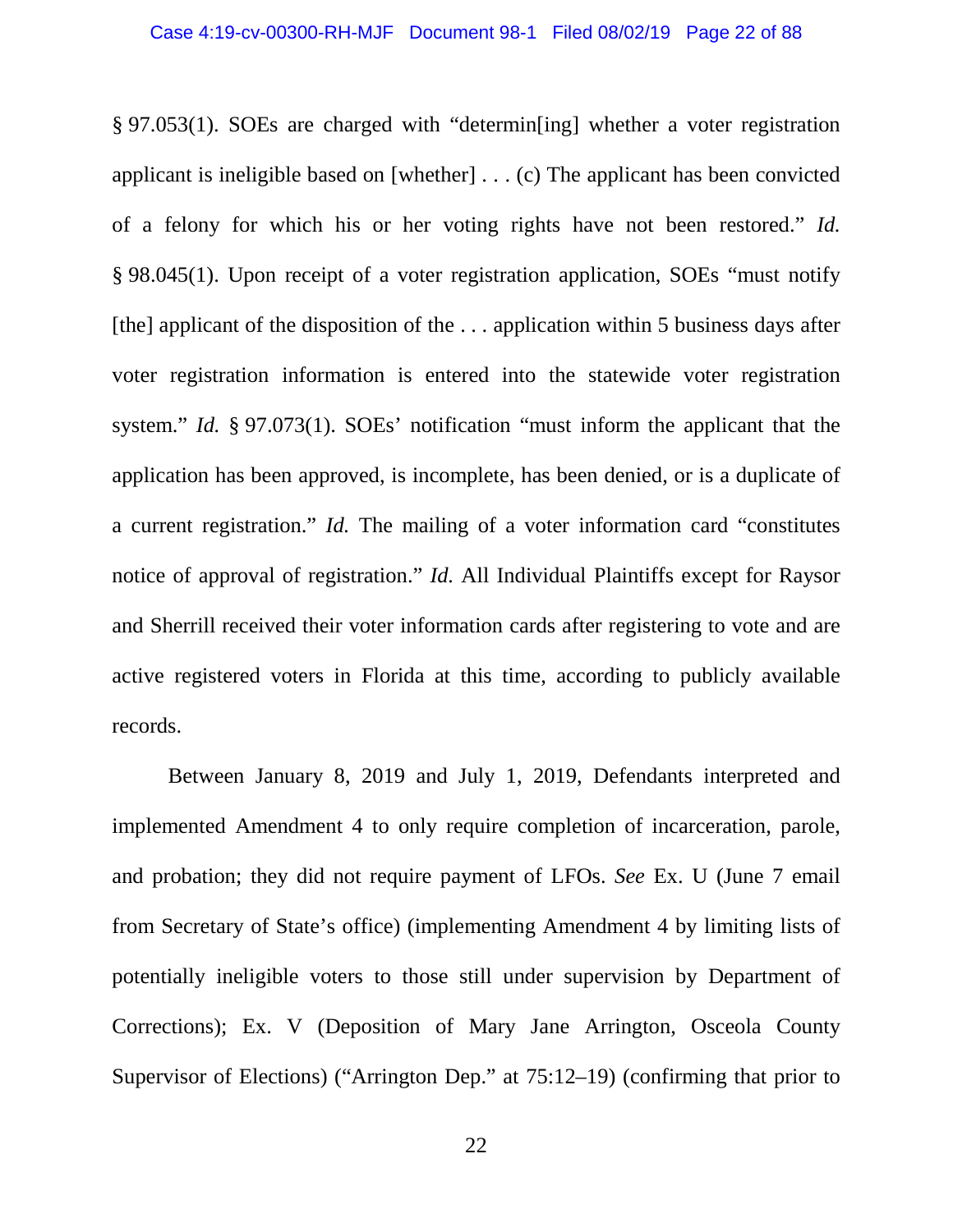July 1 payment of LFOs "was not a requirement" and ""not something the Secretary of State said was required").

Defendants did not inform voters or election officials that Amendment 4 barred returning citizens with outstanding LFOs from registering to vote and voting. Defendants did not send denial of voter registration or removal notices based on outstanding LFOs to any applicants. To the contrary, Defendants approved the voter registration applications submitted by the Individual Plaintiffs and many others similarly situated, and accordingly many of those individuals went on to vote in local elections during the spring. *See, e.g.* Ex. B, Gruver Decl.  $\P$  7; Ex. F, Ivey Decl.  $\P$  4; Ex. K, Tyson Decl.  $\P$  21; Ex. M, Singleton Decl.  $\P$  10; Ex. L, McCoy Decl. ¶ 10.

### **C. CHALLENGED PROVISIONS OF SB7066**

<span id="page-22-0"></span>SB7066 requires returning citizens to pay all LFOs "specifically ordered by the court as part of the sentence" before their voting rights are restored. Fla. Stat. § 98.0751(2)(a)(5)(the "LFO requirement"). The exact boundaries of what LFOs are covered by SB7066 are far from clear.<sup>[8](#page-22-1)</sup> And, though the law specifically states that LFOs remain disqualifying even if converted to a civil lien, it does not address

<span id="page-22-1"></span> $8$  Arrington Dep. at 87:10–17 (testifying that she has never reviewed a "sentencing" document" and does not know which documents from the clerk of court would fall within that definition).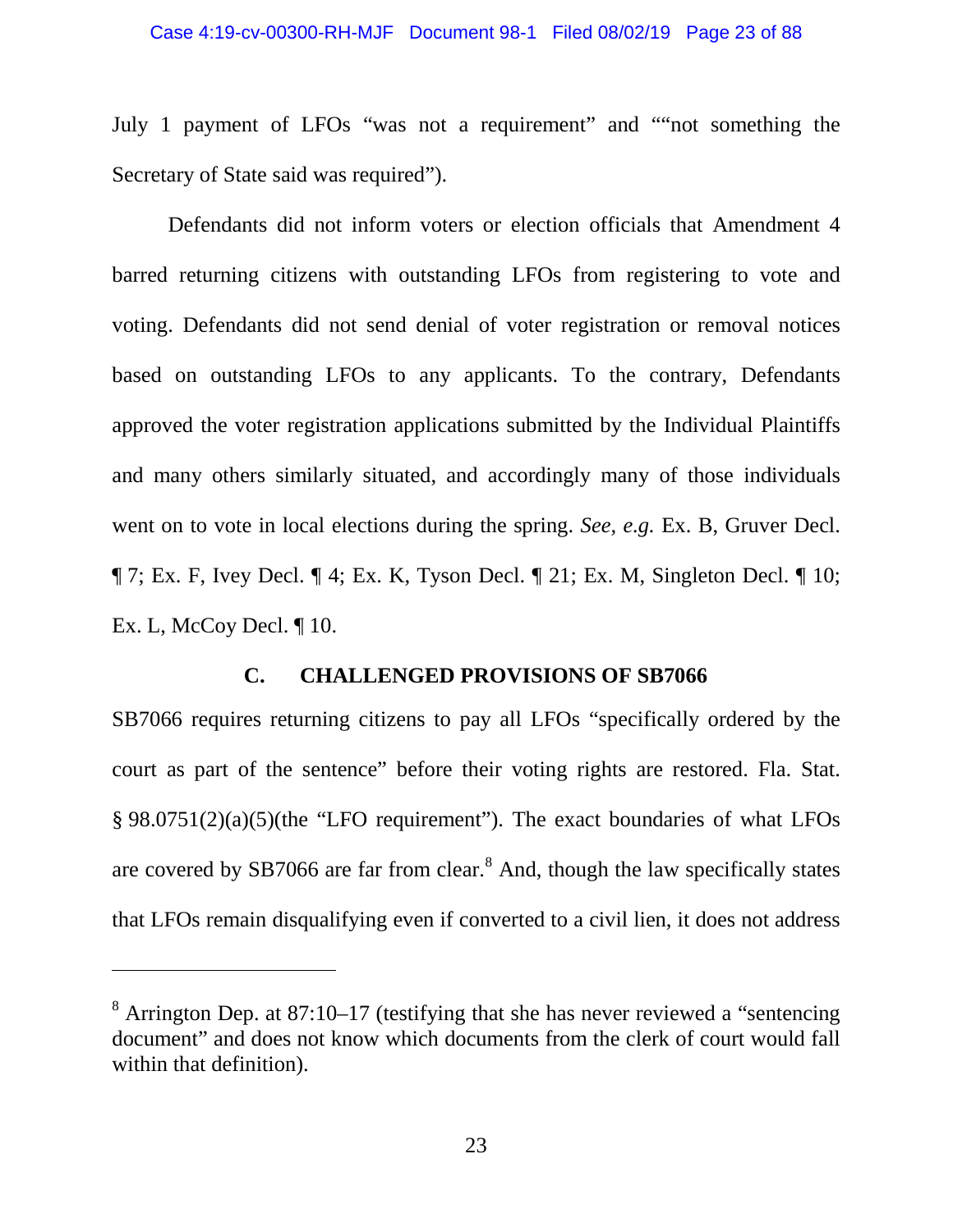#### Case 4:19-cv-00300-RH-MJF Document 98-1 Filed 08/02/19 Page 24 of 88

the circumstance of individuals such as Plaintiff Raysor, whose LFOs were imposed as a civil lien in the first instance. *Id.*

SB7066 neither requires nor provides for any determination of whether a person is able to pay their outstanding LFOs. The law indicates that the LFO requirement can be met in one of three ways: (1) actual payment of all covered LFOs in full, (2) termination of the obligation "upon the payee's approval" either in open court or through a notarized consent, or (3) completion of community service hours "if the court, unless otherwise prohibited by law or the State Constitution, converts the financial obligation to community service." *Id.* § 98.0751(2)(a)(5)(e). These alternative options are, however, largely illusory and do not provide relief to many of those unable to pay their LFOs.

First, these provisions do not apply to Florida residents' LFO obligations for out-of-state or federal convictions, like those owed by Individual Plaintiffs Leicht and Phalen, because Florida courts lack jurisdiction to modify or terminate those LFOs.

Even for in-state convictions, third-party payees, including, for example, insurance companies, for-profit debt collection agencies, and private individuals, appear to have absolute discretion to grant or deny a person's request for approval to terminate LFOs, for any reason or no reason. *Id.*  $\S 98.0751(2)(a)(5)(e)(II)$ . SB7066 provides no standard or guidance to courts or state agencies acting as

24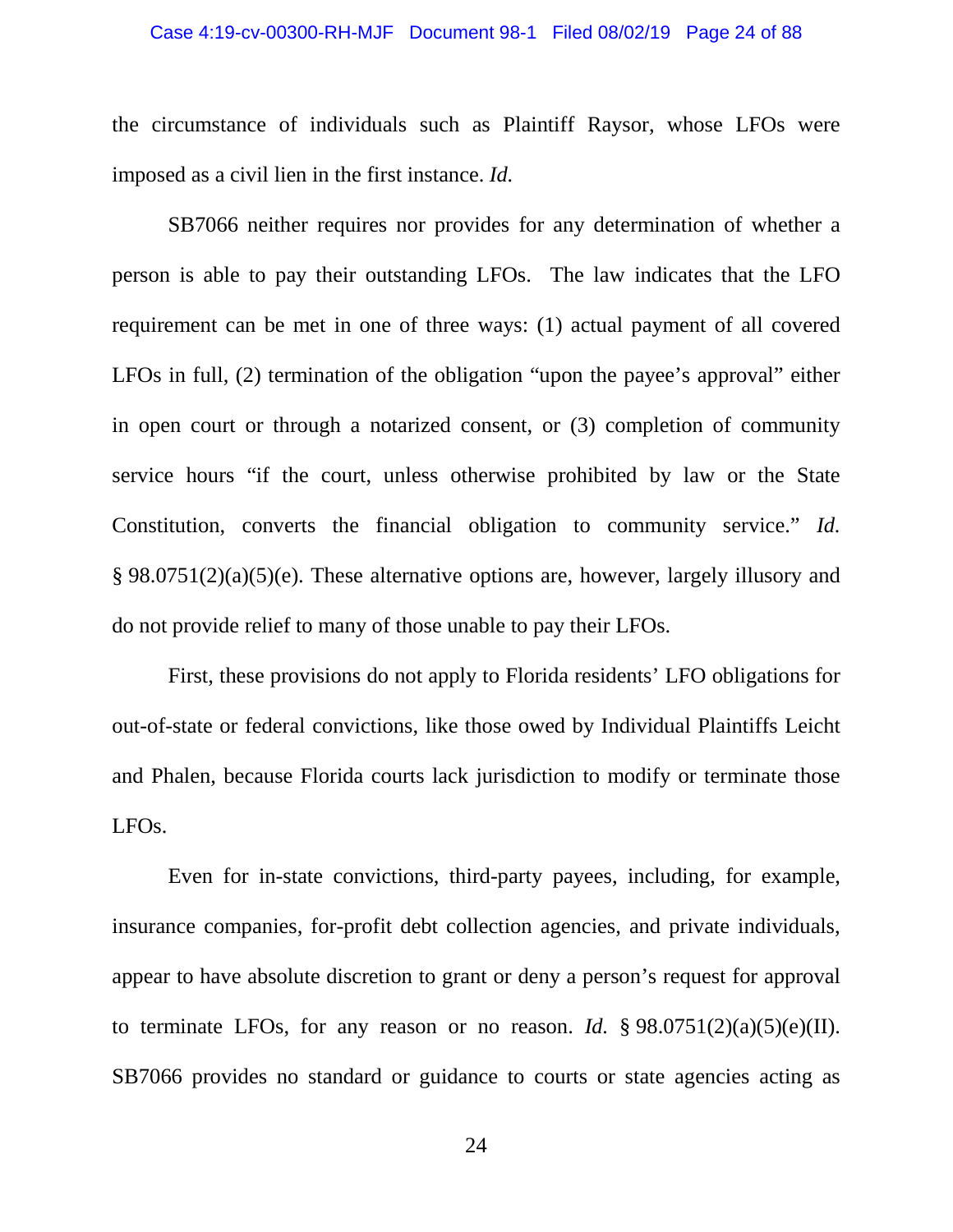#### Case 4:19-cv-00300-RH-MJF Document 98-1 Filed 08/02/19 Page 25 of 88

payees on whether to approve termination of LFOs. SB7066 also provides no mechanism for approval if a payee is unavailable or non-responsive.

Furthermore, conversion of LFOs to community service is wholly discretionary: courts have no obligation to convert LFOs into community service, even if a court finds that an individual has no ability to pay. *See id.* § 98.0751(2)(a)(5)(e)(III); § 938.30(2). Indeed, SB7066 appears to add nothing to the already existing option of Florida courts to order community service in lieu of  $LEOs.<sup>9</sup>$  $LEOs.<sup>9</sup>$  $LEOs.<sup>9</sup>$ 

Conversion to community service has been rare in practice. The Florida Clerks of Court found in 2008 that "only 16 of 67 counties reported converting any mandatory LFOs imposed in felony cases to community service," and "[o]f those 16 that did report using community service, 10 converted less than \$3,000 of mandatory LFOs to community service in one year."<sup>[10](#page-24-1)</sup> According to the 2018 annual report by the Florida Court Clerks, the circuit criminal courts in charge of felony cases assessed over \$264 million in legal financial obligations in the 2017-

<span id="page-24-0"></span><sup>9</sup> *See* Video: May 3, 2019 House Sess. Part 2 ("May 3 House Hearing") at 37:33, https://thefloridachannel.org/videos/5-3-19-house-session-part-2/ (House sponsor Representative James Grant testifying that SB7066 did not require any courts to have a community service conversion program, stating only that circuits could follow whatever practices they currently undertake).

<span id="page-24-1"></span><sup>10</sup> Rebekah Diller, *The Hidden Cost of Florida's Criminal Justice Fees* 1, 23 Brennan Ctr. for Just. (2010), https://www.brennancenter.org/sites/default/files /legacy/Justice/FloridaF&F.pdf?nocdn=1.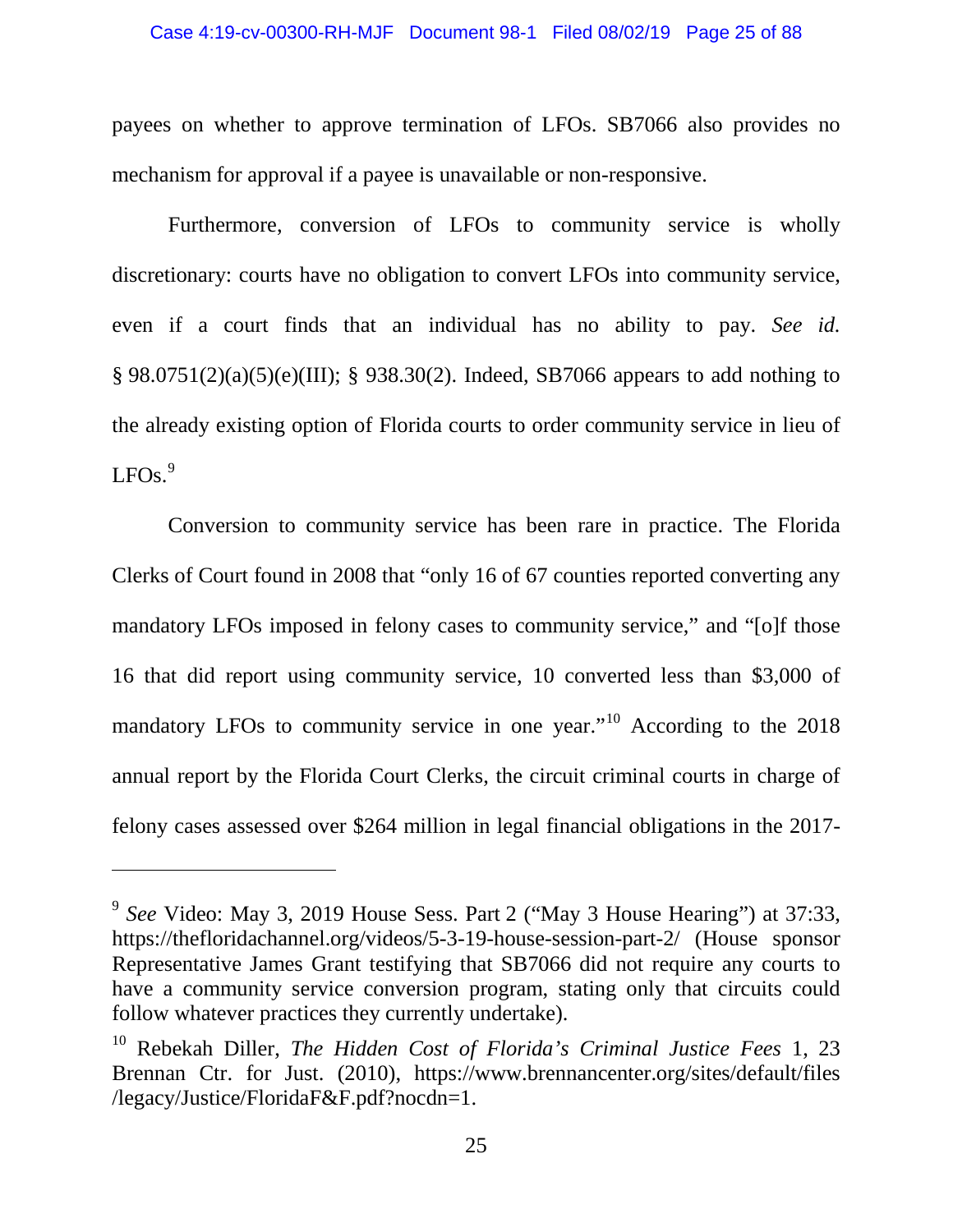2018 fiscal year alone.<sup>[11](#page-25-0)</sup> Of that sum, just over \$1 million was converted to community service.<sup>[12](#page-25-1)</sup> In other words, less than one-half of one percent of LFOs were converted to community service last year. Even in rare instances where applicants successfully move the court to grant community service conversion, Florida law generally requires that individuals performing court-ordered community service get credit toward their debt at the federal minimum hourly wage, *see* Fla. Stat. §§ 938.30(2), 318.18(8)(b)(1–2), currently \$7.25 per hour. At that rate—and given Individual Plaintiffs' job responsibilities and/or disability limitations—Individual Plaintiffs will not be able to complete adequate community service hours prior to the next election (or in many cases, any reasonably proximate election).

In addition to these new onerous requirements, SB7066 changed Florida's voter registration form to include three checkboxes related to felony convictions. Voters must now affirm whether they have (1) never been convicted of a felony; (2) had their civil rights restored by executive clemency; or (3) had their voting

<span id="page-25-0"></span><sup>&</sup>lt;sup>11</sup> Florida Court Clerks & Comptrollers, 2018 Annual Assessments and Collections Report, Statewide Summary – Circuit Criminal at 10 (2018), https://finesandfeesjusticecenter.org/content/uploads/2019/01/2018-Annual-Assessments-and-Collections-Report.pdf.

<span id="page-25-1"></span> $12$  Likewise, less than three percent of those LFOs were reduced, suspended, or waived. *Id.*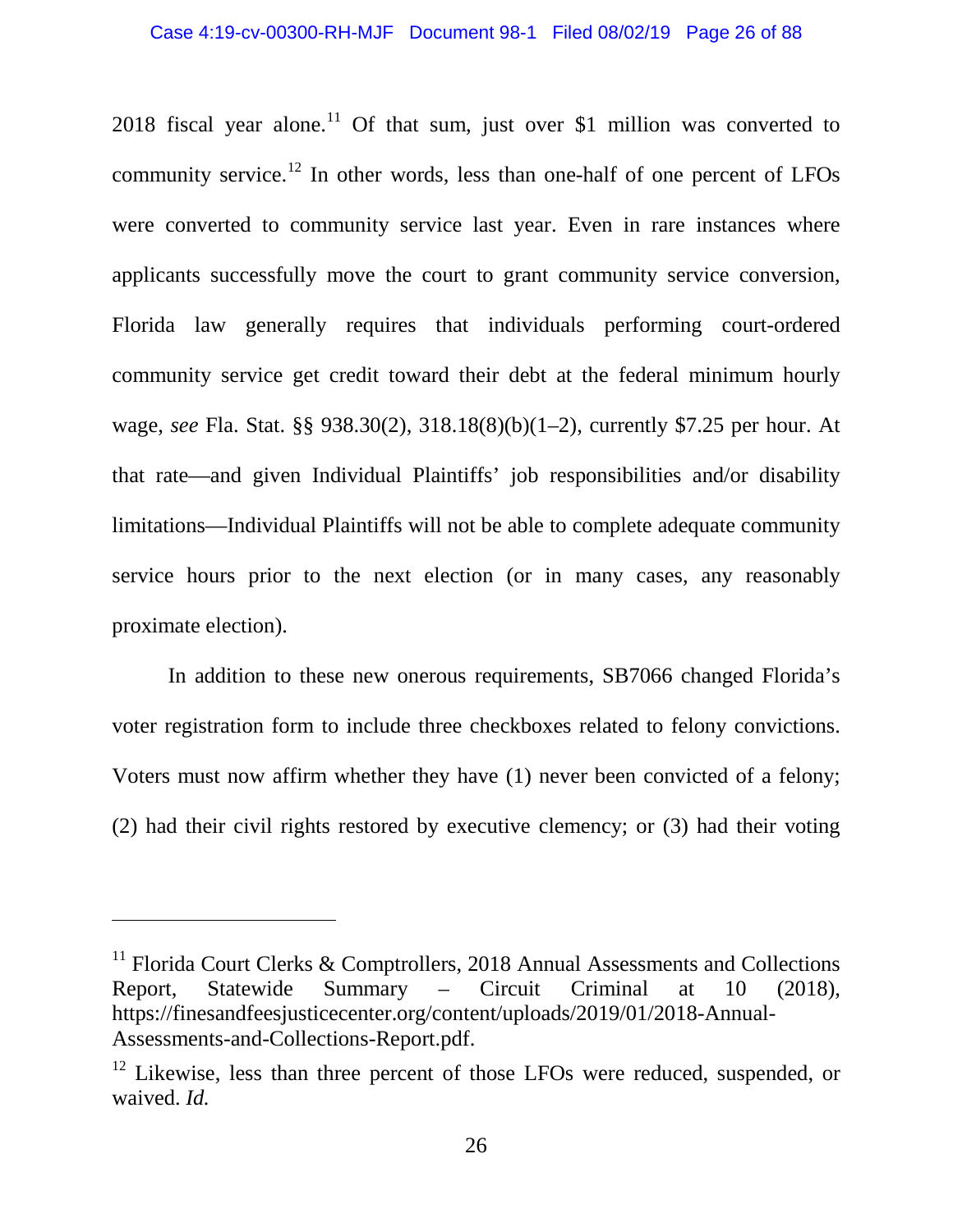rights restored "pursuant to s. 4, Art VI of the State Constitution upon completion of all terms of my sentence, including parole or probation." *Id.* § 97.052(2)(t).

SB7066 then tasks the Department of State with using data from various governmental organizations to make the initial determination about whether a person who registers to vote is eligible pursuant to Amendment 4. *Id.*  §§ 8.0751(3)(a), 98.075(5). If the Department determines the information is "credible and reliable," it is sent to the local supervisor of elections for final determination and action on the voter's registration. *Id.* § 98.0751(3). There is no clarification of what information will be considered "credible and reliable."

## **D. TYPES OF LEGAL FINANCIAL OBLIGATIONS UNDER FLORIDA LAW**

<span id="page-26-0"></span>SB7066 requires payment of myriad different forms of LFOs including fines, fees, costs, and restitution. [13](#page-26-1) LFOs in Florida are often mandatory and are imposed without consideration of a defendant's ability to pay. In fact, all but about \$21 million of the over \$264 million in LFOs assessed by circuit criminal courts in the 2017-2018 fiscal year were mandatory LFOs.<sup>[14](#page-26-2)</sup>

<span id="page-26-1"></span> $13$  SB7066 sweeps much wider than LFOs under Florida law by requiring payment related to federal or out-of-state conviction, including those owed by Plaintiffs Leicht and Phalen.

<span id="page-26-2"></span><sup>&</sup>lt;sup>14</sup> Florida Court Clerks & Comptrollers, 2018 Annual Assessments and Collections Report at 10, *supra* note 12.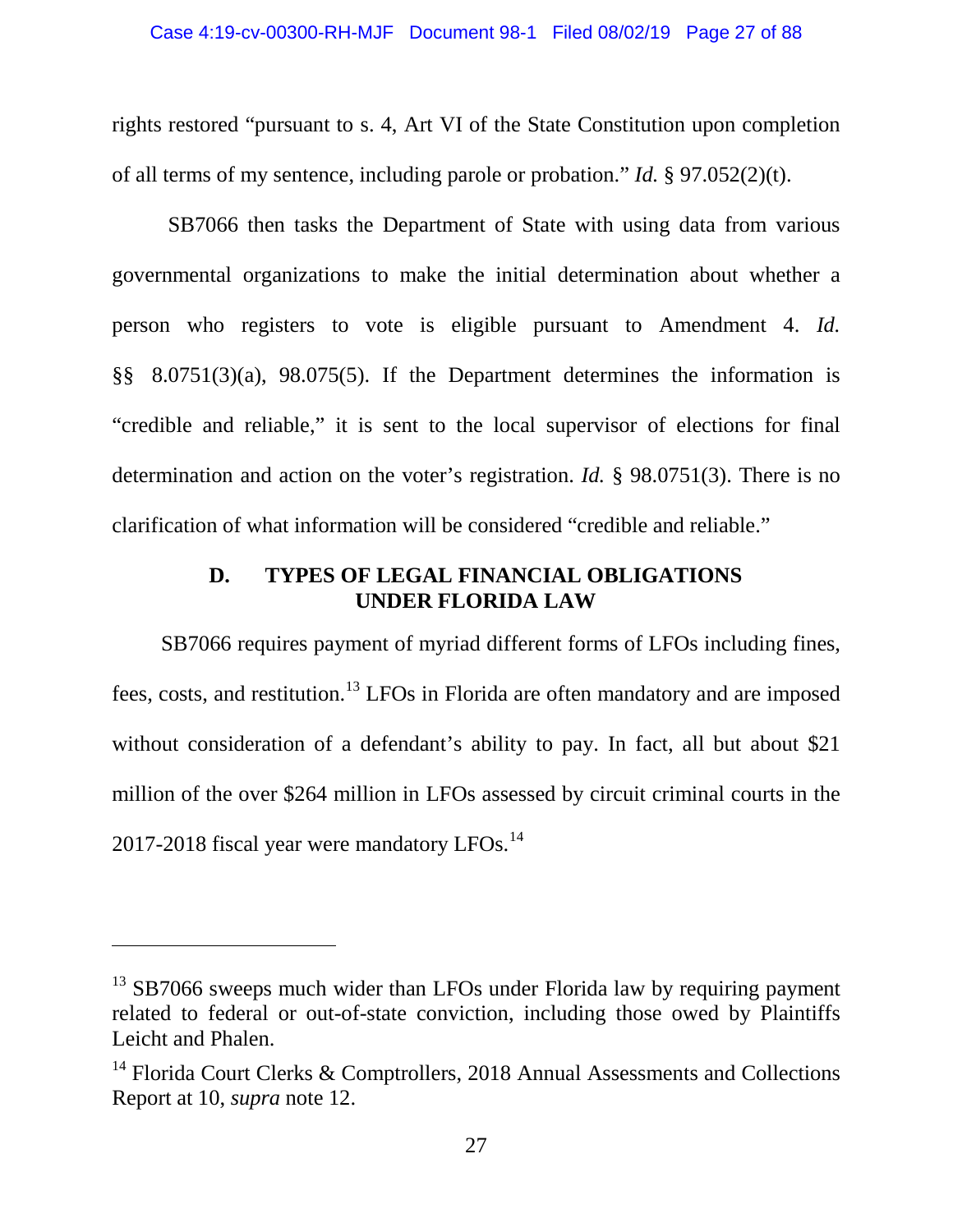In Florida, the criminal justice system is largely funded by fees and costs imposed on people with convictions.<sup>[15](#page-27-0)</sup> Indeed, in 1998, Florida's Constitution was amended to shift much of the cost of maintaining its court system from general tax funds to revenue collected from fees and surcharges imposed on criminal defendants and other users of the court system. *See* Fla. Const. Art. V, § 14. *Crist v. Ervin*, 56 So.3d 745, 752 (Fla. 2010) ("[C]ourt-related functions of the clerks' offices are to be funded entirely from filing fees and service charges."). In Florida, courts must "impose the costs of prosecution and investigation notwithstanding the defendant's present ability to pay." *See* Fla. Stat. § 938.27(2)(a). This includes a minimum prosecution fee of \$100 in felony cases, which is used to fund State Attorney's offices. *Id*. § 938.27(8) (mandating a prosecution fee of at least \$100 for felony offenses). The state charges an application fee to determine indigency when a defendant applies for a public defender and charges at least \$100 for their public defender's fees. *Id.* § 938.29(1). These costs are imposed "notwithstanding the defendant's present ability to pay." *Id.* Felony convictions usually result in a minimum of approximately \$698 in court costs and fees if a defendant is represented by a court-appointed lawyer, or \$548 if a defendant is represented by a privately retained lawyer. *See* Ex. W, Haughwout Decl. ¶ 6.

<span id="page-27-0"></span><sup>&</sup>lt;sup>15</sup> See generally Alicia Bannon et al., Criminal Justice Debt: A Barrier to Reentry, Brennan Center for Justice 7 (2010), https://www.brennancenter.org/sites/default /files/legacy/Fees%20and%20Fines%20FINAL.pdf.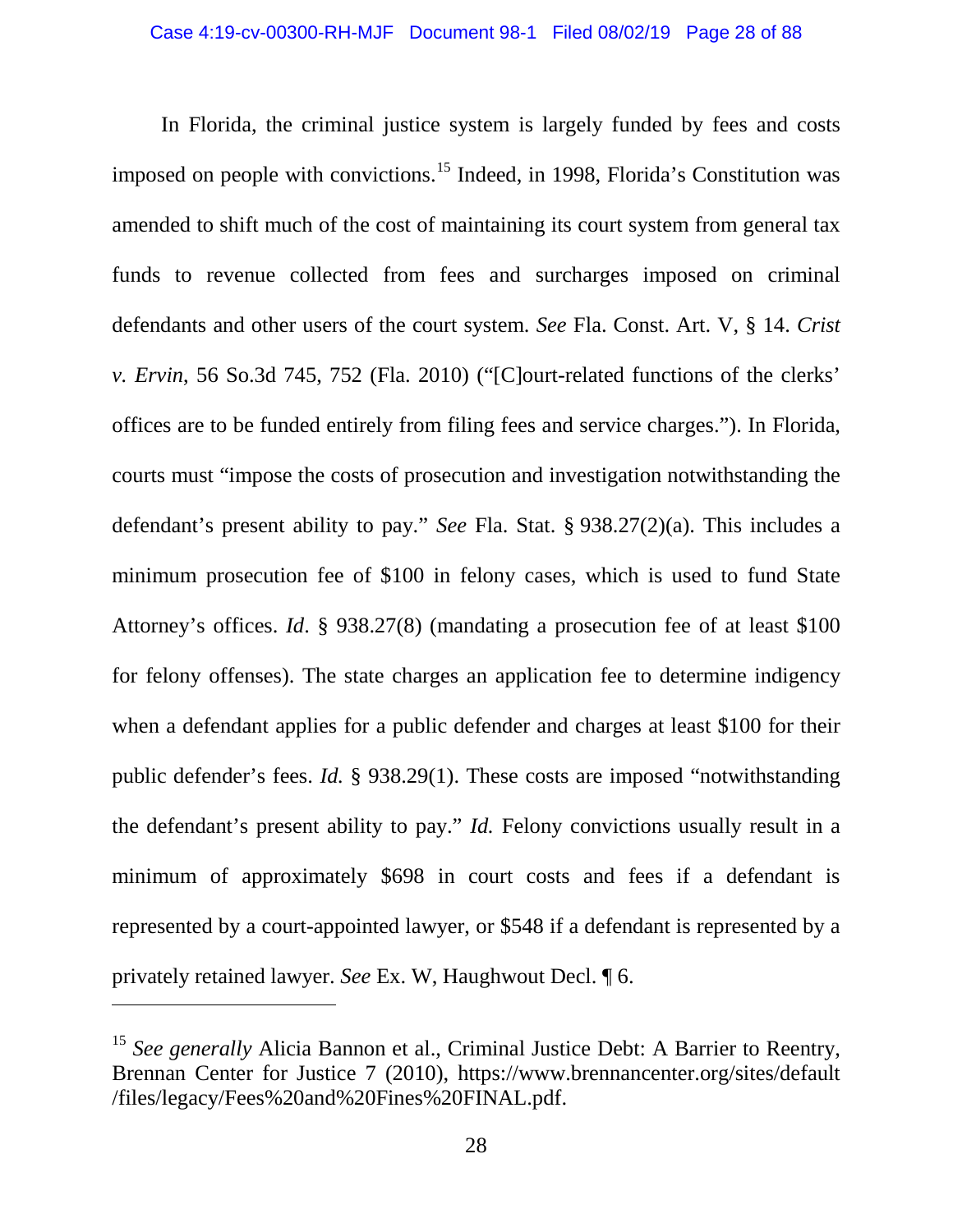#### Case 4:19-cv-00300-RH-MJF Document 98-1 Filed 08/02/19 Page 29 of 88

Florida also imposes mandatory and substantial fines for many convictions, including for certain drug convictions, without consideration of ability to pay. *See, e.g.*, Fla. Stat. § 893.13(1)(c)(3). Drug convictions can lead to mandatory fines up to \$750,000. Fla. Stat. § 893.135(1). Over \$110 million was assessed in drug trafficking cases in the  $2017-2018$  fiscal year alone.<sup>[16](#page-28-0)</sup> For example, Ms. Wright has a \$50,000 mandatory fine for a drug conviction. Wright Decl. ¶ 5. .

Florida courts order restitution pursuant to Fla. Stat. §§ 960.29(3)(a)–(b), typically based on the amount of loss sustained by the victim. *Id.* § 775.089(6)(a). Here too, restitution obligations are imposed without a determination of the defendants' ability to pay. *Noel v. State*, 191 So.3d 370, 375 (Fla. 2016) ("[T]he defendant's financial resources or ability to pay does not have to be established when the trial court assesses and imposes restitution.") (quotation marks omitted).

Florida courts may convert various LFOs to civil judgments. *See, e.g.*, Fla. Stat. §§ 775.089(3)(d) (restitution); 938.30(6) (costs); Ex. W, Haughwout Decl. ¶¶ 13, 14. For purposes of voting rights restoration, SB7066 provides that LFOs are "not deemed completed upon conversion to a civil lien." Fla. Stat.  $§ 98.0751(2)(a)(5)(e)(III).$ 

<span id="page-28-0"></span><sup>&</sup>lt;sup>16</sup> Florida Court Clerks & Comptrollers, 2018 Annual Assessments and Collections Report at 11, *supra* note 12.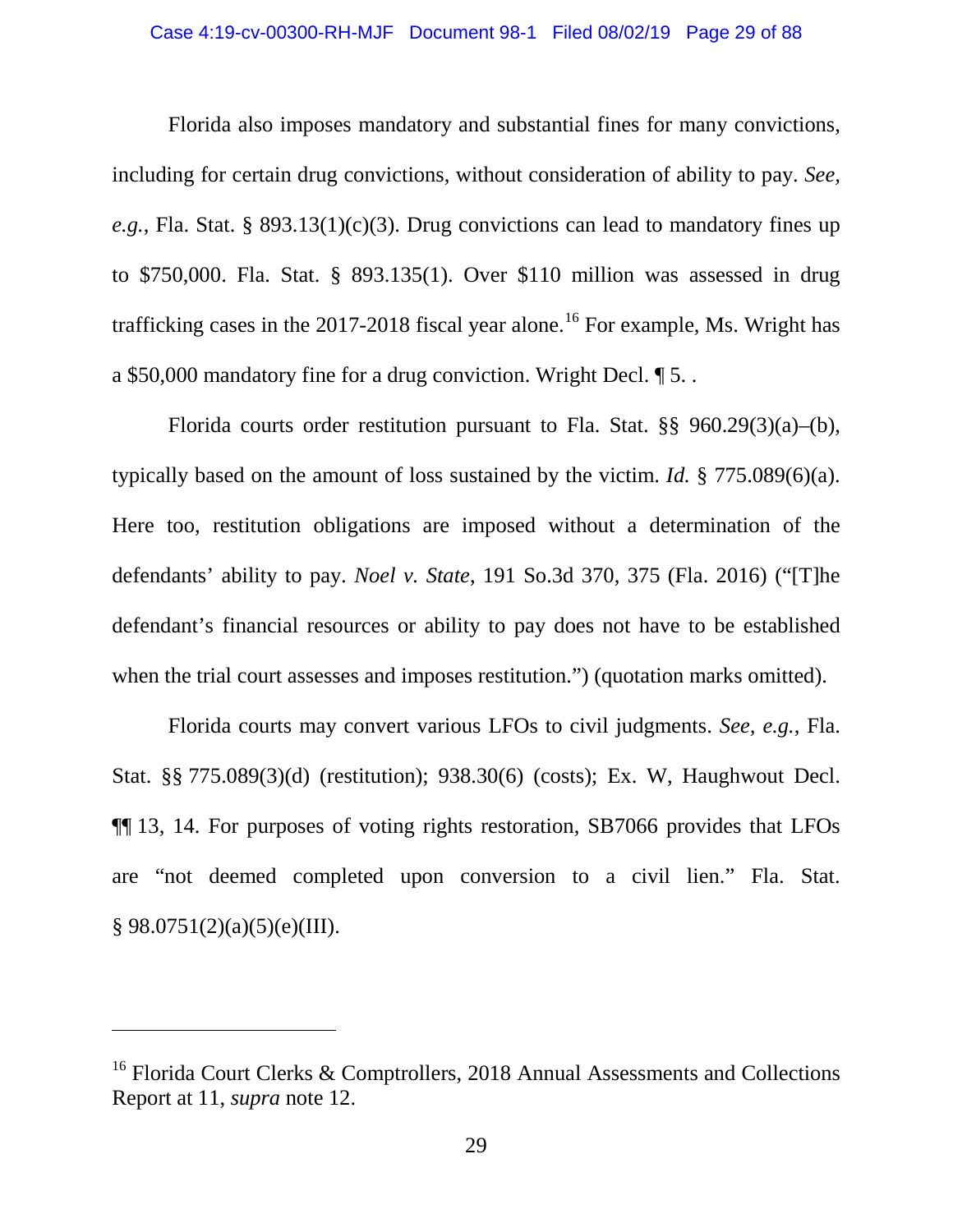Unsurprisingly, since courts need not determine a defendant's ability to pay before imposing LFOs, many returning citizens cannot afford to pay their LFOs, nor does Florida anticipate that they will. The Florida Circuit Criminal Courts in 2018 reported that the collections rate for fines and fees was just  $20.55\%$ .<sup>[17](#page-29-1)</sup> Over 85% of all felony-related fines and fees in Florida are categorized as at risk meaning the courts have "minimal collections expectations" due to the defendant's lack of financial resources.<sup>[18](#page-29-2)</sup> Of all felony-related LFOs, 22.9% are labeled at risk (i.e., "minimal collections expectations") specifically because the defendant was indigent. $^{19}$  $^{19}$  $^{19}$ 

## <span id="page-29-0"></span>**E. FLORIDIANS AFFECTED BY SB7066 LFO REQUIREMENTS**

To determine how many people would be affected by SB7066, Plaintiffs' expert, Dr. Dan Smith<sup>[20](#page-29-4)</sup> analyzed data from 48 counties using the Florida Department of Corrections ("FDC") database, and the Offender Based Information System ("OBIS"). He identified 375,256 individuals with non-disqualifying Florida state felony convictions, meaning convictions other than for murder or felony sexual offenses, and matched their conviction record and their LFO

<span id="page-29-1"></span> $^{17}$  *Id.* 

<span id="page-29-2"></span><sup>18</sup> *Id.*

<span id="page-29-3"></span><sup>19</sup> *Id.*

<span id="page-29-4"></span> $20$  Dr. Smith is Professor and Chair of Political Science at the University of Florida ("UF"). He is widely regarded as a leading expert on voting and elections in the American states. Ex. A, Smith Report, ¶ 1.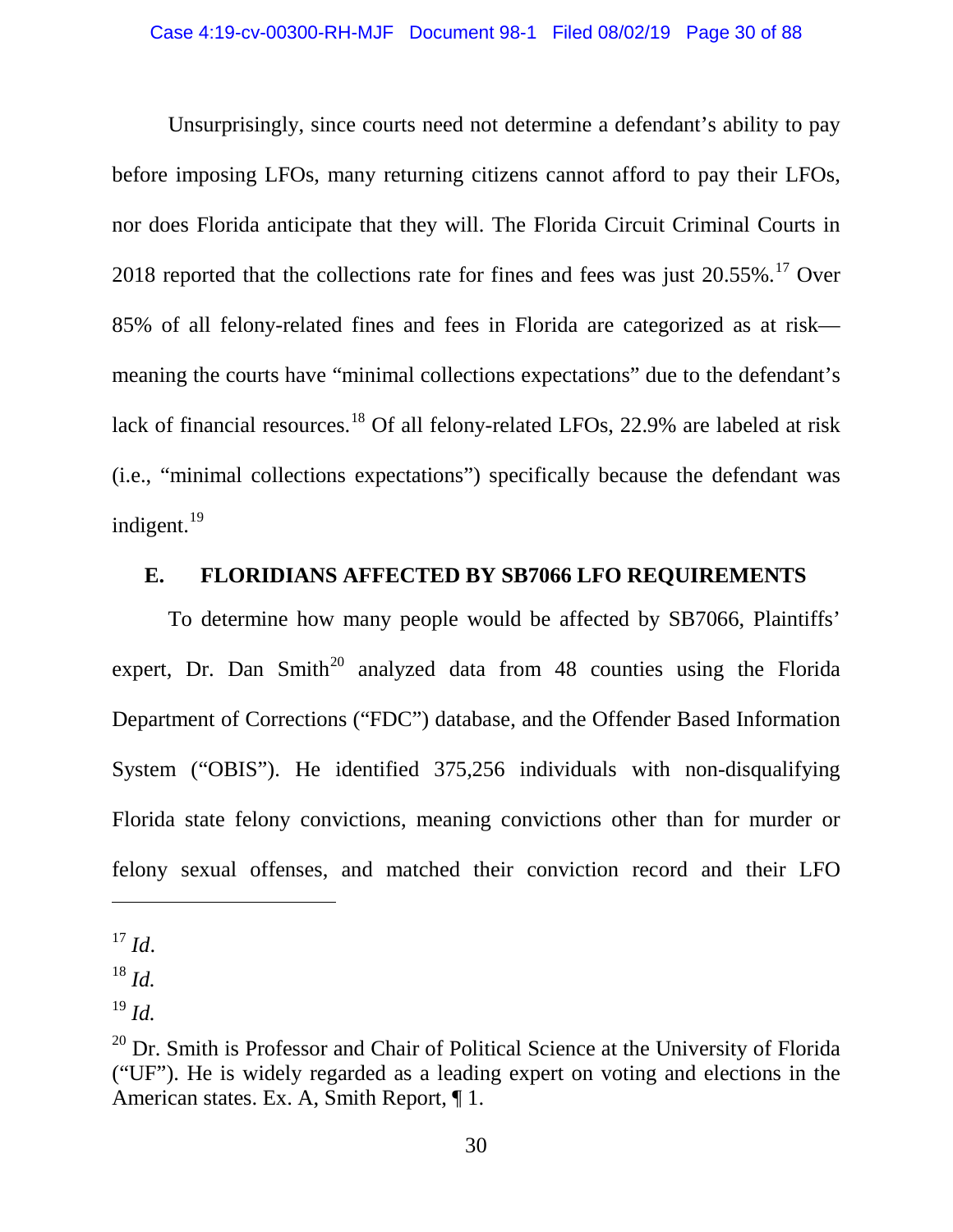information. Ex. A, Smith Report ¶ 61. Based on his analysis, Dr. Smith estimates that overall approximately 17.6 percent of post-sentence individuals with qualifying offenses have no outstanding LFOs balance in the 48 counties.<sup>[21](#page-30-0)</sup> The remaining 82.4 percent of the individuals identified in the 48 counties have outstanding LFOs and will be disenfranchised as a result of SB7066. *Id.* ¶ 8.

Dr. Smith also sought to determine characteristics of otherwise eligible returning citizens had completed payment of all LFOs. He looked at individuals in each of the 48 counties who had non-disqualifying Florida state felony convictions, had completed all sentenced terms of incarceration and supervision (including parole or probation), and had a zero balance with the county. For individuals in those counties who had been incarcerated or supervised by FDC, only 8.0% of black individuals and 13.5% of white individuals identified had a zero balance of LFOs. *Id.* ¶ 54. For individuals who were never incarcerated or supervised by FDC, only 13.5 percent of Black individuals and 23.6 percent of white individuals had an LFO balance of \$0.00. *Id.* ¶ 45. These figures are limited to identifiable individuals for whom Dr. Smith could confirm a balance of \$0.00 in the 48

<span id="page-30-0"></span> $21$  This figure likely overstates the number of persons who are eligible to vote since an individual may have a balance of \$0.00 LFOs in a county analyzed by Dr. Smith, yet have outstanding LFOs in the remaining 19 counties county, another state or from a federal conviction. Dr. Smith's analysis also does not include Florida residents who have past out-of-state or federal felony convictions or have a conviction from after 1997 and LFOs owed since the early 2000s, as this data is unavailable.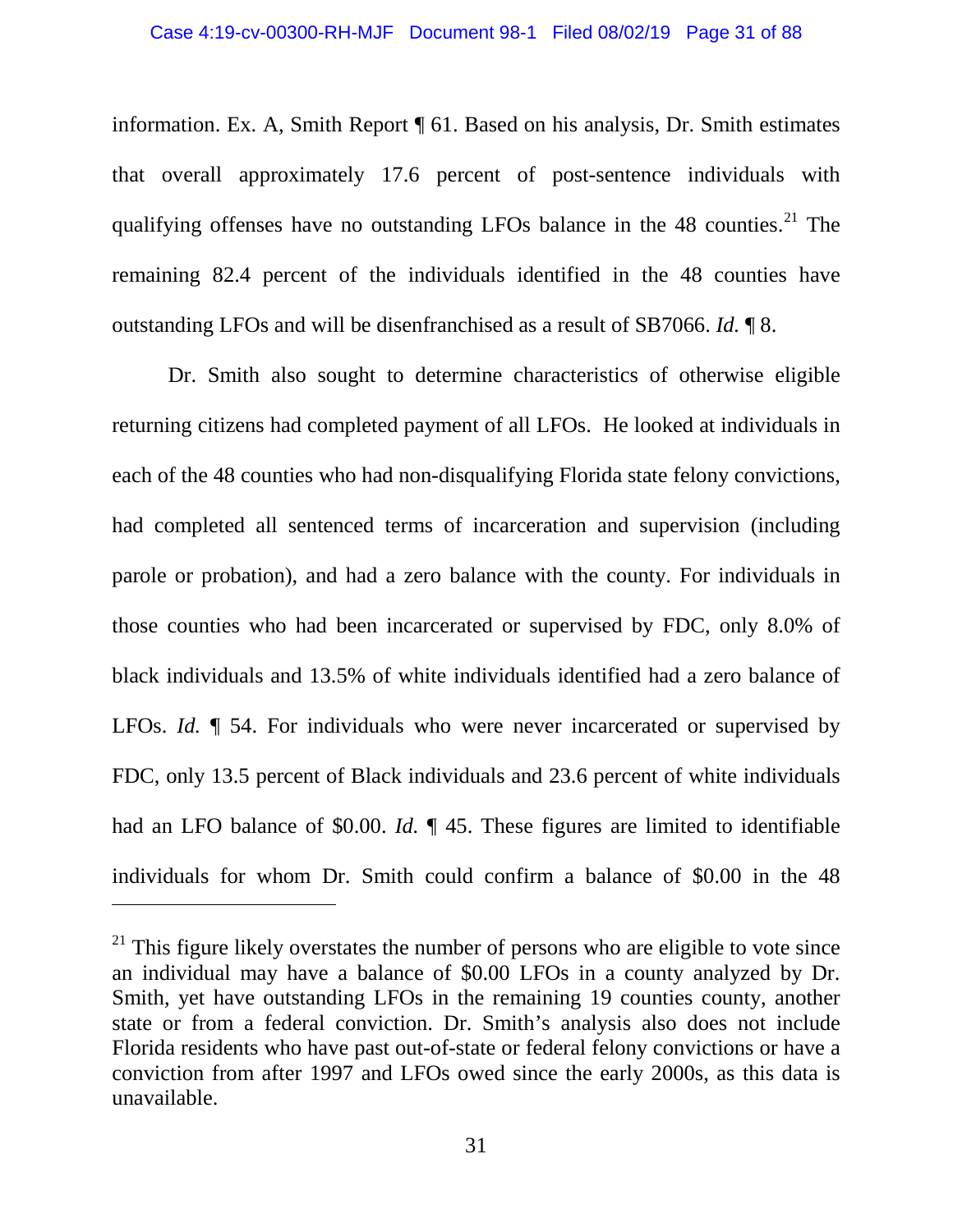#### Case 4:19-cv-00300-RH-MJF Document 98-1 Filed 08/02/19 Page 32 of 88

counties and are therefore a conservative estimate of those who will not be disenfranchised by SB7066.

Dr. Smith's analysis is under-inclusive of the total numbers of returning citizens with unpaid debt because the individuals he identified with no outstanding LFOs does not account for who among those individuals who: (1) have outstanding out-of-state or federal LFOs; (2) have outstanding LFOs in any of the 19 counties from which Dr. Smith could not obtain data (even if they have a balance of \$0.00 among the 48 analyzed counties); or (3) have a conviction from before 1997 for which FDC records are unavailable, or an outstanding LFO from before the early 2000s, when county records of outstanding LFOs are likely unavailable. *Id.* ¶ 43.

### **F. FLORIDA DOES NOT RELIABLY TRACK OR DISAGGREGATE LFOS.**

<span id="page-31-0"></span>There is no accessible or reliable source of information in Florida—either at the state or county level—for determining which LFOs were originally ordered as part of a sentence, and whether those LFOs have been paid, or the amount outstanding. Nor is there any clear mechanism for people with LFOs to prioritize the payment of disqualifying LFOs over non-disqualifying LFOs, particularly for those on a consolidated payment plan or whose LFOs have been consolidated and converted to civil liens. In sum, there are no publicly available sources that the Department of State, local election officials, and returning citizens can rely on to determine if the citizen has paid all LFOs for felony convictions, how much a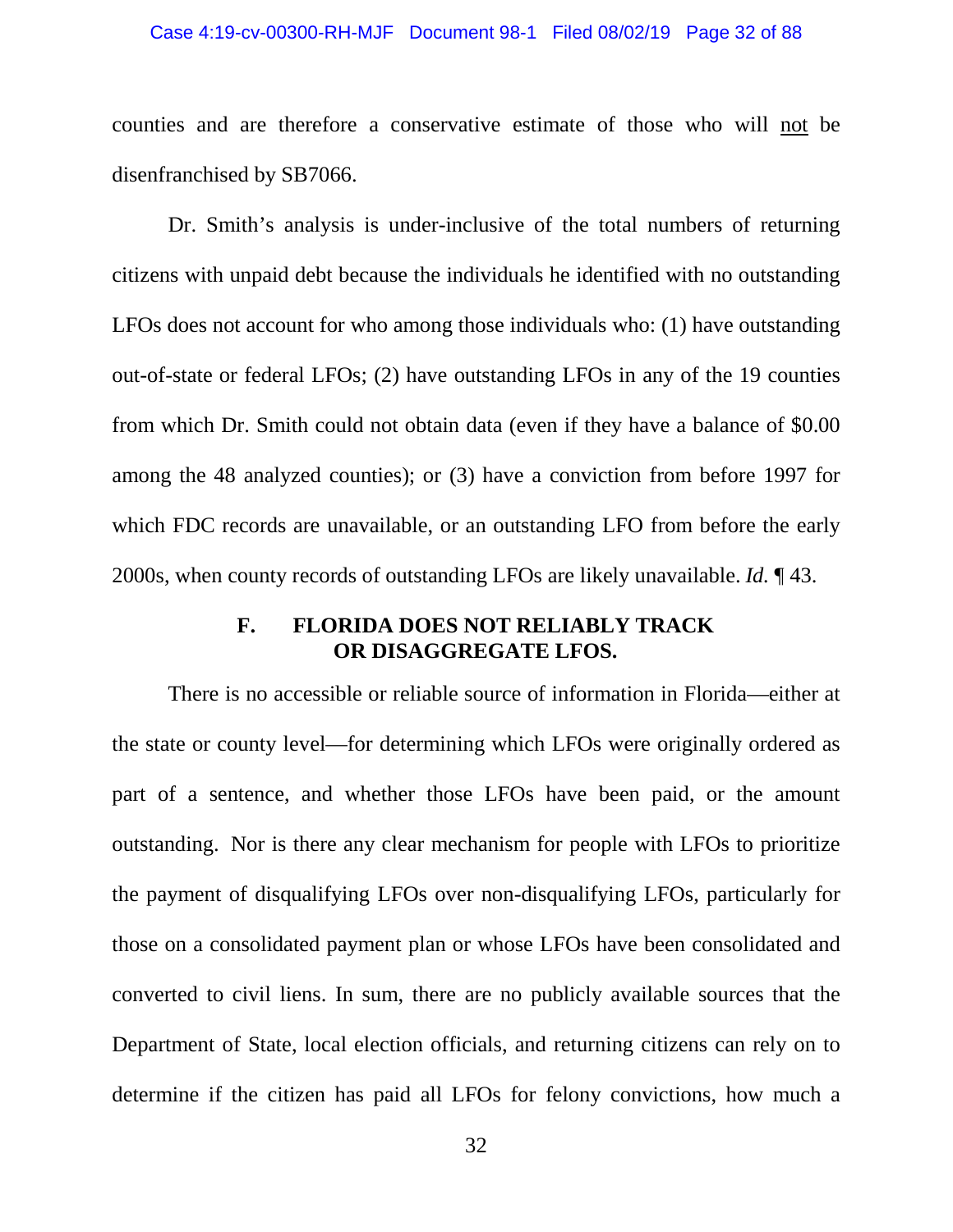citizen must pay to become eligible to vote under SB7066, or how a citizen can pay her disqualifying LFOs first.

## **G. THERE IS NO STATE DATABASE THAT RECORDS OUTSTANDING LFOS**

<span id="page-32-0"></span>Florida has no central database that is capable of tracking outstanding LFOs that would bar a returning citizen from voting under SB7066. As Representative Grant, sponsor of SB7066's predecessor in the House, explained: "the State of Florida nowhere keeps a discrete data element that documents whether or not somebody completed the term of their sentence."<sup>[22](#page-32-1)</sup> Even for LFO data that Florida purports to track, the Financial Impact Estimating Conference ("FIEC") conceded that Defendants would not be able to confirm LFOs for in-state felony convictions before the  $1990s^{23}$  $1990s^{23}$  $1990s^{23}$ 

The Florida Department of Law Enforcement ("FDLE") maintains a criminal history database with Florida convictions and sentences. [24](#page-32-3) Members of the general public and non-governmental agencies can request a criminal history report

<span id="page-32-1"></span><sup>22</sup> *See* Video: Apr. 23, 2019, House Floor Hearing at 6:02:20–6:03:10, https://www.myfloridahouse.gov/VideoPlayer.aspx?eventID=2443575804\_ 2019041264 (hereinafter "Apr. 23 House Hearing").

<span id="page-32-2"></span><sup>&</sup>lt;sup>23</sup> Video: Oct. 17, 2016, FIEC Workshop at 1:09:37–1:10:54, https://thefloridachannel.org/videos/101716-financial-impact-estimatingconference-principals-workshop-voter-restoration-amendment/.

<span id="page-32-3"></span><sup>24</sup> *See* FDLE Criminal History Info. website, available at http://www.fdle.state.fl.us/Criminal-History-Records/Obtaining-Criminal-History-Information.aspx.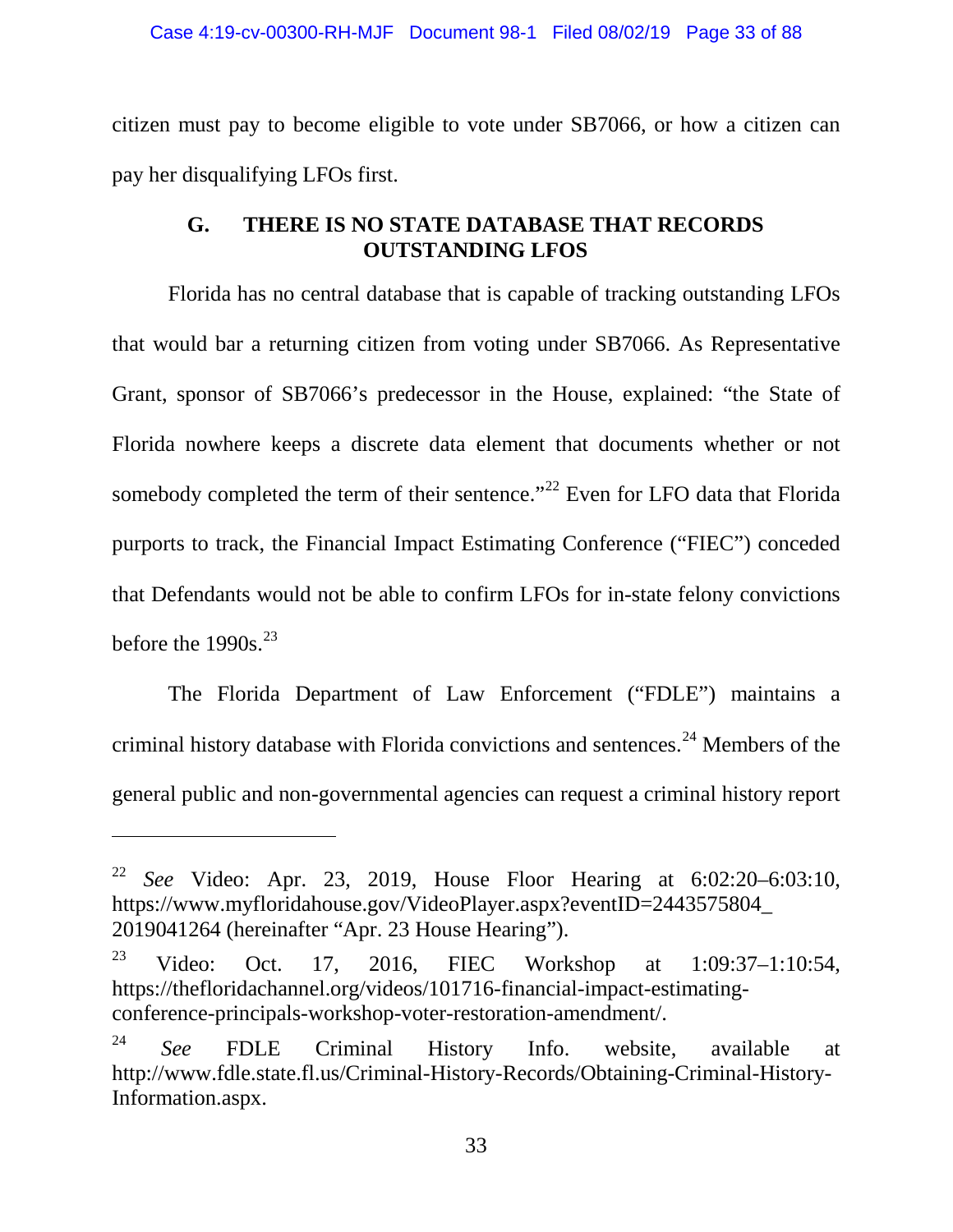for \$24, payable by credit card, while an individual can make a request for a free personal review of their own criminal record by mailing a form and fingerprinted card. *Id*. Although an FDLE Report sometimes includes a record of LFOs originally assessed as part of a sentence, it does not always. *Compare* Ex. J Miller Decl. ¶ 5, Ex. J-2 ("Miller FDLE Report") at 7 (reflecting no LFOs imposed), *with id.*  $\P$  4, Ex. J-1 (reflecting LFOs ordered). Further, FDLE Reports do not include information on whether LFOs have been paid. *See, e.g.*, id., ¶ 5, Ex. J-2, Miller FDLE Report.

Nor does FDOC consistently track the status of outstanding LFOS once supervision is completed. In fact, according to Lee Adams, Chief of FDOC's Bureau of Admission and Release, there are "enormous gaps" in information about what happens to LFOs that are still outstanding at the time supervision is terminated, because the FDOC "has no way of knowing" what happens to those LFOs *after* termination.[25](#page-33-1) *See also* Ex. A, Smith Report, ¶¶ 24-29.

## <span id="page-33-0"></span>**H. LOCAL DATABASES ARE INCONSISTENT, INCOMPLETE, AND INACCURATE**

Without a centralized state database, returning citizens must look to county clerks of court on a county-by-county basis for information on their outstanding

<span id="page-33-1"></span><sup>&</sup>lt;sup>25</sup> Video: Feb. 14, 2019, Jnt. House Meeting of the Criminal J. Subcomm. & the Judiciary Comm. at 1:18:00–1:18:36, https://www.myfloridahouse.gov/Video Player.aspx?eventID=2443575804\_2019021160 (hereinafter "Feb. 14 Hearing").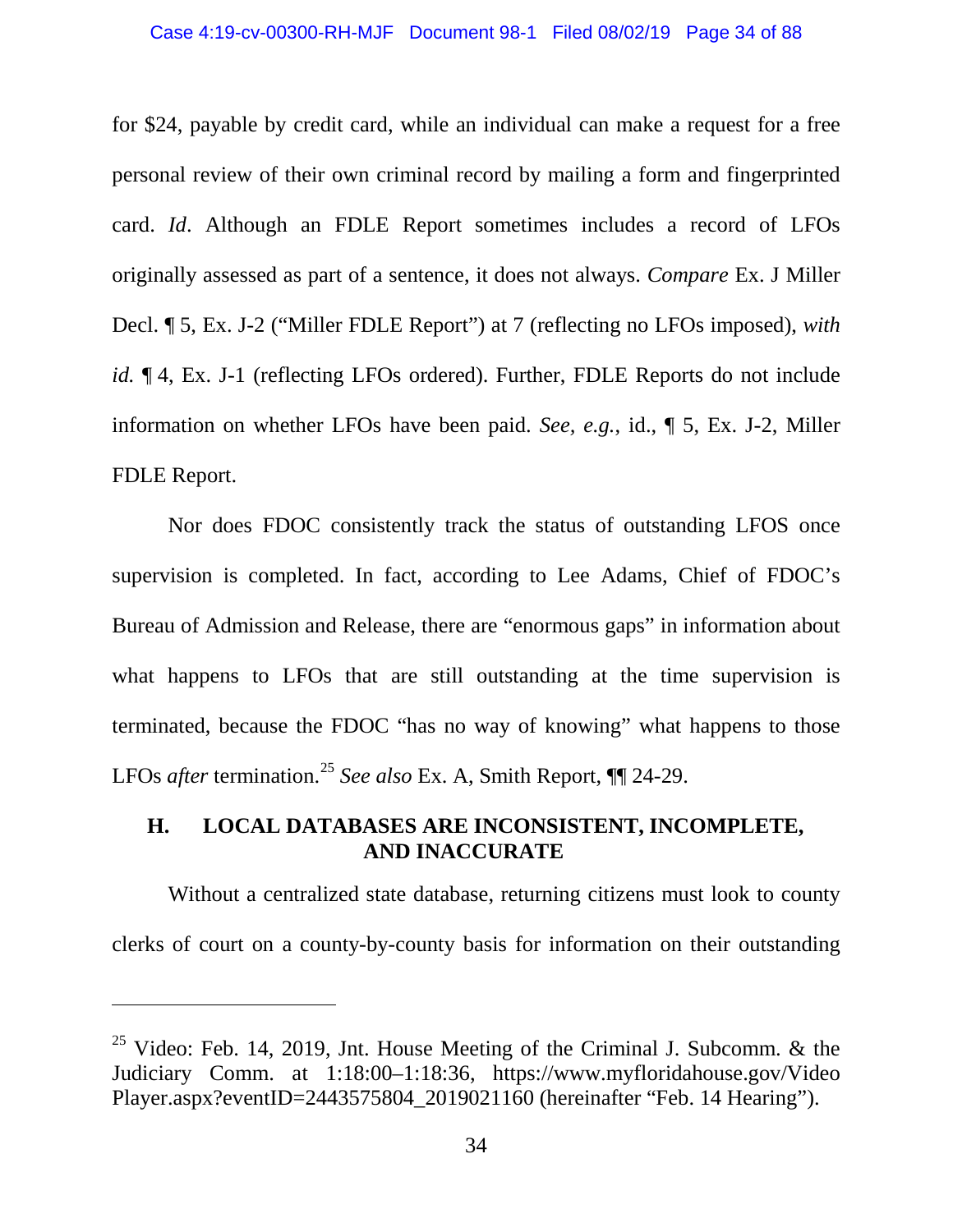LFOs. But available data varies widely among counties. Florida officials and lawmakers testified that many, if not all, counties lack complete and accurate data regarding some LFOs, particularly with respect to restitution. *See, e.g.*, Feb. 14 Hearing at 1:03:30–1:04:05 (Chief Judge Frederick J. Lauten testifying: "If I order to someone to pay restitution as a condition of probation . . . then the Probation Department keeps those records. *The clerk may or may not have that evidence*. And so, if the Supervisor contacted the Clerk, the Clerk might go, 'I don't know, contact DOC.'") (emphasis added); *id*. at 29:56–31:42, 54:18–54:34 (Martin County Clerk of Court Carolyn Timmann testifying that the biggest limitation on data regarding returning citizens is restitution, noting: "in some cases we have restitution information, but in the majority we do not," particularly in cases where individuals pay restitution directly to victims, without receipts or documentation of payments); *see also* Apr. 23 House Hearing at 7:11:40–7:15:16 (Representative Grant: "the clerks absolutely have restitution information, *it's just not conclusive*.") (emphasis added). [26](#page-34-0)

Similarly, clerks of court may not have information regarding the payment of LFOs after they are converted to civil liens and referred to collections agencies.

<span id="page-34-0"></span><sup>&</sup>lt;sup>26</sup> SOEs have also reported difficulty obtaining LFO records created by county-run and privately-run jails. Video: Oct. 17, 2016, FIEC Workshop at 2:48:25–2:52:49, https://thefloridachannel.org/videos/101716-financial-impact-estimatingconference-principals-workshop-voter-restoration-amendment/.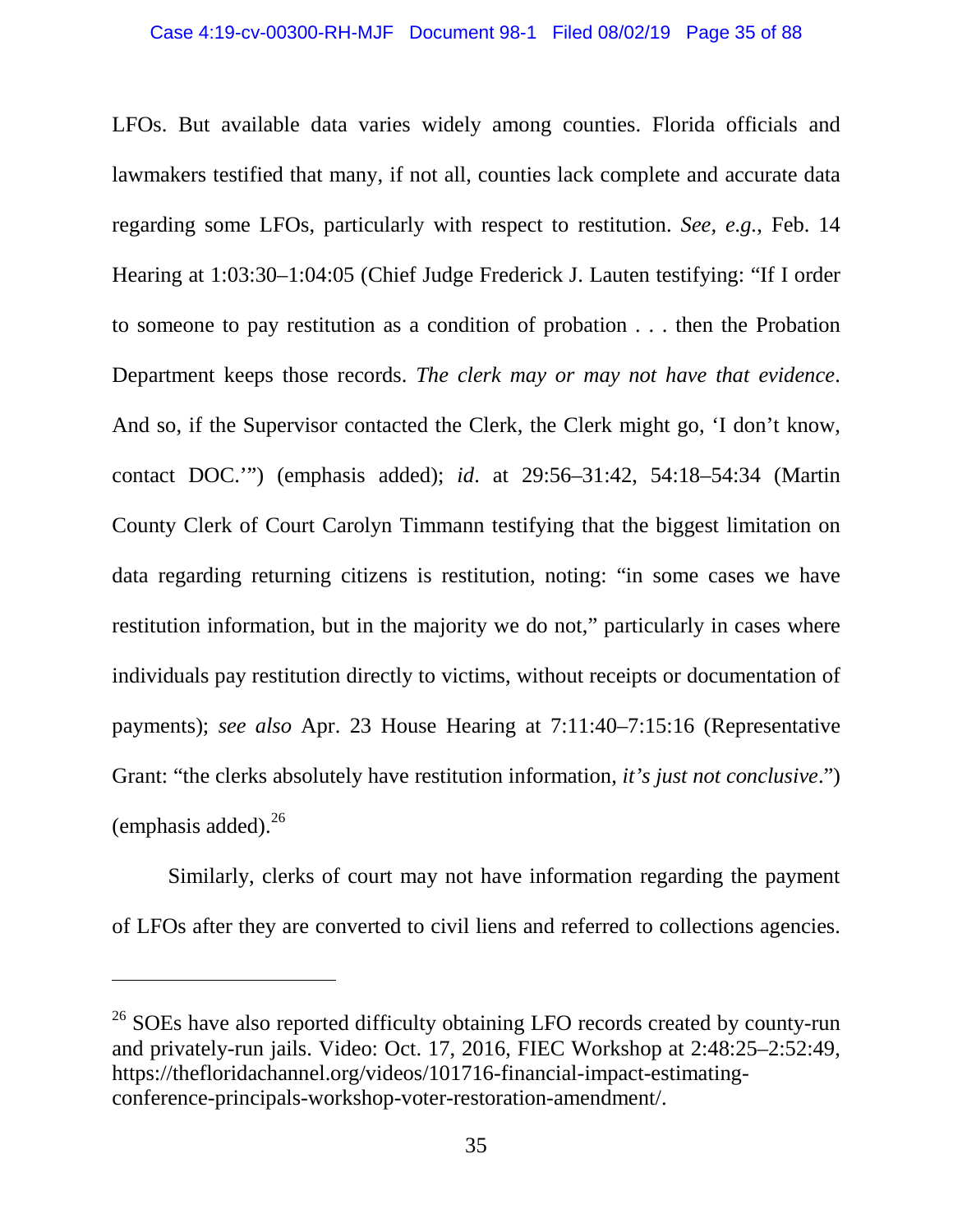*See* Ex. V, Arrington Dep. at 125:10–19 ("And an example would be . . . that when you pull the clerk of court record, there is something there about fines and fees. But it doesn't tell you if they've been paid. One of our staff members tried to call the clerk of the court . . . [and t]hey were told that it had been turned over to a collection agency. And they had no knowledge if it was paid—if it had been paid."). Even the information that counties do have is often confusing and inaccurate. For example, Pastor Tyson's original sentencing documents for his 1998 conviction, which are available through the Hillsborough County Clerk's website, ordered payment of \$661 in LFOs and noted he was ordered to pay restitution "in accordance with the attached order," but no order is attached, and no order regarding restitution is available for download on the Clerk's website. *See* Ex. K, Tyson Decl. ¶ 13, Ex. K-6. By contrast, the "Events/Documents" subpage of the Clerk's website suggests that—for the same 1998 conviction—Pastor Tyson was ordered to pay \$1,066 in LFOs and \$530 in restitution. *See id.* ¶ 14, Ex. K-7. The "Financial" subpage of the *same* website indicates that he owes \$573 in LFOs—also for the same 1998 conviction—but does not mention restitution. *See id.* ¶ 15, Ex. K-8. In other words, three kinds of records, which are all available through the Hillsborough County Clerk's website, reflect three different amounts owed *for a single conviction*.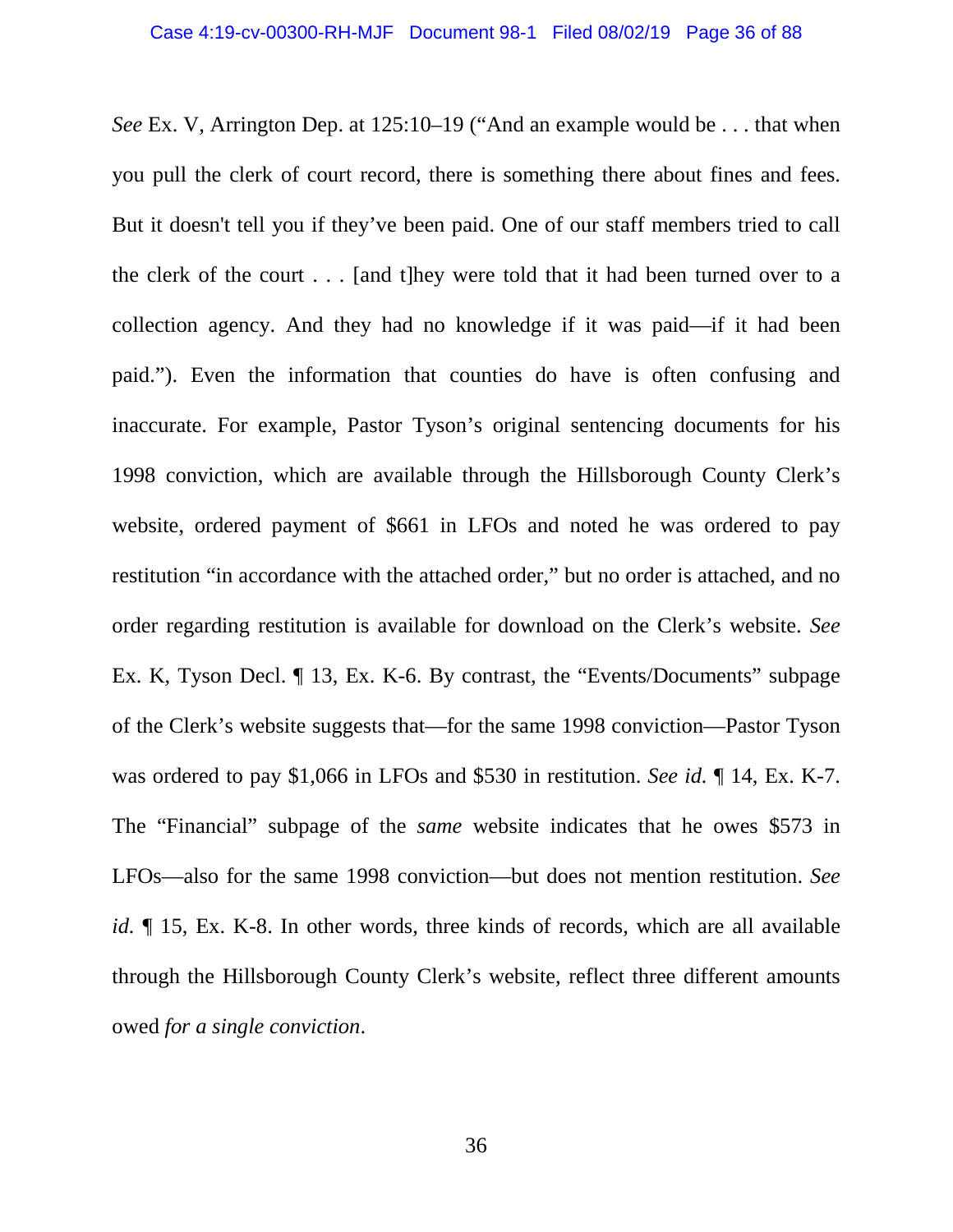#### Case 4:19-cv-00300-RH-MJF Document 98-1 Filed 08/02/19 Page 37 of 88

The Leon County Clerk's website appears to overstate *and* understate Plaintiff Jermaine Miller's obligations. Mr. Miller's original Judgment ordered payment of \$1,221.25 in fines, fees, and costs, along with \$233.80 in restitution. *See* Ex. J, Miller Decl.  $\P$  4, Ex. J-4. But the Clerk's website indicates he was ordered to pay \$1,547.25 (which is not the sum of those two amounts). *Id.* ¶ 6, Ex. J-3. The website does not show any restitution obligation, or that Mr. Miller has made any payments, despite references to a "partial payment late fee." *Id.*

Plaintiff Betty Riddle's documents are similarly inconsistent in detailing her obligations. Records that Ms. Riddle has received from the Sarasota County Clerk identify LFOs that are not included in her FDLE Report. *See* Ex. D, Riddle Decl. ¶ 16. Ms. Riddle cannot access records to determine the amount of LFOs that she owes for obligations incurred before 1990. *Id.*

Because online information is unreliable, Individual Plaintiffs have called one or more county clerks where they have a felony conviction to determine whether they have outstanding LFOs. As set forth in Dr. Smith's affidavit, given the limited data that the state makes publicly available, for many individuals with a past felony conviction it is exceedingly difficult, if not practically impossible, to know whether they have satisfied all LFOs originally assessed as part of a felony conviction in Florida courts, much less completed financial terms of a felony conviction handed down by another state or a federal court. Ex. A, Smith Report,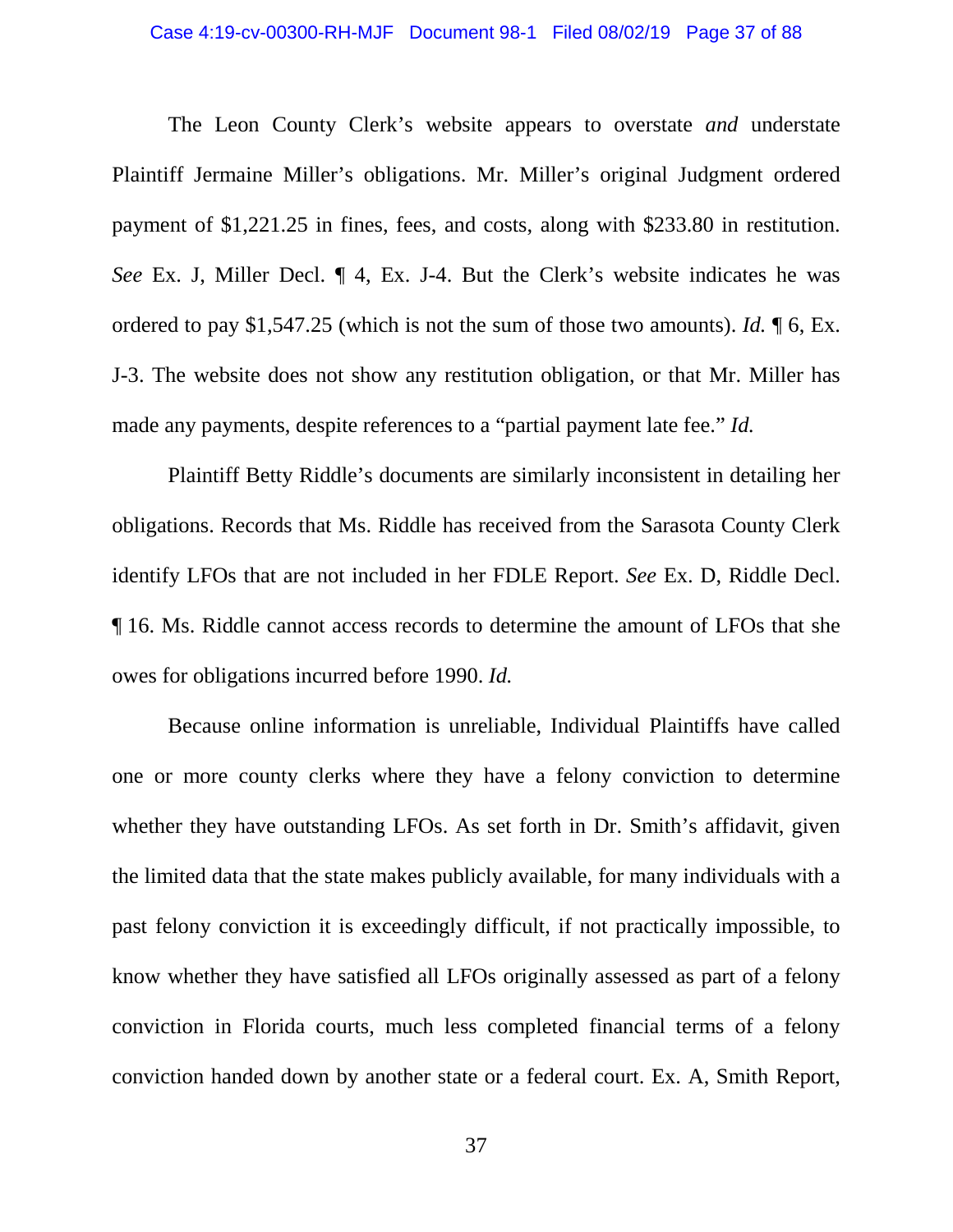¶¶ 12, 13; *see also* Ex. W, Haughwout Decl. ¶¶ 17–22. Even assuming that returning citizens ask the right questions, in many cases they will still be unable to determine their LFOs and voter eligibility because, as set forth above, county clerks simply do not have complete or accurate records, and there is no alternative, public source of information readily available.

## **I. PLAINTIFFS CANNOT VERIFY WHETHER THEY ARE ELIGIBLE TO REGISTER OR VOTE UNDER SB7066**

None of the databases described above—whether at the state or local level fully disaggregate the amount owed on an LFO "ordered by the court as part of the sentence," which have to be repaid before registering under SB7066, from the amount of "any fines, fees, or costs that accrue after the date the obligation is ordered," which do not. Fla. Stat. § 98.0751(2)(a)(5)(c). For example, the available online records for Plaintiff Raysor fail to disaggregate the LFOs for her misdemeanors and felony convictions within the same case. *See* Ex. X, Bowie Decl.

The Florida Legislature apparently recognized that the information needed to implement SB7066 is currently unavailable. SB7066 mandates the creation of "Restoration of Voting Rights Work Group" tasked with, among other things, developing recommendations for the Legislature related to "consolidation of all relevant data" needed to implement the law and inform individuals regarding eligibility. Fla. Laws Ch. 2019-62 § 33. Yet the Florida Legislature directed that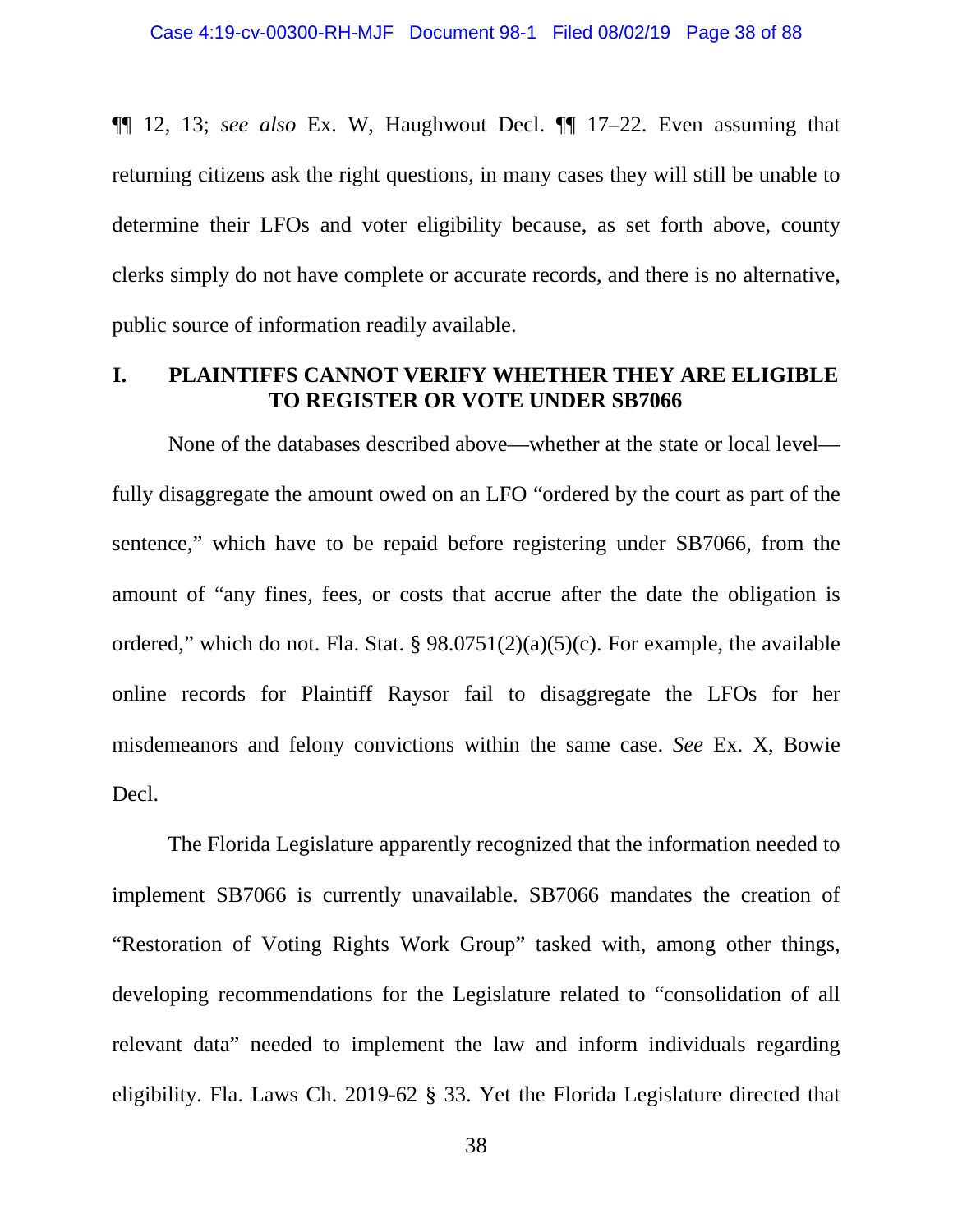#### Case 4:19-cv-00300-RH-MJF Document 98-1 Filed 08/02/19 Page 39 of 88

the law goes into effect immediately on July 1, 2019 without the benefit of any guidance from the work group. *Id.*

Since the Department of State is charged with relying upon the data described above to make its initial determination of eligibility pursuant to SB7066, *see* Fla. Stat. § 98.0751(3)(a), the Department will be making these determinations based on incomplete, contradictory, and inaccurate data.

Likewise, a returning citizen cannot rely on any publicly available source of information to determine, with certainty, that they have paid all LFOs required by SB7066—and cannot therefore register to vote without risk of criminal prosecution. Chapter 104 of the Florida Code details criminal penalties punishable by up to five years in prison for certain instances where individuals certify incorrectly on a voter registration that they have had their rights restored, or improperly register to vote or vote. *See* Fla. Stat. §§ 104.011(1)–(2); 104.041; *id.* § 104.15. Supervisor Arrington testified that her office is unable to assist voters in determining their eligibility under SB7066 and her office has already had a potential voter who could not determine his eligibility under SB7066 and therefore did not register. Ex. V, Arrington Dep. at 126:14–17.

Dr. Smith also notes that because Florida has no central repository of information on LFOs, "even if a person is able to identify all the LFOs he or she owes in one Florida county, he or she might have difficultly determining any

39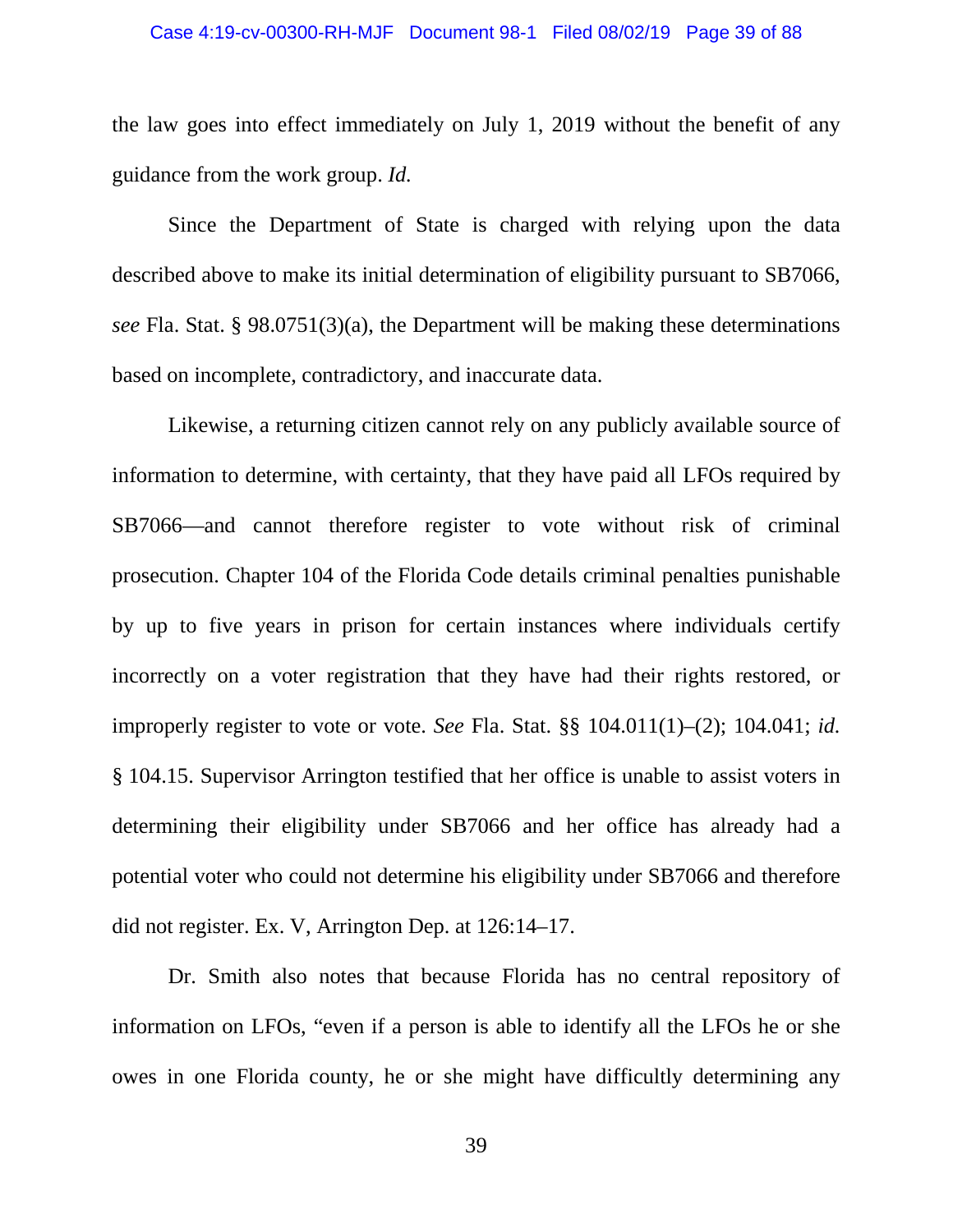outstanding LFOs he or she owes in another Florida county, in another state, or in the federal court system." Ex. A, Smith Report, ¶ 12.

Finally, even if returning citizens could determine the total amount of their outstanding LFOs under SB7066, there is no system permitting them to disaggregate or prioritize paying off the debt that precludes the restoration of their voting rights from LFOs that accrued post-sentence or arise from misdemeanors.

## **J. DEFENDANTS HAVE NO PLAN TO ENSURE ORDERLY OR UNIFORM IMPLEMENTATION OF SB7066**

SB7066 became effective on July 1, 2019. Despite the considerable confusion regarding what LFOs are covered and how they can be ascertained, Defendant Lee has not issued any public guidance on SB7066's LFO requirement. Defendant Lee's office has sent only *one* email to Supervisors of Elections about SB7066's implementation and that email only relayed information about the new voter registration form. *See* Ex. Y (July 2, 2019 email from Maria Matthews). The promised memo on SB7066 mentioned in the email has not materialized and Defendant Lee has not provided *any* other guidance to SOEs about how to determine who is eligible to vote under SB7066. Ex. V, Arrington Dep. at 83:6–11.

Though SB7066 is in effect—and barring the registration and participation of voters—its application is necessarily haphazard, uninformed, and arbitrary. Supervisor Arrington testified that SB7066 is the only restriction on voting eligibility that she cannot fully explain to her residents. *Id*. at 106:15–107:4. Thus,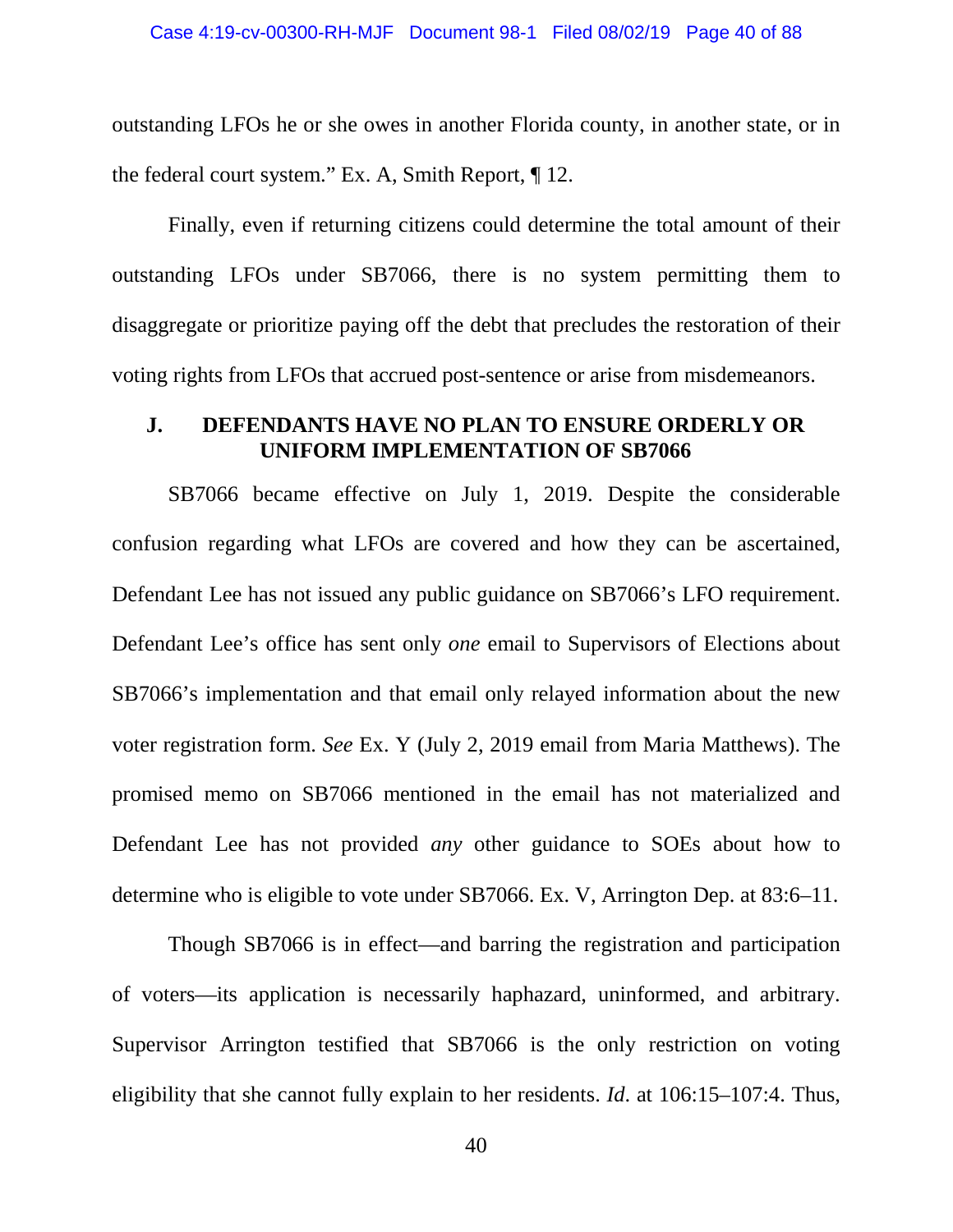#### Case 4:19-cv-00300-RH-MJF Document 98-1 Filed 08/02/19 Page 41 of 88

voters are left to their own devices to parse SB7066 and the available public records for themselves. Supervisor Arrington and her staff—and likely most other SOEs—have no knowledge of which documents are "sentencing documents" under SB7066 or which LFOs are disqualifying or not under SB7066. *Id.* at 87:10–89:17. Nor does she or any of her staff know how to review public documents to distinguish between felony and misdemeanor LFOs, sentencing and post-sentence LFOs, or any of the relevant distinctions under SB7066. *Id.* at 109:12–111:5. She does not know how to determine if LFOs have been converted to community service, waived, or terminated. *Id.* Despite the foregoing, Supervisor Arrington is the final arbiter of determining whether someone is eligible to vote under SB7066. *Id.* at 23:13–16, 113:18–22.

As of July 1, SB7066 imposes a set of voter eligibility requirements that Supervisors of Elections cannot explain to their residents; leaves voters to come to their own conclusions about its contours; denies voters the factual information needed to ascertain their eligibility; and requires elected officials that have no understanding of the law and no access to the necessary information to make the final determination of voter eligibility. This is a recipe for erroneous denial of the right to vote and arbitrary application of the law across counties.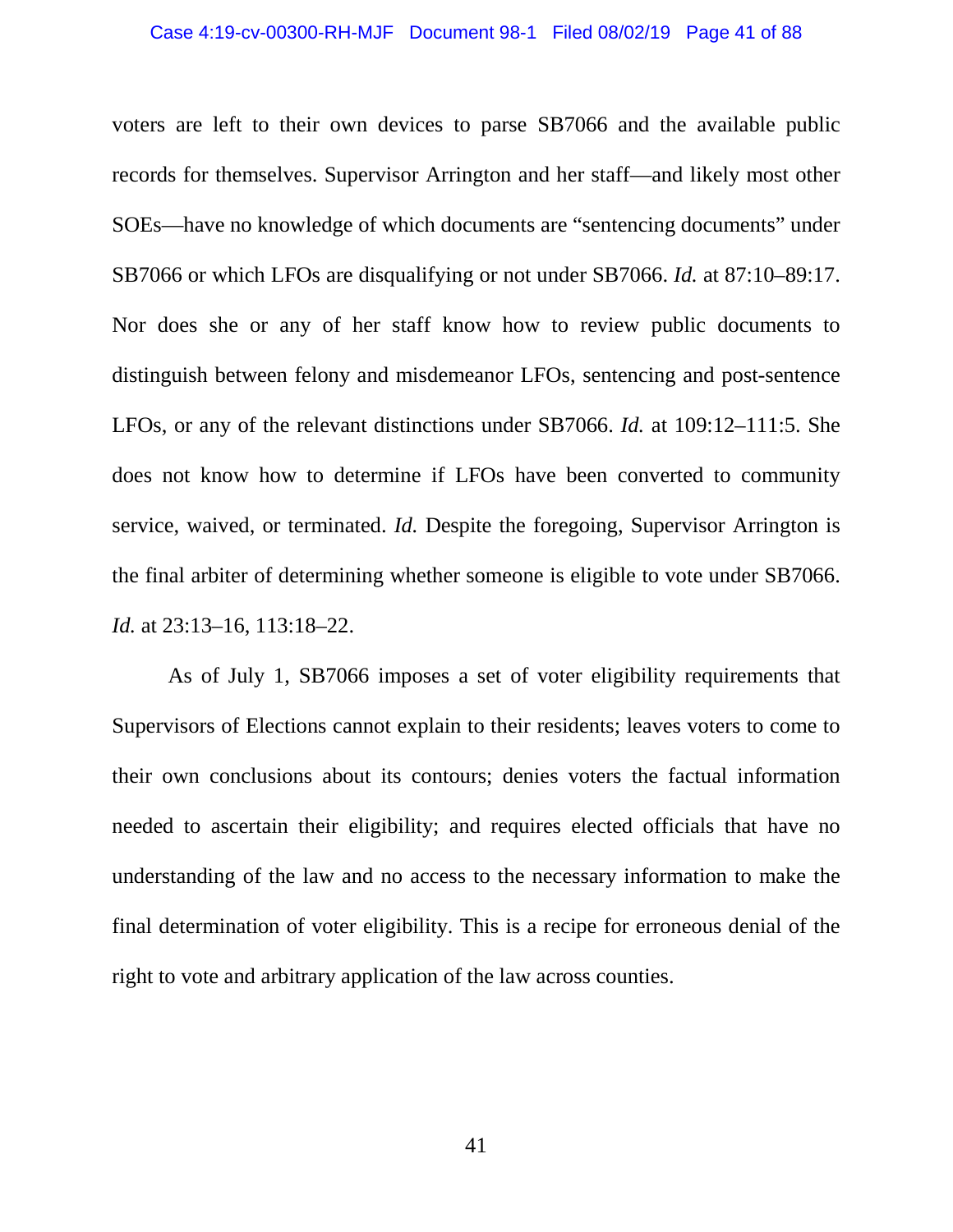### **K. UPCOMING ELECTIONS**

Florida counties and cities may hold 88 more elections during the remainder of 2019, including nearly 50 such elections on November 5, 2019, with a registration deadline of October 7,  $2019<sup>27</sup>$  $2019<sup>27</sup>$  $2019<sup>27</sup>$  The Florida NAACP has members who would vote in September, November and potentially December 2019 municipal elections and the statewide presidential preference primary in March 17, 2020. And members of the alleged class in the *Raysor* Complaint would be eligible to vote in each of these elections absent SB7066.

The presidential preference election for 2020 will be held in Florida on March 17, 2020 and the registration deadline for that election is February 18, 2020. All Individual Plaintiffs and members of Organizational Plaintiffs seek the opportunity to vote in that election.

### **III. ARGUMENT**

### **A. LEGAL STANDARD**

A preliminary injunction is warranted under Fed R. Civ. P. 65 if Plaintiffs show: "(1) [they have] a substantial likelihood of success on the merits; (2) irreparable injury will be suffered unless the injunction issues; (3) the threatened injury to the movant[s] outweighs whatever damage the proposed injunction may

<span id="page-41-0"></span><sup>&</sup>lt;sup>27</sup> Dates of Local Elections, Fla. Department of State  $(2019)$ , https://dos.elections.myflorida.com/calendar/.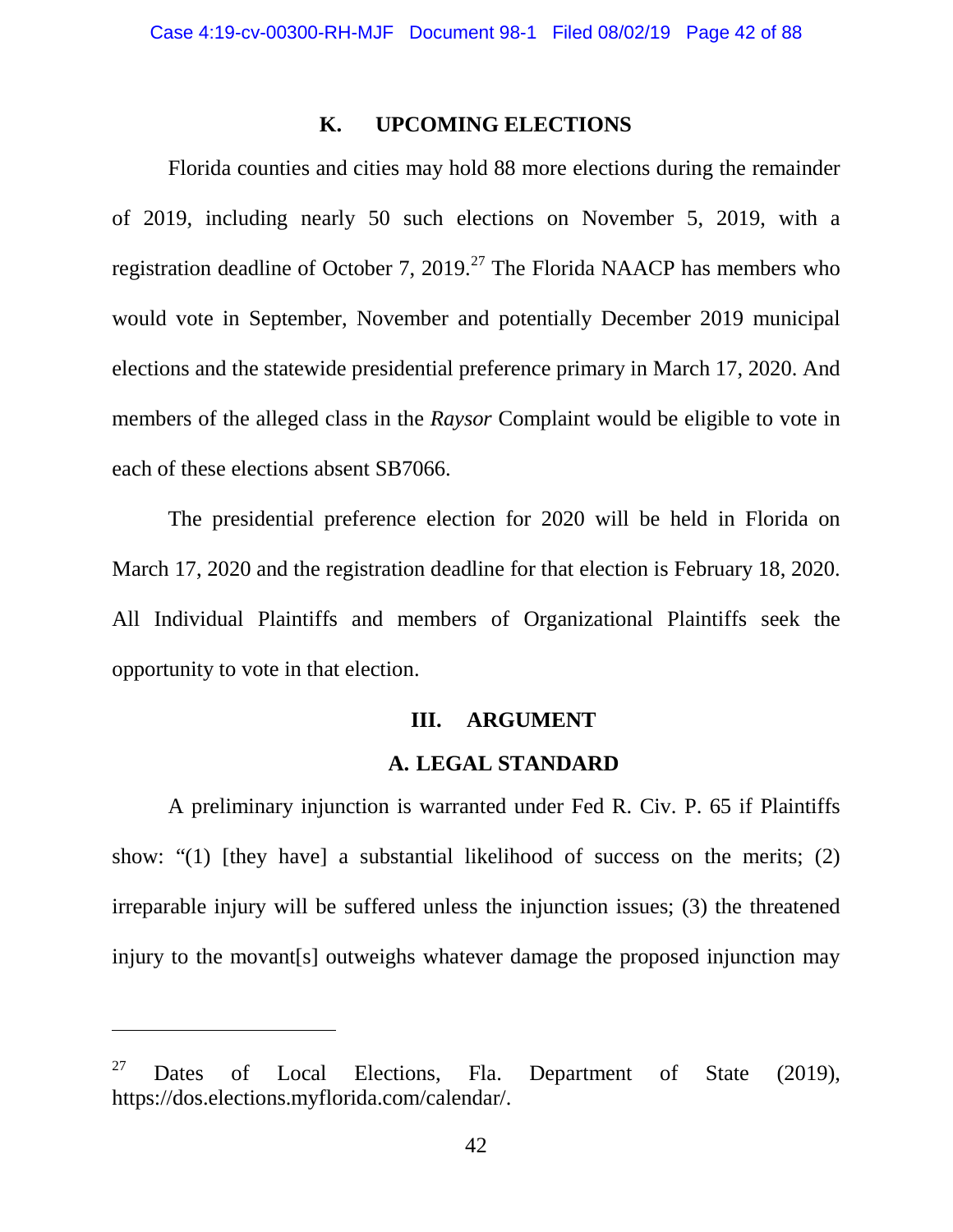cause to the opposing party; and (4) if issued, the injunction would not be adverse to the public interest." *Charles H. Wesley Educ. Found., Inc. v. Cox*, 408 F.3d 1349, 1354 (11th Cir. 2005) (quoting *Siegel v. LePore*, 234 F.3d 1163, 1176 (11th Cir. 2000) (en banc)). Trial courts are entrusted with sound discretion to issue a preliminary injunction. *Palmer v. Braun*, 287 F.3d 1325, 1329 (11th Cir. 2002).

As set forth below, Plaintiffs meet all four prongs of this standard. "The chief function of a preliminary injunction is to preserve the status quo until the merits of the controversy can be fully and fairly adjudicated." *Ne. Fla. Chapter of Ass'n of General Contractors of Am. v. Jacksonville, Fla.,* 896 F.2d 1283, 1284 (11th Cir. 1990); *see also U.S. v. Lambert*, 695 F.2d 536, 540 (11th Cir. 1983) ("Preservation of the status quo enables the court to render a meaningful decision on the merits."). In this case, Plaintiffs seek only to maintain the status quo prior to the passage of SB7066 during which time Defendants registered the Individual Plaintiffs and those similarly situated and permitted them to vote. Accordingly, the Court should preliminarily enjoin the challenged provisions of SB7066 Fla. Stat. § 98.0751(2)(a), and amendments to § 97.052(2)(t)(u), which unconstitutionally deny the right to vote to Individual Plaintiffs, members of the Organizational Plaintiffs, and other returning citizens who have outstanding LFOs.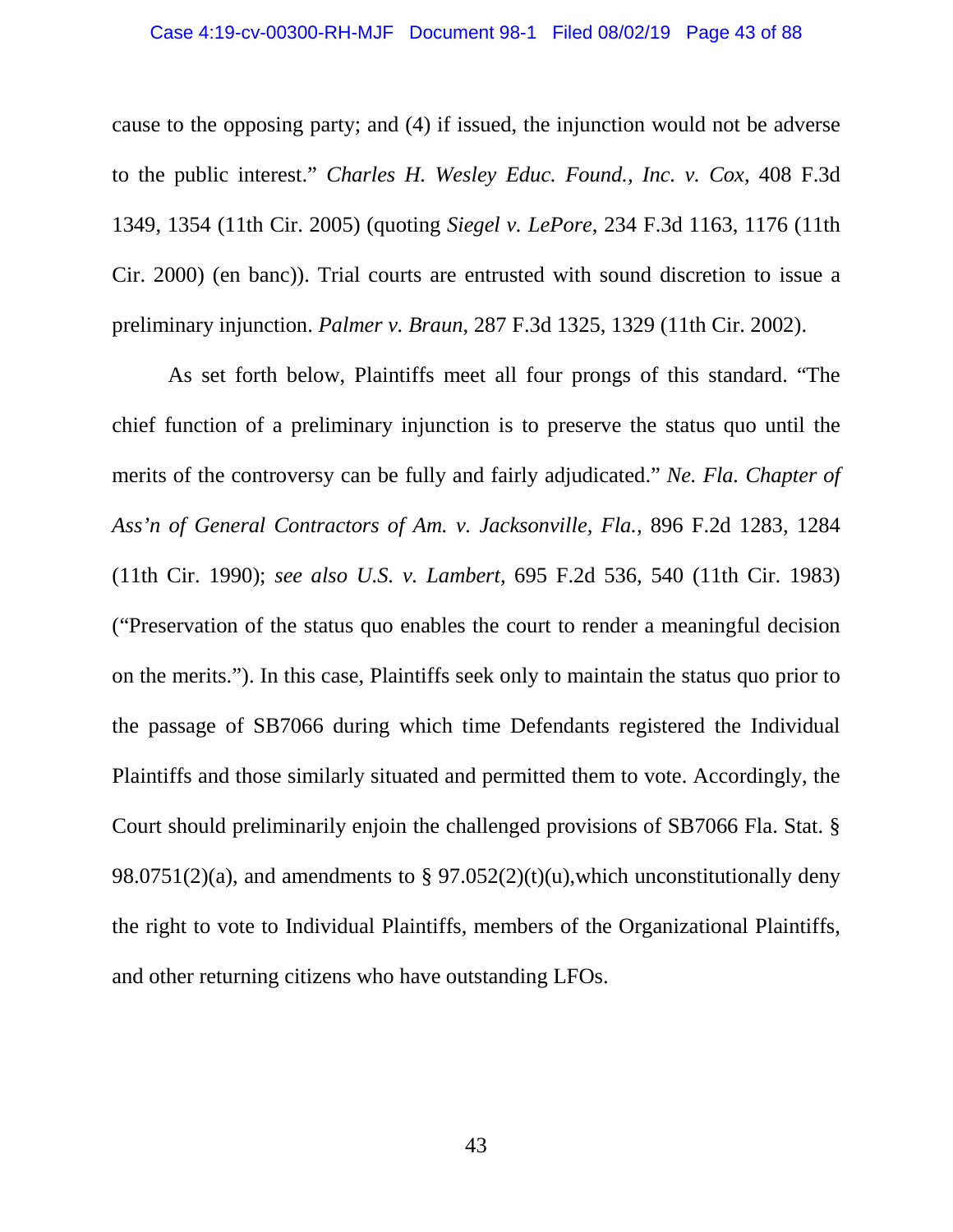## **B. PLAINTIFFS ARE LIKELY TO SUCCEED ON THE MERITS**

SB7066's LFO requirement violates the U.S. Constitution in multiple respects and should be enjoined.

Interrelated strands of Supreme Court jurisprudence make clear that SB7066's LFO requirements are unconstitutional. First, in the specific context of voting, a "requirement of fee paying" is flatly unconstitutional under the Fourteenth and Twenty-Fourth Amendments when, as here, it is used as "a condition of obtaining a ballot[.]" *Harper v. Va. State Bd. of Elections*, 383 U.S. 663, 668 (1966); *Johnson v. Governor of State of Fla*., 405 F.3d 1214, 1217 n.1 (11th Cir. 2005) ("Access to the franchise cannot be made to depend on an individual's financial resources.").

Second, the U.S. Supreme Court has held more broadly that States may not "punish[] a person for his poverty" by imposing sanctions solely due to a person's lack of financial resources or by completely denying access to an important interest because a person cannot afford to pay LFOs. *See Bearden v. Georgia*, 461 U.S. 660, 671 (1983). These two related sources of Supreme Court authority prohibit SB7066's LFO requirement under independent and mutually supporting constitutional rationales.

Third, under the First and Fourteenth Amendments, an election law must serve a legitimate purpose sufficient to warrant the burden it imposes on the right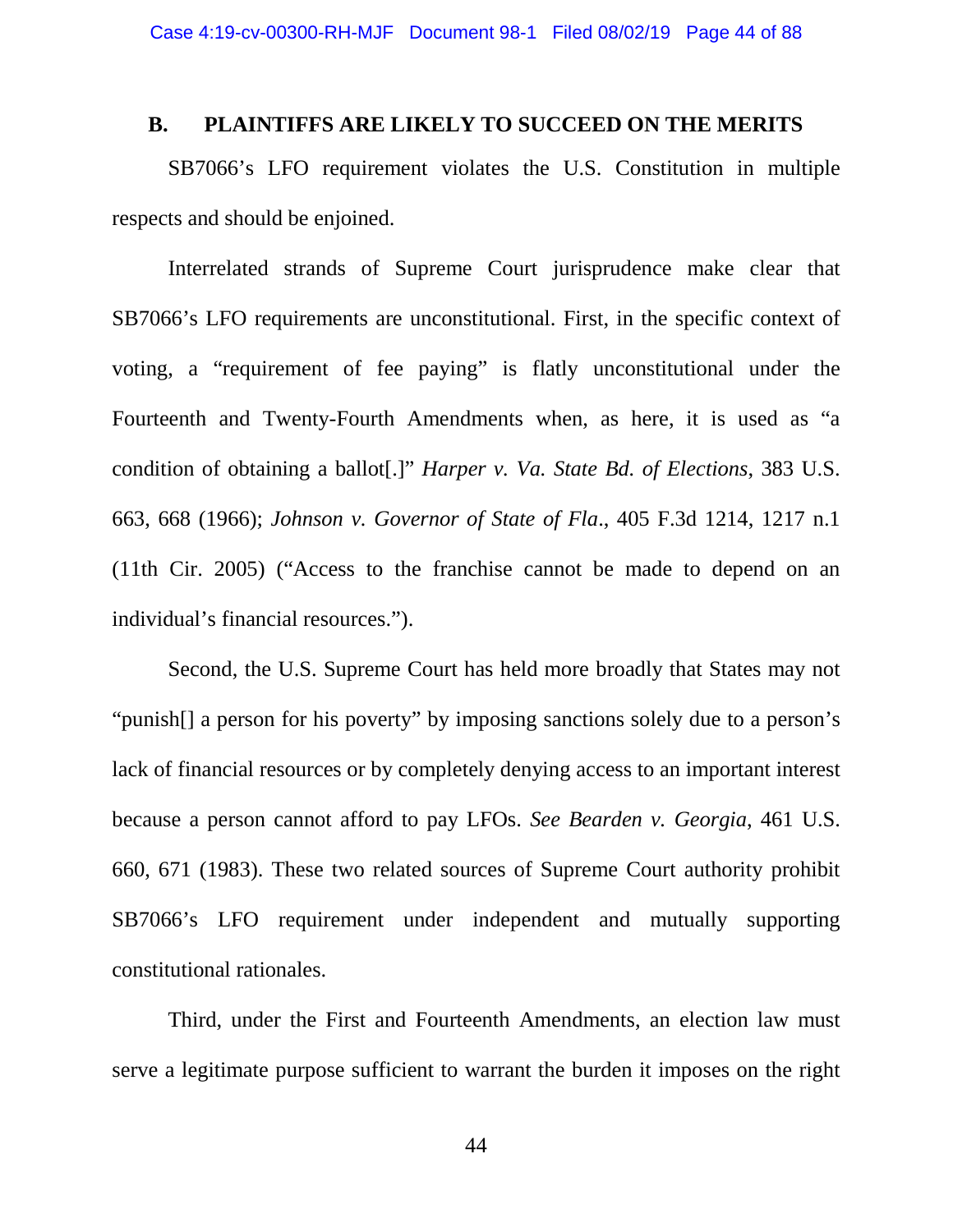to vote. *See Anderson v. Celebrezze*, 460 U.S. 780, 788–89 (1983); *Burdick v. Takushi*, 504 U.S. 428, 434 (1992); *see also Democratic Executive Comm. of Florida v. Lee*, 915 F.3d 1312, 1318 (11th Cir. 2019). SB7066 imposes inordinate and insurmountable burdens for the Individual Plaintiffs by forcing them to settle often extraordinary sums of LFO debt, even though wealth and fee paying have no relation to voter qualifications.

Fourth, there can be no rational basis for denying the right to vote to returning citizens who are unable to pay LFOs because the distinction based on "wealth or fee paying" is not rational. *Harper*, 383 U.S. at 666*.*

Fifth, SB7066 unlawfully strips Individual Plaintiffs of the right to vote restored to them on January 8, 2019. Individual Plaintiffs have not committed any crime since the restoration of their voting rights that would justify the revocation of those rights.

Sixth, SB7066 violates the Due Process Clause because there is no viable way for returning citizens or election officials to determine with certainty whether potential voters have satisfied their LFOs and are eligible to register. The lack of this crucial information will preclude eligible voters from registering; result in erroneous deprivation by election officials without pre-deprivation notice and opportunity to respond; and make it impossible for voters to prioritize payment of their disqualifying LFOs over non-disqualifying LFOs. SB7066's LFO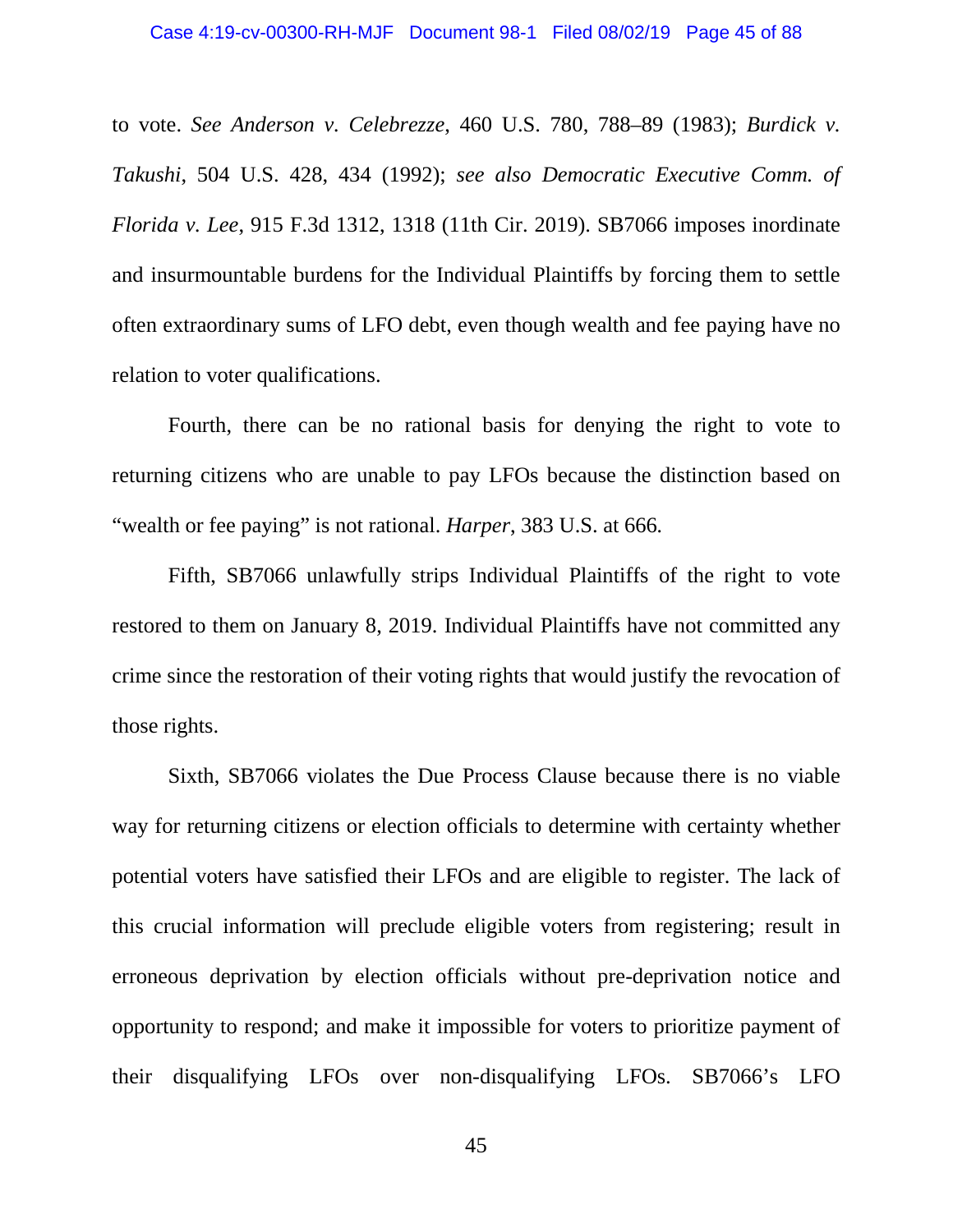requirement also renders Florida's prohibitions on registering and voting while ineligible unconstitutionally vague.

# **i. SB7066 VIOLATES THE TWENTY-FOURTH AMENDMENT**

SB7066 contravenes the Twenty-Fourth Amendment's prohibition on laws "den[ying] or abridg[ing]" the right to vote "by reason of failure to pay any poll tax or other tax." The Twenty-Fourth Amendment's prohibition on payments constituting a "poll tax or other tax" is a blanket prohibition. *See Harman v. Forssenius*, 380 U.S. 528, 542 (1965) (under the Twenty-Fourth Amendment, "the poll tax is abolished absolutely as a prerequisite to voting"). Thus, the sole question is whether SB7066 requires payment of "poll tax[es] or other tax[es]." It does.

The Supreme Court has held that the Twenty-Fourth Amendment's expansive language is intended to "nullif[y] sophisticated as well as simple minded modes" of taxing prospective voters and extends to "equivalent or milder substitute<sup>[s]"</sup> to a general poll tax. *Id.* at 540–41. The inclusion of the phrase "other tax" in addition to poll tax demonstrates that the 24th Amendment reaches beyond formal poll taxes to any state charge that must be paid in exchange for access to the ballot. The legal definition of "tax" at the time of the Twenty-Fourth Amendment's debate and ratification was "a pecuniary contribution . . . for the support of a government." Black's Law Dictionary 28 (4th ed. 1951); *see also*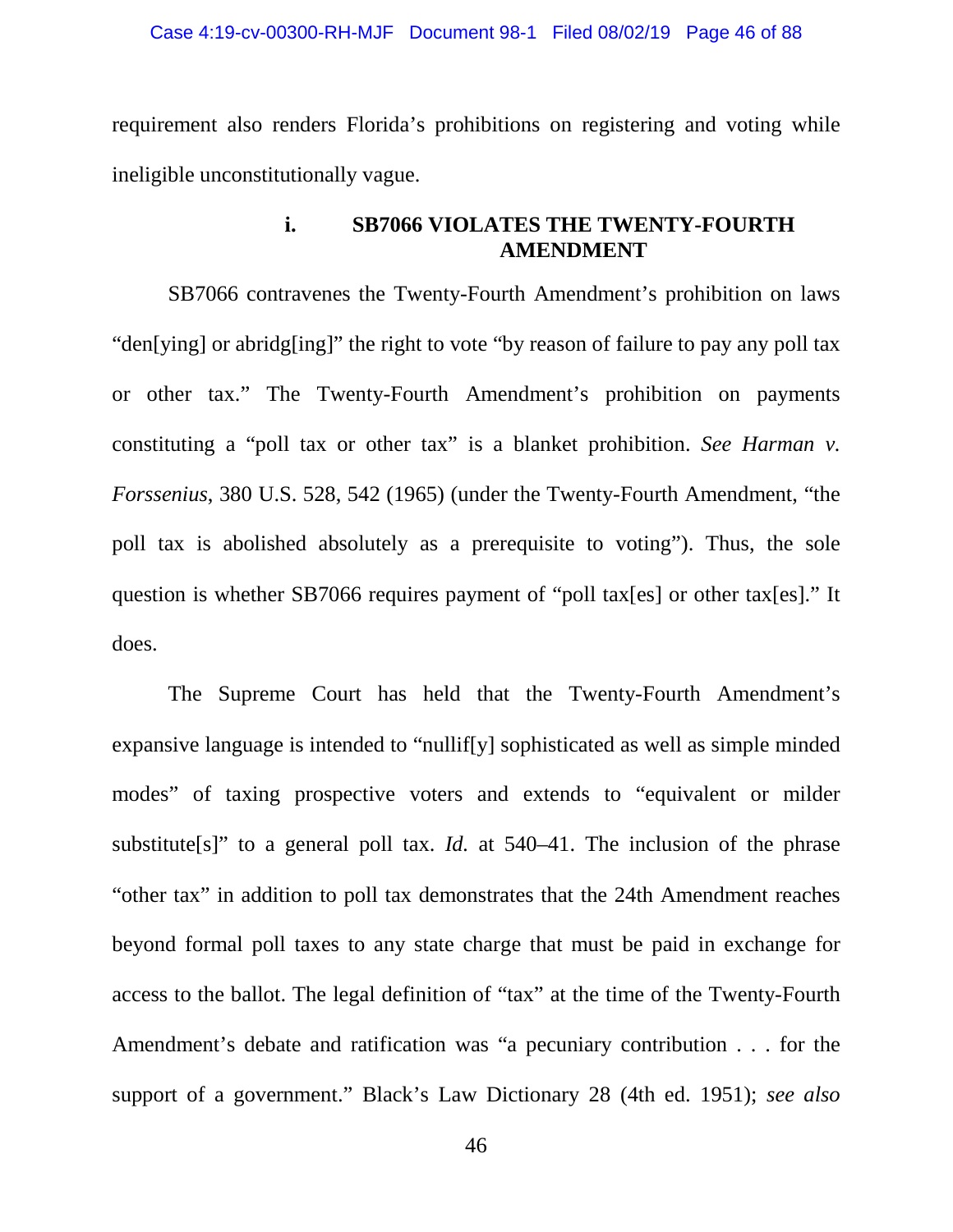*United States v. State Tax Comm'n of Miss.,* 41 U.S. 599, 606 (1975) (indicating that the "standard definition of a tax" is an "enforced contribution to provide for the support of government").

SB7066 undoubtedly requires the payment of "other taxes" that meet this simple definition. It directly requires that Plaintiffs pay a variety of fines and fees for the general upkeep of Florida's court system in order to vote. Indeed, Florida abolished general taxes to finance various court functions and now relies on fees and costs to fund those functions. *See supra* § II.D; *Crist*, 56 So.3d at 752 ("[C]ourt-related functions of the clerks' offices are to be funded entirely from filing fees and service charges."). Under SB7066, those fines and fees now must be paid before returning citizens are eligible to vote.

# **ii. SB7066 UNCONSTITUTIONALLY CONDITIONS THE ABILITY TO VOTE ON PAYMENT OF FEES IN VIOLATION OF THE FOURTEENTH AMENDMENT**

SB7066 violates the Fourteenth Amendment by disqualifying returning citizens from voting until they make "full payment" of any "fines or fees," "restitution," or other financial obligations specified in the sentencing document. Fla. Stat. §  $98.0751(2)(a)(5)$  (2019). The statute creates two classes of individuals—those who can vote because they can pay the required LFOs and those who cannot.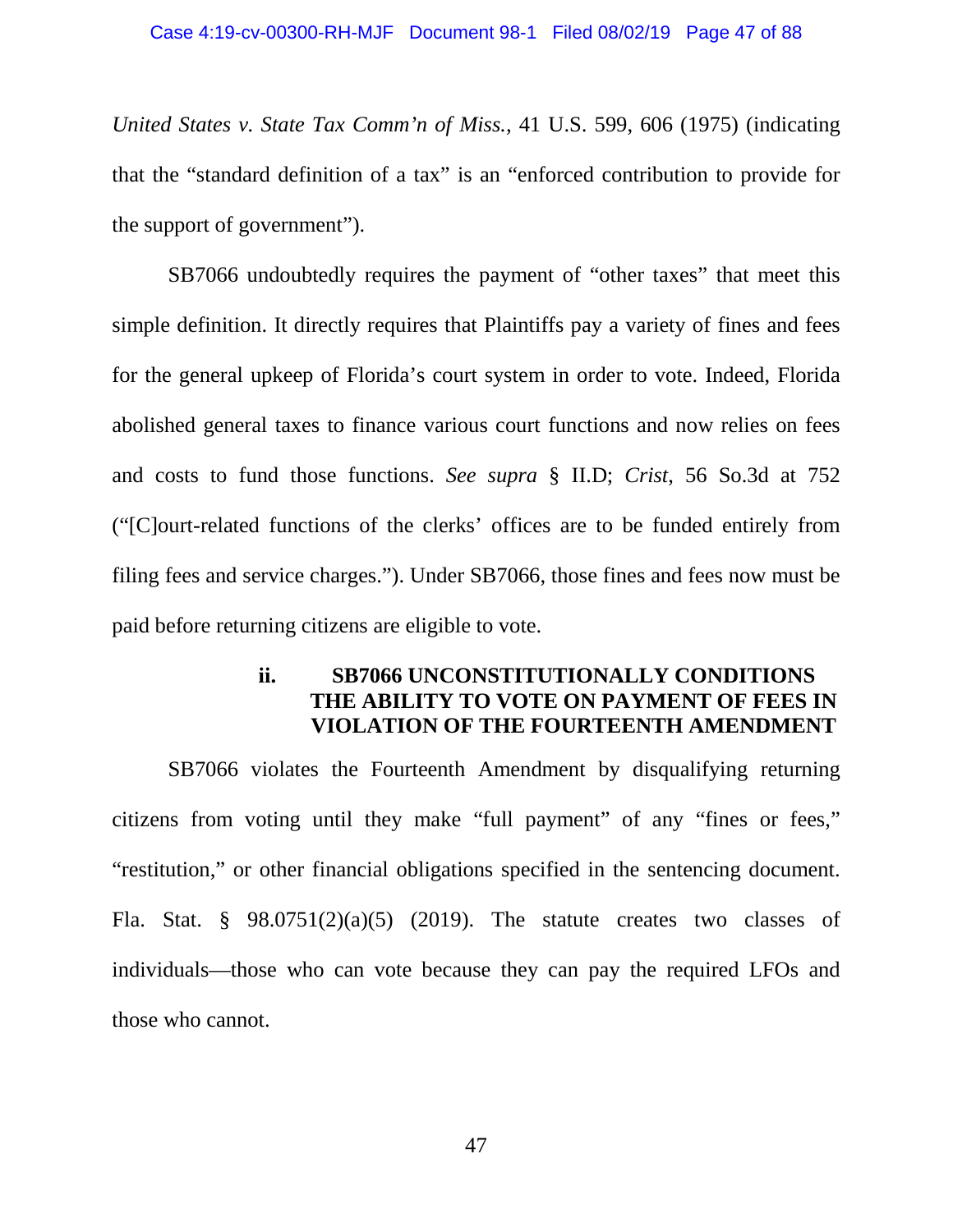#### Case 4:19-cv-00300-RH-MJF Document 98-1 Filed 08/02/19 Page 48 of 88

Each Individual Plaintiff has completed his or her sentence including supervision or probation. Most are already registered to vote. Plaintiffs Gruver, Ivey, Tyson, McCoy, and Singleton have already voted in local elections held earlier in 2019, Ex. B, Gruver Decl. ¶ 7; Ex. F, Ivey Decl. ¶ 4; Ex. K, Tyson Decl. ¶ 21, Ex. M, Singleton Decl. ¶ 10, Ex. L, McCoy Decl. ¶ 10, and all other Individual Plaintiffs seek to participate in upcoming elections. Similarly, returning citizen members of Organizational Plaintiffs have registered to vote pursuant to Amendment 4. *See* Ex. Q, Neal Decl. ¶ 7, Ex. R, Nweze Decl.¶ 7. SB7066 now affixes a price tag on their ability to vote by conditioning that right on the completion of all LFOs payments.

This regime directly contravenes the Supreme Court's directive that "wealth or fee paying has . . . no relation to voting qualifications." *Harper*, 383 U.S. at 670. In striking down a poll tax of  $$1.50<sup>28</sup>$  $$1.50<sup>28</sup>$  $$1.50<sup>28</sup>$  the Supreme Court made clear that "a State" violates the Equal Protection Clause . . . whenever it makes the affluence of the voter or payment of any fee an electoral standard." *Id.* at 666. The Supreme Court has repeatedly confirmed that "[t]he basic right to participate in political processes

<span id="page-47-0"></span><sup>28</sup> The \$1.50 poll tax invalidated in *Harper* is equivalent to approximately \$12 when adjusted for inflation. *See Dep't of Labor Statistics*, CPI Inflation Calculator, *available at* https://data.bls.gov/cgi-bin/cpicalc.pl (last visited July 31, 2019). Each Individual Plaintiff has substantially greater outstanding LFO debt. *See supra*  § II.A (Individual Plaintiffs' LFOs ranging from \$59 million to \$400).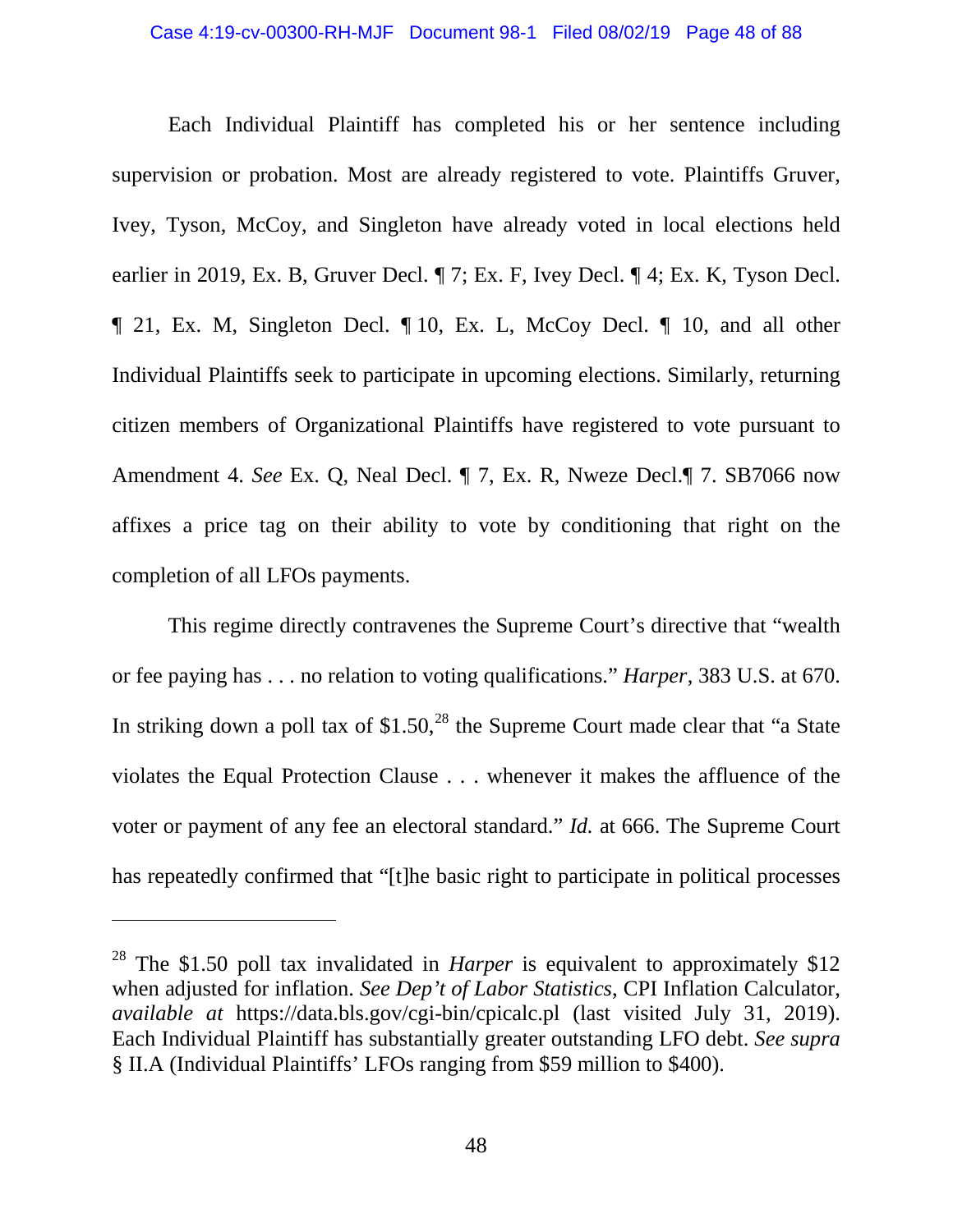as voters and candidates cannot be limited to those who can pay for a license." *M.L.B. v. S.L.J.*, 519 U.S. 102, 123–24 (1996) (observing that while "fee requirements" are typically permissible, the Court's precedents "solidly establish [an] exception<sup>[]</sup> to that general rule" for cases where access to the franchise is at stake); *see also Crawford v. Marion County Election Board*, 553 U.S. 181, 198 (2008) (photo identification requirement for voters at the polls would be invalid "under our reasoning in *Harper*, if the State required voters to pay a tax or a fee to obtain a new photo identification").

By its plain terms, SB7066 requires precisely what *Harper* forbids: it directly requires payment of sums of money and seeks to disqualify Plaintiffs, who are "otherwise qualified to vote" under Amendment 4, but for LFOs that they cannot afford. Like the challenged provisions in *Harper*, SB7066 "exclud[es] those unable to pay a fee to vote or who fail to pay." *Harper*, 383 U.S. at 668.

The Constitution's prohibition on wealth-discrimination in voting applies with equal force to a system that requires returning citizens to pay fees to restore their voting rights. The question in this case is not whether Plaintiffs' rights were lawfully revoked upon felony conviction,<sup>[29](#page-48-0)</sup> but whether discriminatory wealth

<span id="page-48-0"></span> $29$  While felony convictions are a permissible factor, like residency or citizenship, for states to consider in establishing qualifications for the franchise, the *manner* of felony disenfranchisement must still conform with the Fourteenth Amendment. *See Richardson v. Ramirez*, 418 U.S. 24, 56 (1974) (remanding Plaintiffs' challenge to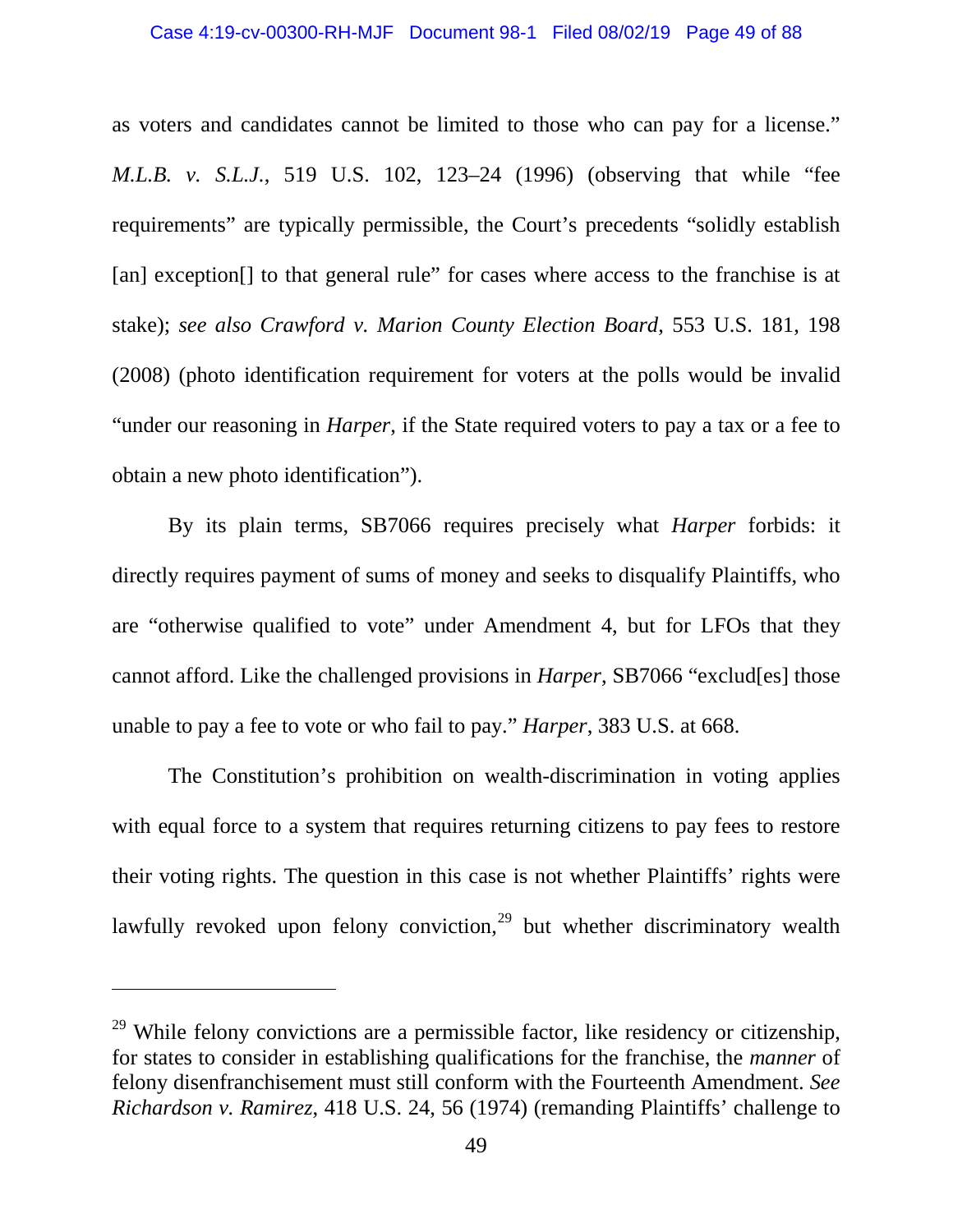restrictions may be placed on a subclass of otherwise eligible voters—people with convictions. They cannot. "[O]nce the franchise is granted to the electorate, lines may not be drawn which are inconsistent with the Equal Protection Clause of the Fourteenth Amendment." *Harper*, 383 U.S. at 665. In the specific context of voter restoration, the Eleventh Circuit sitting *en banc* has affirmed that "access to the franchise cannot be made to depend on an individual's financial resources." *Johnson*, 405 F.3d at 1216 n.1 (citing *Harper* and observing that "access to the restoration of the franchise" cannot be "based on ability to pay"); *see also Thompson v. Alabama*, 293 F.Supp.3d 1313, 1332 (M.D. Al. 2017) (denying motion to dismiss Fourteenth Amendment challenge to LFO requirement for voting rights restoration).<sup>[30](#page-49-0)</sup>

felony disenfranchisement for consideration of their claim that the manner of felony disenfranchisement lacked uniformity and violated the Equal Protection Clause); *Hunter v. Underwood*, 471 U.S. 222 (1985) (striking down an intentionally discriminatory criminal disenfranchisement scheme); *Hobson v. Pow*, 434 F. Supp. 362, 366–67 (N.D. Ala. 1977) (striking down a felony disenfranchisement law that discriminated on the basis of gender); *see also Shepherd v. Trevino*, 575 F.2d 1110, 1114 (5th Cir. 1978) (rejecting "proposition that section 2 [of the Fourteenth Amendment] removes all equal protection considerations from state-created classifications denying the right to vote to some felons while granting it to others").

<span id="page-49-0"></span><sup>&</sup>lt;sup>30</sup> The Second Circuit similarly applied *Harper* in the voting rights restoration context in *Bynum v. Connecticut Comm'n on Forfeited Rights*, 410 F.2d 173, 175 (2d Cir. 1969).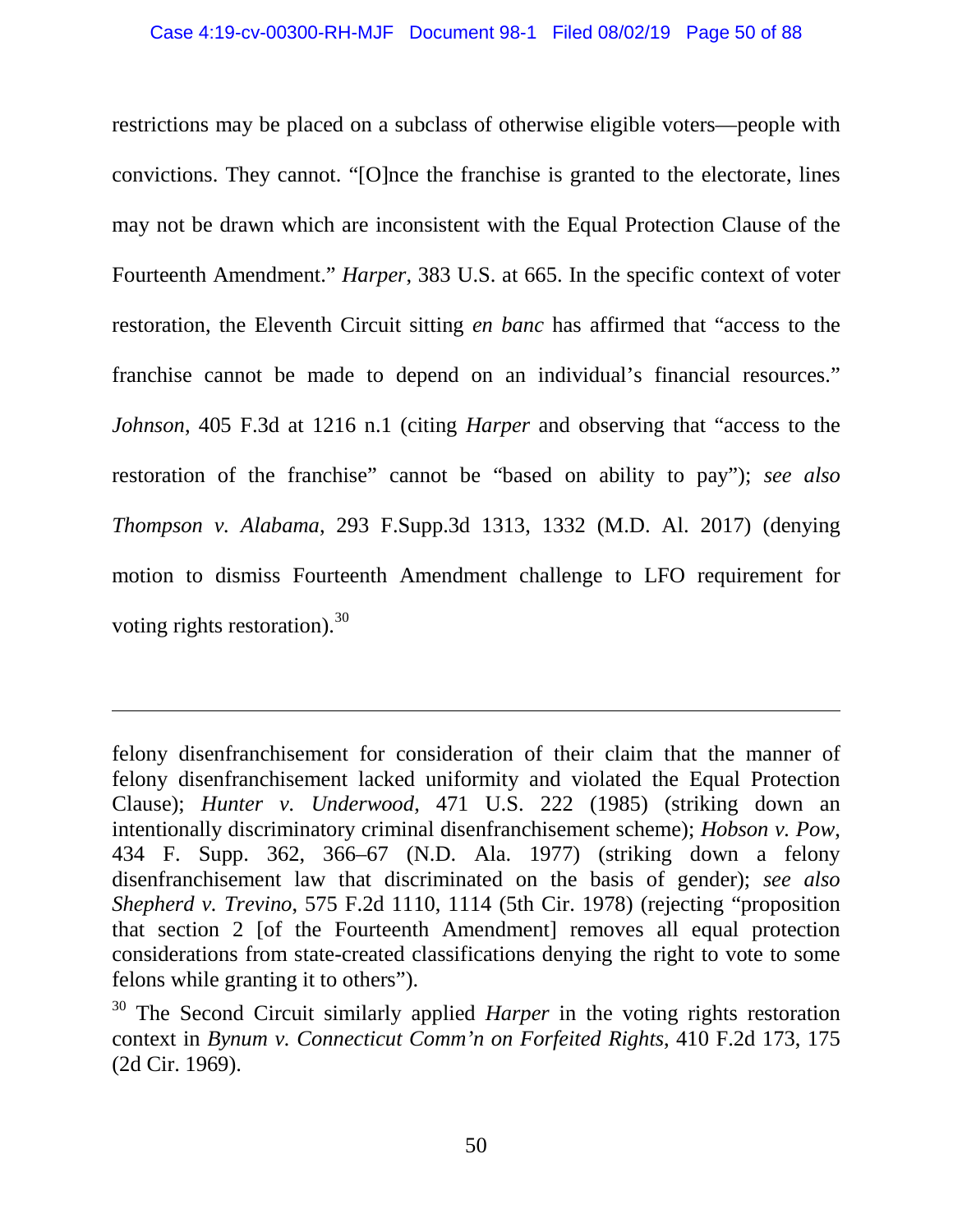To the extent that SB7066 purports to provide alternatives to fee payment, *see* Fla. Stat. § 98.0751(2)(a)(5)(d)–(e), the proposed alternatives are legally ineffectual and facially inadequate.

*First*, for Florida residents with out-of-state or federal convictions, like Plaintiffs Leicht and Phalen, Florida courts have no jurisdiction to modify their LFOs. Indeed, Representative Grant conceded that this provision "probably doesn't help" returning citizens with out-of-state convictions. May 3 House Hearing at 13:48.

*Second*, even for individuals with in-state convictions, the standard for termination of LFOs is not based on inability to pay, but instead may be granted or withheld arbitrarily or according to unrelated criteria. Fla. Stat. § 98.0751(2)(a)(5)(e)(II). And as discussed above, *see supra* §II.C, SB7066 vests a "payee"—often a private third party—with absolute and unreviewable discretion to deny termination of LFOs to returning citizens who cannot pay. *Id*.

*Third*, the community service option—even where available—is extraordinarily burdensome. Community service hours are credited at the minimum wage rate. *See* Fla. Stat. §§ 938.30(2), 318.18(8)(b)–(1-2); Ex. W, Haughwout Decl. ¶ 25. Returning citizens who have their LFO obligation modified will face the burden of completing hundreds, if not thousands, of community service hours, which will invariably leave many unable to complete the

51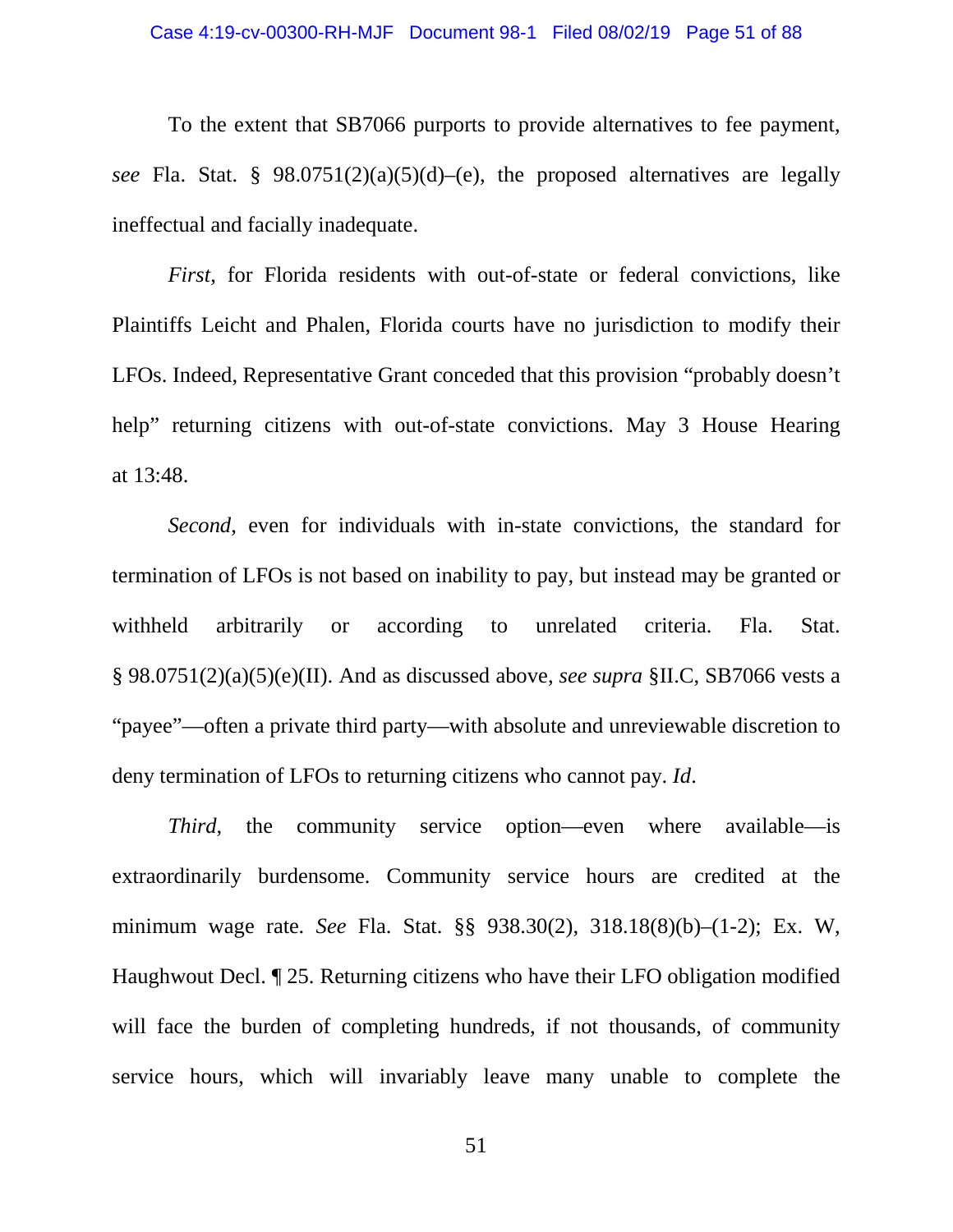#### Case 4:19-cv-00300-RH-MJF Document 98-1 Filed 08/02/19 Page 52 of 88

requirements. Those unable to complete payment of LFOs or a modified community service obligation have no failsafe to mitigate the burden.

Because the modification provisions are not based on ability to pay and will not provide relief to many returning citizens, SB7066 violates *Harper* and *Johnson*'s command that "access to the restoration of the franchise" cannot be "based on ability to pay." *Johnson*, 405 F.3d at 1216 n.1; *see also Harman*, 380 U.S. at 541–42 (holding a state cannot enact what is "plainly a cumbersome procedure" to circumvent prohibition on payment of fees).

## **iii. SB7066 UNCONSTITUTIONALLY PUNISHES PLAINTIFFS FOR THEIR INABILITY TO PAY**

Furthermore, SB7066 punishes Individual Plaintiffs for failing to do the impossible: pay off their LFOs when they lack the means to do so. The Supreme Court's holding in *Harper* accords with a long line of cases holding that the state cannot apply penalties or withhold access to a significant interest because a person cannot afford to pay LFOs. To do so "would be little more than punishing a person for his poverty" in violation of "the fundamental fairness required by the Fourteenth Amendment." *Bearden*, 461 U.S. at 671, 673.

The Supreme Court has held that it violates basic constitutional principles of equal protection and due process to subject those who cannot afford to pay LFOs to additional punishment not imposed on those who can pay. *See, e.g*., *Griffin v. Illinois*, 351 U.S. 12, 17–18 (1956); *Bearden*, 461 U.S. at 671; *M.L.B.*, 519 U.S. at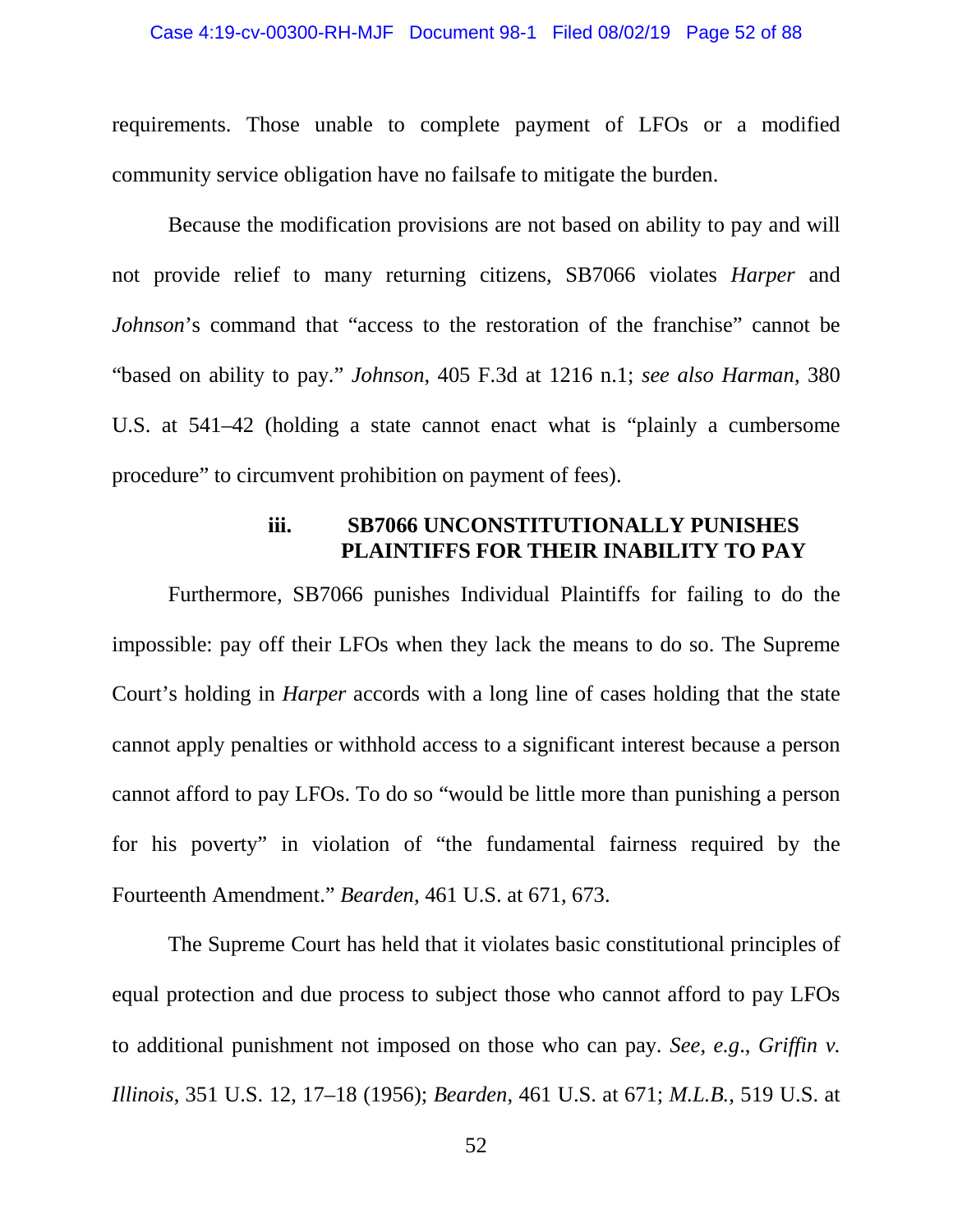123–24. The Due Process Clause protects individuals from being punished for something beyond their control. *See Scales v. United States*, 367 U.S. 203, 224–25, (1961); *Southwestern Tel. & Tel. Co. v. Danaher*, 238 U.S. 482, 490 (1915). The Equal Protection Clause protects individuals from being "invidiously denied . . . a substantial benefit" available to those with the financial resources to pay. *Bearden*, 461 U.S. at 665. Therefore, "[d]ue process and equal protection principles converge" to prohibit a State from punishing individuals for their inability to pay. *Id*.

To determine whether wealth-based discrimination violates the Fourteenth Amendment, courts evaluate, among other factors, whether individuals "because of their impecunity were completely unable to pay for some desired benefit, and as a consequence, they sustained an absolute deprivation of a meaningful opportunity to enjoy that benefit." *San Antonio Indep. Sch. Dist. v. Rodriguez*, 411 U.S. 1, 20 (1973). "[H]eightened scrutiny" applies "where [these] two conditions [outlined in *Rodriguez*] are met[.]" *ODonnell v. Harris Cty*., 892 F.3d 147, 162 (5th Cir. 2018); *see also Bearden*, 461 U.S. at 665–66 (evaluating four "factors" relevant to whether wealth-based punishment is unconstitutional and rejecting "pigeonhole" analysis" that would automatically apply "rational basis" review"). SB7066 enacts such an absolute deprivation of Individual Plaintiffs' voting rights because of their "impecunity." *Rodriguez*, 411 U.S. at 20. Though all Individual Plaintiffs have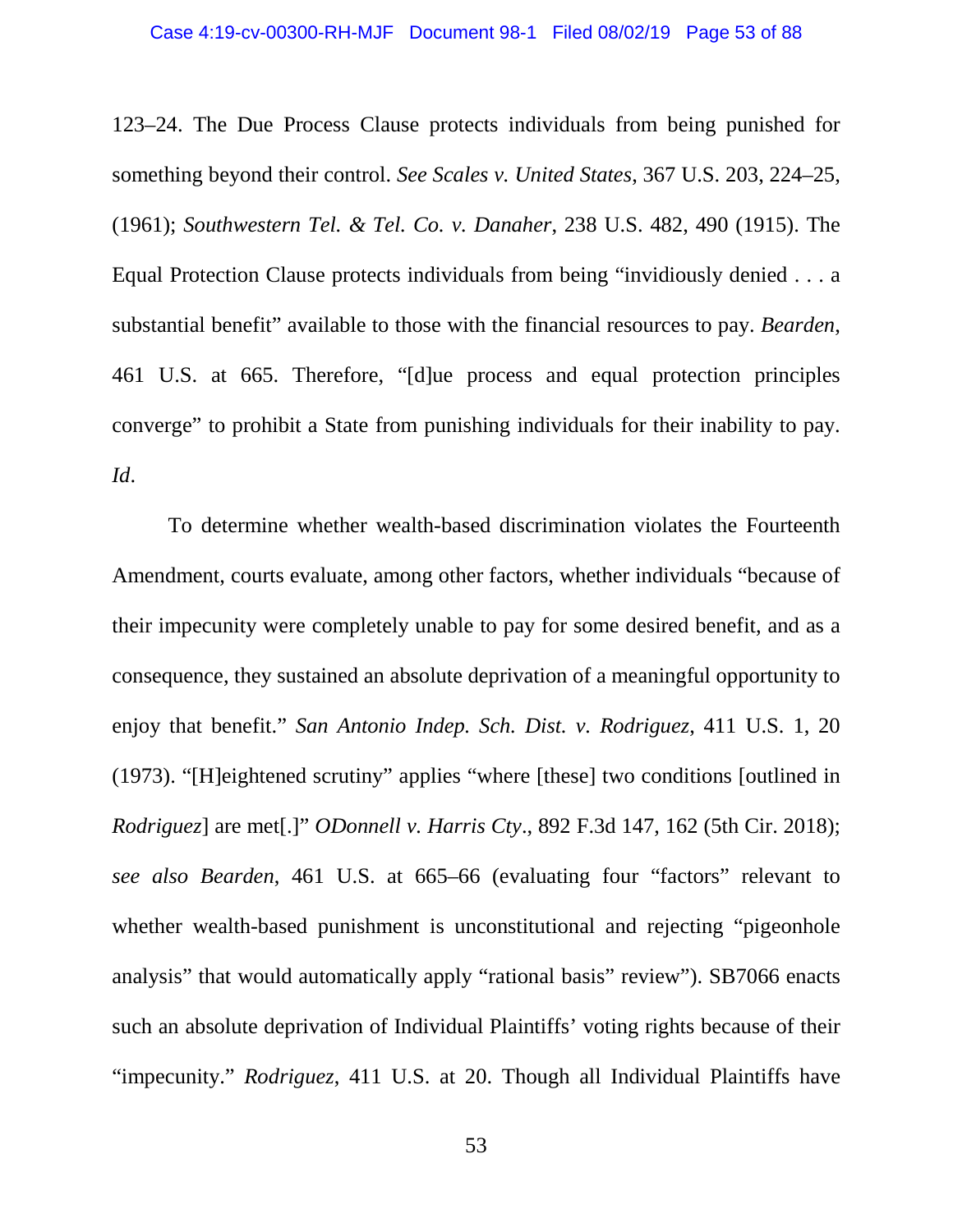completed their sentences and probation, SB7066 wholly denies their ability to vote because of outstanding LFOs that they are unable to pay. *Id*.

A line of authority directs that States may not deny access to a significant interest or impose additional punishment based on ability to pay even where the State is under no initial obligation to make a benefit available or vindicate any underlying fundamental right. First, *Griffins*, 351 U.S. 12, 18 (1956), held that equal protection and due process prohibited as "invidious discrimination" the denial of trial transcripts to indigent defendants who could not pay the requisite transcript fees. *Griffin* ruled that even though "a State is not required by the Federal Constitution to provide . . . a right to appellate review at all," if it does provide such review, it cannot do so "in a way that discriminates against some convicted defendants on account of their poverty." *Id*. [31](#page-53-0) Likewise, *Bearden*, 461 U.S. at 672–73, prohibited the revocation of a person's probation for failure to pay fines or restitution the person was unable to pay, even though an individual has no fundamental right to probation.<sup>[32](#page-53-1)</sup> Regardless, once probation has been granted, it

<span id="page-53-0"></span><sup>&</sup>lt;sup>31</sup> *Griffin* imposes a "flat prohibition against pricing indigent defendants out" of an effective appeal and its analysis is not contingent on the threat of possible incarceration. *Mayer v. City of Chicago*, 404 U.S. 189, 196–97 (1971) (requiring state-subsidized transcript where defendant faced only possible fine).

<span id="page-53-1"></span><sup>32</sup> *See Escoe v. Zerbst*, 295 U.S. 490, 492–93 (1935) ("Probation or suspension of sentence comes as an act of grace" and has no "basis in the Constitution, apart from any statute").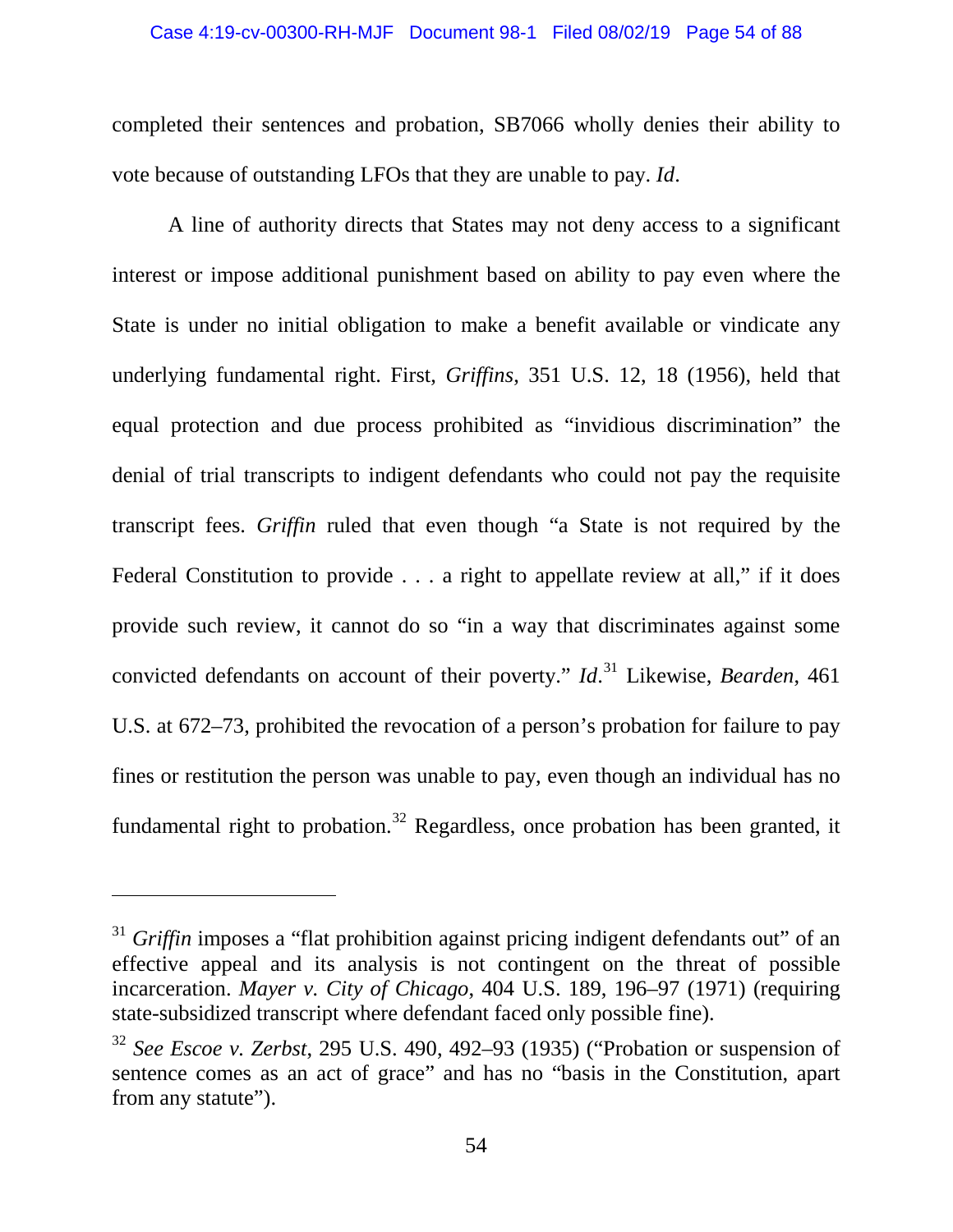#### Case 4:19-cv-00300-RH-MJF Document 98-1 Filed 08/02/19 Page 55 of 88

violates due process and equal protection to condition probation on the individual's ability to pay. *Bearden*, 461 U.S. at 668 ("it is fundamentally unfair to revoke probation automatically" where probationer cannot pay LFOs); *see also Williams v. Illinois*, 399 U.S. 235, 242 (1970) (noting that the State may not subject a class of persons to additional punishment "solely by reason of their indigency" because the option of payment is "an illusory choice").

In *Rodriguez*, the Supreme Court reviewed a wealth-discrimination challenge to Texas's public school financing system and held that the Constitution affords no fundamental right to education. 411 U.S. at 37. Nevertheless, the Court indicated that it would be unconstitutional if public education was "made available by the State only to those able to pay a tuition assessed against each pupil" because those unable to pay "the prescribed sum . . . would be absolutely precluded from receiving an education." *Id*. at 25 n.60. Texas's program was upheld because the Equal Protection challenge rested on a contention that plaintiffs were "receiving a poorer quality education" than students in wealthier districts as opposed to "no public education" at all. *Id*. at 23.

In reviewing the constitutionality of a sanction for inability to pay, *Bearden* delineated "a careful inquiry" into four factors in order to gauge the proper level of constitutional scrutiny: (1) "the nature of the individual interest affected," (2) "the extent to which it is affected," (3) "the rationality of the connection between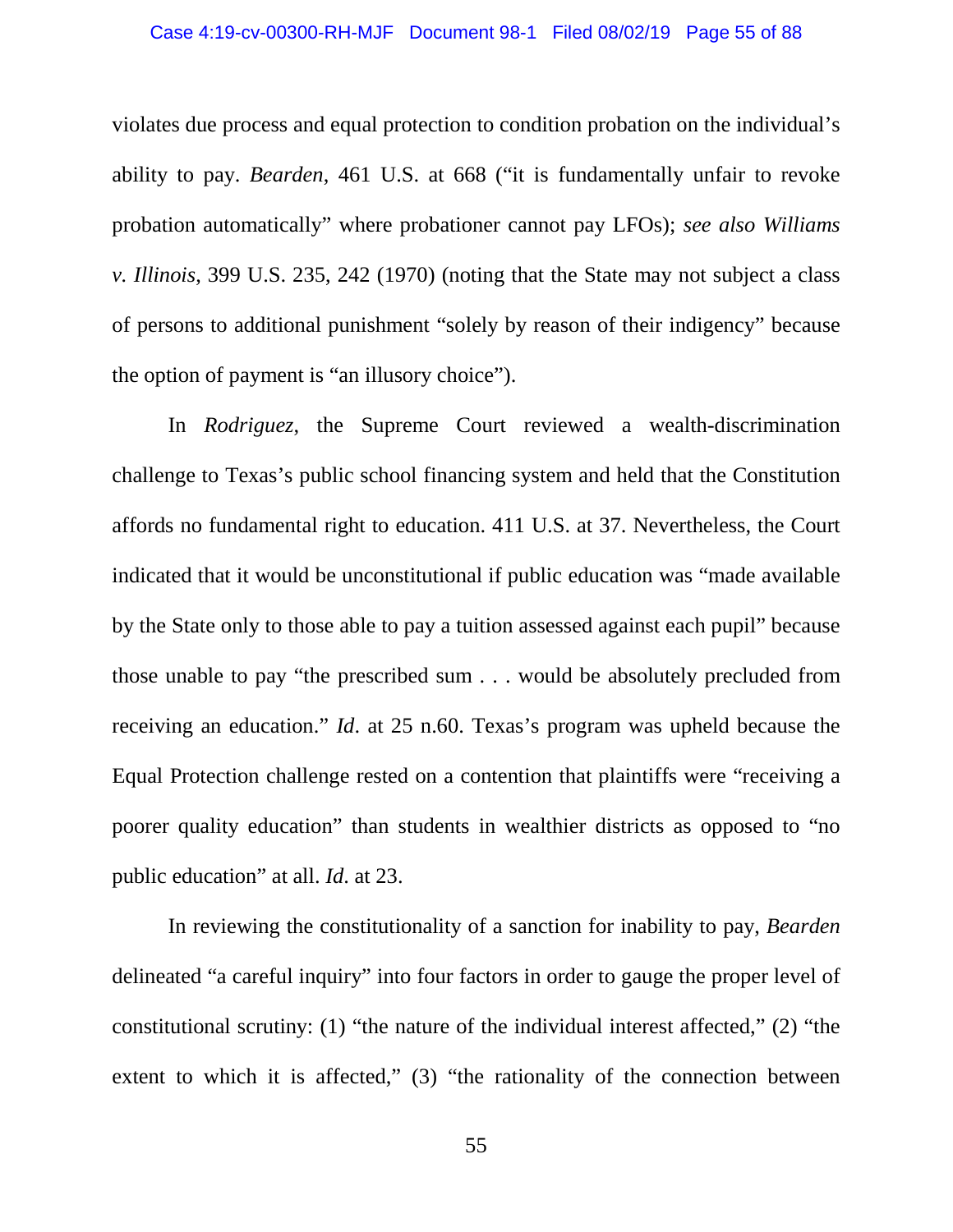legislative means and purpose," and (4) "the existence of alternative means for effectuating the purpose." 461 U.S. at 666–67 (quotations omitted). *Rodriguez*'s analysis of whether one's "lack of personal resources has [] occasioned an absolute deprivation of the desired benefit," *Rodriguez*, 411 U.S. at 23, may be the strictest articulation of the Supreme Court's wealth-discrimination doctrine.

Under either analytical lens, SB7066 directly contravenes the Fourteenth Amendment's prohibition against punishment for inability to pay. SB7066 imposes an "absolute deprivation" on Individual Plaintiffs' access to the franchise solely because of their "inability to pay the prescribed sum." *Id.* at 25 n.60, 37. *Bearden*'s multi-factor analysis leads to the same conclusion. The first two factors—the nature of the interest and the extent to which it is affected—tip unquestionably in Plaintiffs' favor. The nature of the interest—access to the franchise—is paramount. *McCutcheon v. Fed. Election Comm'n*, 572 U.S. 185, 191 (2014) ("There is no right more basic in our democracy than the right to participate in electing our political leaders."). And Plaintiffs' interest in voting has been affected to the fullest possible extent; it has been completely denied. As further detailed below, *infra* § III.B.v, there is no rational connection between SB7066's LFO requirement and a legitimate legislative purpose while there are a multitude of alternative and more appropriate means for effectuating any state purpose behind the requirement.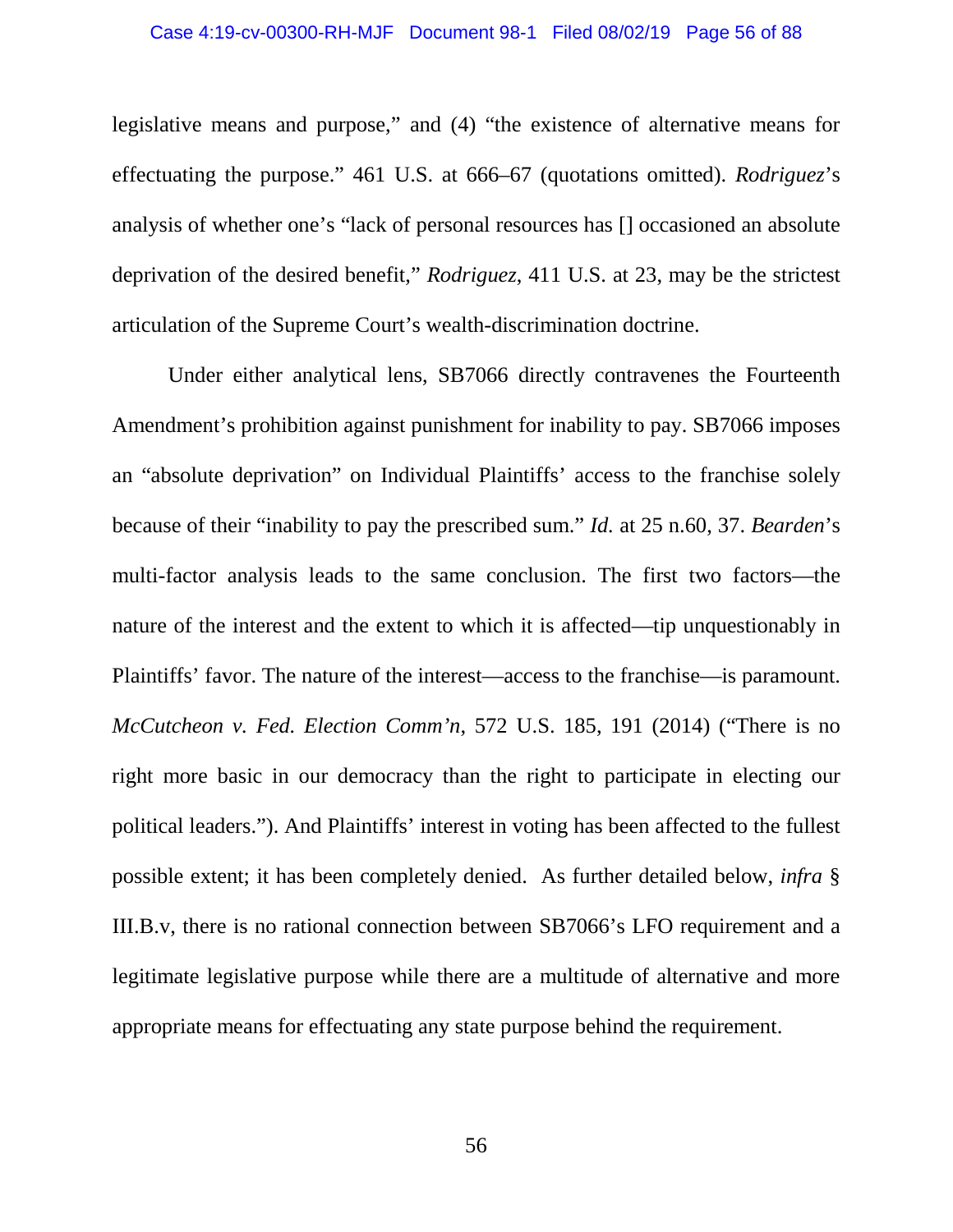Florida voters were not obligated to approve Amendment 4. But now that they have amended the Florida constitution to automatically restore voting rights to people with past convictions, the Florida Legislature cannot deny access to the franchise solely based on a person's inability to pay. "[O]nce a State affords that right, . . . the State may not "bolt the door to equal justice" based on ability to pay. *M.L.B.*, 519 U.S. at 110 (1996).

## **iv. SB7066 UNDULY BURDENS THE RIGHT TO VOTE**

SB7066 violates the Fourteenth Amendment for the independent reason that it imposes severe and undue burdens on Individuals Plaintiffs' ability to vote without advancing any legitimate state interest. The sliding scale standard applied to laws that burden the franchise, which balances the severity of the burden against the state's "precise interests put forward by the state as justifications," weighs heavily in Plaintiffs' favor given the insurmountable burden of paying LFOs one cannot afford.[33](#page-56-0) *Burdick*, 504 U.S. at 434 (quoting *Anderson*, 460 U.S. at 789).

<span id="page-56-0"></span><sup>&</sup>lt;sup>33</sup> The Supreme Court has also carefully scrutinized laws that target "historically disadvantaged or unpopular" groups. *Massachusetts v. U.S. Dep't of Health & Human Servs.*, 682 F.3d 1, 10 (1st Cir. 2012); *see, e.g.*, *Romer v. Evans*, 517 U.S. 620 (1996); *Cleburne v. Cleburne Living Ctr., Inc.*, 473 U.S. 432 (1985). Individuals with a past felony conviction with limited economic means are one such unpopular group. *See Thomas v. Haslam*, 329 F. Supp. 3d 475, 493 (M.D. Tenn. 2018) ("It is difficult to imagine a group more politically unpopular than criminal defendants or less able to protect itself politically than the very poor."). Because marginalized groups typically lack political power, statutes that harm or target those groups merit close consideration. *Cleburne*, 473 U.S. at 440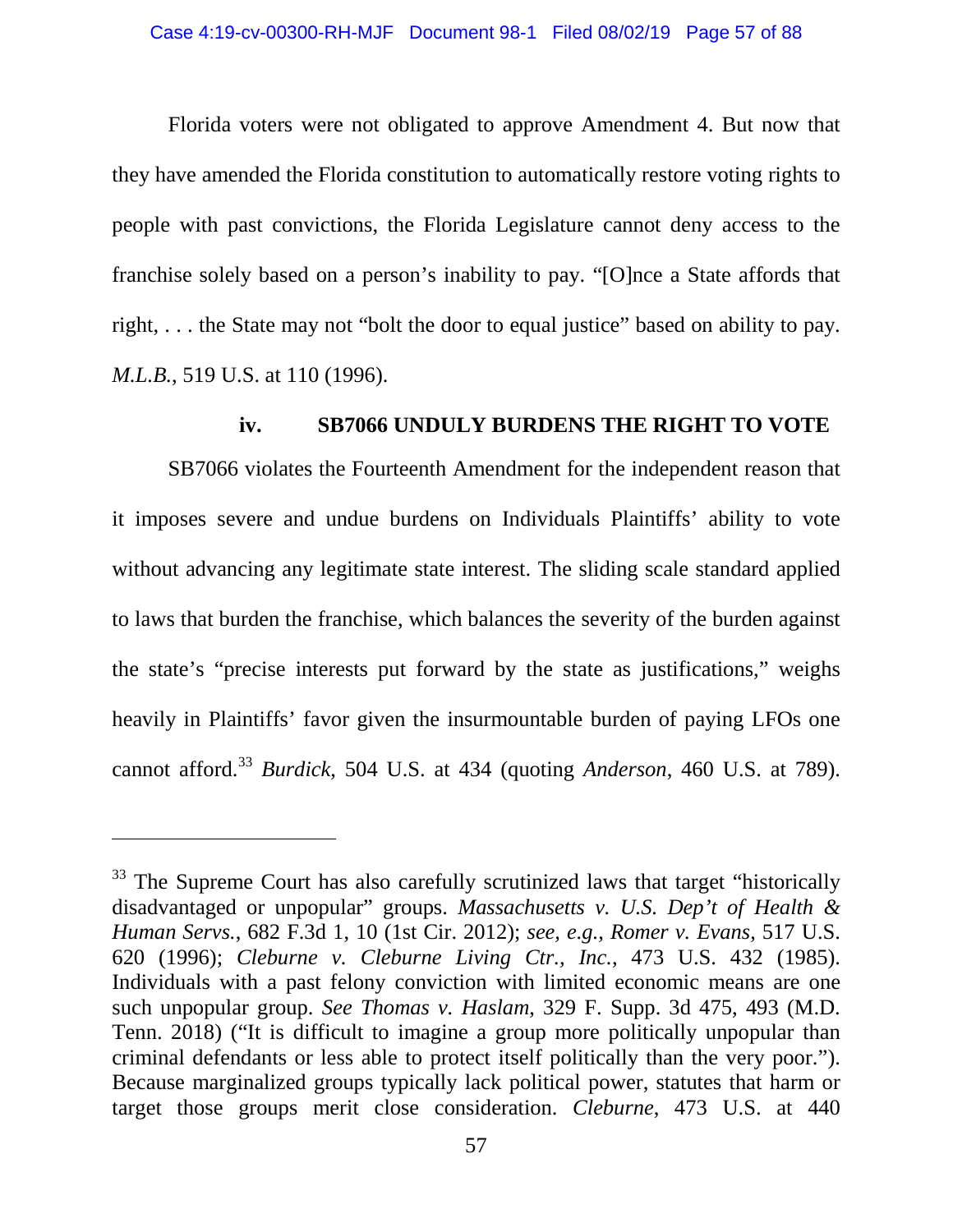### Case 4:19-cv-00300-RH-MJF Document 98-1 Filed 08/02/19 Page 58 of 88

And even the few voters who can petition and are approved for conversion of LFOs to community service may need to complete months, years, or decades of community service in order to vote.

SB7066 imposes a severe and insurmountable burden on the franchise by requiring Individual Plaintiffs to pay hundreds, thousands, or even millions of dollars that they cannot afford. As the Individual Plaintiffs' cases demonstrate, much of this debt is exorbitant or imposed in plain disregard of their inability to pay. *See supra* § II.A.

The severe burdens imposed by SB7066's fee requirement are underscored by the sheer magnitude of those disenfranchised; SB7066 will preclude *hundreds of thousands* of returning citizens from voting. Dr. Smith has identified 309,148 individuals who have completed their sentence but will be disenfranchised by SB7066 because they have outstanding LFO debt. According to his analysis, only 17.6% for whom Dr. Smith had matched data have paid off their LFOs in the analyzed counties. Ex. A, Smith Report, ¶ 8.

There were too few county clerks of court data for Dr. Smith to estimate with any degree of certainty how many of The Sentencing Project's estimated 1.4

<sup>(&</sup>quot;[D]iscrimination [against those groups] is unlikely to be soon rectified by legislative means.").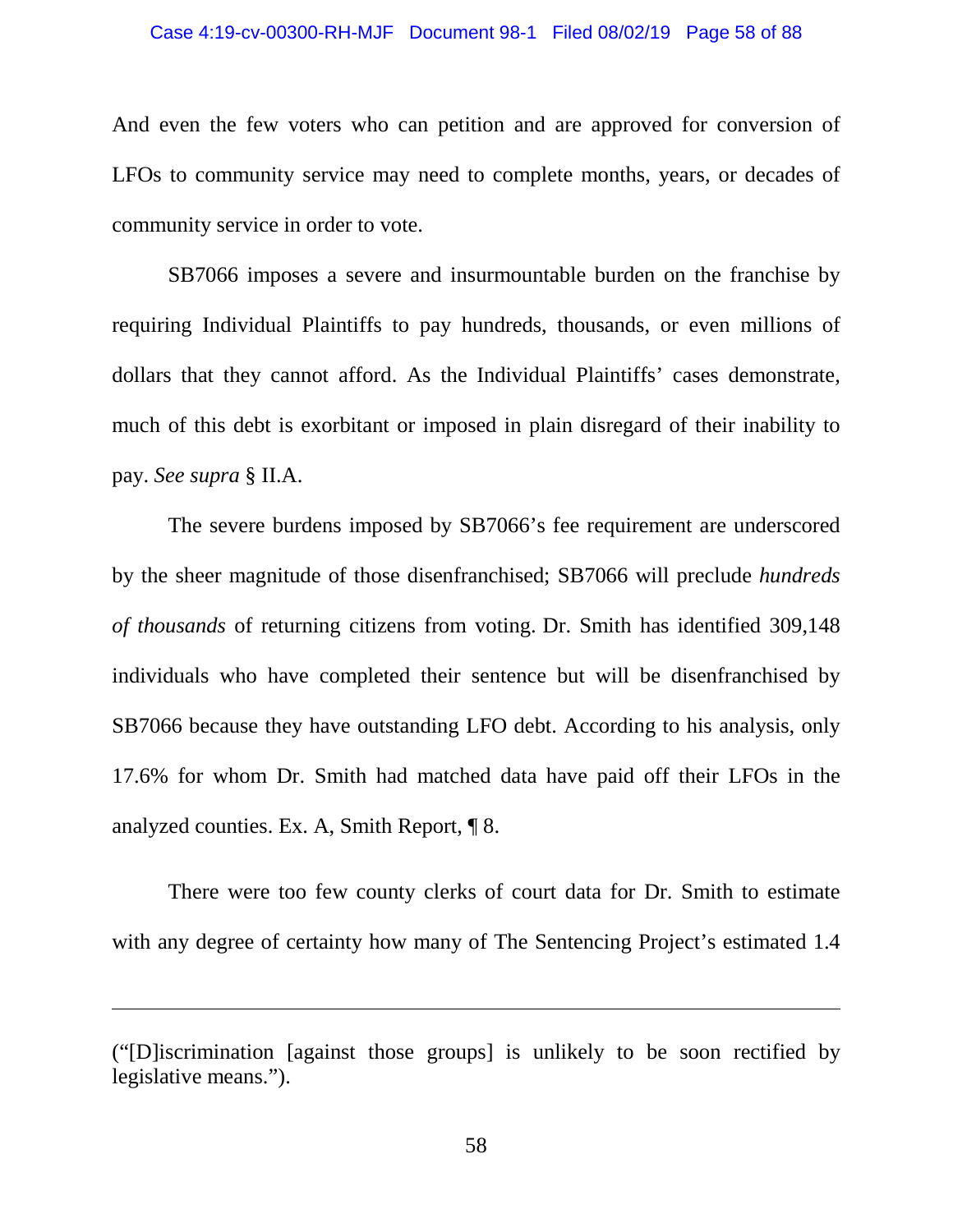million individuals in Florida who have completed all the terms of their felony conviction might unable to vote under SB7066.<sup>[34](#page-58-0)</sup> *Id.*  $\P$  59. But if the estimates of LFOs from the 48 counties analyzed in this report are representative, only a fraction of The Sentencing Project's estimated 1.4 million individuals—roughly 261,861 (17.6%)—will be likely to be eligible to vote under SB7066; the remaining 1,225,986 individuals are likely to be disenfranchised by SB7066 due to their outstanding LFOs. *Id*.

Courts have held that laws completely disenfranchising *thousands* of voters unconstitutionally burden the right to vote. *See League of Women Voters of N.C. v. North Carolina*, 769 F.3d 224, 244 (4th Cir. 2014) ("[E]ven one disenfranchised voter—let alone several thousand—is too many"); *Democratic Executive Comm. of Florida v. Lee*, 915 F.3d 1312 (11th Cir. 2019) (upholding a court's decision on *Anderson/Burdick* grounds to enjoin Florida's rejection of approximately 4,000 vote-by-mail ballots for a signature non-match). The burden is sever where, as here, the challenged law likely disenfranchise over a million returning citizens. Ex. A, Smith Report, ¶ 59.

<span id="page-58-0"></span><sup>34</sup> *See* Christopher Uggen, Ryan Larson, and Sarah Shannon, "6 Million Lost Voters: State-Level Estimates of Felony Disenfranchisement, 2016," *The Sentencing Project*, October 6, 2016, Table 3 (p. 15). Available at: https://www.sentencingproject.org/publications/6-million-lost-voters-state-levelestimates-felony-disenfranchisement-2016/.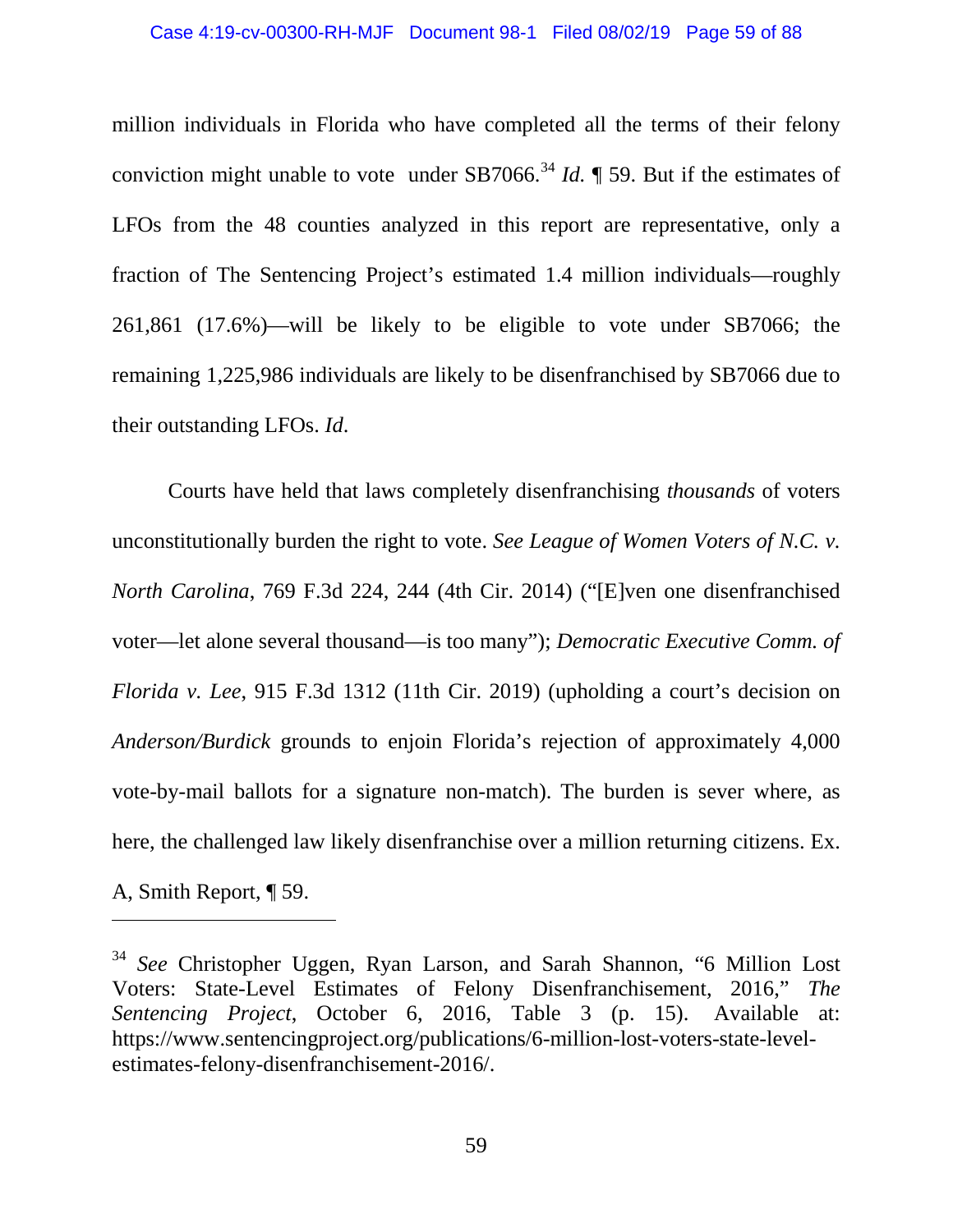The right to vote is severely burdened on the basis of wealth even if there are—in theory—alternate procedures to satisfy LFOs. *See Fla. Democratic Party v. Scott*, 215 F. Supp. 3d 1250, 1257 (N.D. Fla. 2016) (holding that the right to vote was severely burdened by the state's refusal to extend a voter registration deadline, even if other opportunities to vote were purportedly available). That is particularly the case since modification provisions, now codified in § 98.0751(2)(a)(5), do not meaningfully mitigate the burdens of SB7066. As noted *supra* §§ II.C; III.B.ii, the modification provisions have no application to voters with out-of-state or federal debt and, even when they do apply, are discretionary and unlikely to be granted to most affected voters.

Even if community service conversion is granted, that option is extraordinarily burdensome. Since community service time is credited at minimum wage, the amount of working time required in order to vote would be staggering for many. For instance, Ms. Wright's \$50,000 in LFOs would translate into nearly 7,000 hours of community service. If she quit her job and devoted full-time work to community service it would still take her more than three years in order to resolve that debt.

In *Crawford*, the Supreme Court noted that "[t]he severity of that burden [imposed by Indiana's voter ID law]" was "mitigated" because voters "may cast provisional ballots that will ultimately be counted" if they provide an affidavit to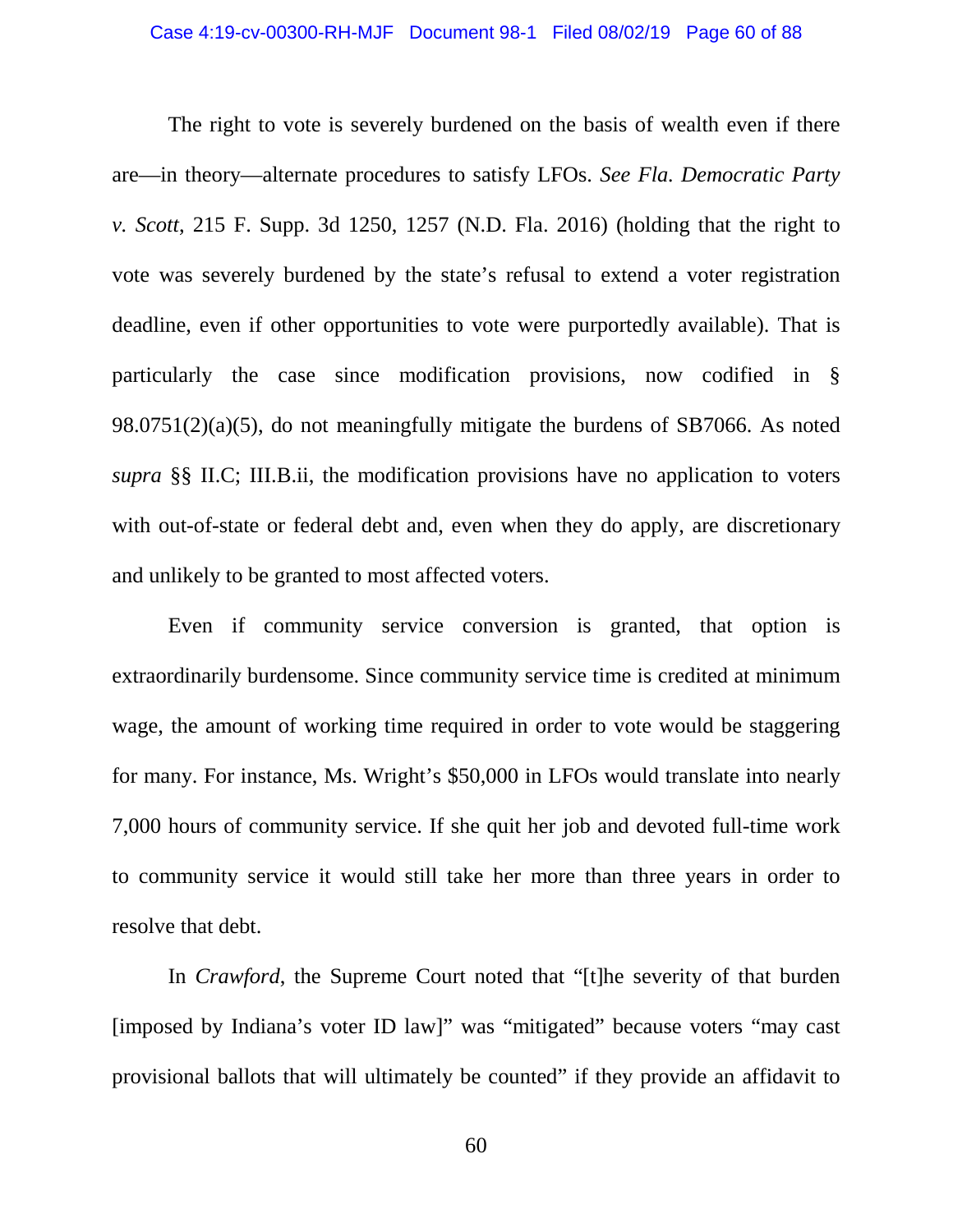#### Case 4:19-cv-00300-RH-MJF Document 98-1 Filed 08/02/19 Page 61 of 88

the circuit court clerk's office within 10 days after the election. *Crawford*, 553 U.S. at 199. Unlike the provisional ballot process available in *Crawford*, SB7066 provides no recourse for returning citizens who cannot fulfill their LFO obligation by Election Day.

SB7066 imposes further burdens on returning citizens who may *not* have outstanding LFOs—and are therefore eligible under SB7066—but are stymied by the byzantine labyrinth of state and local records that prevents them from determining their eligibility. A voter's rights are severely burdened if they must expend hours of time and great effort to register and vote. For instance, in *Georgia Coalition of People's Agenda, Inc. v. Kemp*, the Court found that a rule requiring a voter to make two trips to the polls, conduct his own research, and hunt down a name and telephone number to give to election officials to verify his citizenship imposed a severe burden because it went "beyond the merely inconvenient." 347 F. Supp. 3d 1251, 1264 (N.D. Ga. 2018) (quoting *Crawford*, 553 U.S. at 205 (Scalia, J., concurring)).

SB7066 imposes unconstitutional burdens by making compliance virtually impossible for many. Supervisor of Elections Arrington testified that SB7066 greatly increases the difficulty of determining eligibility for voters with past convictions; the voter is responsible for making that determination prior to registering; her office is unable to assist them in that determination; and she

61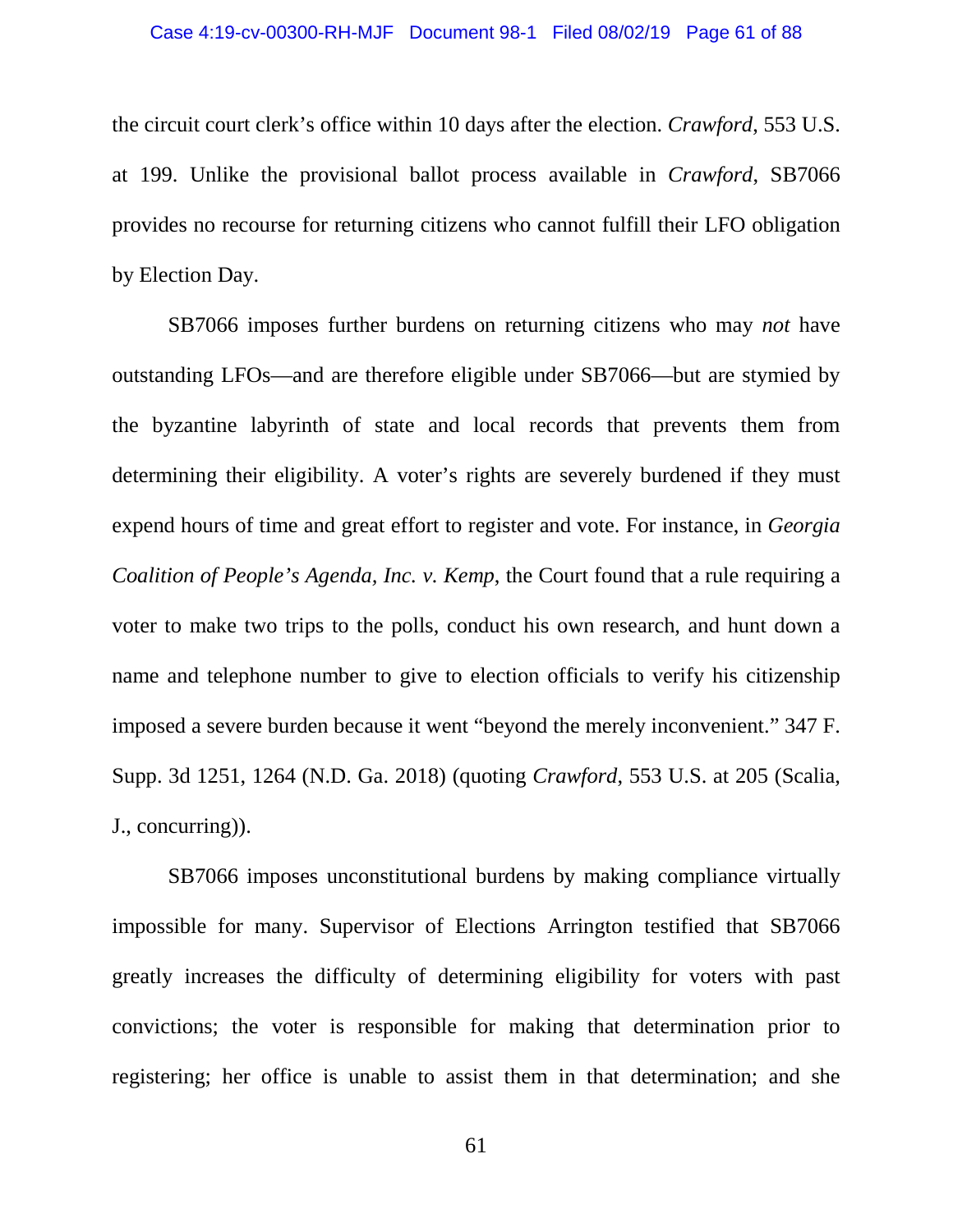believes that determination will sometimes require an attorney. Ex. V, Arrington Dep. at 109:3–6. She testified that the current set of procedures makes it likely that eligible voters will be unable to ascertain their eligibility and therefore will be prevented from registering to vote. *Id.* at 120:3–8. Even for voters who ultimately determine they are eligible, the extensive research required to comply with the law goes well beyond "mere inconvenience."[35](#page-61-0) *Ga. Coalition of People's Agenda*, 347 F. Supp. 3d at 1264; *see also Veasey v. Abbott*, 830 F.3d 216, 254–55 (5th Cir. 2016) (determining that requiring Plaintiff to make a two-hour round trip visit to a state office to obtain government identification made Texas' voter ID law burdensome).

Despite the severe burden SB7066 imposes on returning citizens, there is little, if any, connection between SB7066's LFO requirement and the "precise interests put forward by the state as justifications." *Burdick*, 504 U.S. at 434 (quoting *Anderson*, 460 U.S. at 789). As explained more fully below, *see infra* § III.B.v, the legislation was not necessary to implement Amendment 4; SB7066 confuses rather than clarifies applicants' eligibility; and prolonging

<span id="page-61-0"></span> $35$  By the same token, SB7066 is unconstitutional because it requires only returning citizens to devote extensive time and resources to verify their eligibility even if they have, in fact, fully completed payment on their disqualifying LFOs. *See One Wisconsin Institute, Inc. v. Thomsen*, 198 F. Supp. 3d 896 (W.D. Wis. 2016) (treating election regulations as more burdensome in light of their disparate impact on an identifiable subgroup). SB7066's imposes a severely disproportionate impact on Floridians with a past conviction.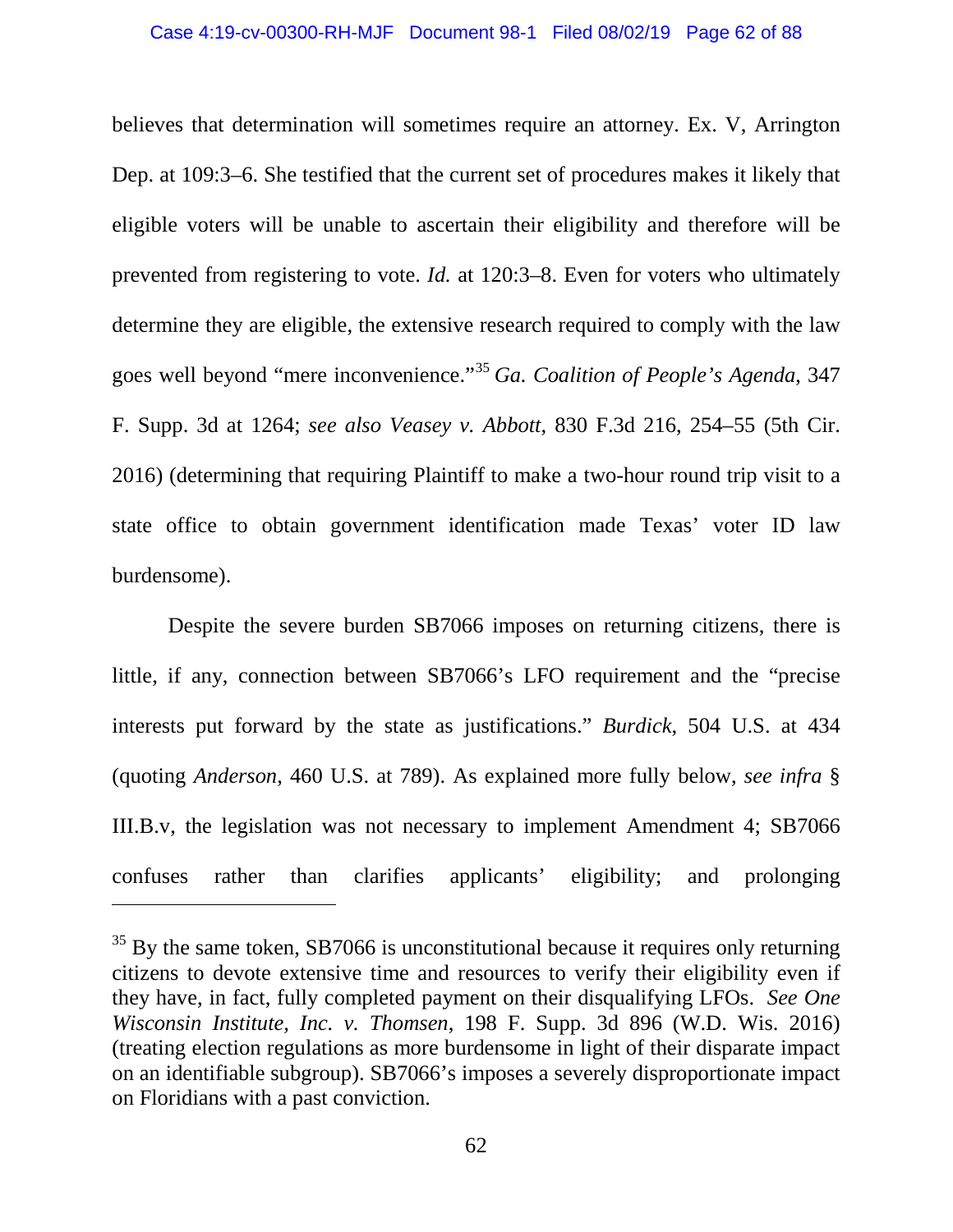disenfranchisement does not aid in the collection of unpaid debt. Denying the right to vote does not effectuate these interests.

# **v. SB7066'S LFO REQUIREMENT FAILS EVEN RATIONAL BASIS REVIEW**

SB7066 fails any level of scrutiny under the Equal Protection Clause because the law arbitrarily disenfranchises voters. There can be no rational basis for denying individuals the right to vote solely because they are unable to pay.

"[T]his rational-basis standard is 'not a toothless one.'" *Schweiker v. Wilson*, 450 U.S. 221, 234 (1981) (quoting *Mathews v. Lucas*, 427 U.S. 495, 510 (1976)). "To overcome an equal protection challenge, distinctions between similarly situated persons must be reasonable, not arbitrary, and substantially related to the object of the legislation," *MacKenzie v. Rockledge*, 920 F.2d 1554, 1559 (11th Cir. 1991), which itself must "rationally advance[] a reasonable and identifiable governmental objective," *Schweiker*, 450 U.S. at 235.

Even though the Supreme Court has found that States have a legitimate interest in disenfranchising felony offenders, *see Richardson v. Ramirez*, 418 U.S. 24, 54 (1974), courts have routinely determined that felony disenfranchisement schemes would fail rational basis review under the Equal Protection Clause if they create irrational or arbitrary classifications that do not rationally advance the state interest. The Equal Protection Clause, for instance, does not permit Florida to "disenfranchise similarly situated blue-eyed felons but not brown-eyed felons,"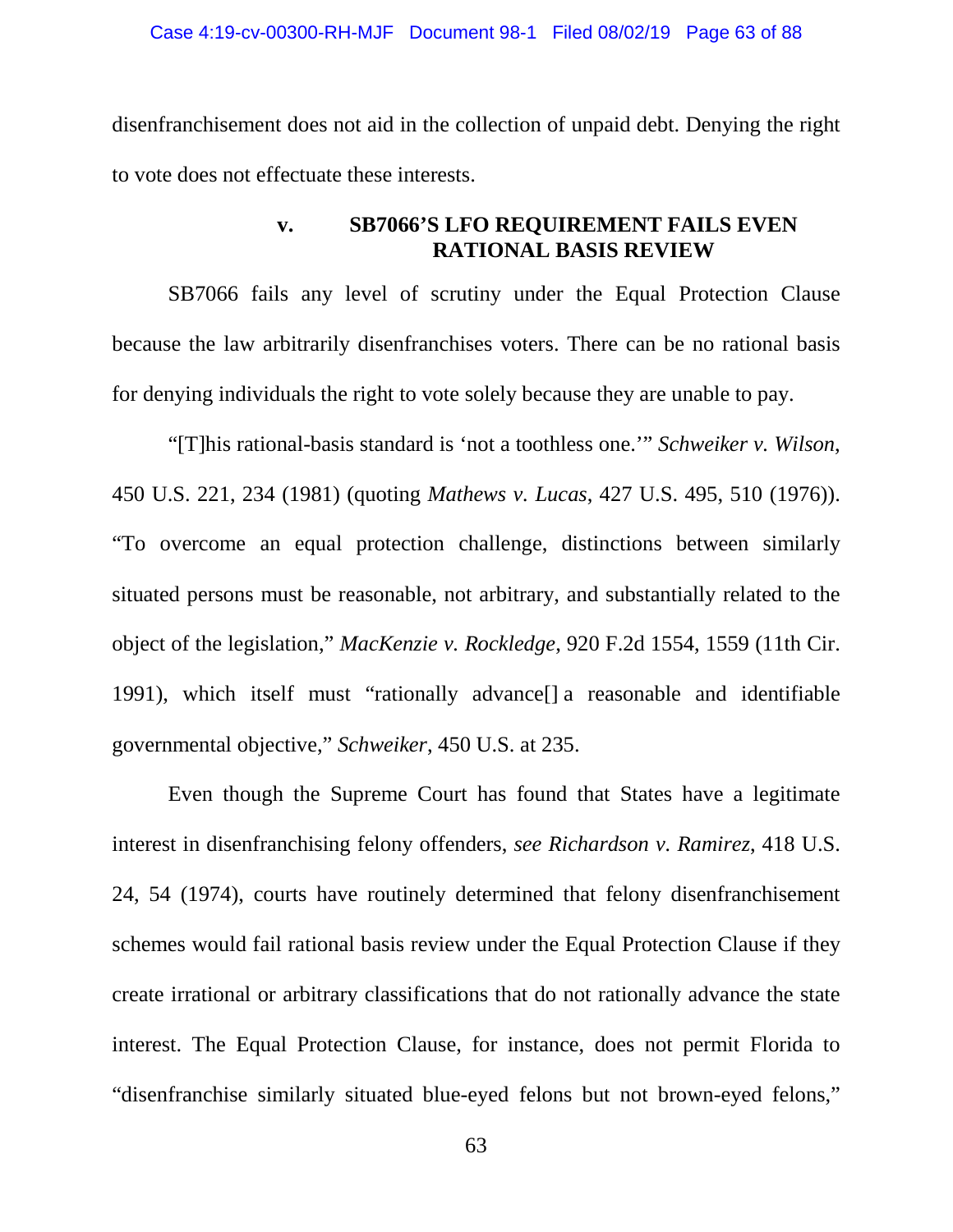*Owens v. Barnes*, 711 F.2d 25, 27 (3d Cir. 1983); distinguish according to arbitrary criteria such as height, *Harvey v. Brewer*, 605 F.3d 1067, 1079 (9th Cir. 2010) (A state could not choose to re-enfranchise "only those felons who are more than sixfeet tall."); or based on gender, *Shepherd*, 575 F.2d at 1114; *see also Thompson*, 293 F. Supp. 3d at 1332 (denying Alabama's motion to dismiss a Fourteenth Amendment challenge to Alabama's LFO requirement for voting rights restoration) (noting Alabama's "thin arguments" in support of the LFO requirements). In other words, even if Florida has the general authority to disenfranchise returning citizens, it cannot do so using irrational criteria.

The Supreme Court and Eleventh Circuit have often struck down laws under the Equal Protection Clause pursuant to rational basis review when it has determined that the proposed classification "is so attenuated" to the state's "asserted goal" that the classification is arbitrary, illogical, or irrational. *Cleburne v. Cleburne Living Ctr.*, 473 U.S. 432, 446 (1985); *see also, e.g.*, *Quinn v. Millsap*, 491 U.S. 95, 108 (1989) (striking down requirement that all state board members own real property, because "an ability to understand the issues concerning one's community does not depend on ownership of real property"); *Williams v. Vermont*, 472 U.S. 14, 25 (1985) (finding no rational connection between state's interest in incentivizing residents to buy cars in Vermont and taxing cars purchased by people outside Vermont before those people moved to the state); *Fulani v. Krivanek*, 973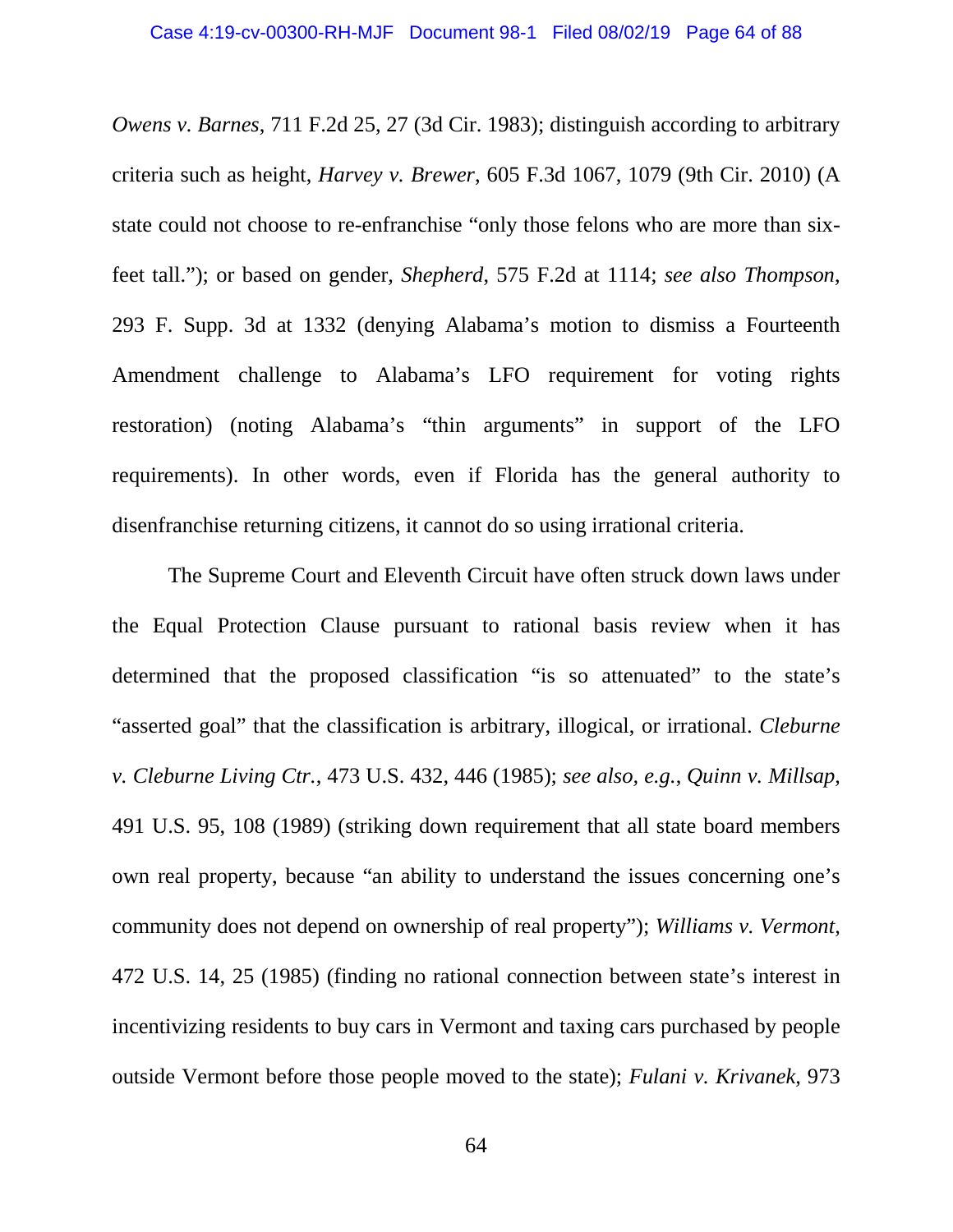F.2d 1539, 1547 (11th Cir. 1992) (holding ability to pay a fee was not rationally related to the state's claimed interest); *Harper*, 383 U.S. at 670 ("wealth or fee paying has . . . no relation to voting qualifications").

In *Yeung v. INS*, the Eleventh Circuit invalidated a requirement under the Immigration and Nationality Act that permitted only those immigrants who departed and returned to the U.S. after being convicted of a deportable offense from applying for a waiver of excludability. 76 F.3d 337 (11th Cir. 1995). *Yeung* held that the requirement violated equal protection because it "create[d] two classes of aliens identical in every respect except [one]." *Id.* at 339. The court found that the two classes "are similarly situated and deserving of similar treatment under the law," and were "equally deserving" of the benefit conferred by statute despite a "slender factual distinction." *Id.* at 340.

SB7066 erects a system whereby certain returning citizens obtain their voting rights and other similarly situated returning citizens do not, based entirely on a "slender factual distinction" not germane to voting: their ability to pay LFOs. Regardless of any general interest in disenfranchising returning citizens or requiring payment of LFOs, Florida has *no* rational reason to grant voter restoration only to those returning citizens who have means to pay their LFOs. This classification that SB7066 creates between those with and without means to pay LFOs serves none of Florida's stated or unstated interests. This classification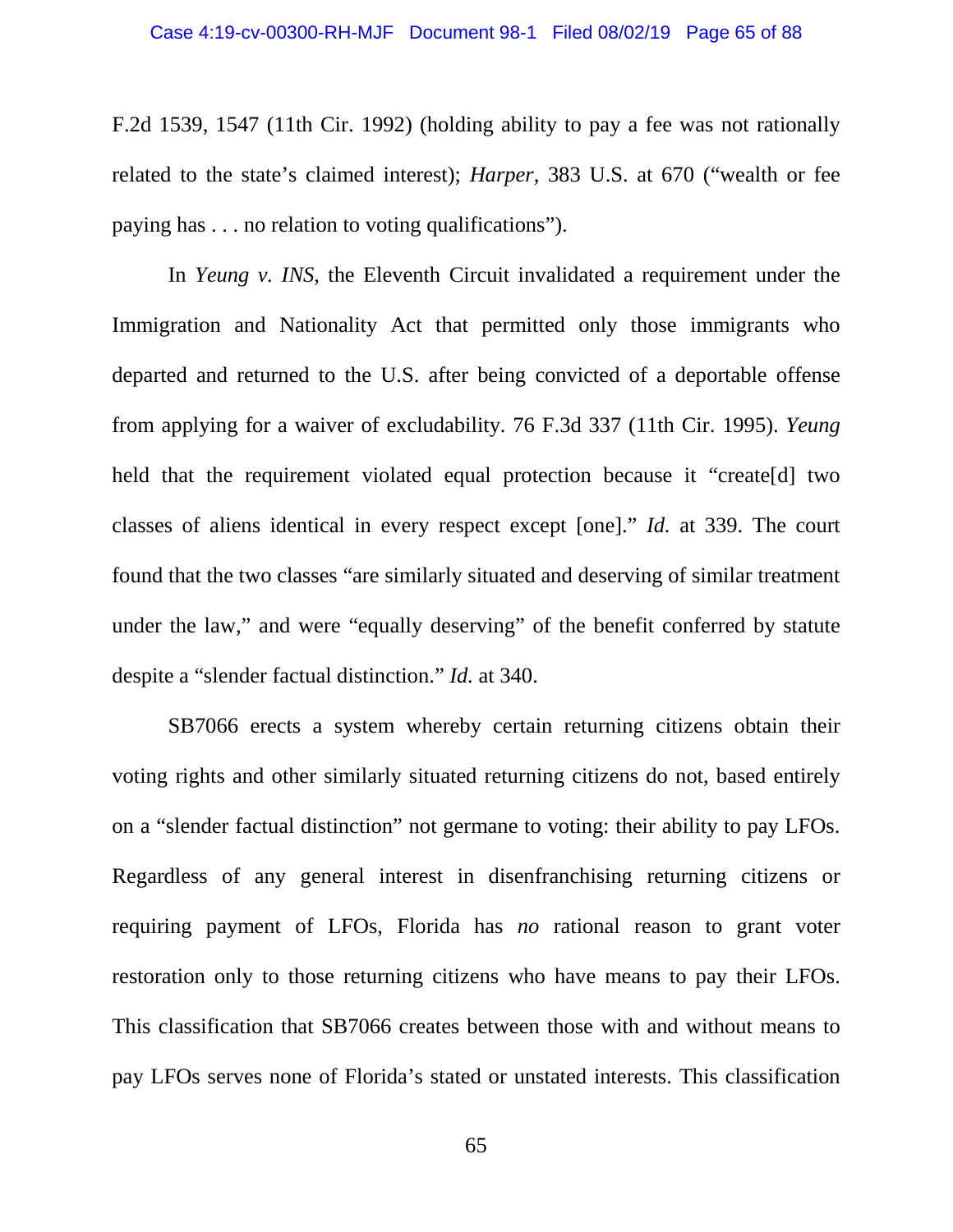#### Case 4:19-cv-00300-RH-MJF Document 98-1 Filed 08/02/19 Page 66 of 88

cannot promote rehabilitation, incentivize payment of unpaid debts from people who are unable to pay their LFOs, nor does it help clarify an individual's eligibility for voting rights restoration when so few returning citizens even know or can know how much debt they have outstanding.

There is little, if any, rational connection between SB7066's LFO requirement and any legitimate legislative purpose and there are a multitude of alternative and more appropriate means for effectuating any state purpose behind the requirement.

*First*, Defendants cannot justify the burdens of SB7066 by arguing that the legislation was necessary to implement Amendment 4. *See supra* § III.B.iv. There is a presumption that provisions of the Florida Constitution are self-executing, *see, e.g.*, *Browning v. Fla. Hometown Democracy, Inc.*, 29 So. 3d 1053, 1064 (Fla. 2010), because "in the absence of such presumption the legislature would have the power to nullify the will of the people expressed in their constitution, the most sacrosanct of all expressions of the people," *Fla. Hosp. Waterman v. Buster*, 984 So. 2d 478, 485–86 (Fla. 2008) (quoting *Gray v. Bryant*, 125 So. 2d 846, 851 (Fla. 1960)). While the Legislature may "supplement, protect, or further the availability of the constitutionally conferred right . . . the Legislature may not modify the right in such a fashion that it alters or frustrates the intent of the framers and the people." *Fla. Hometown Democracy, Inc.*, 29 So. 3d at 1064. Moreover, Florida *did*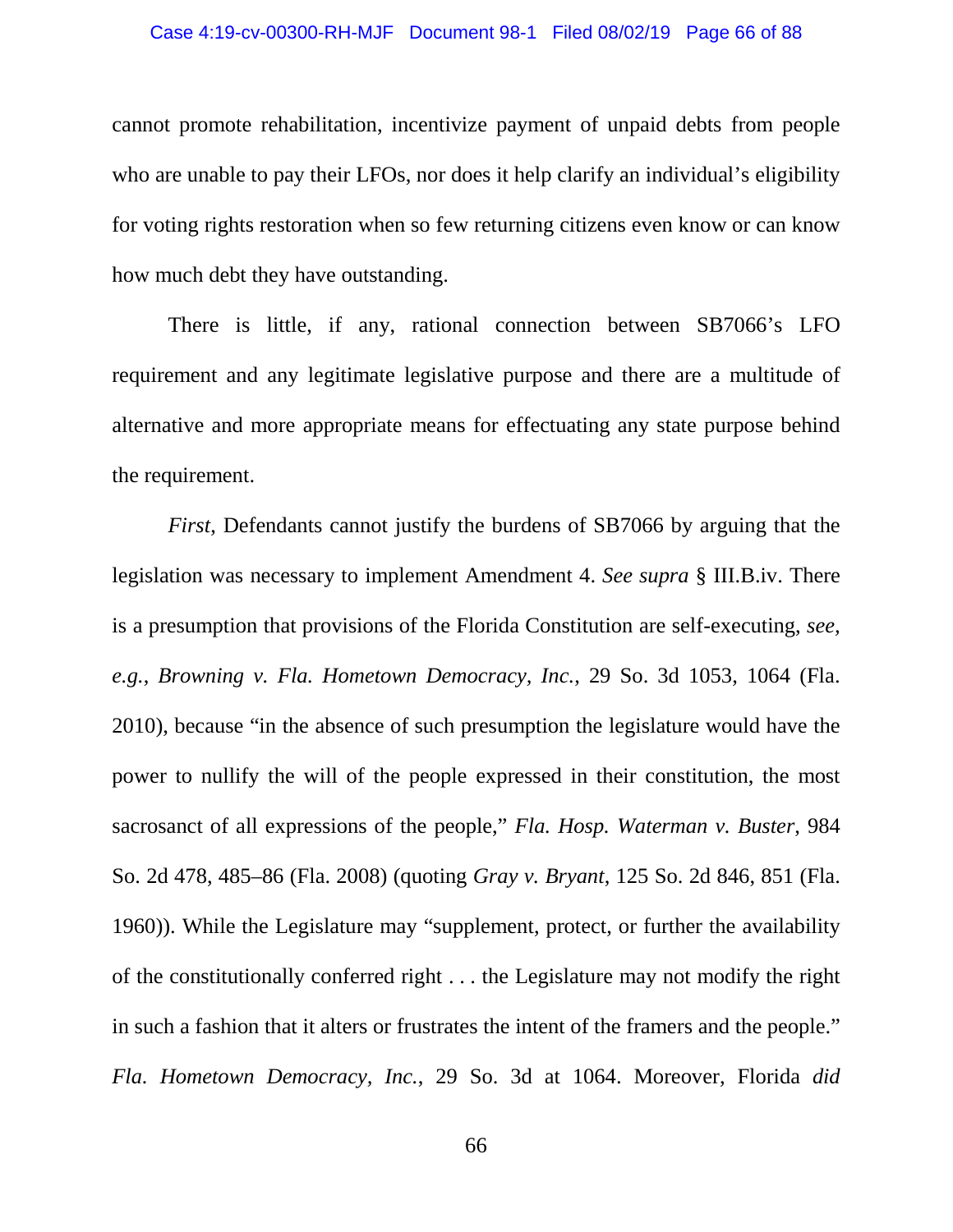implement Amendment 4, register returning citizens, including most Individual Plaintiffs, and hold elections without SB7066. *See, e.g,* Ex. V, Arrington Dep. at 54:23–24 ("I don't know if [Amendment 4] needed explaining."), *id.* at 55:24–25 (noting that Amendment 4 was implemented in January 2019).

In any event, any implementing legislation of Amendment 4 certainly did not need to include the LFO requirement in order to serve that purpose. Legislators sponsoring SB7066 and its precursor bills implicitly conceded that less restrictive requirements for restoration would have effectuated Amendment 4 by introducing numerous bills and amendments creating alternative restoration schemes, yet in the end the legislature adopted the most restrictive among them.<sup>[36](#page-66-0)</sup>

*Second*, SB7066 confuses rather than clarifies applicants' eligibility. SB7066 fails to provide any criteria or guidelines for how an SOE is supposed to "verify and make a final determination . . . regarding whether the person who registers to vote is eligible pursuant" to Amendment 4. Fla. Stat. § 98.0751(3)(b) (2019). Instead of providing clear criteria, SB7066 requires SOEs to search for, find, and parse a morass of convoluted, incomplete, sometimes inaccurate, and difficult to access LFO data. SB7066 does not provide *more* clarity for SOEs, or

<span id="page-66-0"></span><sup>36</sup> *See* Video: May 2, 2019, Senate Hearing at 6:35:50–6:38:38, http://www.flsenate.gov/media/VideoPlayer?EventID=2443575804\_2019051020& Redirect=true (colloquy between Senators Pizzo and Brandes).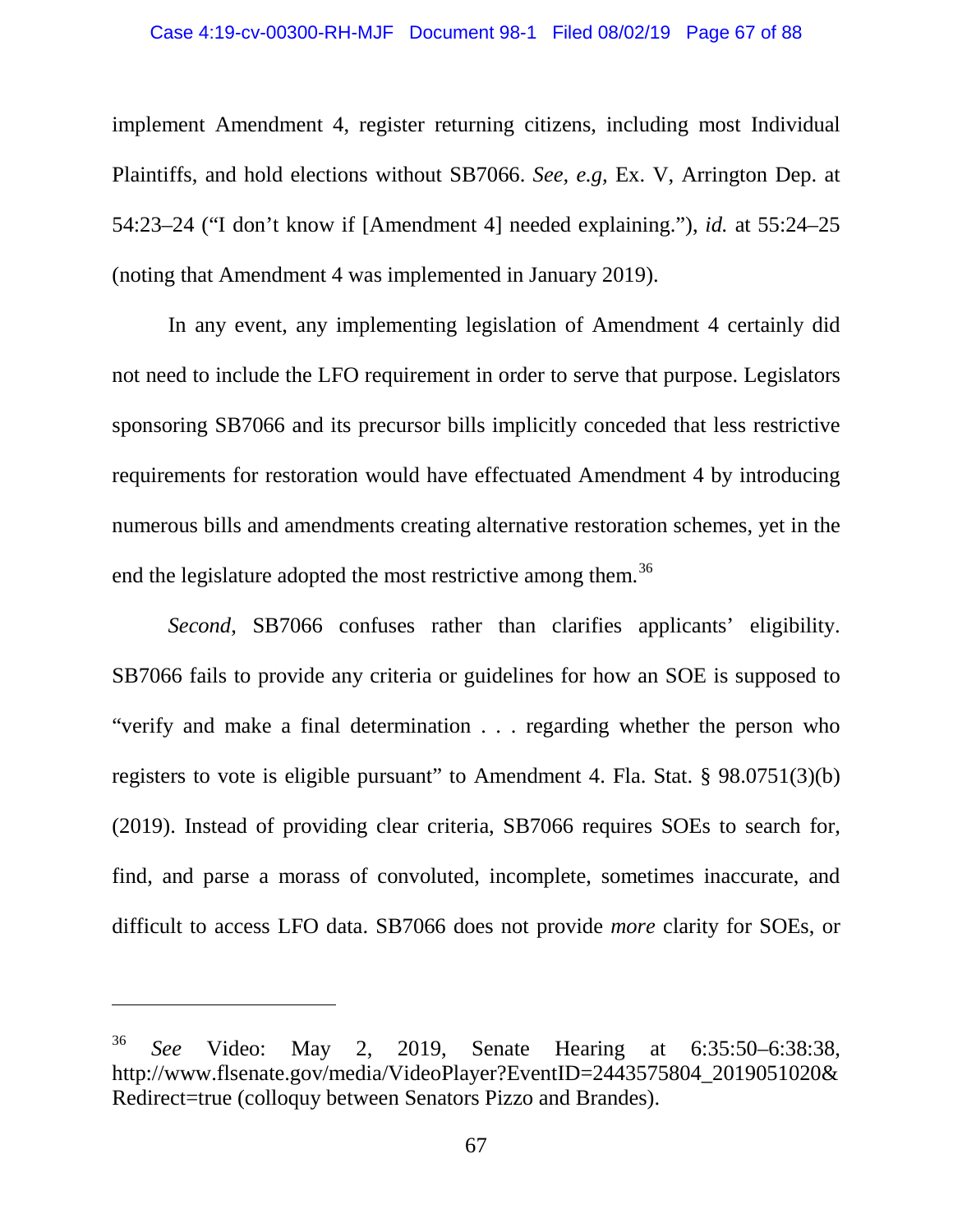serve to advance uniformity in registration across counties throughout the state. *See supra* § II.F-H, J.

*Third*, to the extent SB7066 is intended to promote Florida's interest in collecting unpaid debts, imposing prolonged disenfranchisement on people unable to pay does not "aid[] collection of the revenue." *Tate v. Short*, 401 U.S. 395, 399 (1971); *see also Bearden,* 461 U.S. at 670 ("Revoking the probation of someone who through no fault of his own is unable to make restitution will not make restitution suddenly forthcoming."); *Zablocki v. Redhail*, 434 U.S. 347, 389 (1978) ("[W]ith respect to individuals who are unable to meet the statutory requirements, the statute merely prevents the applicant from getting married, without delivering any money at all into the hands of the applicant's prior children."). An interest in collecting debts cannot support a policy that imposes sanctions without regard to ability to pay. SB7066 provides no such safeguard. *See supra* § II.C*.*

Absent SB7066, Individual Plaintiffs are under the *exact* same legal obligation to pay their LFOs with or without SB7066. Moreover, Florida retains all the ordinary means of collecting that debt. If states have existing "other means for exacting compliance with [payments]" that are "at least as effective," *Zablocki*, 434 U.S. at 389, it "necessarily casts considerable doubt upon the proposition that the [new provision] could rationally have been intended to prevent those very same abuses[.]" *U.S. Dep't of Agric. v. Moreno*, 413 U.S. 528, 537 (1973); *see also*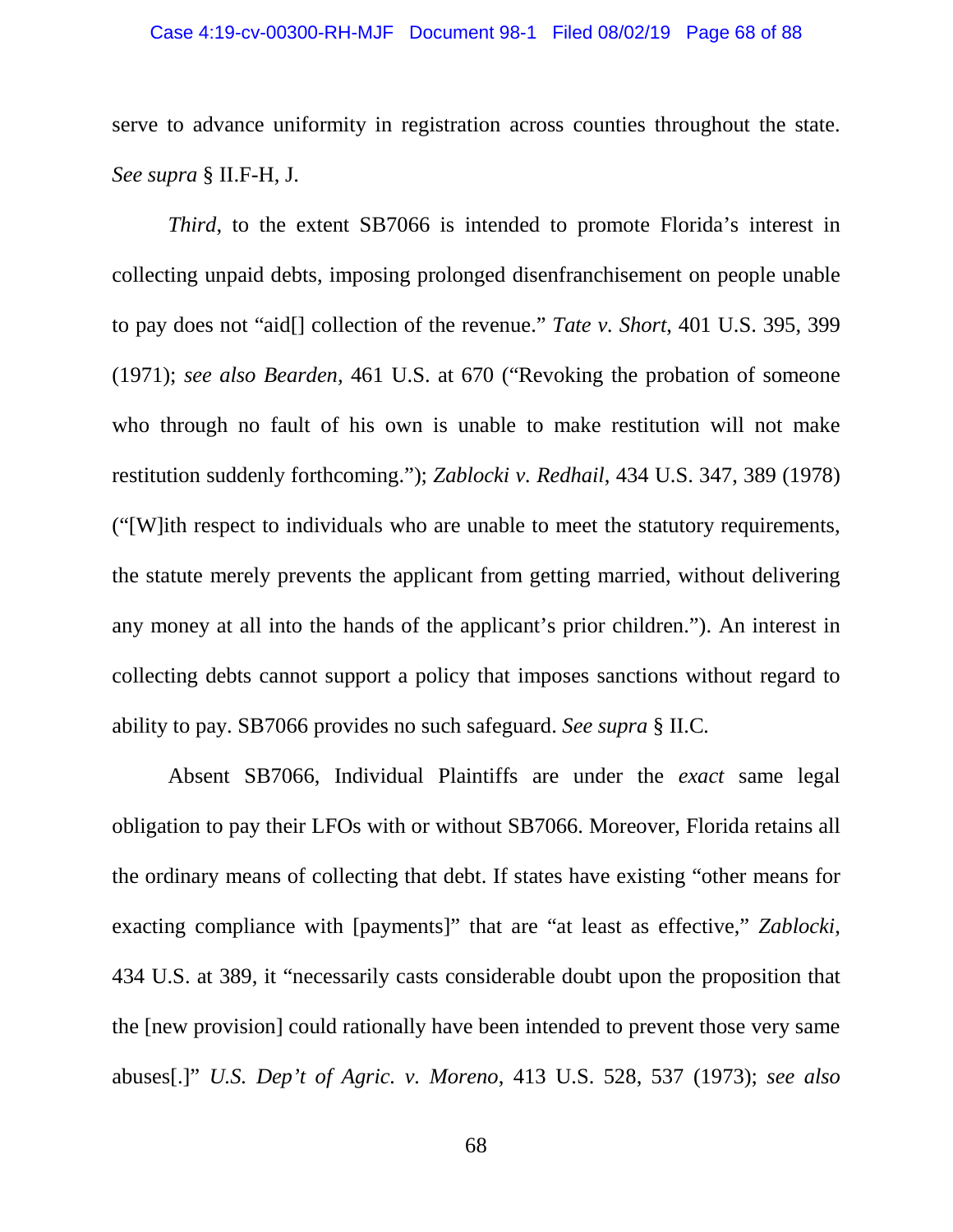*Eisenstadt v. Baird*, 405 U.S. 438, 452 (1972) (finding that a law was not rationally related to its stated purpose of "preventing[ing] the distribution of" dangerous drugs, because existing "federal and state laws already regulat[ed] the distribution of harmful drugs," making the new law "not required"). Here, Florida retains all the ordinary means of collecting its debt. But it cannot predicate the right to vote on payment of debts that it could not, for example, enforce through criminal contempt. Such a method of debt collection—beyond being unproductive—is unduly harsh and discriminatory. *See James v. Strange,* 407 U.S. 128, 138 (1972) (striking down a recoupment statute that denied debtors the protections provided for indigent debtors in the civil judgment context) ("[A] State may not impose unduly harsh or discriminatory terms merely because the obligation is to the public treasury rather than to a private creditor.").

*Fourth*, SB7066 does not encourage rehabilitation. In fact, multiple Individual Plaintiffs dutifully make monthly payments on those LFOs. *See* Ex. E, Leicht Decl.,  $\P$  6; Ex. I, Phalen Decl.,  $\P$  $\P$  3, 9; Ex. N, Raysor Decl.,  $\P$  8. If anything, SB7066 *discourages* rehabilitation: "[I]t is more likely that 'invisible punishments such as disenfranchisement act as barriers to successful rehabilitation."<sup>[37](#page-68-0)</sup> Indeed,

<span id="page-68-0"></span><sup>37</sup> Guy Padraic Hamilton-Smith & Matt Vogel, *The Violence of Voicelessness: The Impact of Felony Disenfranchisement on Recidivism*, 22 Berkeley La Raza L.J. 407, 414 (2012) (quoting Jeff Manza & Christopher Uggen, Locked Out: Felon Disenfranchisement and American Democracy 25 (Dedi Felman ed., 2006)).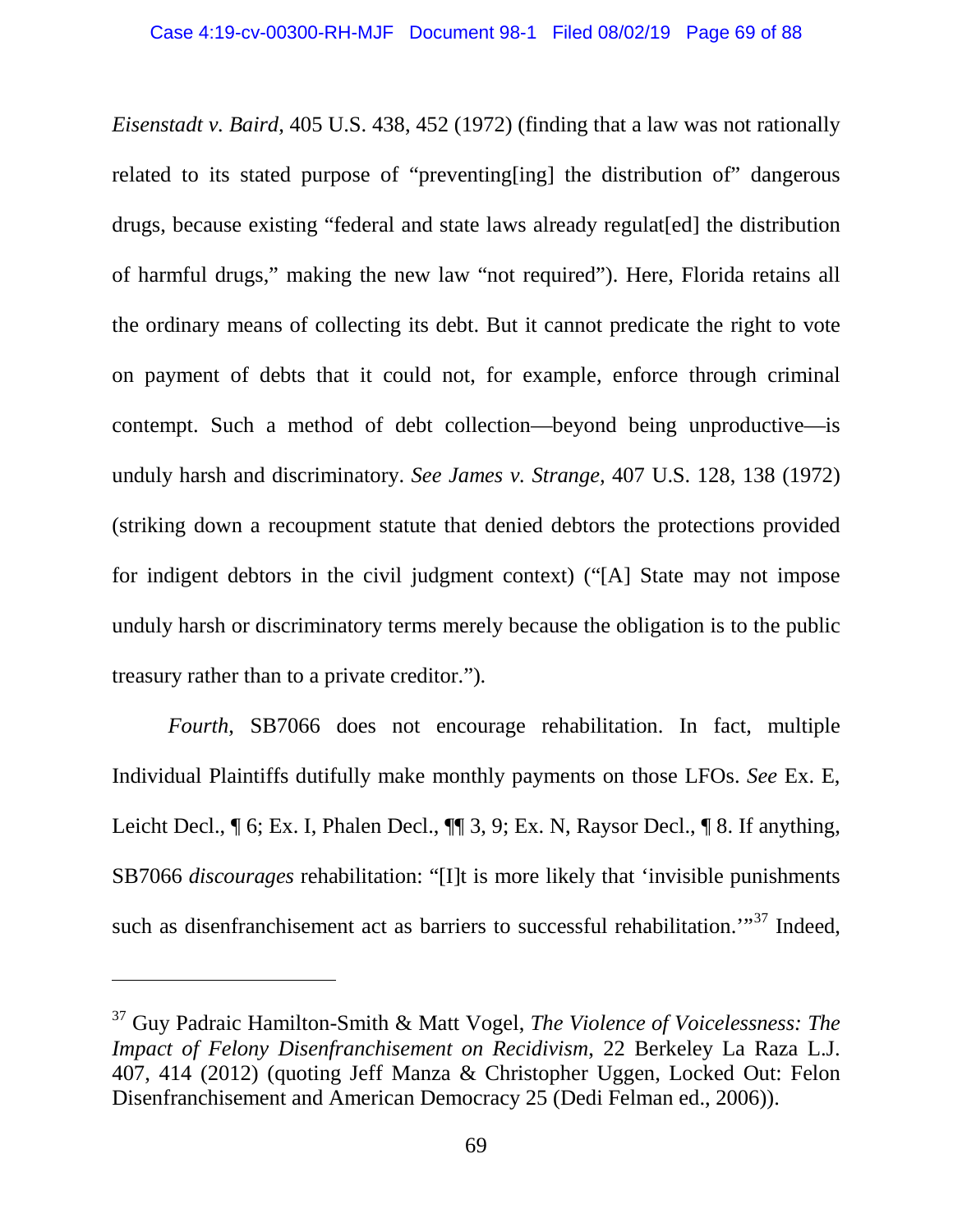#### Case 4:19-cv-00300-RH-MJF Document 98-1 Filed 08/02/19 Page 70 of 88

"empirical research . . . supports the argument that democratic participation is positively associated with a reduction in recidivism[.]" *Id.* Recidivism rates are higher in states with permanent felony disenfranchisement than those in states that restore voting rights post-release.<sup>[38](#page-69-0)</sup> SB7066 has, at best, a tenuous connection to any legitimate government interest, and fails to justify the burden on Individual Plaintiffs' voting rights.

The Equal Protection Clause is not a rubber stamp, even when courts apply rational basis review. The Supreme Court and this Court have consistently required that legislatures provide a logical and reasonable connection between a challenged legislative classification and a reasonable government objective. *See e.g.*, *Fla. Democratic Party v. Detzner*, No. 4:16-cv-607-MW/CAS, 2016 WL 6090943, \*7 (N.D. Fla. Oct. 16, 2016) (noting that Florida's stated interests had no rational relationship to Florida's statutory scheme.); *Scott*, 215 F. Supp. 3d at 1257 ("Florida's statutory framework is unconstitutional even if rational basis review applied (which it does not)."). Were rational basis review proper here—and it is not—legislation that treats similarly situated citizens differently based exclusively on their wealth cannot withstand any level of constitutional scrutiny.

<span id="page-69-0"></span><sup>38</sup> *See* U.S. Commission on Civil Rights, Collateral Consequences: The Crossroads of Punishment, Redemption and the Effects on Communities, 100 (June 13, 2019).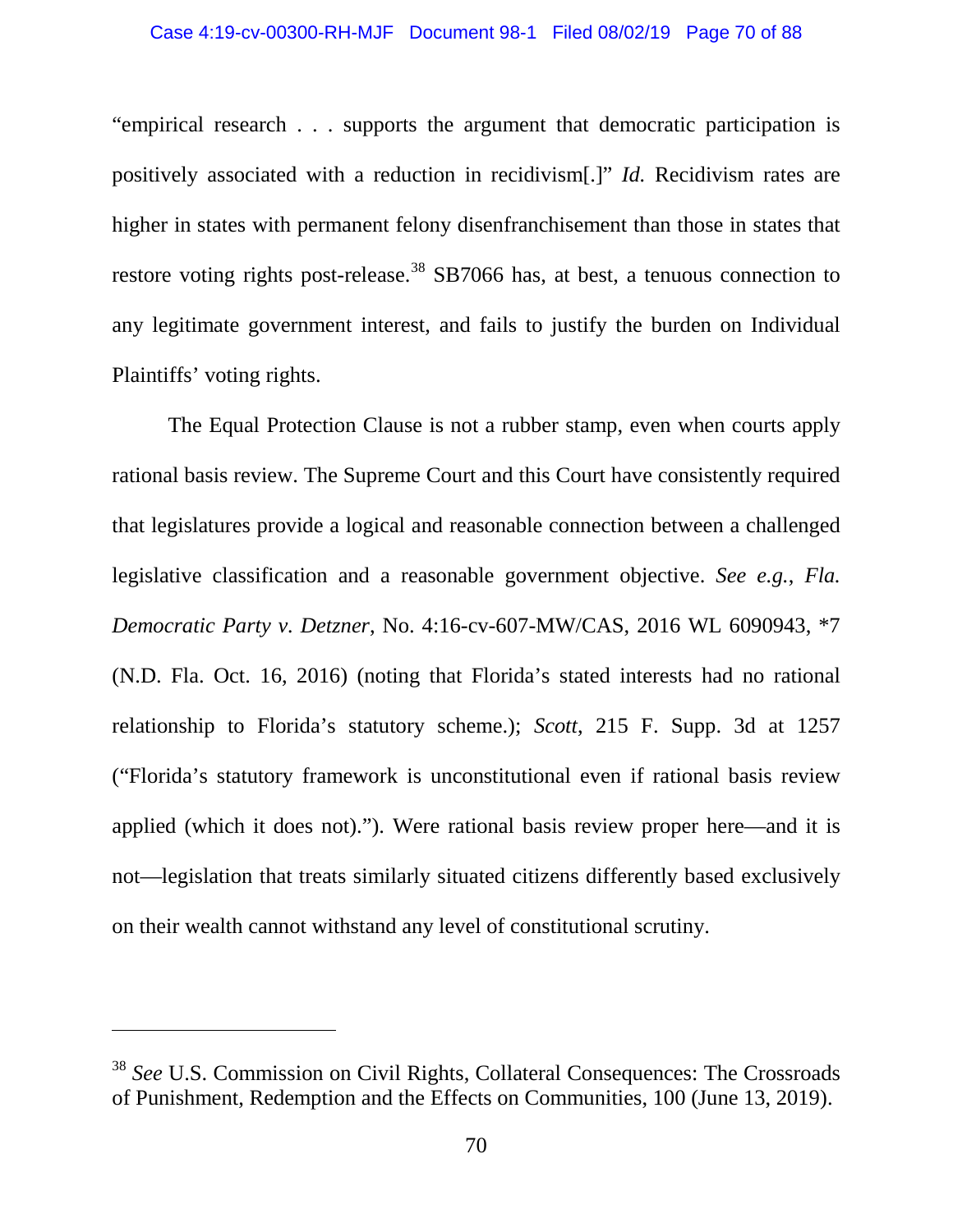## **vi. SB7066 UNCONSTITUTIONALLY STRIPS PLAINTIFFS OF THE RIGHT TO VOTE**

The Fourteenth Amendment safeguards the right to vote—"a fundamental political right." *Reynolds v. Sims*, 377 U.S. 533, 562 (1964); *see also McCutcheon v. Fed. Election Comm'n*, 572 U.S. 185, 191 (2014) ("There is no right more basic in our democracy than the right to participate in electing our political leaders."). Constitutional protection for the fundamental right to vote applies to returning citizens whose voting rights were automatically restored pursuant to Amendment 4, just as it would to any other Florida electors.

The Equal Protection Clause guarantees qualified voters a right to participate equally with other qualified voters in the electoral process. *Reynolds*, 377 U.S. at 565–66. Having had their voting rights automatically restored by Amendment 4, Individual Plaintiffs are entitled to constitutional protection of their rights on equal terms with all other Florida voters. *See Bush v. Gore*, 531 U.S. 98, 104–05 (2000) ("Having once granted the right to vote on equal terms, the State may not, by later arbitrary and disparate treatment, value one person's vote over that of another."); *Obama for Am. v. Husted*, 697 F.3d 423, 435 (6th Cir. 2012) ("*OFA*") (holding that early voting access, once granted, could not be arbitrarily revoked for one group of voters).

SB7066 purports to retract Individual Plaintiffs' voting rights, unless they make full payment of their outstanding LFOs. The Fourteenth Amendment,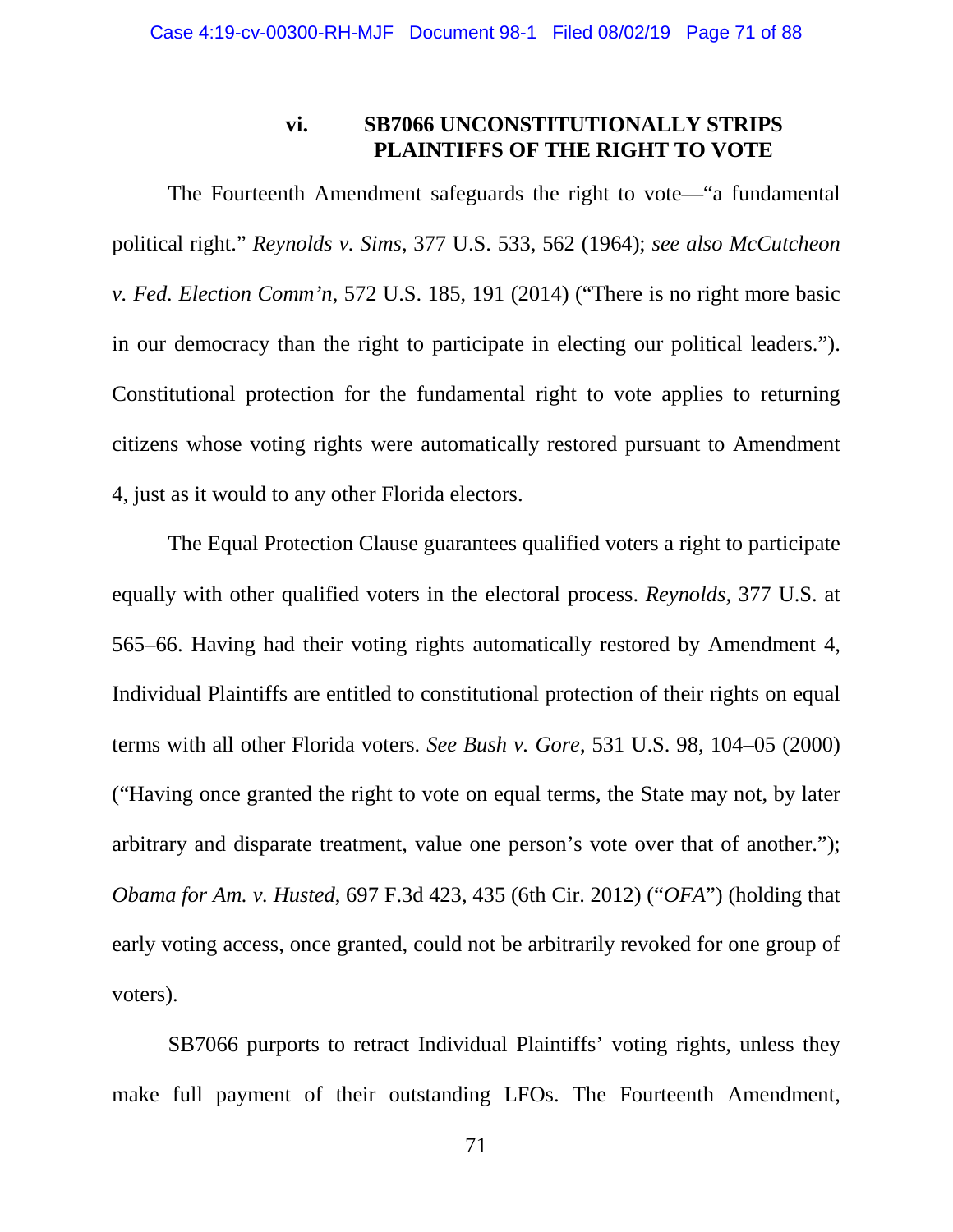however, does not authorize Defendants to strip voting rights after they have been restored, absent a subsequent disenfranchising felony conviction. *See United States v. Tait*, 202 F.3d 1320, 1324–25 (11th Cir. 2000) (holding a federal statute barring persons with a felony conviction from possessing firearms could not be applied to plaintiff whose civil rights had been automatically restored according to state law, because having "civil rights [] restored" gave plaintiff "the same protections as any other person without state-imposed limitations on his civil rights[.]"); *cf. Perry v. Brown*, 671 F.3d 1052, 1079–80 (9th Cir. 2012), *vacated and remanded sub nom. Hollingsworth v. Perry*, 570 U.S. 693 (2013) ("Withdrawing from a disfavored group the right to obtain a designation with significant societal consequences is different from declining to extend that designation in the first place, regardless of whether the right was withdrawn after a week, a year, or a decade."); *see also Doe v. Trump*, 275 F. Supp. 3d 167, 215 (D.D.C. 2017) ("The targeted revocation of rights from a particular class of people which they had previously enjoyed—for however short a period of time—is a fundamentally different act than not giving those rights in the first place"). Individual Plaintiffs' disqualification from voting terminated when Amendment 4 became effective. *See* Fla. Const., Art VI § 4. The State may not retroactively claw back Individual Plaintiffs' rights after restoration.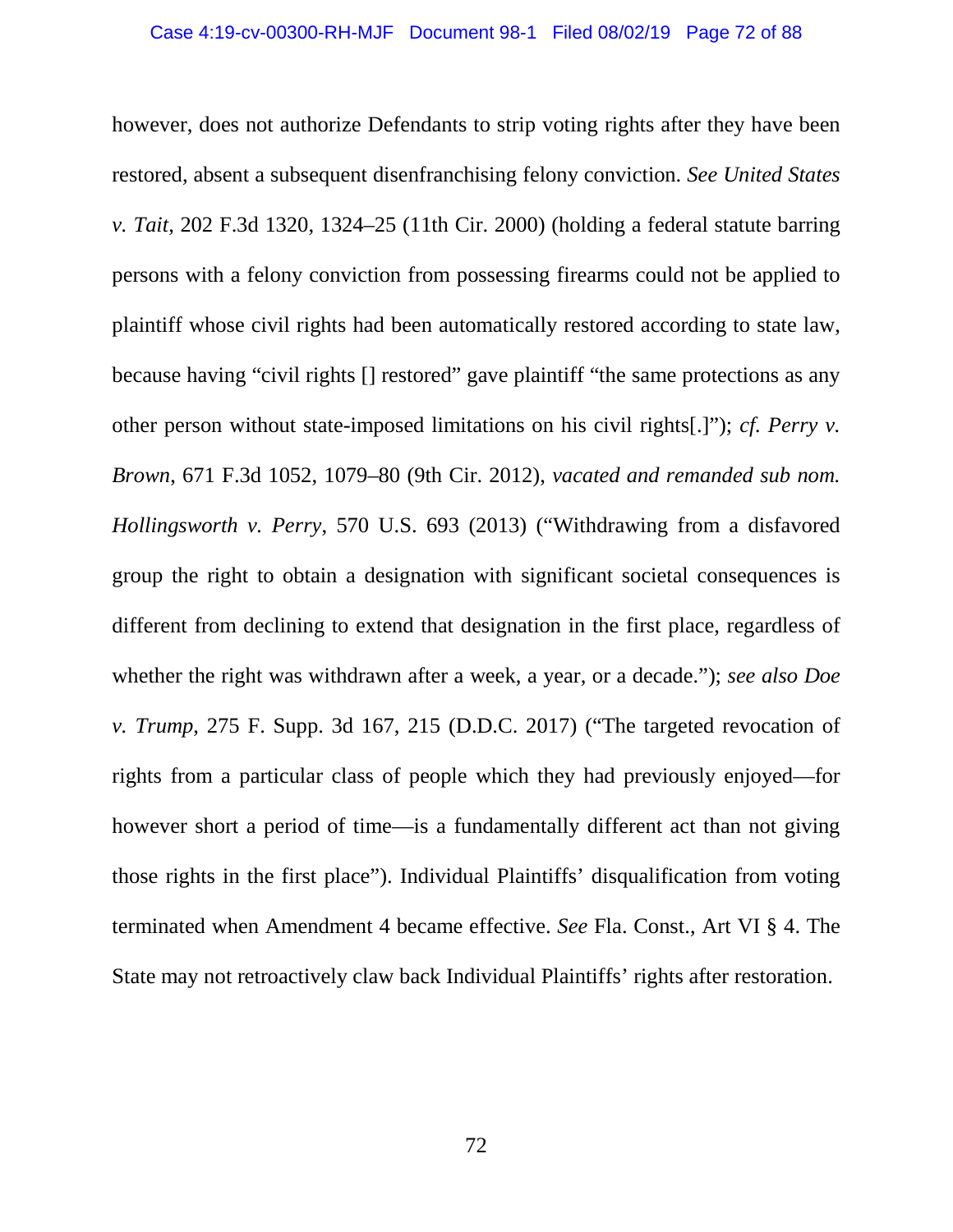## **vii. DEFENDANTS' IMPLEMENTATION OF SB7066 VIOLATES DUE PROCESS**

Plaintiffs are likely to succeed on the merits of their claims because SB7066—as currently implemented—violates the Due Process Clause. The implementation of SB7066 will certainly lead to erroneous deprivation of the right to vote in violation of procedural due process. SB7066 also renders Florida's prohibitions on registering and voting while ineligible unconstitutionally vague. Florida is woefully unprepared to implement SB7066, as lawmakers themselves recognized in sketching out a "Voting Rights Work Group," necessary to deploy its intricate statutory scheme. This Court should enjoin its enforcement to ensure that Defendants do not erroneously deprive the right to vote to innumerable eligible voters.

SB7066 conditions voter eligibility on whether a person has fully paid all LFOs incurred from a disqualifying offense. But Florida has *no* reliable and credible public data for individuals or election officials to determine their outstanding LFOs, and no way to calculate which outstanding obligations are exempt because they "accrue[d] after the date the obligation is ordered." Fla. Stat. § 98.0751(2)(a)(5)(c). Defendants do not reliably track LFOs for those discharged from supervision in the State, and they have no system whatsoever to calculate disqualifying debt from convictions in other States. *See supra* § II.F–H, J. As demonstrated by the records of Plaintiffs Miller and Tyson, State and county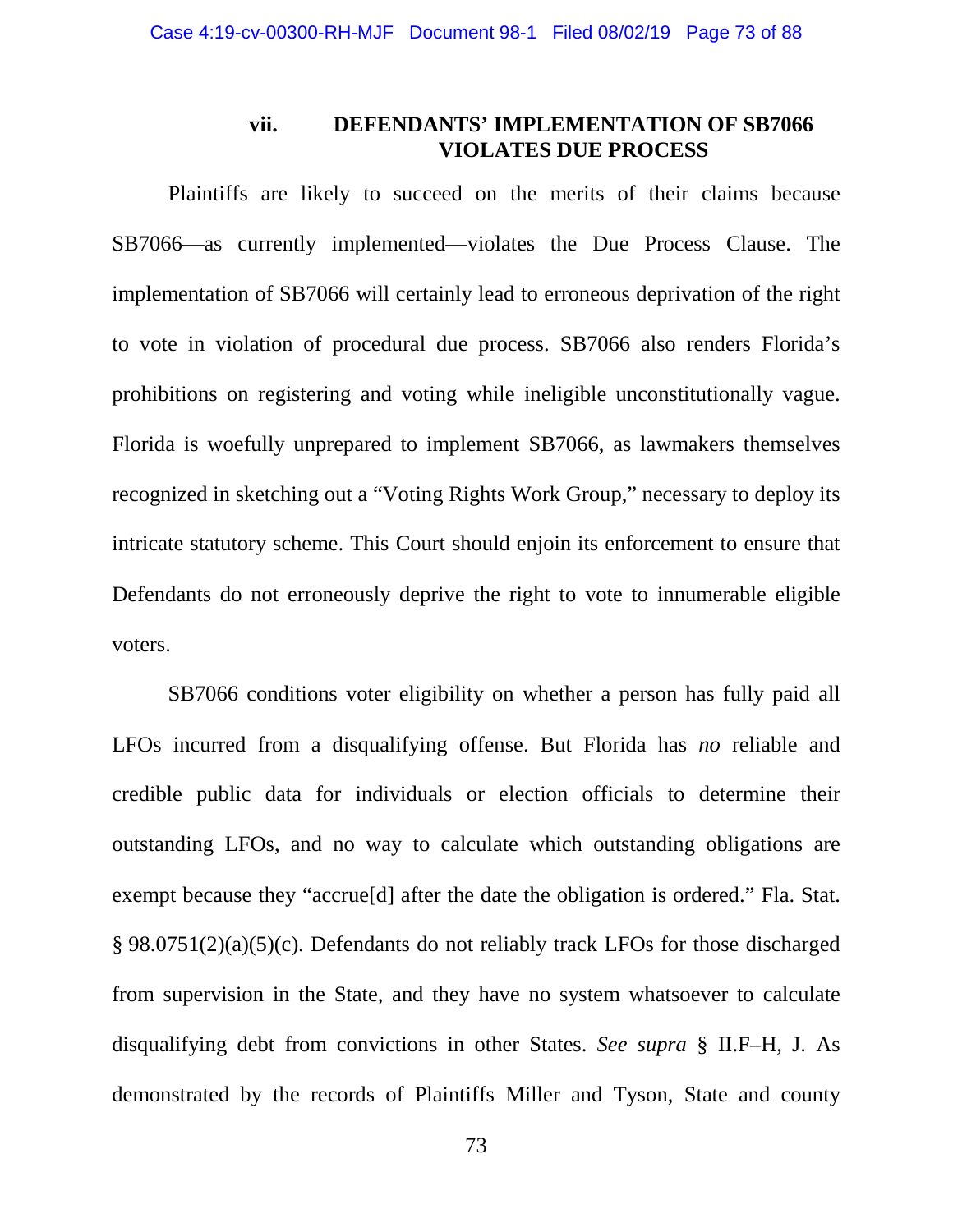records for the same conviction offer dramatically different accountings of what is owed. *See* Ex. J, Miller Decl. ¶¶ 4–7; Ex. K, Tyson Decl. ¶¶ 4–17. Moreover, state agencies incorrectly show outstanding debt, even after the original amount has been paid off, because of surcharges automatically taken out of returning citizens' payments. Ex. J, Miller Decl. ¶ 7.

Meanwhile, Defendant Lee has provided no meaningful guidance to SOEs on how to implement SB7066. Supervisors of Elections do not have an understanding of which LFOs are disqualifying under SB7066 and do not have the means to assess whether disqualifying LFOs are settled. Thus, SOEs are unable to provide voters with basic information about voter eligibility requirements and are unable to properly perform their function as the final arbiter of whether a voter should be removed from the rolls. The result is that eligible voters will be denied access to voter registration and erroneously removed from the rolls. And the application of SB7066 will undoubtedly vary from county to county and voter to voter. *See* Ex. V, Arrington Dep. at 104:25-105:6.

This failure to provide the means of proper implementation of SB7066 gives rise to serious due process violations under both the *Matthews v. Eldridge*  framework as well as the Supreme Court's void for vagueness doctrine.

Under *Mathews v. Eldridge*, the determination of what process is due rests on the balance between (1) the interest affected; (2) the risk of erroneous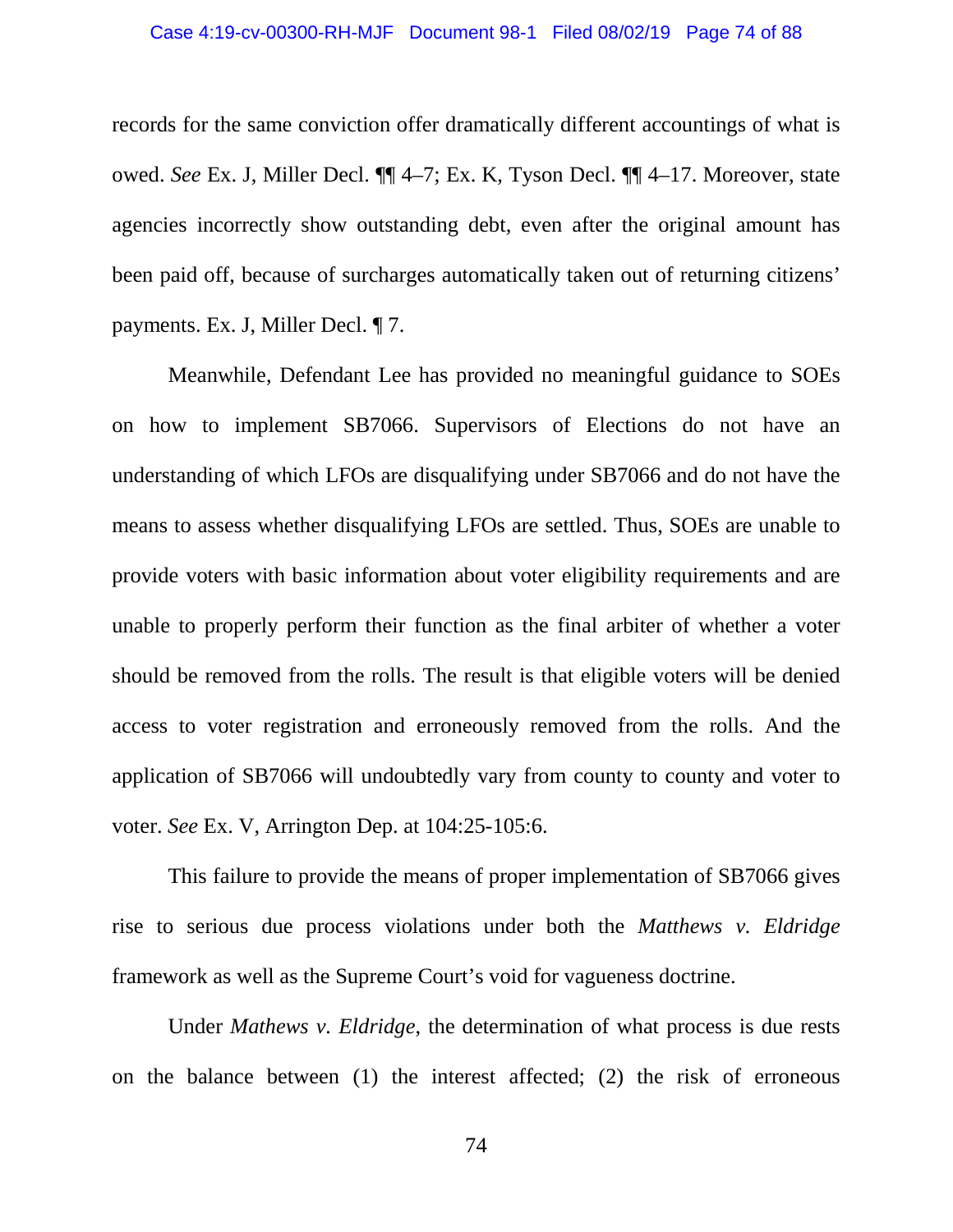#### Case 4:19-cv-00300-RH-MJF Document 98-1 Filed 08/02/19 Page 75 of 88

deprivation under the current procedures and the "probable value, if any, of additional or substitute procedural safeguards;" and (3) the state's interest, including the "fiscal and administrative burdens" additional procedures would entail. 424 U.S. 319, 335 (1976).

The interest at stake—the right to vote—is fundamental. Despite the critical importance of this interest, SB7066 is practically guaranteed to cause erroneous deprivation of the right to vote in a several ways. *First,* people with past convictions who do *not* have any disqualifying LFOs—and are therefore eligible voters even under SB7066—will be dissuaded from registering because the State has deprived them of the necessary resources to determine their eligibility under penalty of perjury yet requires them to affirm their eligibility in order to register to vote. *See* Ex. V, Arrington Dep. at 107:18-22, 119:22-120:7. Such a Kafka-esque double bind violates the core procedural protections guaranteed by the Due Process Clause.

*Second*, even if a person is able to confirm their eligibility to register to vote, there is a high likelihood of erroneous deprivation by election officials because SB7066 directs them to use data that is flawed and inaccurate to determine their eligibility before they register. [39](#page-74-0) *See supra* § II.F–H, J. Given the admissions already in the record, it is plain that the Department and Supervisors of Elections cannot

 $\overline{a}$ 

<span id="page-74-0"></span><sup>&</sup>lt;sup>39</sup> Voters who are already on the rolls are entitled to notice and an opportunity to respond prior to removal from the registration rolls. However, the Supervisors of Elections are the arbiters in that appeals process. A process wherein the arbiter does not understand the rules and lacks the means to assess eligibility hardly meets even the lowest threshold of due process.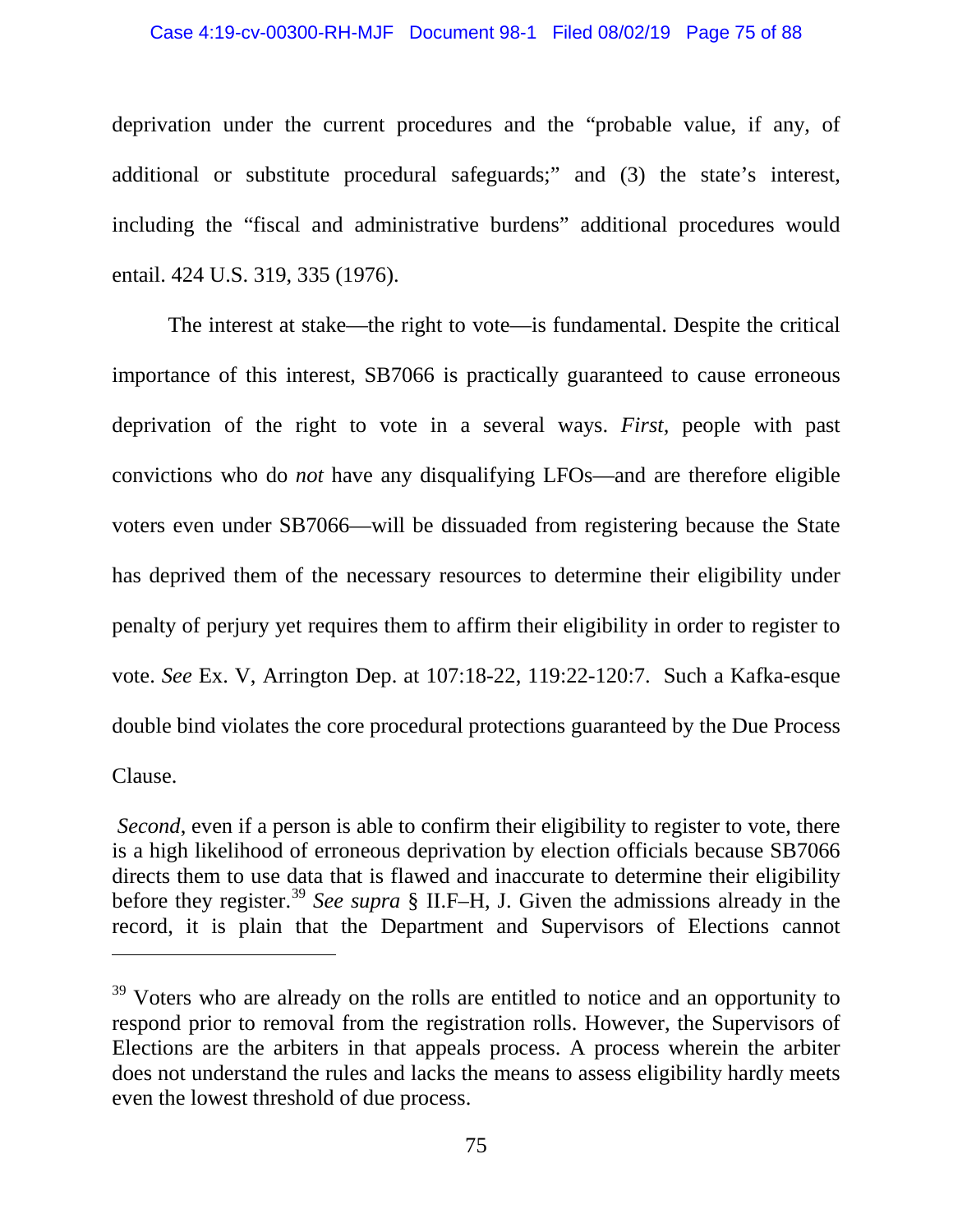accurately make determinations about eligibility pursuant to Amendment 4 to allow a returning citizen to verify his or her eligibility to register. *See id*.; *infra* § III.C; *Cleveland Bd. of Educ. v. Loudermill*, 470 U.S. 532, 542 (1985) ("[T]he root requirement of the Due Process Clause" is "that an individual be given an opportunity for a hearing *before* he is deprived of any significant property interest." (emphasis in original) (internal quotation marks omitted)); *see also Logan v. Zimmerman Brush Co.*, 455 U.S. 422, 436 (1982) ("[A]bsent the necessity of quick action by the State or the impracticality of providing any predeprivation process, a post-deprivation hearing [] would be constitutionally inadequate." (internal quotation marks omitted)). SB7066 has been effective for over one month but Defendants have outlined no system by which they could possibly implement it without a high risk of error.

*Third*, SB7066 erects a system of voting rights restoration that requires the payment of certain LFOs and not other LFOs. *See infra* § II.C. Yet, SB7066 creates *no* procedural mechanism for Plaintiffs to pay their disqualifying LFOs prior to any other non-disqualifying LFOs. *See supra* § II.F. Individual Plaintiffs are unaware of any mechanism available to them to prioritize the payment of their disqualifying LFOs. In other words, SB7066 grants citizens the substantive right to vote if they have paid their disqualifying LFOs, even if they have not paid other LFOs but provides no procedural mechanism for Individual Plaintiffs to vindicate that right. This system does not accord with fundamental principles of fairness.

For much the same reasons that SB7066 conflicts with basic tenets of procedural due process, it also runs afoul of the Supreme Court's void for vagueness doctrine. The Due Process Clause "requires that a penal statute define the criminal offense with sufficient definiteness that ordinary people can understand what conduct is prohibited and in a manner that does not encourage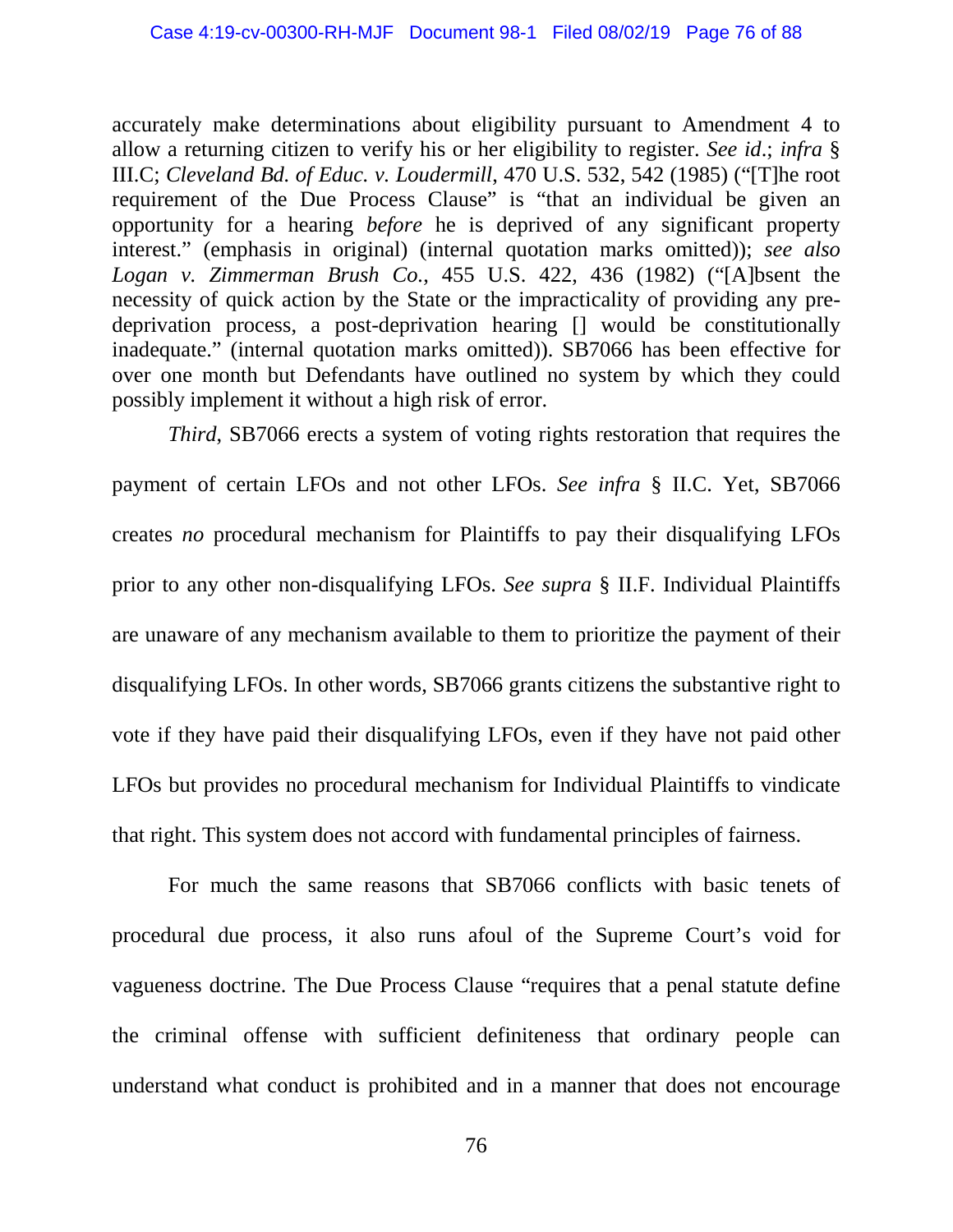arbitrary and discriminatory enforcement." *Kolender v. Lawson*, 461 U.S. 352, 357 (1983). A law that fails to provide sufficient notice to citizens or "minimal guidelines to govern law enforcement" is "void-for-vagueness." *Id.* at 357–58 (quoting *Smith v. Goguen*, 415 U.S. 566, 574 (1974)). As the Supreme Court held just last month, vague laws transgress constitutional requirements because they "leave people with no sure way to know what consequences will attach to their conduct. *U.S. v. Davis*, No. 18-432 (June 24, 2019) slip op. at 1.

The void-for-vagueness doctrine applies even where the language of a statute is not itself ambiguous, but it requires citizens to guess at how the law will apply to indiscernible facts. *See Giaccio v. State of Pa*., 382 U.S. 399, 402 (1966) ("It is established that a law fails to meet the requirements of the Due Process Clause if it is so vague and standardless that it leaves the public uncertain as to the conduct it prohibits[.]"); *Watkins v. U.S.*, 354 U.S. 178, 209–15 (1957) (invalidating conviction because application of the law necessitated reference to sources of factual information that "leave the matter in grave doubt"); *Int'l Harvester Co. of Am. v. Commonwealth of Ky.*, 234 U.S. 216, 221 (1914) (invalidating conviction based on Kentucky courts' construction of several statutes together because the construction provided a standard premised on an unknowable fact: "the market value . . . under normal market conditions"); *see also* Anthony G. Amsterdam, Note, *The Void for Vagueness Doctrine in the Supreme Court*, 109 U.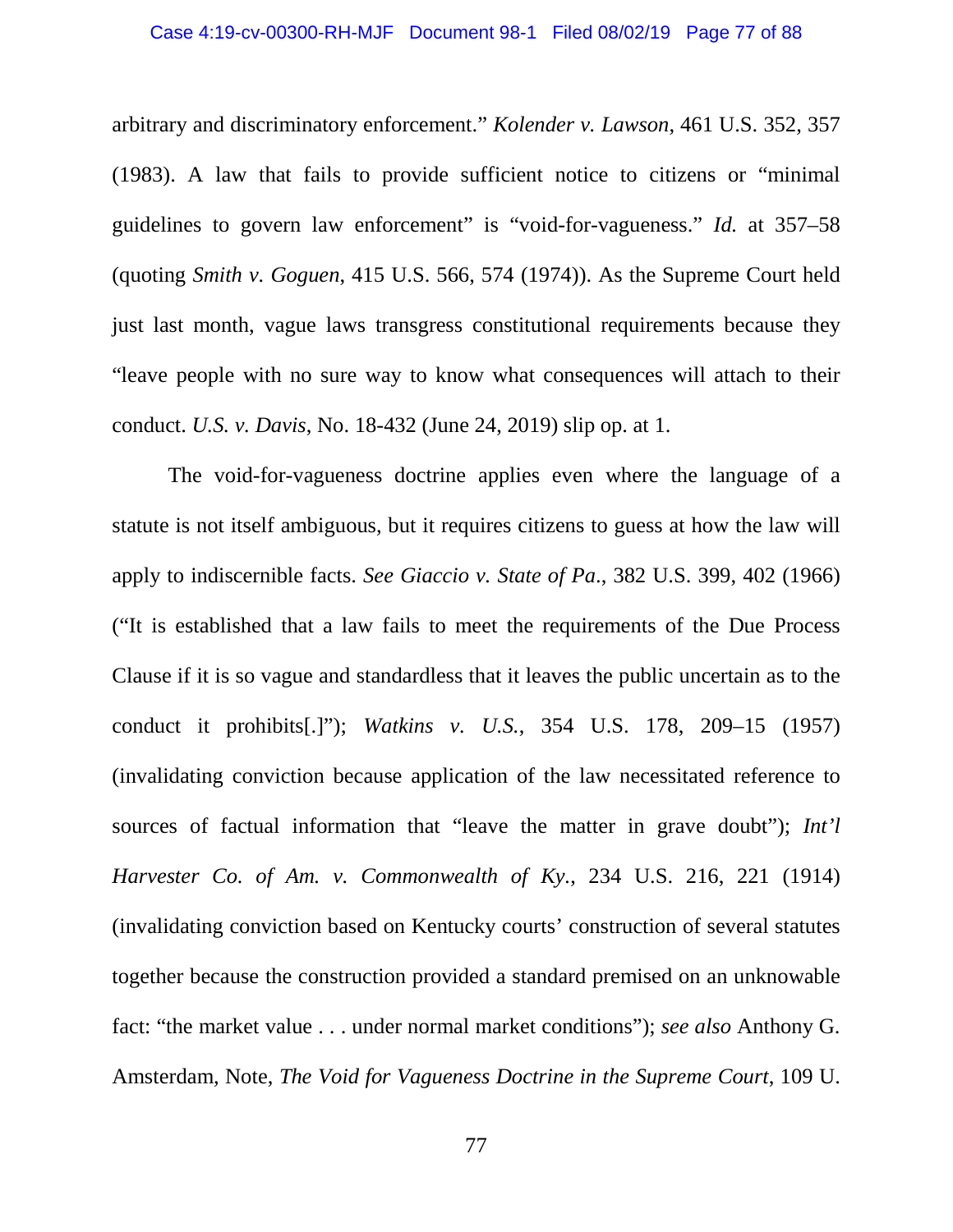Pa. L. Rev. 67, 68 n.4 (1960) (noting that in *Watkins* "vagueness was imported into a statute relatively definite on its face by a chain of affairs in the several-year history of a legislative investigatory committee").

Plaintiffs cannot adhere to a law that is, in practice, impossible to follow. In *League of Women Voters of Florida v. Browning*, this court enjoined a law that burdened voting rights and voter registration activities because in practice it imposed requirements that were "virtually unintelligible, close to the point, if not past the point, at which a statute—especially one that regulates First Amendment rights and is accompanied by substantial penalties—becomes void for vagueness." 863 F. Supp. 2d 1155, 1160–61 (N.D. Fla. 2012). The same is true here.

SB7066 requires returning citizens to affirm that their "voting rights have been restored," Fla. Stat. § 97.052(2)(t), and returning citizens who register or vote while mistakenly believing themselves eligible risk prosecution for a felony offense. *See* Fla. Stat. §§ 104.011, 104.15. But as detailed above, neither SB7066 nor Sections 104.011 and 104.15 provide election officials or returning citizens an accurate and reliable data source for determining which returning citizens continue to owe LFOs and are therefore prohibited from registering to vote. In fact, because the data concerning outstanding LFOs are so unreliable and inconsistent, even returning citizens who exercise extraordinary diligence and care will risk exposure to prosecution.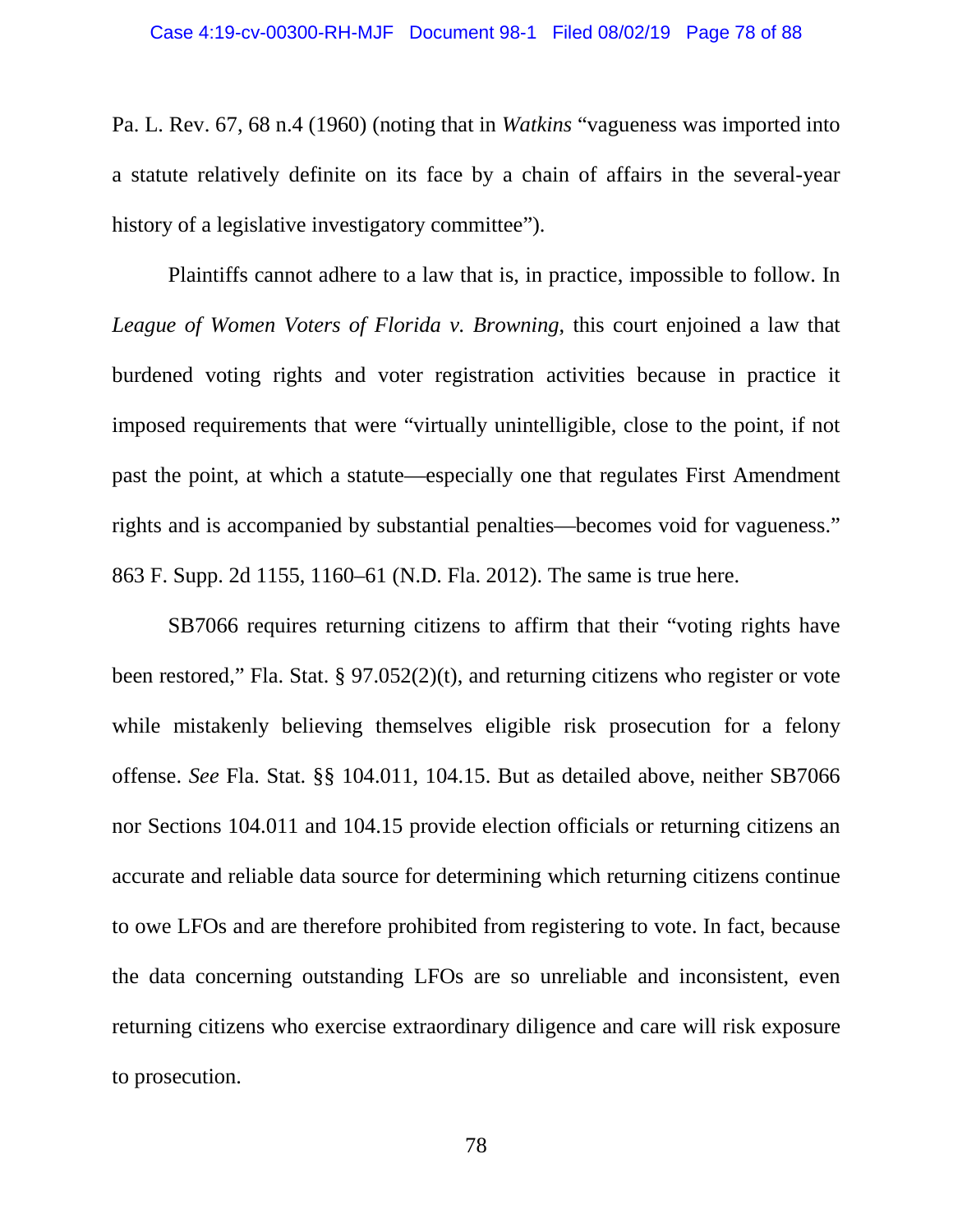SB7066's regime unconstitutionally chills individuals based on uncertainty over whether their conduct violates the law. Even to the extent that Florida's prosecutors decline to pursue criminal charges for unlawful registration based on the uncertainty surrounding SB7066's regime, that would not save the statute. *See United States v. Stevens*, 559 U.S. 460, 480 (2010) (statutory scheme is not made constitutional "merely because the Government promised to use it responsibly").

### **C. PLAINTIFFS WILL SUFFER IRREPARABLE INJURY IN THE ABSENCE OF A PRELIMINARY INJUNCTION**

The injury to Individual Plaintiffs and members of Organizational Plaintiffs in the absence of an injunction is by its nature irreparable. Irreparable injury is presumed when a restriction on the right to vote is at issue. *League of Women Voters of Florida v. Detzner*, 314 F. Supp. 3d 1205, 1223 (N.D. Fla. 2018) (*quoting OFA*, 697 F.3d at 436). Once the election comes and goes, "there can be no do-over and no redress." *Id.* (quoting *League of Women Voters of N.C. v. North Carolina*, 769 F.3d at 247); *Madera v. Detzner*, 325 F. Supp 3d 1269, 1282 (N.D. Fla. 2018) (same).

Consistent with this authority, courts, including this one, routinely grant preliminary injunctions in election-related cases because they are necessary to prevent irreparable injury. *See, e.g.*, *Democratic Exec. Comm. of Fla. v. Lee*, 915 F.3d at 1318 (affirming a preliminary injunction of a signature requirement which posed an undue burden on the right to vote ); *Detzner*, 314 F. Supp. 3d at 1224–25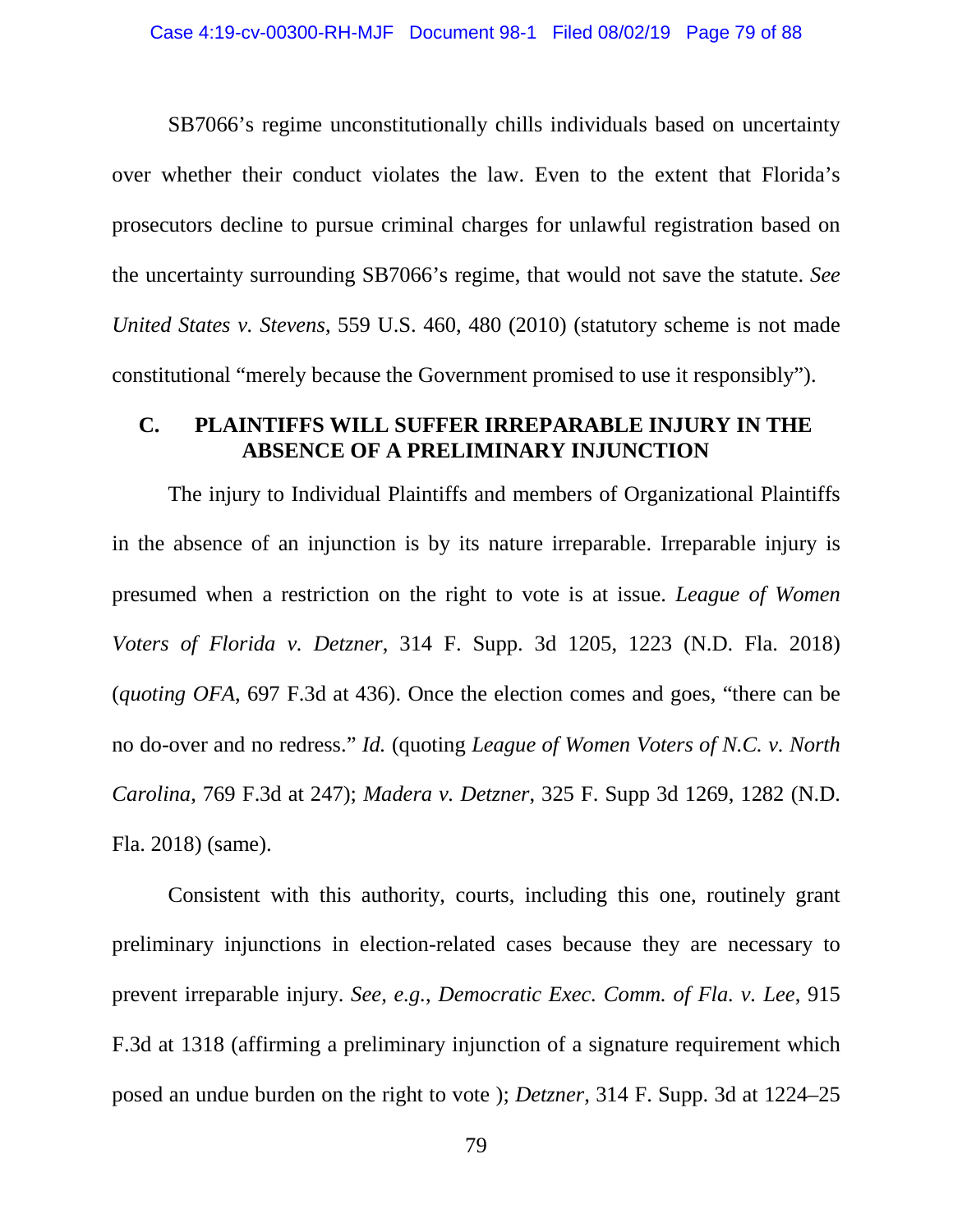(observing that "irreparable injury is presumed" when plaintiffs right to vote is at stake); *LWVF v. Browning*, 863 F. Supp. 2d at 1167.

Without preliminary injunctive relief, Individual Plaintiffs, members of Organizational Plaintiffs, and prospective class members in the *Raysor* complaint are under imminent threat of having their voting rights revoked because they cannot pay outstanding LFOs before upcoming elections. Because of outstanding debt or their inability to determine their disqualifying LFOs, members of Organizational Plaintiffs and prospective class members in the *Raysor* complaint are unable to register or vote in September and November municipal elections, as well as potential December 2019 runoff elections. *See supra*, § II.K. Likewise, Individual Plaintiffs and members of Organizational Plaintiffs would further be denied the right to vote in the March 2020 presidential primary elections. *Id*. Individual Plaintiffs and other organizational members who are registered to vote are at risk of being removed from the rolls and fear criminal prosecution should they exercise their voting rights. If purged from the rolls, affected individuals will lose their ability to sign petitions and otherwise participate in the democratic process. *See* Fla. Stat. § 100.371(11)(d). Given the high risk of error in SB7066's implementation, affected individuals are at a high risk of erroneous deprivation of the right to vote.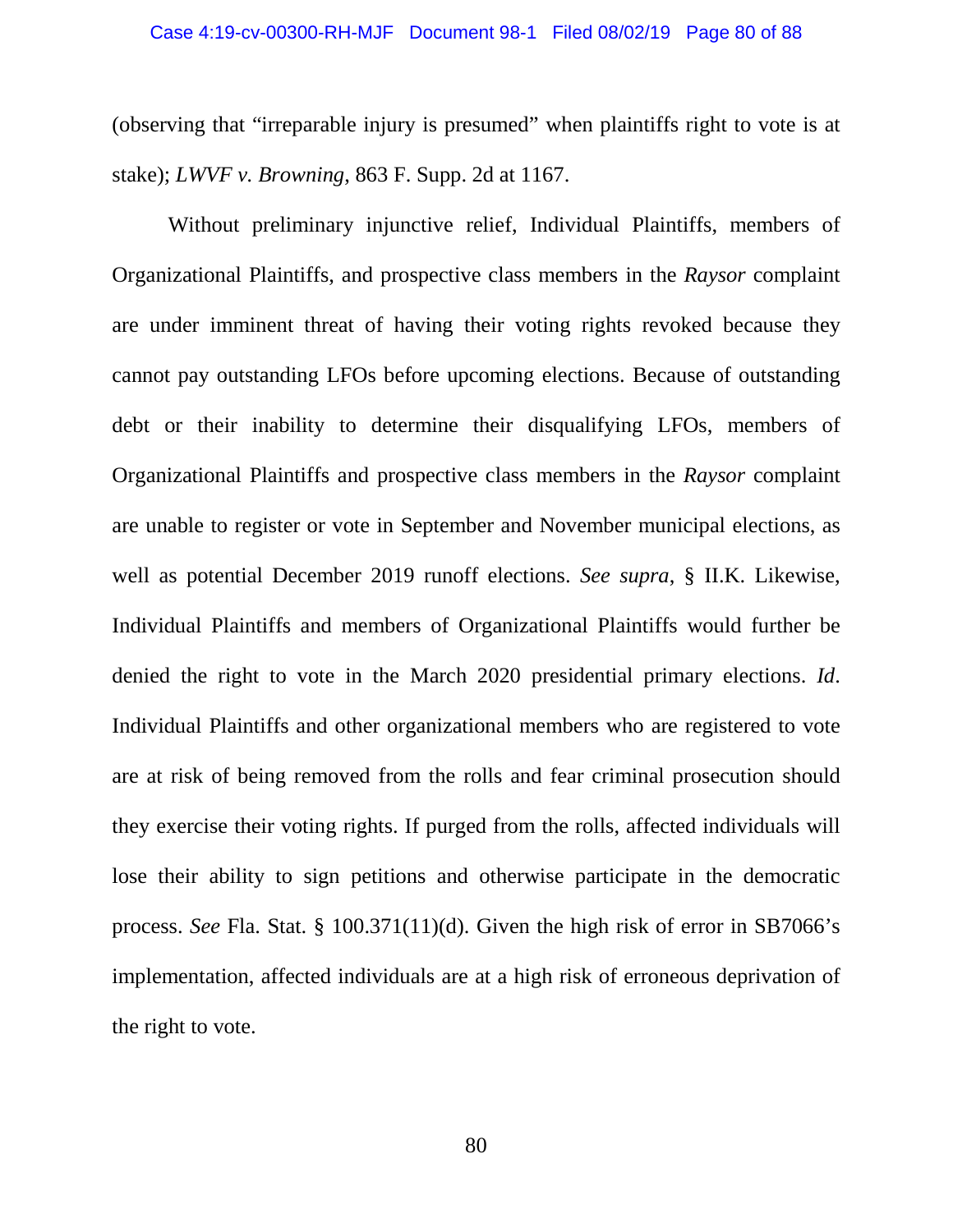Each Organizational Plaintiff also will suffer direct irreparable injury to its organizational mission upon SB7066's enactment. Ex. Q, Neal Decl. ¶¶ 2–3, 8–9; Ex. R, Nweze Decl. ¶¶ 2, 5, 10–11. *See, e.g.*, *Scott v. Roberts*, 612 F.3d 1279, 1295 (11th Cir. 2010) ("An injury is irreparable if it cannot be undone through monetary remedies."); *see also LWVF v. Browning*, 863 F. Supp. 2d at 1160; *League of Women Voters of Fla. v. Cobb*, 447 F. Supp. 2d 1314, 1339–40 (S.D. Fla. 2006) (finding irreparable harm where organization "halted or significantly scaled back their voter registration operations" and "los[t] valuable time" in registering voters prior to registration deadline); *League of Women Voters of U.S. v. Newby*, 838 F.3d 1, 9 (D.C. Cir. 2016) (finding "obstacles" that "make it more difficult for the Leagues to accomplish their primary mission of registering voters" before registration deadline "provide injury for purposes both of standing and irreparable harm.").

## **D. THE BALANCE OF THE EQUITIES FAVORS GRANTING PRELIMINARY INJUNCTION**

The threatened injury of voter disenfranchisement outweighs any damage that an injunction might cause to Defendants.

A preliminary injunction will not cause Defendants any harm. Plaintiffs' requested relief requires Defendants to continue to register Individual Plaintiffs, members of Organizational Plaintiffs, and other returning citizens, as they did between January 8, 2019 and July 1, 2019. Fla. Stat. § 97.053(1). Defendants will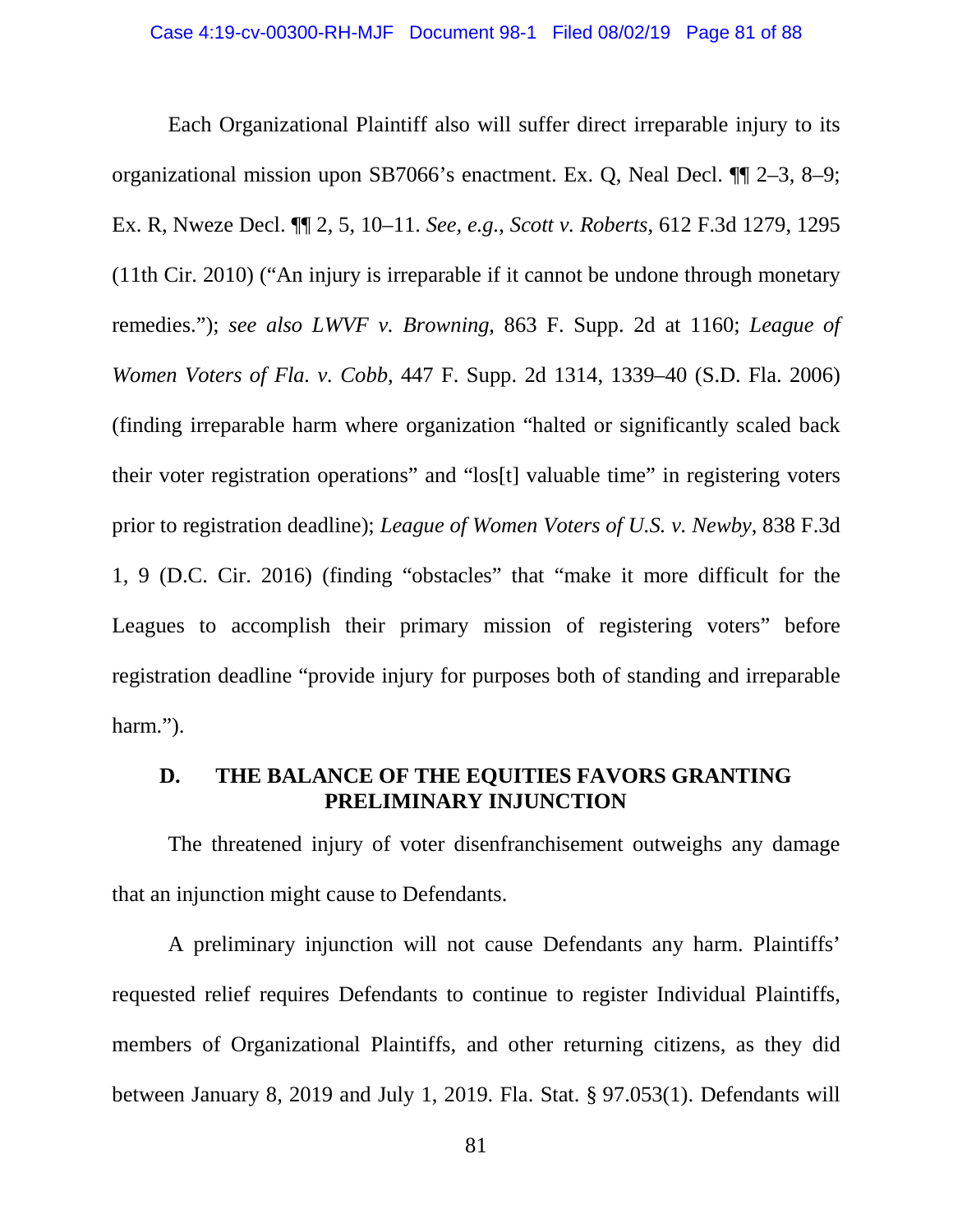suffer no harm in continuing in this manner until there is a final resolution to this case. *Lambert*, 695 F.2d at 540 ("[T]he harm considered by the district court is necessarily confined to that which might occur in the interval between ruling on the preliminary injunction and trial on the merits."). Meanwhile, Individual Plaintiffs like Mr. Gruver, Mr. Mitchell, Ms. Wright, Mr. Miller, Pastor Tyson and others similarly situated, including members of Organizational Plaintiffs, are at risk of being purged from the voter rolls and re-disenfranchised in upcoming elections because they have outstanding LFOs and cannot pay them. *See, e.g.*, Ex. B, Gruver Decl. ¶¶ 6, 8; Ex. C, Mitchell Decl. ¶¶ 19–22; Ex. H, Wright Decl. ¶¶ 13–14, 23; Ex. J, Miller Decl. ¶¶ 8–9; Ex. K, Tyson Decl. ¶¶ 24.

Defendants may contend that the State will incur administrative burdens or costs if injunctive relief is granted. But the accuracy and significance of any such harms to the State are doubtful. As noted above, SB7066 creates, rather than reduces, administrative burdens and costs on the state. *See supra* § III.B.vii*.* And SB7066 creates more confusion for Defendants *and* Plaintiffs rather than providing clarity to them. *See supra* § III.B.iv–v*.* 

Even assuming that Defendants would be harmed by an injunction, courts have repeatedly held that such administrative burdens and costs do not outweigh fundamental voting rights. *See, e.g.*, *OFA*, 697 F.3d at 434 ("[T]he State has not shown that its regulatory interest in smooth election administration is 'important,'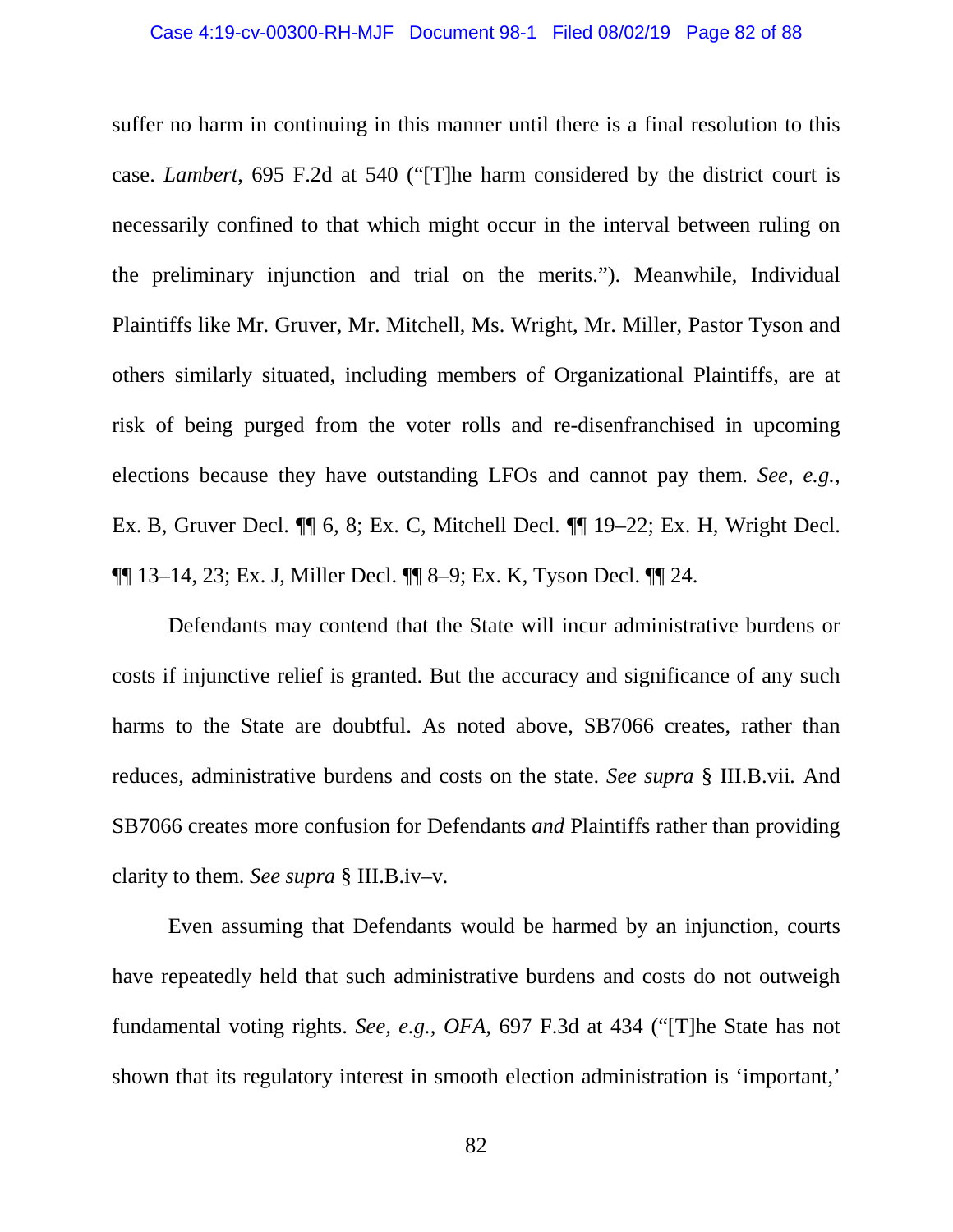much less 'sufficiently weighty' to justify the burden it has placed on nonmilitary Ohio voters."); *United States v. Georgia*, 892 F. Supp. 2d 1367, 1377 (N.D. Ga. 2012) (describing the imposition of administrative, time, and financial burdens on Georgia as "minor when balanced against the right to vote, a right that is essential to an effective democracy"). Thus, "[a]ny potential hardship imposed" by the State "pales in comparison to that imposed by unconstitutionally depriving [Plaintiffs] of their right to vote." *Fla. Democratic Party*, 2016 WL 6090943, at \*8 (administrative inconvenience "cannot justify stripping Florida voters of their fundamental right to vote and to have their votes counted.").

## **E. A PRELIMINARY INJUNCTION WILL SERVE THE PUBLIC INTEREST**

Enjoining SB7066 undoubtedly promotes the public interest by allowing returning citizens with LFOs to register and vote as Amendment 4 intended. "The vindication of constitutional rights and the enforcement of a federal statute serve the public interest almost by definition." *LWVF v. Browning*, 863 F. Supp. 2d at 1167. The public interest "favors permitting as many qualified voters to vote as possible," *OFA*, 697 F.3d at 437, so that every eligible voter "can exercise their constitutional right to vote," *Scott*, 215 F. Supp. 3d at 1258. By contrast, permitting SB7066's enforcement will violate Plaintiffs' voting right and strike "at the heart of representative government." *Reynolds*, 377 U.S. at 555.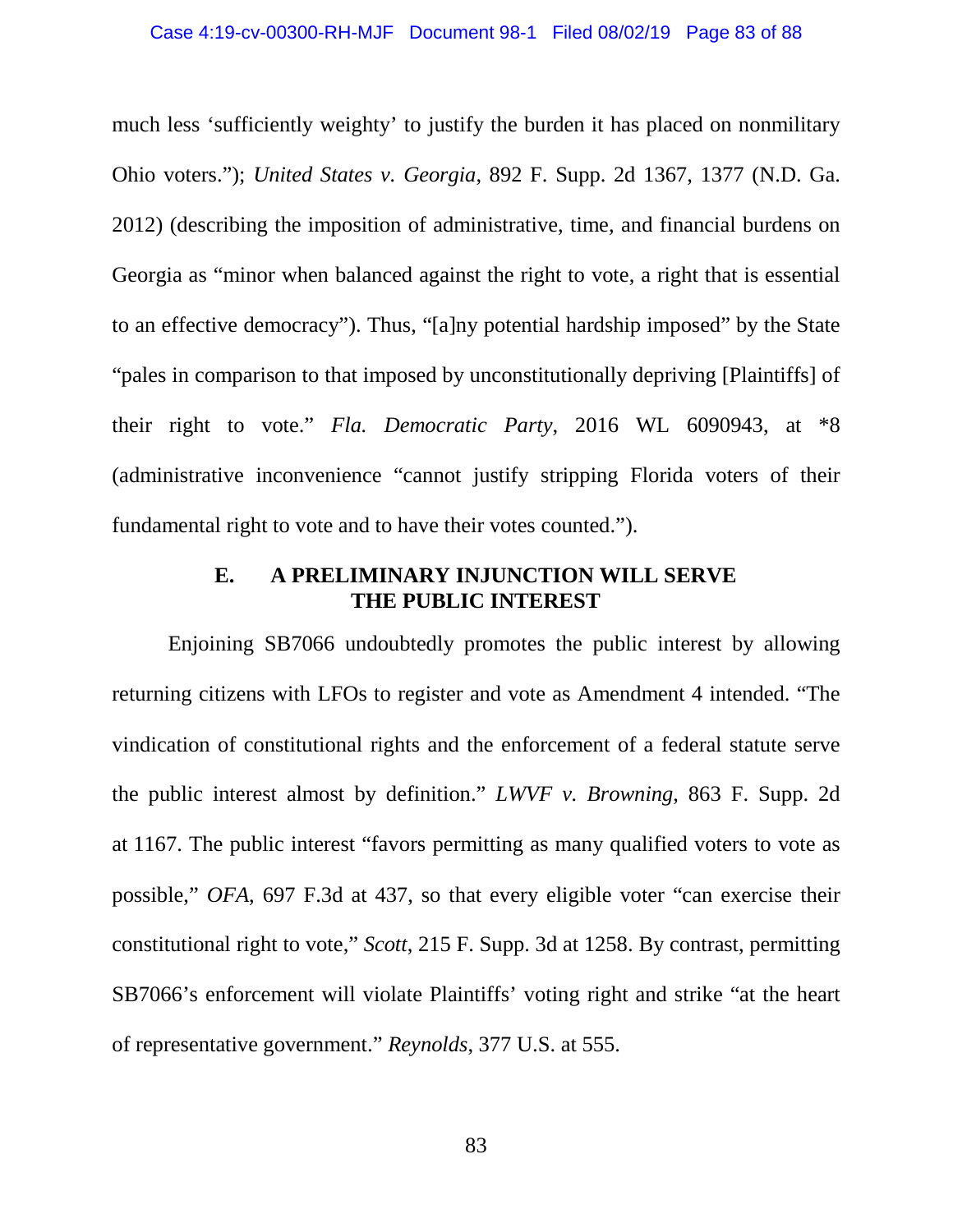SB7066 has already begun to wreak havoc on election administration. Under SB7066, SOEs are now responsible for determining the satisfaction of LFOs for every voter registration applicant who identifies as eligible pursuant to Amendment 4 on the new registration forms. SOEs are not equipped for this task. *See generally* Ex. V, Arrington Dep. SOEs have received no meaningful guidance outlining the contours of SB7066's requirements or how to enforce them. *Id.*  Defendant Lee and SOEs will be unable to make accurate determinations for applicants given ambiguous, erroneous, and conflicting county and State records. Moreover, such determinations would require Defendant Lee and/or SOEs to determine whether applicants owed or satisfied LFOs in *every* judicial jurisdiction in the country. SB7066 thus makes uniform, nondiscriminatory, and accurate voter registration and voter list maintenance impossible.

SB7066 resurrects the very lifetime disenfranchisement that motivated millions of voters to support Amendment 4 by predicating the ability to register to vote and vote on wealth. Allowing SB7066 to stand thus will erode the public's confidence in Florida elections. *See Ga. Muslim Voter Project v. Kemp*, 918 F.3d 1262, 1274 (11th Cir. 2019) (protecting public confidence in elections is critical to democracy and "public knowledge that legitimate votes were not counted due to no fault of the voters . . . would be harmful to the public's perception of the election's legitimacy") (citing *Crawford*, 553 U.S. at 197 (plurality opinion)).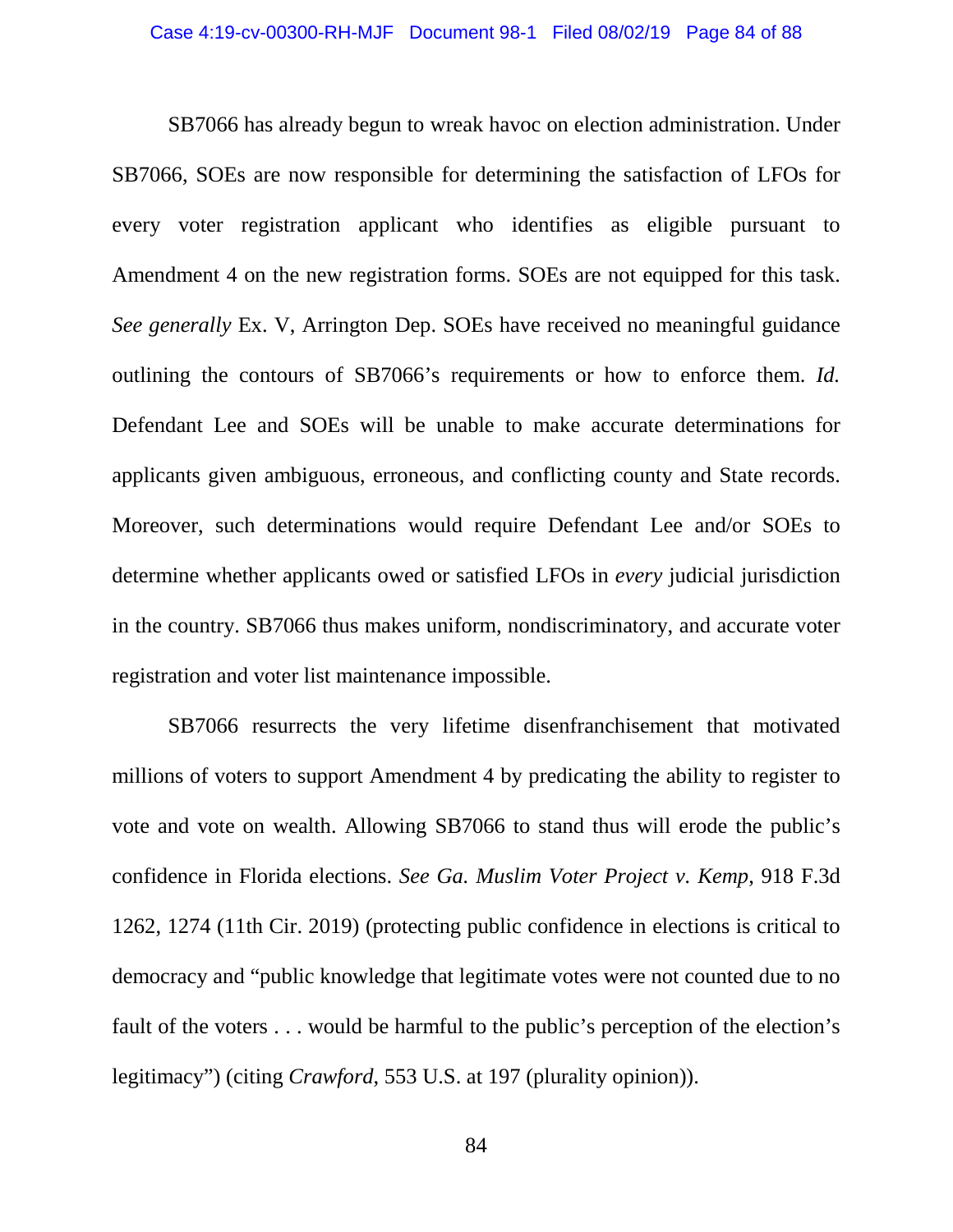The public interest therefore weighs in favor of enjoining SB7066. As deadlines approach and pass to register, sign constitutional amendments initiatives, and vote, SB7066 unconstitutionally deprives Plaintiffs of these rights. Under these circumstances, "the injunction's cautious protection of the Plaintiffs' franchiserelated rights is without question in the public interest." *Cox*, 408 F.3d at 1355.

# **IV. CONCLUSION**

For all the foregoing reasons, Plaintiffs respectfully request the Court grant their Motion for Preliminary Injunction.

# **NORTHERN DISTRICT OF FLORIDA LOCAL RULE 7.1 CERTIFICATION**

Pursuant to N.D. Fla. L.R. 7.1(F), this memorandum contains fewer than 18,000 words as consented to by all Defendants.

**Date: August 2, 2019**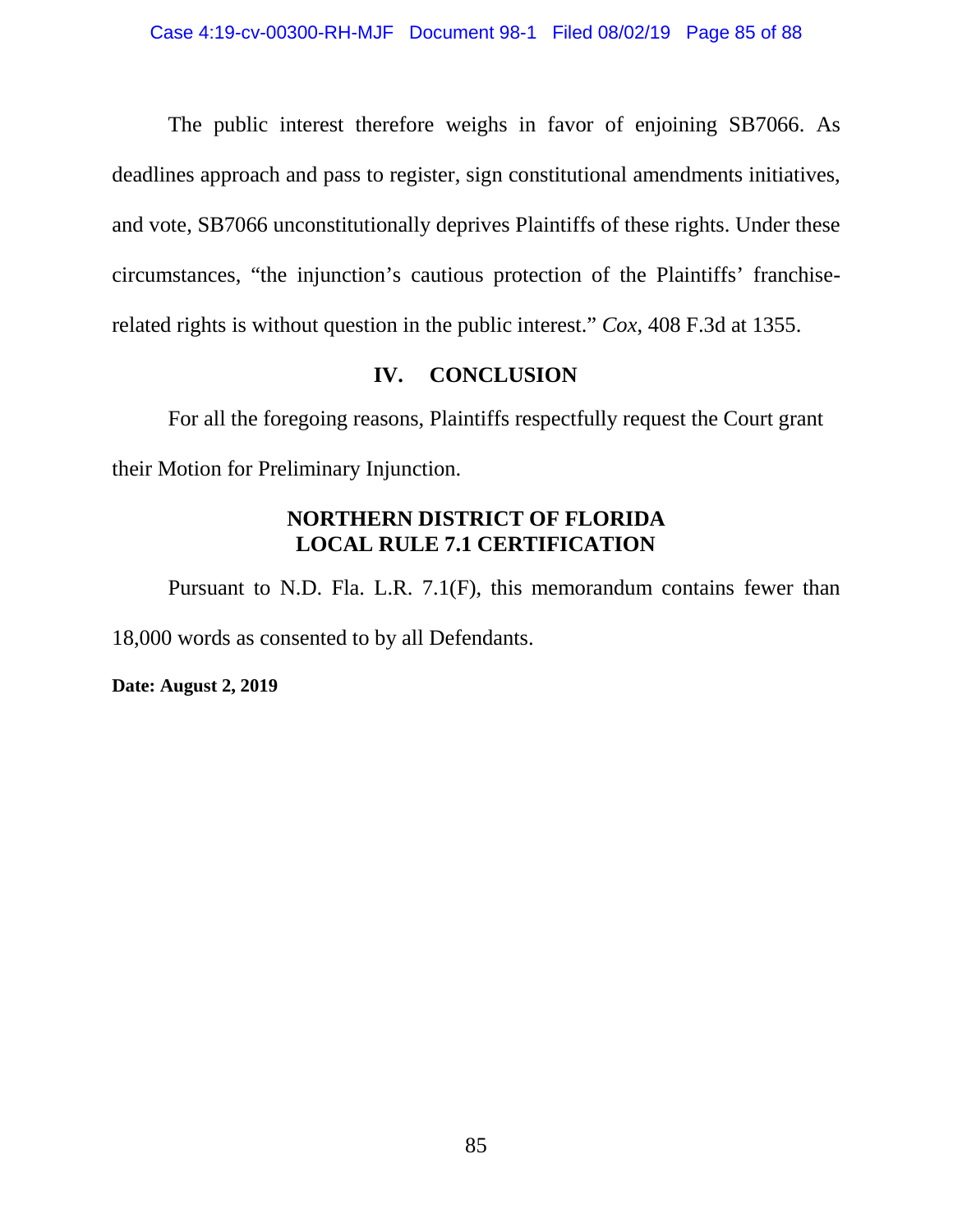Respectfully submitted,

/s/ *Julie A. Ebenstein*

Julie A. Ebenstein Fla. Bar No. 91033 R. Orion Danjuma\* Jonathan S. Topaz\* Dale E. Ho\*\* American Civil Liberties Union Foundation, Inc. 125 Broad Street, 18th Floor New York, NY 10004 Tel: (212) 284-7332 Fax: (212) 549-2654 jebenstein@aclu.org odanjuma@aclu.org jtopaz@aclu.org dho@aclu.org Daniel Tilley Fla. Bar No. 102882 Anton Marino\*\*

American Civil Liberties Union of Florida 4343 West Flagler St., Suite 400 Miami, FL 33134 Tel: (786) 363-2714 dtilley@aclufl.org amarino@aclufl.org

Jimmy Midyette Fla. Bar No. 0495859 American Civil Liberties Union Foundation of Florida 118 W. Adams Street, Suite 510 Jacksonville, FL 32202 Tel: 904-353-8097 jmidyette@aclufl.org

Leah C. Aden\* John S. Cusick\*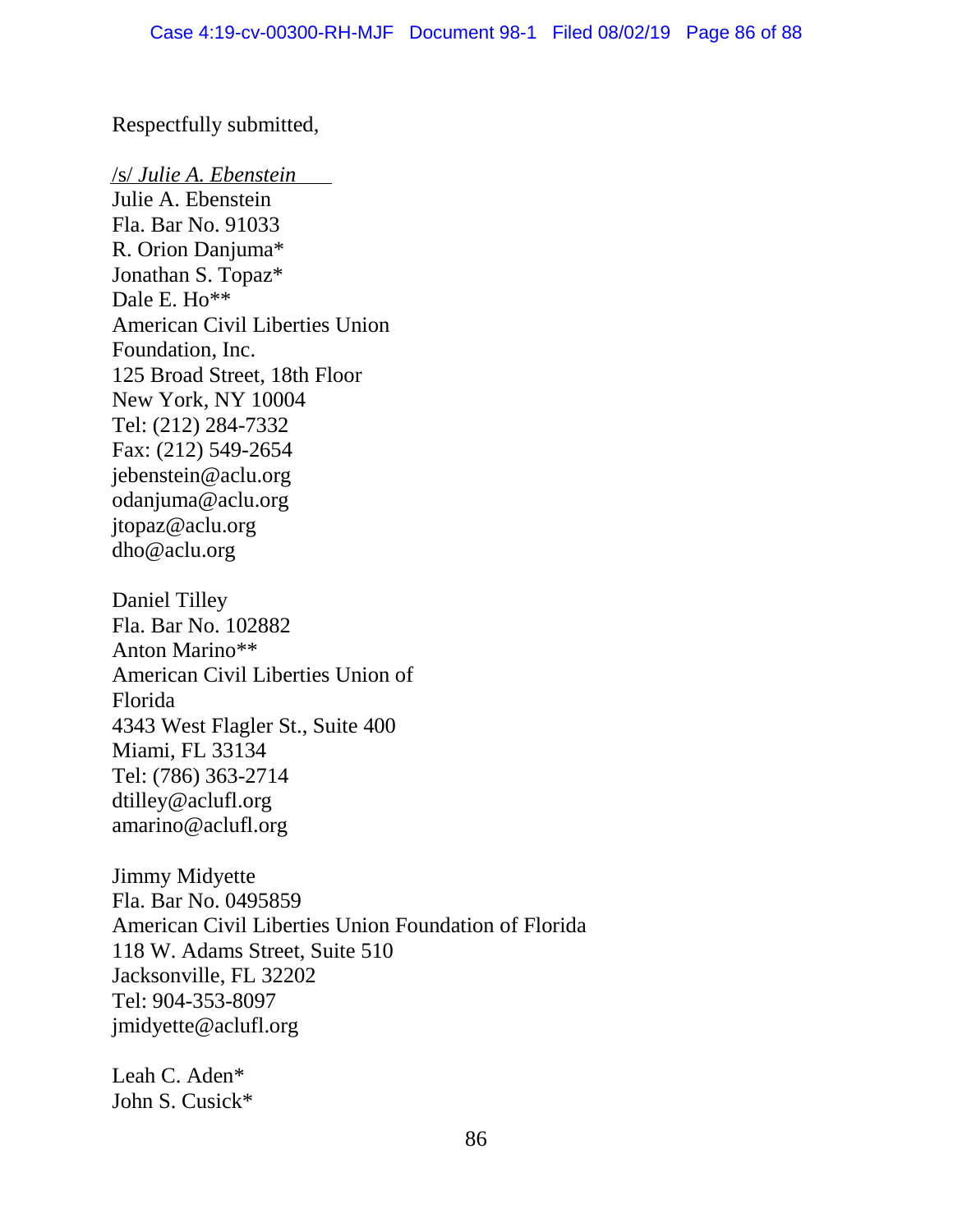NAACP Legal Defense and Educational Fund, Inc. 40 Rector Street, 5th Floor New York, NY 10006 (212) 965-2200 laden@naacpldf.org jcusick@naacpldf.org

Wendy Weiser Myrna Pérez Sean Morales-Doyle\* Eliza Sweren-Becker\* Brennan Center for Justice at NYU School of Law 120 Broadway, Suite 1750 New York, NY 10271 (646) 292-8310 wendy.weiser@nyu.edu myrna.perez@nyu.edu sean.morales-doyle@nyu.edu eliza.sweren-becker@nyu.edu

*Counsel for Gruver Plaintiffs* 

*/s/ Nancy G. Abudu* Nancy G. Abudu (Fla. Bar No. 111881) Caren E. Short\* SOUTHERN POVERTY LAW CENTER P.O. Box 1287 Decatur, GA 30031-1287 Tel: 404-521-6700 Fax: 404-221-5857 *nancy.abudu@splcenter.org caren.short@splcenter.org*

*Counsel for Plaintiffs Rosemary Osborne McCoy & Sheila Singleton*

*/s/ Danielle M. Lang* Danielle M. Lang\*